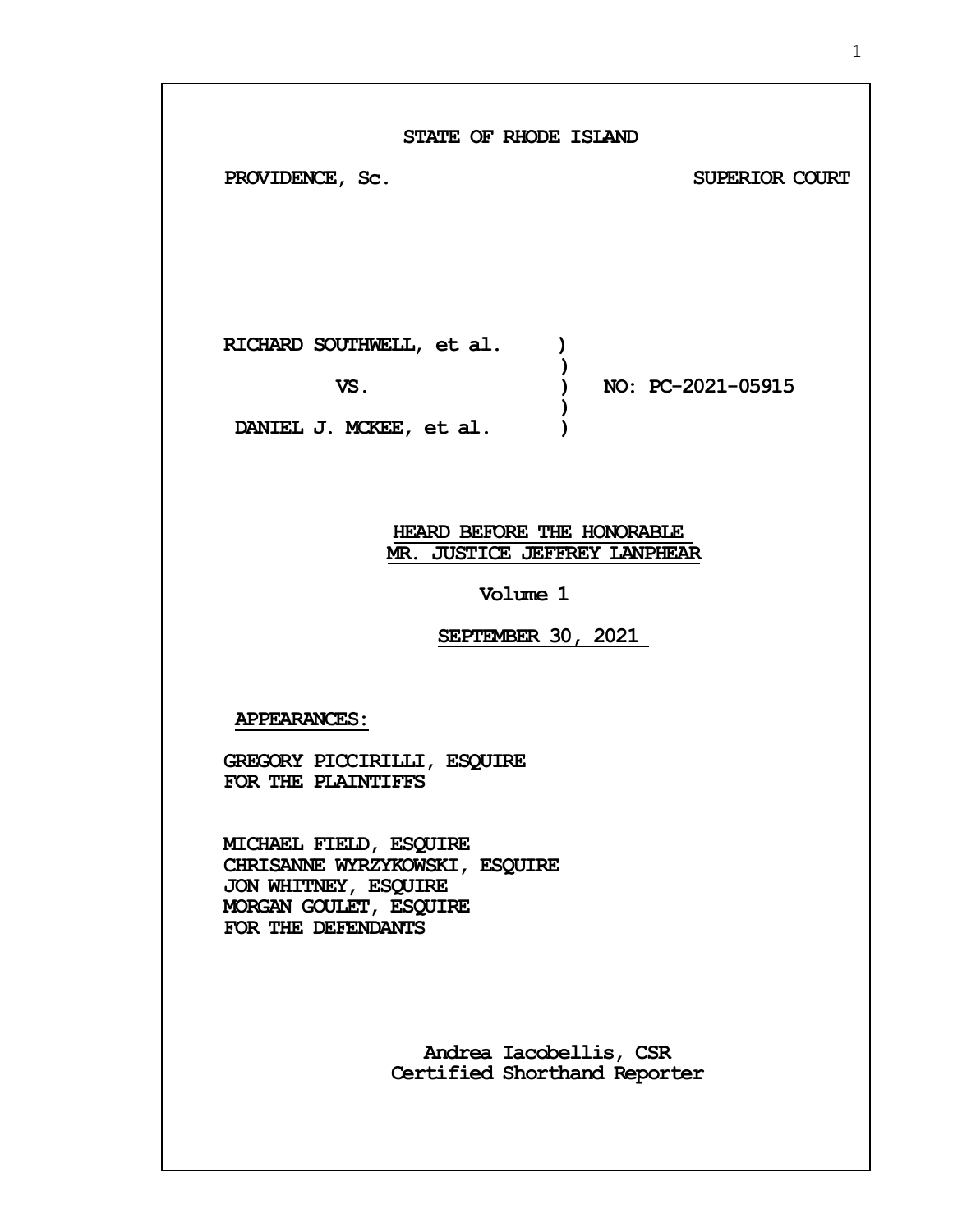|                         | INDEX          |              |
|-------------------------|----------------|--------------|
| <b>WITNESSES</b>        | <b>DIRECT</b>  | <b>CROSS</b> |
| JAMES MCDONALD, M.D. 10 |                |              |
|                         | EXHIBITS       |              |
| DEFENDANTS'             | IDENTIFICATION | FULL         |
| $\, {\bf A}$            | 50             | 51           |
| $\, {\bf B}$            | 65             |              |
| $\mathbf C$             | 68             | 82           |
| $\mathbf D$             | 68             |              |
| ${\bf E}$               | 70             | 84           |
| $\mathbf F$             | 85             | 87           |
| G                       | 92             | 94           |
| $\mathbf H$             | 97             | 98           |
| I                       | 99             | 105          |
| J                       | 99             | 105          |
| ${\bf K}$               | 99             | 105          |
|                         |                |              |
|                         |                |              |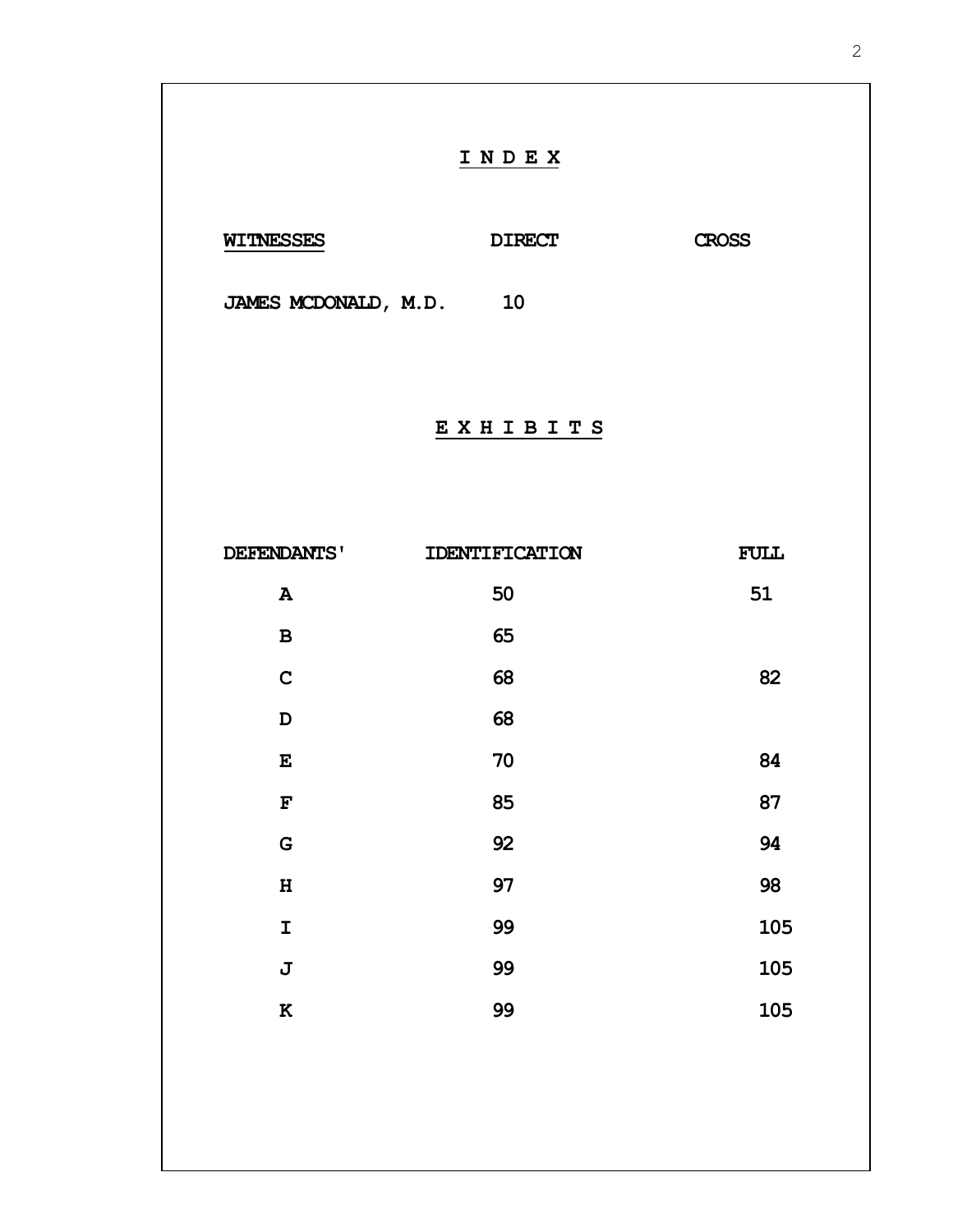## **C E R T I F I C A T I O N**

I, Andrea Iacobellis, CSR, hereby certify that the succeeding pages, 1 through 119 inclusive, are a true and accurate transcript of my stenographic notes.

ANDREA IACOBELLIS, CSR Court Reporter

 $\mathcal{L}_\text{max}$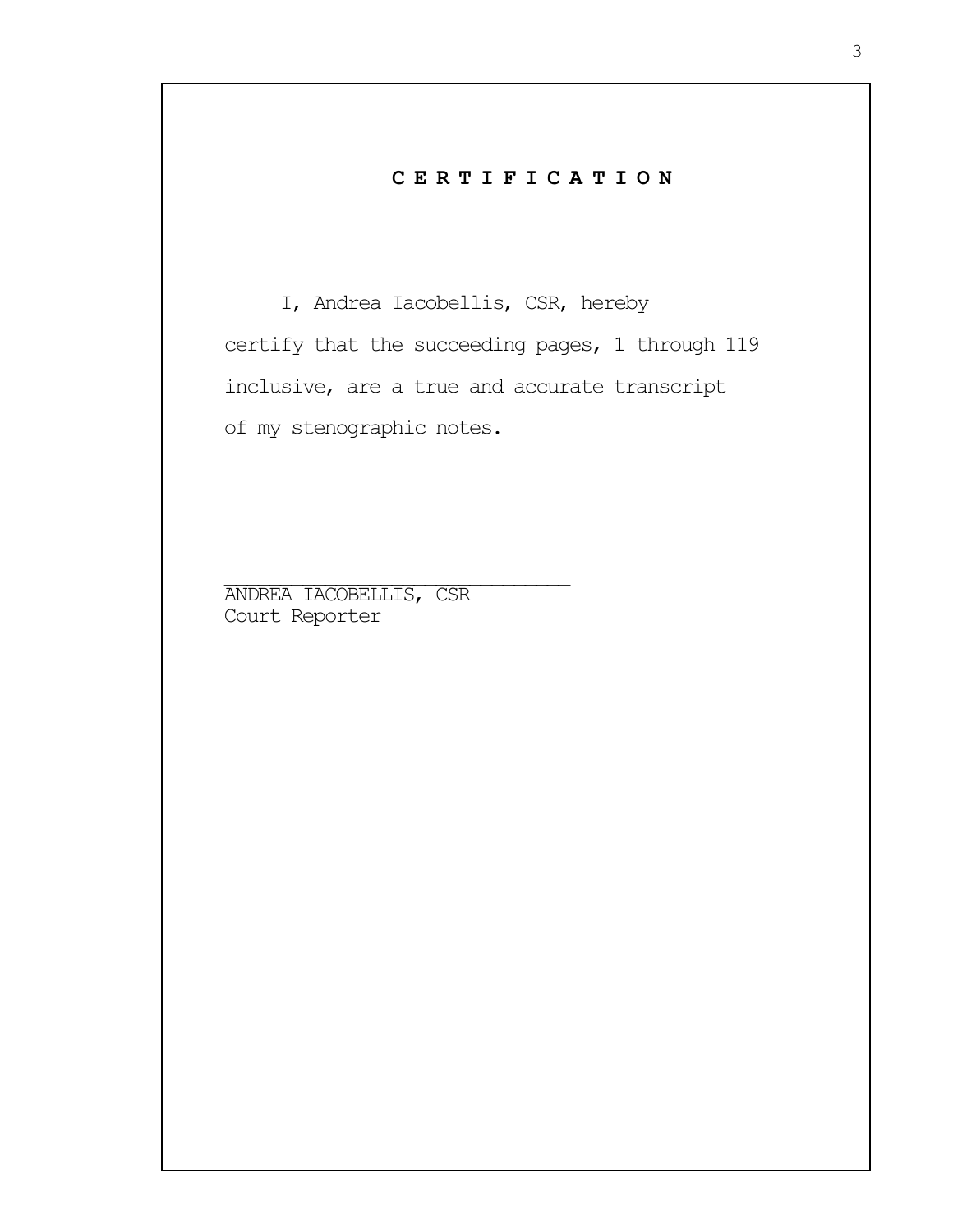|               | 2 | Thursday, September 30, 2021                             |
|---------------|---|----------------------------------------------------------|
|               | 3 | (Afternoon Session)                                      |
| 11:53:13      | 4 | THE COURT: Good afternoon everyone. Sorry                |
| 11:53:19      | 5 | we're getting so late, and with this room I know we have |
| 11:53:26      | 6 | problems with the sound, so please try to use the        |
| 11:53:29      | 7 | microphone, it will help the stenographer and me a great |
| $11:53:33$ 8  |   | deal. I believe we're going to -- actually, if you can   |
| 11:53:38      | 9 | call the case.                                           |
| $11:53:38$ 10 |   | THE CLERK: Yes, your Honor. The case before              |
| $11:53:40$ 11 |   | this Court is Richard Southwell et al v. Daniel McKee.   |
| $11:53:45$ 12 |   | This is PC-2021-05915. Counsel please identify           |
| $11:53:51$ 13 |   | yourselves for the record.                               |
| $11:53:53$ 14 |   | MR. PICCIRILLI: Gregory Piccirilli for the               |
| $11:53:55$ 15 |   | plaintiffs.                                              |
| $11:53:59$ 16 |   | MS. WYRZYKOWSKI: Chrisanne Wyrzykowski for the           |
| $11:53:59$ 17 |   | defendants.                                              |
| $11:54:01$ 18 |   | MR. FIELD: Michael Field for the defendants.             |
| $11:54:04$ 19 |   | MR. WHITNEY: Jon Whitney for the defendants.             |
| 11:54:07 20   |   | MR. GOULET: Morgan Goulet for the defendants.            |
| $11:54:10$ 21 |   | THE COURT: Thank you, all. And this is the               |
| $11:54:13$ 22 |   | plaintiffs' motions for temporary restraining order. I'm |
| $11:54:18$ 23 |   | sorry, for preliminary injunction or preliminary         |
| $11:54:22$ 24 |   | injunction phase. But I think Mr. Piccirilli agreed to   |
| $11:54:25$ 25 |   | take a witness out of turn.                              |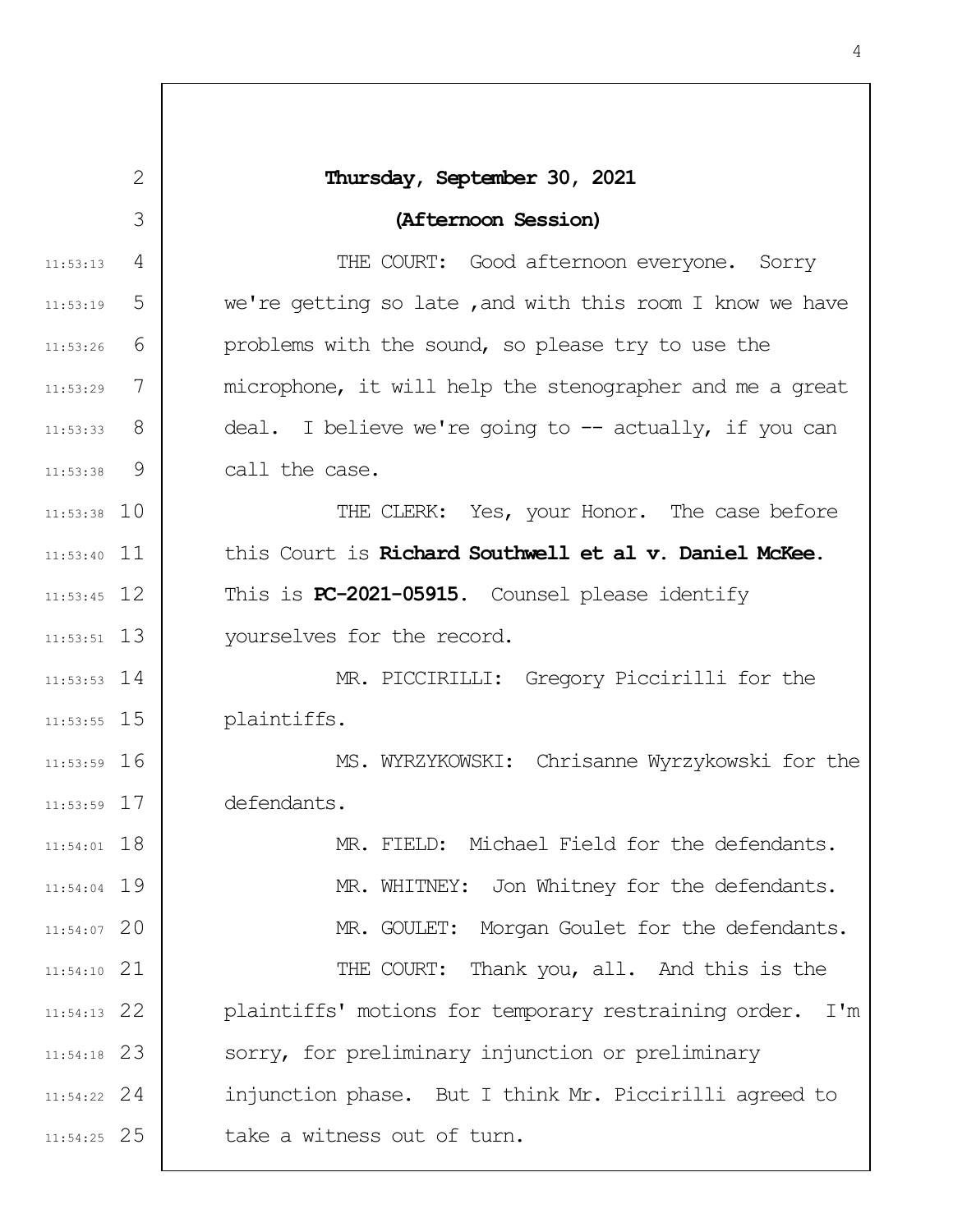1 2 3 4 5 6 7 8  $\mathsf{Q}$ 11:54:47 10 11 11:54:48 12 11:54:49 13 11:54:52 14 11:54:53 11:54:56 15 11:54:59 16 17 11:55:00 11:55:03 18 11:55:09 19 20 11:55:12 21 11:55:16 22 11:55:21 23 11:55:25 24 11:55:27 25 11:55:29 11:54:26 11:54:28 11:54:32 11:54:33 11:54:36 11:54:36 11:54:37 11:54:39 11:54:46 MR. PICCIRILLI: Yes, we have an agreement. The defense can call Dr. McDonald, yes. THE COURT: So we're going to go to the State's case in a few moments, Mr. Field? MS. WYRZYKOWSKI: Ms. Wyrzykowski, your Honor. THE COURT: I'm sorry. MS. WYRZYKOWSKI: Your Honor, before we begin we do ask that plaintiffs' expert be sequestered. MR. PICCIRILLI: I object, Judge. There's no basis for that. MS. WYRZYKOWSKI: Your Honor, the plaintiffs have the burden of proof here, not the State. For him to be able to sit in and hear Dr. McDonald's testimony, solely taken out of order because Dr. McDonald is a practicing pediatrician and has patients to see tomorrow is willfully unfair. MR. PICCIRILLI: How is it possibly unfair, Judge? The doctor has given an affidavit. I'm assuming his testimony is conforming with the affidavit. I need my expert to assist me. There may be medical issues that come up that I'm not quite as conversive with as my expert. I think it's totally appropriate that he remain and there's absolutely no prejudice to the State. MS. WYRZYKOWSKI: Your Honor, I'd direct your attention to Rules of Evidence 615 that deals with this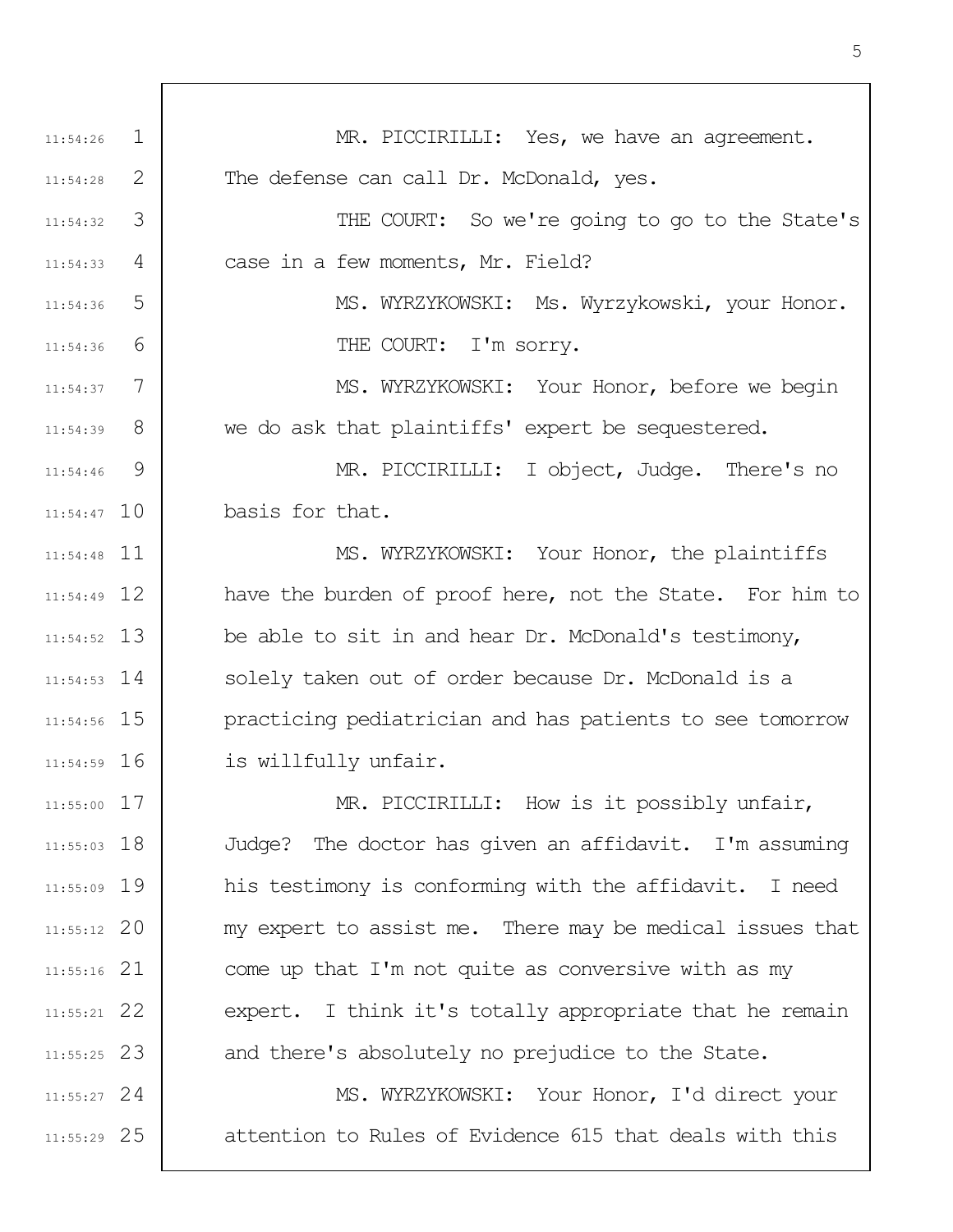1 11:55:31 matter.

4

11:55:38

11:55:38

5

2 3 11:55:35 11:55:35 THE COURT: But that allows the Court discretion, correct?

> MS. WYRZYKOWSKI: It is discretion, your Honor. THE COURT: Okav.

6 7 8 9 11:55:51 10 11 11:55:54 12 11:55:56 11:55:59 13 11:55:39 11:55:41 11:55:44 11:55:47 MS. WYRZYKOWSKI: I don't dispute that. I'm just simply saying that the prejudice is the defendants, that our expert has to go first without knowing the benefit of what Dr. Bostom is going to say, especially if we don't have an affidavit from him. So we are being prejudiced by allowing having Dr. Bostom be allowed to sit in here and hear everything that our witness is going to say and then testify in response to that.

14 11:56:00 11:56:04 15 I have no idea what Dr. Bostom's credentials are, his qualifications are.

11:56:08 16 17 11:56:10 11:56:13 18 11:56:17 19 20 11:56:20 21 11:56:24 22 11:56:28 23 11:56:28 THE COURT: Almost out of habit, the Court will allow sequestration of fact witnesses. I understand the importance of making sure that you don't hear what the other guy said happened first. That's very clear. But on an expert witness, so much depends on one expert coming to a different conclusion than the other, and being asked do you agree with the conclusion of the last witness.

24 11:56:32 25 11:56:34 I thought the parties were in agreement, and I thought that the State actually wanted to go first with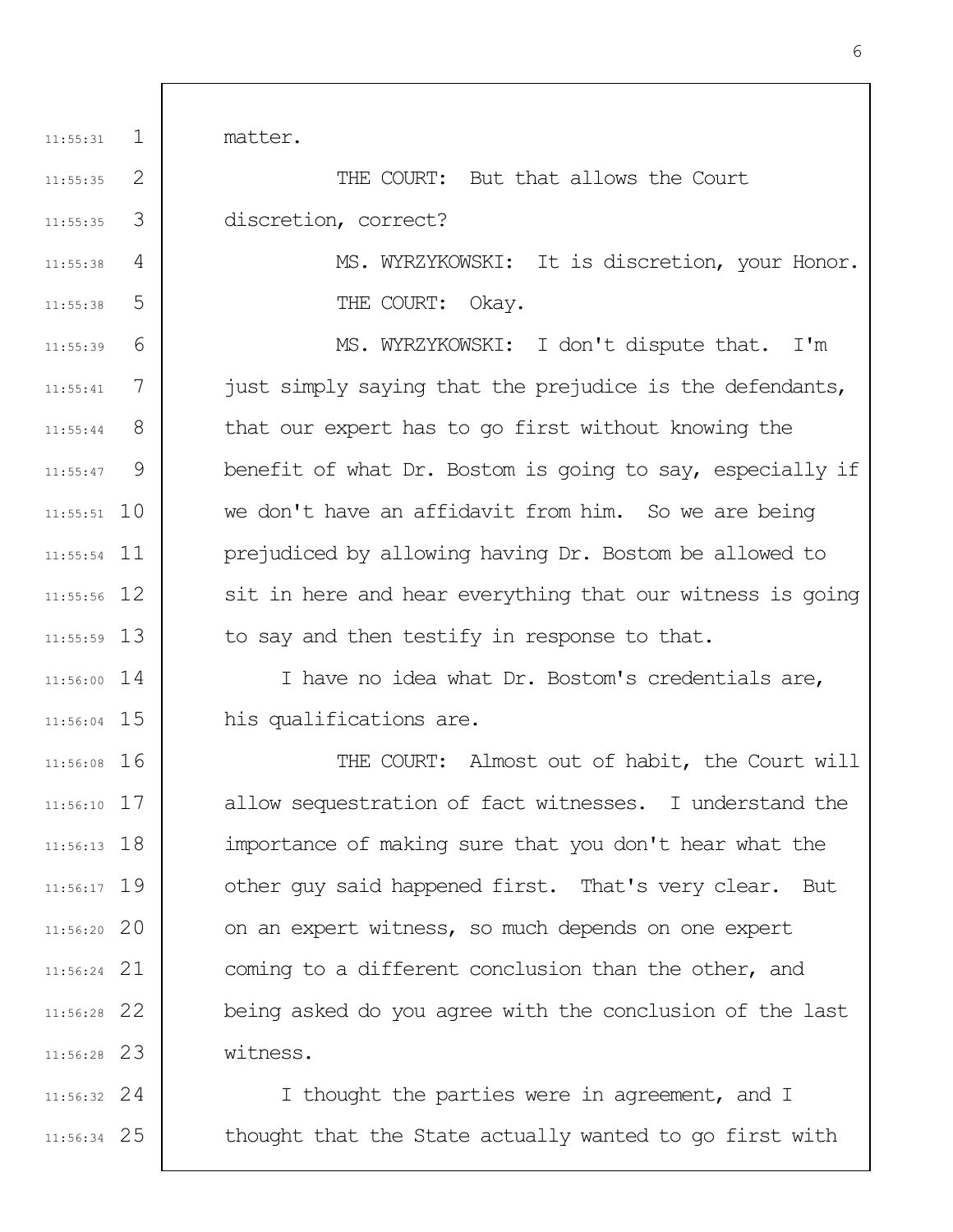1 2 3 4 5 6 7 8 9 11:56:56 10 11 11:56:59 12 11:57:02 11:57:07 13 14 11:57:08 11:57:08 15 11:57:11 16 11:57:14 17 11:57:18 18 11:57:19 19 20 11:57:20 21 11:57:23 22 11:57:28 23 11:57:30 24 11:57:32 25 11:57:34 11:56:36 11:56:38 11:56:39 11:56:41 11:56:45 11:56:48 11:56:49 11:56:51 11:56:53 Dr. McDonald. I could be wrong about that. MS. WYRZYKOWSKI: We do, your Honor, but we have no choice but to go first. That's because Dr. McDonald is a practicing pediatrician and sees patients on Fridays. That's the sole reason he's going first today. THE COURT: Okay. MS. WYRZYKOWSKI: And just to be clear, the benefit that Dr. Bostom already has, in addition to plaintiff, is a copy of his affidavit. So he has an opportunity to review that, and if different information comes out today then obviously plaintiffs' counsel can inform him about that. MR. PICCIRILLI: Judge --THE COURT: I don't see any inherent prejudice to the State by having the expert, one expert hear the other expert. I can be convinced otherwise on that and perhaps I'll -- MS. WYRZYKOWSKI: Well, the problem is, sir, that we don't have the opportunity for our expert to hear Dr. Bostom because our expert will be practicing medicine tomorrow when Dr. Bostom will be testifying. THE COURT: So there are other doctors in the state, there are other doctors in the Department of Health, from my understanding. Nothing against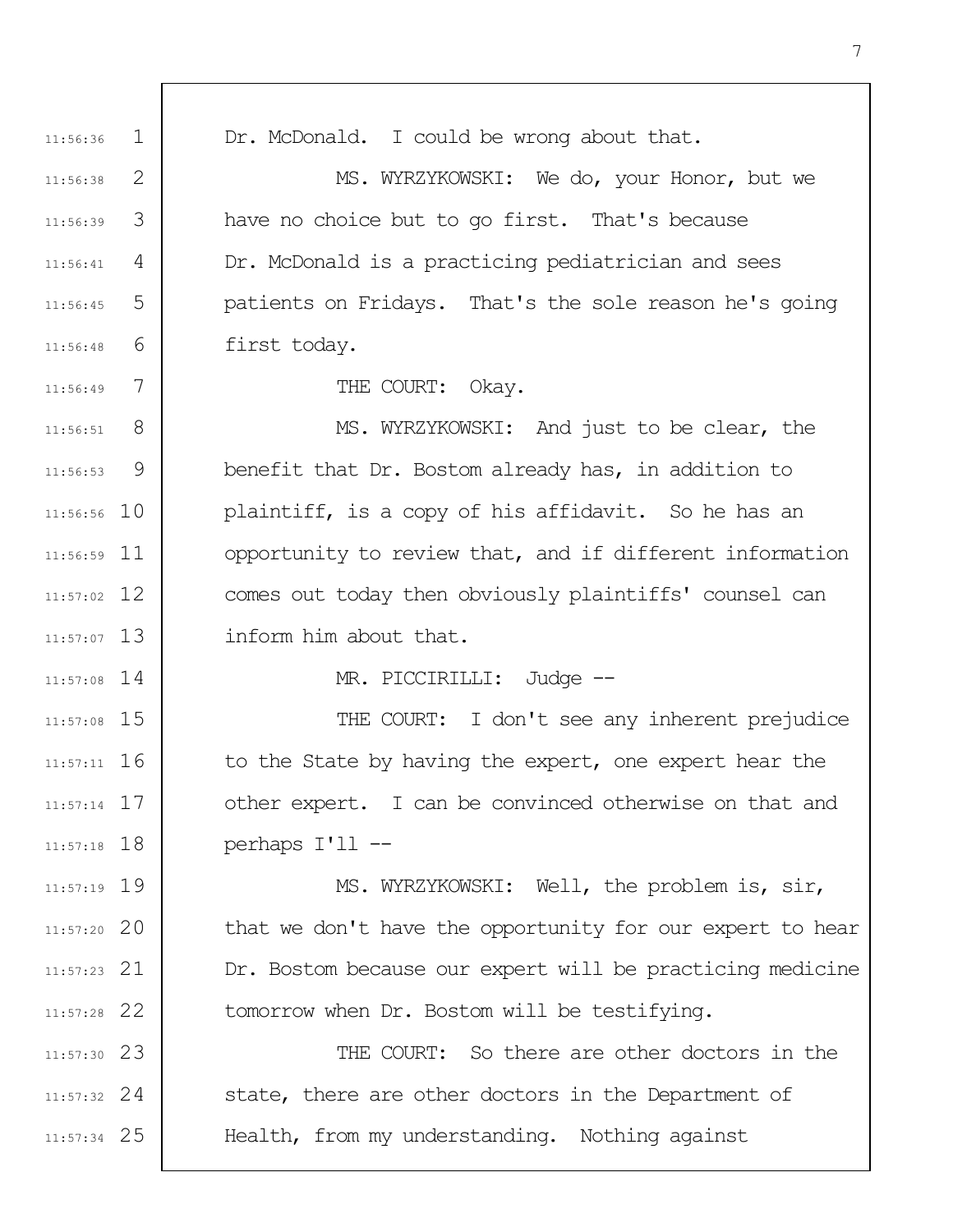Dr. McDonald, you should be able to choose who goes first but the fact that one expert hears the other, I can't find is terribly prejudicial. Although I will reserve on that and if it becomes prejudicial during the case or if you want to renew your motion at any time you can.

1

11:57:37

11:57:41

11:57:42

11:57:48

11:57:52

11:57:55

11:57:58

11:58:02

11:58:04

2

3

4

5

6

7

8

9

11:58:09 10

11 11:58:14

12 11:58:18

11:58:18 13

17 11:58:28

11:58:31 18

And also it's my understanding, although I'm not sure about today's setting, but it wouldn't surprise me if this got some publicity what Dr. McDonald said in the paper anyway or in some other media. So I'm not sure that sequestration will be of assistance to the State.

At this point I see no prejudice. The Court denies the request but reserves your right to request sequestration at a later time.

14 11:58:23 11:58:24 15 11:58:27 16 MS. WYRZYKOWSKI: Thank you. Your Honor, did I hear you correctly, you said the fact witnesses would be sequestered?

> THE COURT: No, you haven't asked that yet. MS. WYRZYKOWSKI: Okay.

11:58:33 19 20 11:58:34 21 11:58:37 22 11:58:39 23 11:58:42 24 11:58:45 25 11:58:49 THE COURT: Although I will say the fact witnesses, if we're going to go there, the fact witnesses are all different from what I understand, and Mr. Piccirilli may correct me if I'm wrong, but this fact witness is talking about what's happening to this child in this school or attempting to do so, and this parent is talking about that. So that's a different issue. But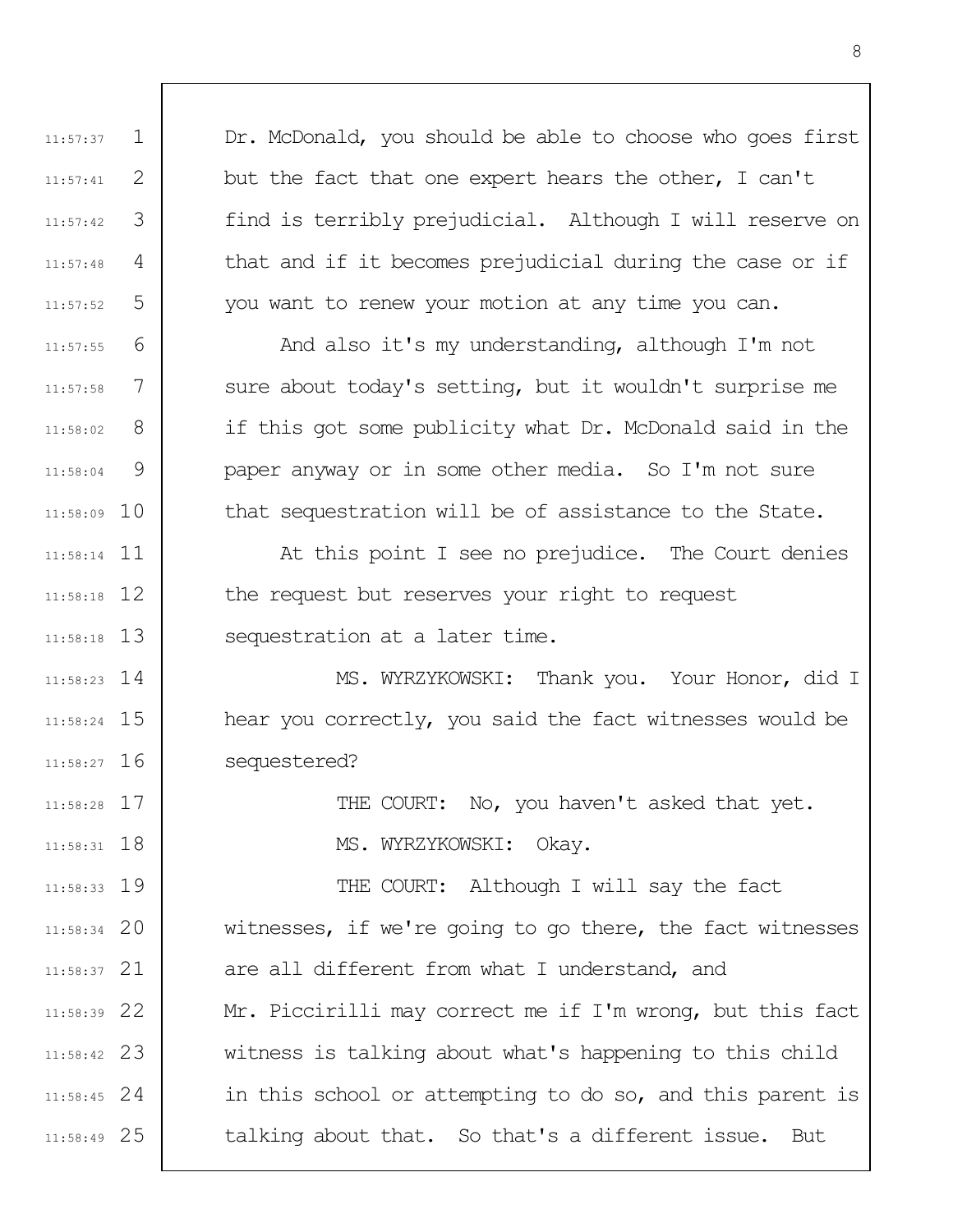1 2 3 4 5 6 7 8  $\mathsf{Q}$ 11:59:20 10 11 11:59:24 11:59:27 12 11:59:30 13 14 11:59:31 11:59:32 15 11:59:34 16 17 12:00:01 12:00:01 18 19 12:00:10 20 12:00:11 21 12:00:14 22 12:00:14 23 12:00:27 24 12:00:28 25 12:00:33 11:58:53 11:58:57 11:59:00 11:59:04 11:59:04 11:59:05 11:59:09 11:59:16 11:59:17 I'm not sure if it's contradictory testimony. If there could be contradictory testimony or if there's a need for sequestration. MS. WYRZYKOWSKI: There's contradictory testimony solely on the fact that there are different children with different potential issues that are being presented and I'm not necessarily sure if this qualifies for this conversation now. THE COURT: Okay. So the Court denies without prejudice your motion, your request to sequester plaintiff's expert, and why don't we get going so Dr. McDonald can eventually get to his patients. MS. WYRZYKOWSKI: Thank you, your Honor. THE COURT: Thank you. MS. WYRZYKOWSKI: Your Honor, the State calls Dr. James McDonald. THE CLERK: Sir, please raise your right hand. **DR. JAMES MCDONALD, (Sworn)** THE CLERK: Please state your full name for the record and spell your first and last name. THE WITNESS: My name is Dr. James, J-a-m-e-s, McDonald, M-c-D-o-n-a-l-d. THE CLERK: Thank you, sir. THE WITNESS: You're welcome. THE COURT: So, Counsel, I could hear him a lot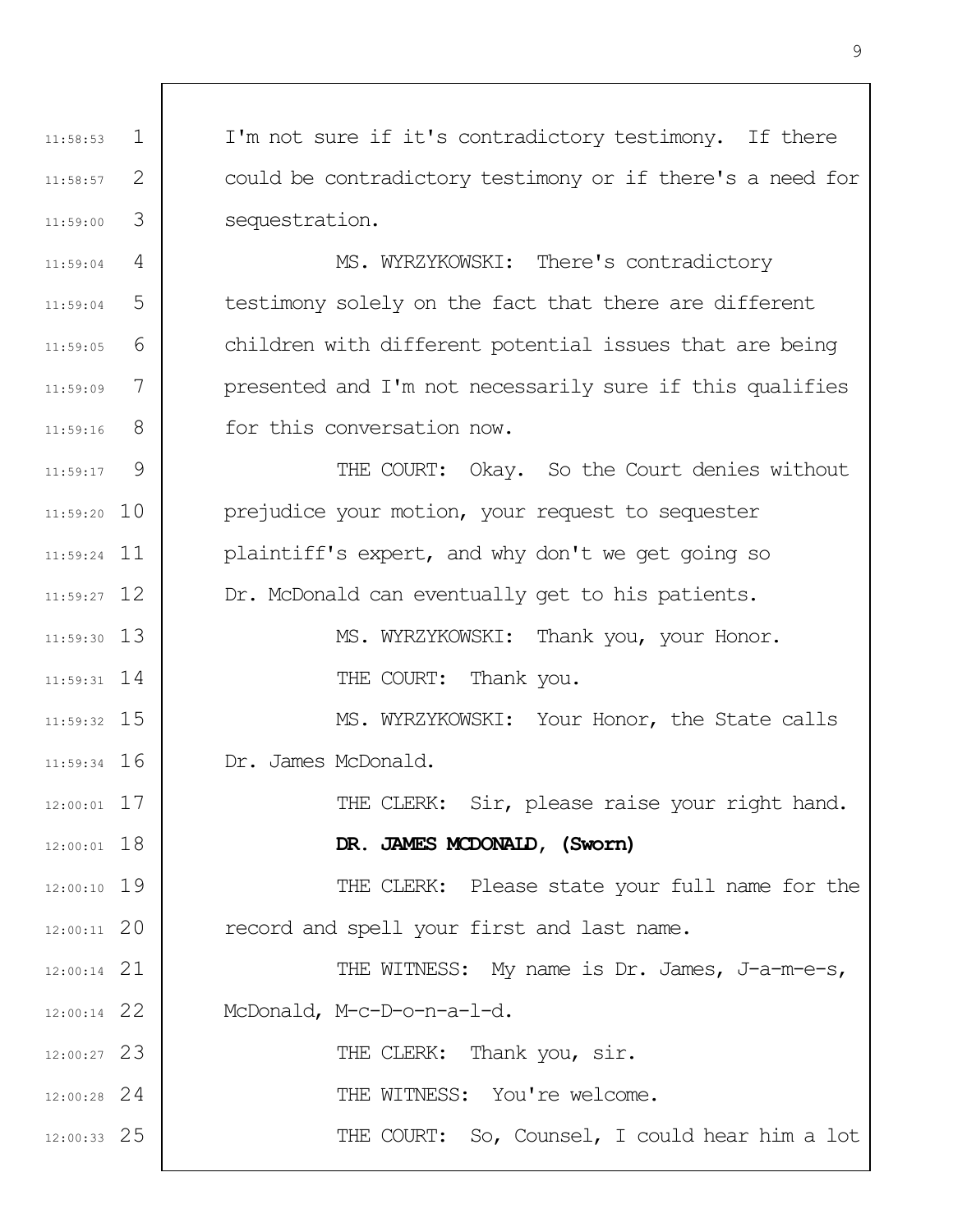| 12:00:35      | $\mathbf 1$ |   | better than you, so you may want to use the microphone,   |
|---------------|-------------|---|-----------------------------------------------------------|
| 12:00:39      | 2           |   | nothing against you but I don't know how they're hearing  |
| 12:00:39      | 3           |   | in the back.                                              |
| 12:00:40      | 4           |   | MS. WYRZYKOWSKI: Is that better, your Honor?              |
| 12:00:41      | 5           |   | THE COURT: I think so but we'll give it a try.            |
| 12:00:41      | 6           |   | Thank you.                                                |
| 12:00:45      | 7           |   | MS. WYRZYKOWSKI: Please let me know.                      |
| 12:00:45      | 8           |   | DIRECT EXAMINATION BY MS. WYRZYKOWSKI.                    |
| 12:00:46      | 9           | Q | Good morning, Dr. McDonald.                               |
| 12:00:48      | 10          | Α | Good morning.                                             |
| $12:00:49$ 11 |             | Q | Dr. McDonald, are you currently employed?                 |
| $12:00:51$ 12 |             | Α | Yes.                                                      |
| 12:00:52 13   |             | Q | Could you please tell me where you're currently employed? |
| $12:00:55$ 14 |             | A | I'm employed at the Rhode Island Department of Health,    |
| 12:00:58 15   |             |   | and I also work for Day Kimball Pediatrics.               |
| 12:01:02 16   |             | Q | How long have you been employed by the Rhode Island       |
| $12:01:04$ 17 |             |   | Department of Health, sir?                                |
| $12:01:05$ 18 |             | A | I started working for the Rhode Island Department of      |
| 12:01:08 19   |             |   | Health on February 26, 2012.                              |
| 12:01:12 20   |             | Q | And you also indicated you have separate employment and   |
| 12:01:16 21   |             |   | what is that, sir?                                        |
| 12:01:17 22   |             | Α | I'm a pediatrician for Day Kimball Medical Group.         |
| 12:01:22 23   |             | Q | I'm sorry, I am not familiar with that. Where is that     |
| 12:01:25 24   |             |   | located?                                                  |
| 12:01:26 25   |             | Α | In Plainfield, Connecticut.                               |

 $\overline{1}$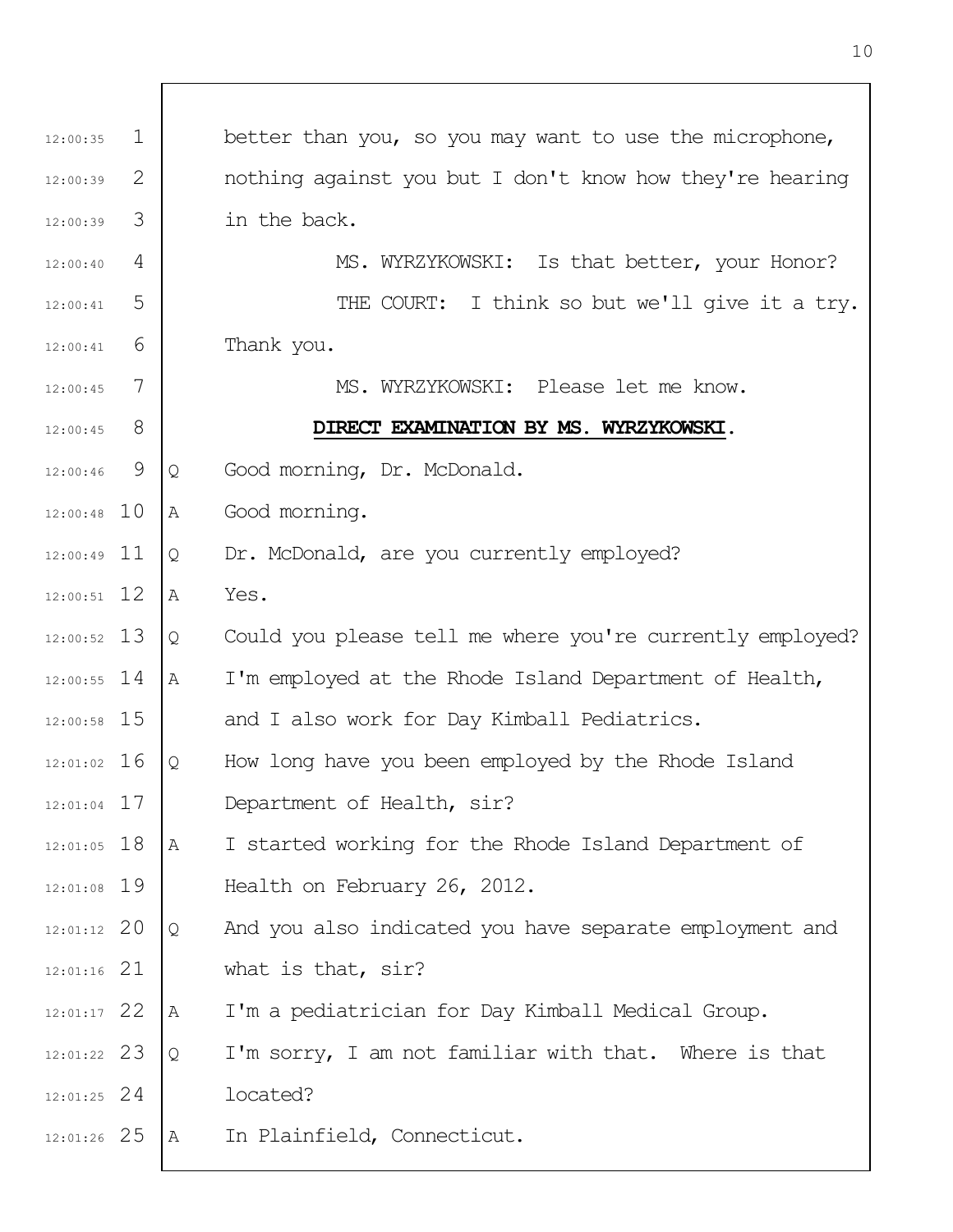| 12:01:27      | $\mathbf{1}$ | $\mathcal{Q}$ | And how long have you been practicing, sir, as a         |
|---------------|--------------|---------------|----------------------------------------------------------|
| 12:01:31      | 2            |               | pediatrician at Day Kimball Medical Group?               |
| 12:01:33      | 3            | Α             | I started there September 7, 2012.                       |
| 12:01:37      | 4            | Q             | Doctor, before we go into your employment history, I'd   |
| 12:01:42      | 5            |               | like to talk to you a little about your educational      |
| 12:01:44      | 6            |               | background. Can you please tell me where you attended    |
| 12:01:48      | 7            |               | college?                                                 |
| 12:01:48      | 8            | Α             | I went to Siena College.                                 |
| 12:01:51      | - 9          | Q             | And what type of degree did you obtain?                  |
| $12:01:54$ 10 |              | Α             | I got a Bachelor of Science in Biology.                  |
| $12:01:57$ 11 |              | Q             | And after you obtained your Bachelor of Science in       |
| $12:02:01$ 12 |              |               | Biology, did you further your education?                 |
| $12:02:03$ 13 |              | Α             | I did.                                                   |
| $12:02:03$ 14 |              | Q             | How did you further your education, Doctor?              |
| $12:02:06$ 15 |              | Α             | I went to medical school.                                |
| $12:02:07$ 16 |              | Q             | Where did you attend medical school, Doctor?             |
| $12:02:10$ 17 |              | Α             | I went to Loyola University of Chicago. The school is    |
| $12:02:14$ 18 |              |               | located in Maywood, Illinois.                            |
| $12:02:16$ 19 |              | Q             | And did you graduate from that program, sir?             |
| $12:02:19$ 20 |              | Α             | Yes.                                                     |
| $12:02:19$ 21 |              | Q             | Upon graduation from medical school, what degree do you  |
| $12:02:24$ 22 |              |               | hold?                                                    |
| $12:02:24$ 23 |              | Α             | An M.D. or Doctor of Medicine.                           |
| $12:02:27$ 24 |              | Q             | And upon achieving a Doctor of Medicine, what did you do |
| $12:02:31$ 25 |              |               | next?                                                    |
|               |              |               |                                                          |

 $\overline{\Gamma}$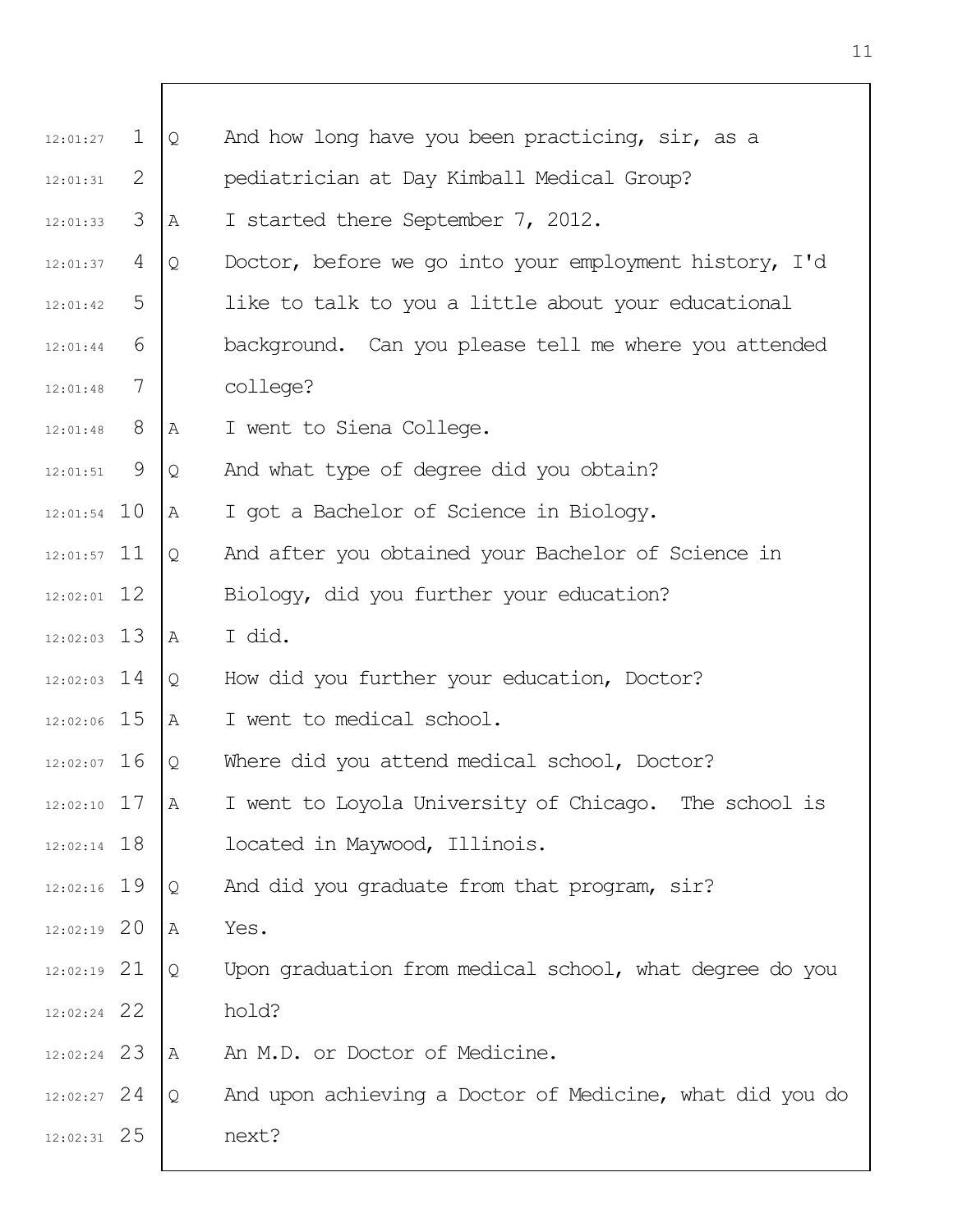| 12:02:31      | $\mathbf{1}$ | A | I then did an internship.                                |
|---------------|--------------|---|----------------------------------------------------------|
| 12:02:34      | 2            | Q | Where did you do an internship, sir?                     |
| 12:02:36      | 3            | Α | U.S. Naval Hospital, Oakland.                            |
| 12:02:39      | 4            | Q | And, Doctor, what did you do your internship in?         |
| 12:02:42      | 5            | Α | Pediatrics.                                              |
| 12:02:43      | 6            | Q | After had you completed your internship in pediatrics,   |
| 12:02:48      | 7            |   | what did you do next, Doctor?                            |
| 12:02:49      | 8            | Α | I did a residency in pediatrics.                         |
| $12:02:51$ 9  |              | Q | Where did you do a residency in pediatrics, sir?         |
| $12:02:55$ 10 |              | Α | The National Naval Medical Center in Bethesda, Maryland. |
| $12:02:59$ 11 |              | Q | Thank you, Doctor. How long was your residency in        |
| $12:03:02$ 12 |              |   | pediatrics?                                              |
| $12:03:03$ 13 |              | Α | Two years.                                               |
| $12:03:04$ 14 |              | Q | After you completed both your internship and your        |
| $12:03:10$ 15 |              |   | residency in pediatrics, what did you do next with your  |
| $12:03:14$ 16 |              |   | career, sir?                                             |
| $12:03:14$ 17 |              | Α | I worked in the United States Navy as a pediatrician. I  |
| $12:03:19$ 18 |              |   | was active duty.                                         |
| $12:03:20$ 19 |              | Q | How long were you active duty in the United States Navy  |
| $12:03:24$ 20 |              |   | as a pediatrician?                                       |
| $12:03:25$ 21 |              | Α | Six years, three months, two days.                       |
| $12:03:29$ 22 |              | Q | Very specific?                                           |
| $12:03:31$ 23 |              | A | They give you a piece of paper when you leave that tells |
| $12:03:35$ 24 |              |   | you.                                                     |
| $12:03:35$ 25 |              | Q | Doctor, after you completed working for the U.S. Navy,   |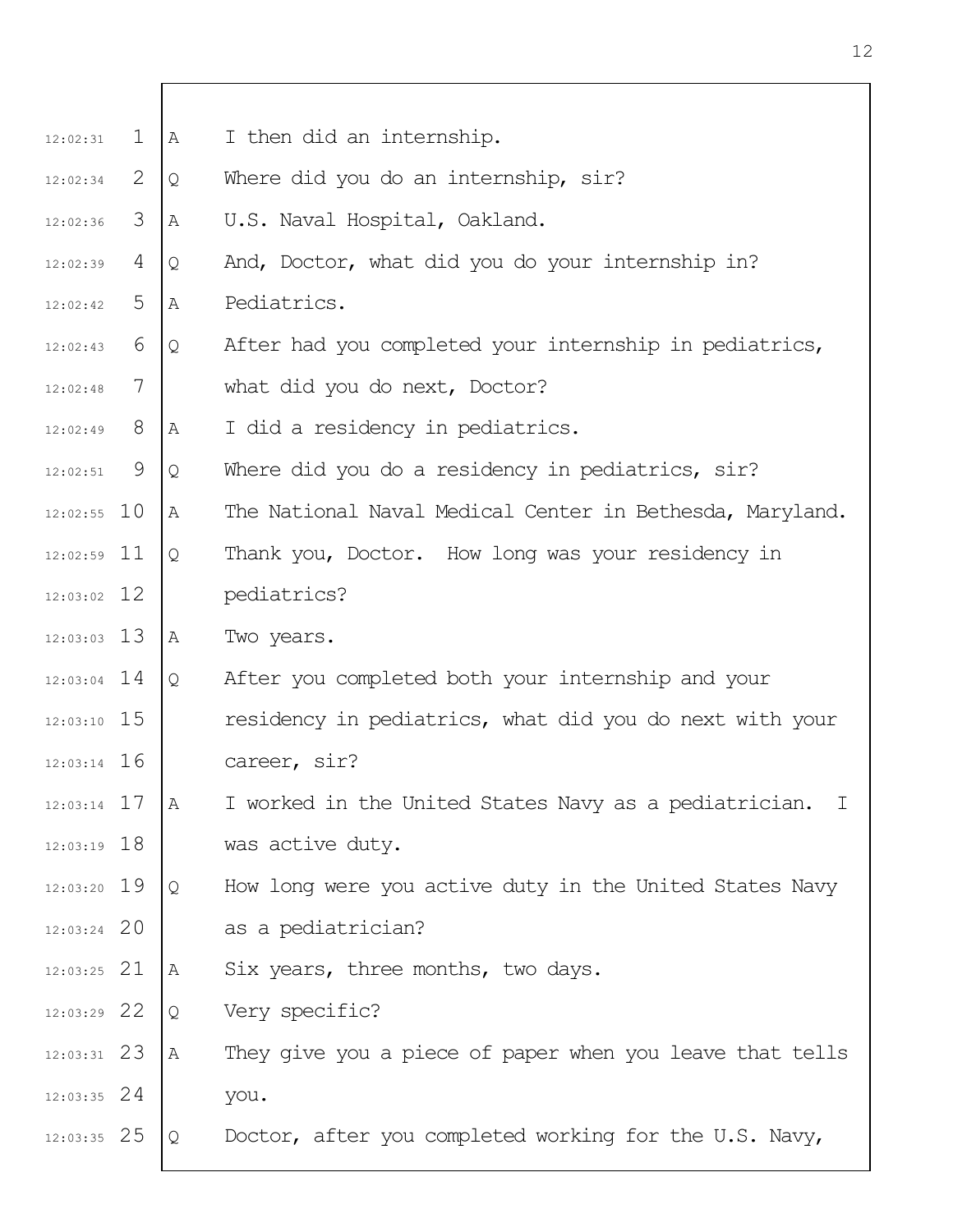| 12:03:39      | $\mathbf 1$ |   | what was your next employment in the field of pediatrics? |
|---------------|-------------|---|-----------------------------------------------------------|
| 12:03:42      | 2           | A | I then went to Lewisburg Pediatrics in Lewisburg,         |
| 12:03:46      | 3           |   | Pennsylvania.                                             |
| 12:03:46      | 4           | Q | And how long were you in that practice in Pennsylvania?   |
| 12:03:49      | 5           | Α | I was there for seven years.                              |
| 12:03:50      | 6           | Q | And what did you primarily practice?                      |
| 12:03:54      | 7           | Α | I was a pediatrician.                                     |
| 12:03:55      | 8           | Q | As a pediatrician, and I probably should have asked you   |
| 12:04:02      | 9           |   | this before, what type of work do you do as a practicing  |
| $12:04:05$ 10 |             |   | pediatrician?                                             |
| $12:04:06$ 11 |             | A | So I diagnose and prevent illness in children of all ages |
| $12:04:11$ 12 |             |   | from birth to generally 21. I do that in hospital         |
| $12:04:15$ 13 |             |   | settings and in outpatient settings at various times in   |
| $12:04:20$ 14 |             |   | my career. Currently, I work in the outpatient setting.   |
| $12:04:24$ 15 |             | Q | And when you say, "currently," you're referring to your   |
| $12:04:27$ 16 |             |   | practice right now in Connecticut?                        |
| 12:04:28 17   |             | Α | Yes.                                                      |
| 12:04:28 18   |             | Q | Doctor, after you worked as a pediatrician in             |
| $12:04:32$ 19 |             |   | Pennsylvania, did you continue work as a pediatrician?    |
| $12:04:34$ 20 |             | Α | I did.                                                    |
| $12:04:35$ 21 |             | Q | Where, Doctor?                                            |
| 12:04:36 22   |             | Α | I went to the Navajo Reservation and worked there in a    |
| $12:04:40$ 23 |             |   | little town called Chinle, Arizona, and I worked with the |
| $12:04:46$ 24 |             |   | Indian Health Service.                                    |
| $12:04:47$ 25 |             | Q | How long did you work for the Indian Health Service for,  |

 $\overline{1}$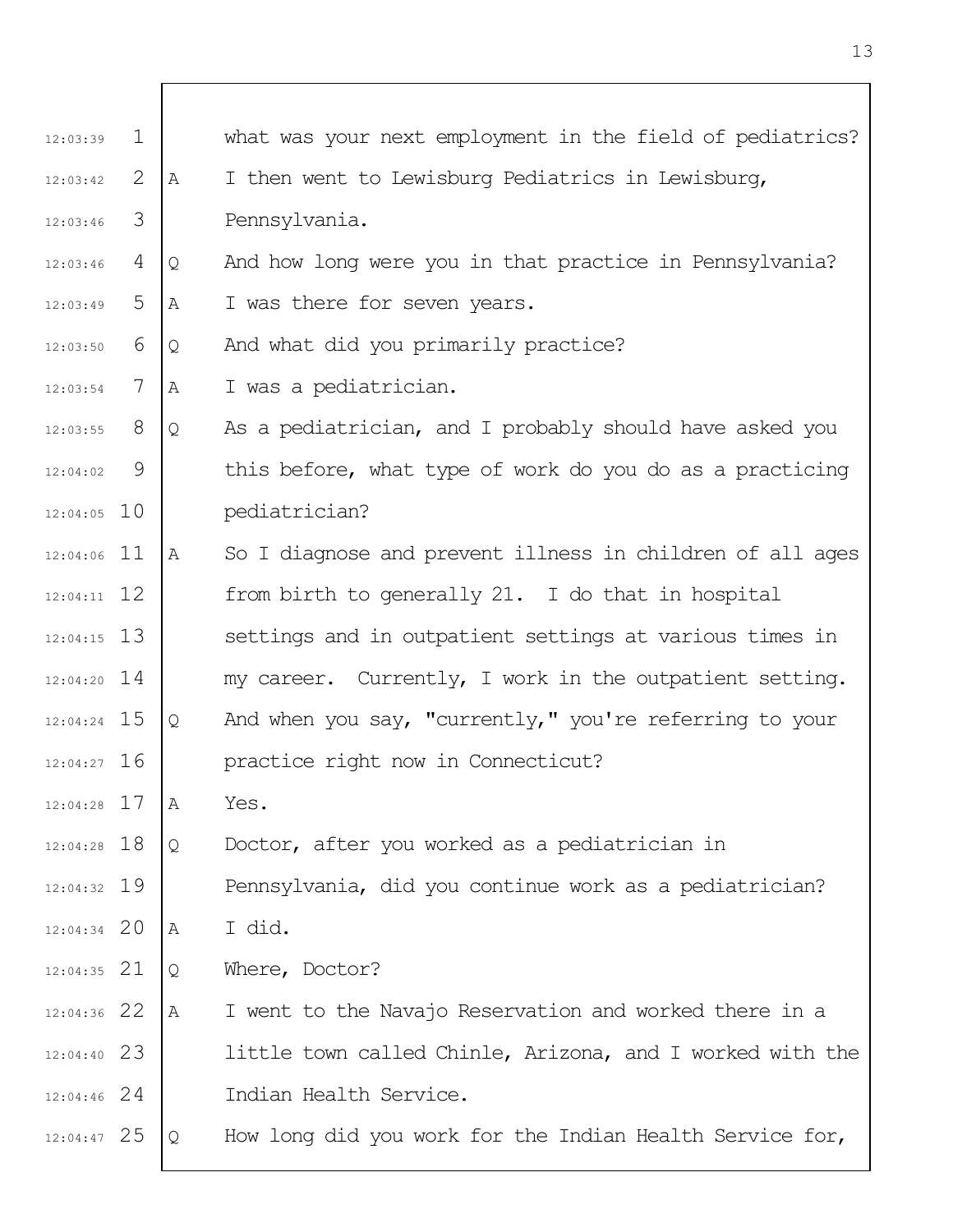| 12:04:50      | $\mathbf{1}$ |   | Doctor?                                                   |
|---------------|--------------|---|-----------------------------------------------------------|
| 12:04:50      | 2            | Α | Two and a half years.                                     |
| 12:04:51      | 3            | Q | And what was your primary practice area when working on   |
| 12:04:54      | 4            |   | the Indian reservation?                                   |
| 12:04:55      | 5            | Α | It was pediatrics.                                        |
| 12:04:56      | 6            | Q | And after you completed working on the Indian             |
| 12:05:02      | 7            |   | reservation, Doctor, what was your next employment?       |
| 12:05:04      | 8            | Α | I then went to Lawrencebug, Tennessee and worked as a     |
| 12:05:09      | 9            |   | pediatrician.                                             |
| $12:05:09$ 10 |              | Q | And how long did you hold that position for, Doctor?      |
| $12:05:12$ 11 |              | Α | Two years.                                                |
| $12:05:13$ 12 |              | Q | Doctor, as I stand here now I'm not sure what year we're  |
| $12:05:19$ 13 |              |   | in, so do you remember what year you were a practicing    |
| $12:05:22$ 14 |              |   | pediatrician in Tennessee?                                |
| $12:05:24$ 15 |              | Α | It would have been 2003 to 2005.                          |
| $12:05:29$ 16 |              | Q | And upon completion of that employment in 2005, where did |
| $12:05:35$ 17 |              |   | you go next, Doctor?                                      |
| $12:05:35$ 18 |              | A | State University of New York. I did my preventative       |
| $12:05:39$ 19 |              |   | medicine residency.                                       |
| $12:05:40$ 20 |              | Q | I'm sorry, Doctor, I didn't hear that?                    |
| $12:05:42$ 21 |              | Α | State University of New York, I did my preventive         |
| $12:05:46$ 22 |              |   | medicine residency.                                       |
| $12:05:48$ 23 |              | Q | Doctor, what's preventative medicine?                     |
| $12:05:52$ 24 |              | Α | Preventive medicine, at least my residency, I was trained |
| $12:05:56$ 25 |              |   | in general public health and general preventative         |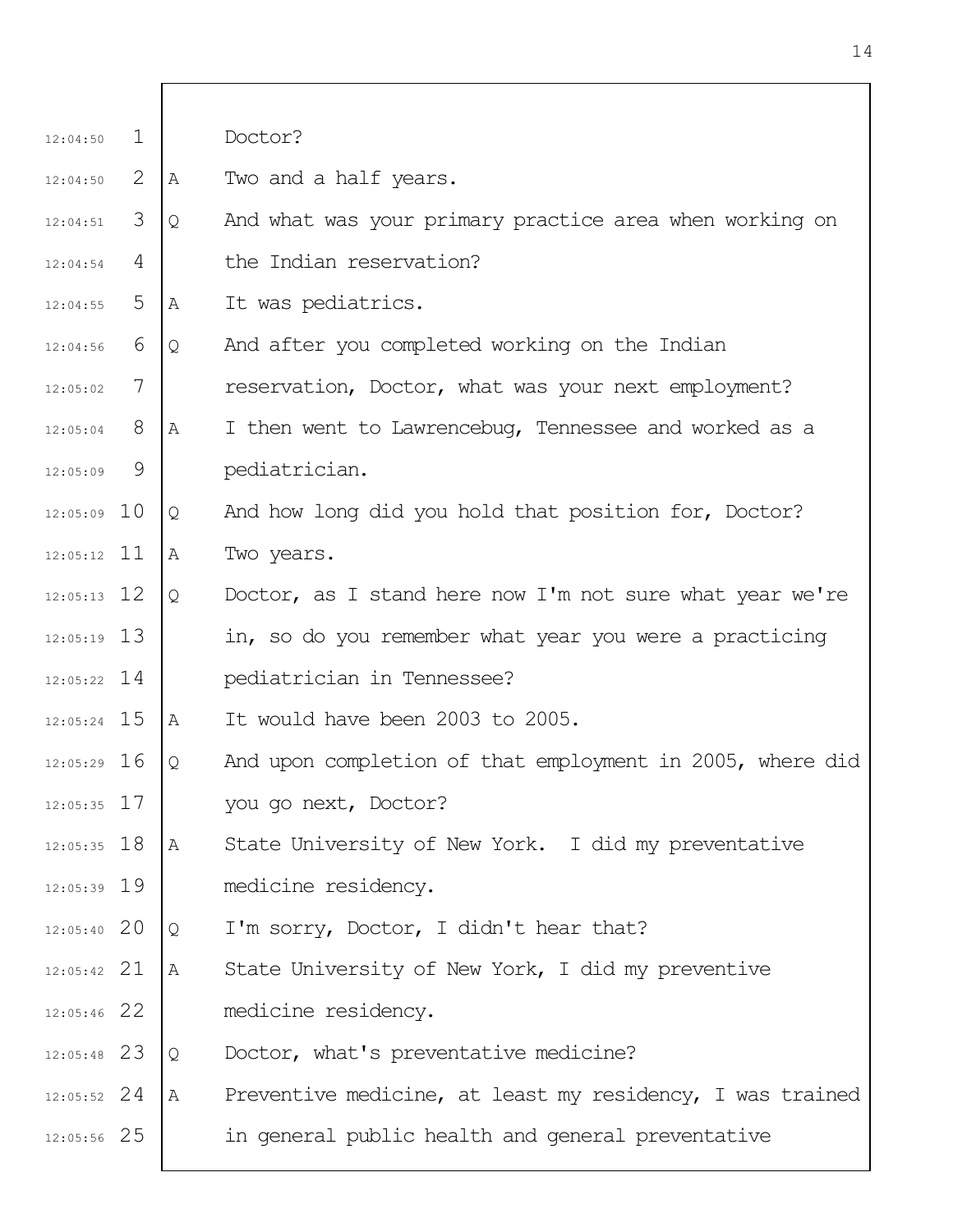| 12:06:00      | 1 |   | medicine. So it's a broad-based discipline where you     |
|---------------|---|---|----------------------------------------------------------|
| 12:06:03      | 2 |   | learn about all different types of diseases, various     |
| 12:06:08      | 3 |   | emergencies and disasters. I learned how to prevent      |
| 12:06:11      | 4 |   | them, how to mitigate them and treat them.               |
| 12:06:14      | 5 | Q | Doctor, how did you wind up doing a residency in         |
| 12:06:17      | 6 |   | preventative medicine in public health?                  |
| 12:06:19      | 7 | Α | I chose to do that because I wanted to get the highest   |
| 12:06:24      | 8 |   | credential possible in public health.                    |
| 12:06:25      | 9 | Q | Do you have any degrees in public health education?      |
| $12:06:28$ 10 |   | A | I have a Masters of Public Health from the University of |
| $12:06:32$ 11 |   |   | North Carolina.                                          |
| $12:06:32$ 12 |   | Q | And when did you obtain that degree, Doctor?             |
| 12:06:34 13   |   | Α | 2005 to 2007.                                            |
| $12:06:40$ 14 |   | Q | Upon completion of your residency in preventative        |
| $12:06:44$ 15 |   |   | medicine, where did you go next, Doctor?                 |
| 12:06:46 16   |   | Α | I went to the Department of Defense in Newport, Rhode    |
| $12:06:50$ 17 |   |   | Island.                                                  |
| $12:06:50$ 18 |   | Q | Age what position did you hold at the Department of      |
| 12:06:54 19   |   |   | Defense?                                                 |
| $12:06:54$ 20 |   | Α | I was the Director of Health Services.                   |
| 12:06:56 21   |   | Q | And what did that position entail, Doctor?               |
| 12:06:59 22   |   | Α | It involved supervising all of the clinical activity at  |
| $12:07:04$ 23 |   |   | the five outpatient sites, in addition I practiced as a  |
| $12:07:11$ 24 |   |   | pediatrician.                                            |
| $12:07:11$ 25 |   | Q | And how long were you at the Department of Defense, sir? |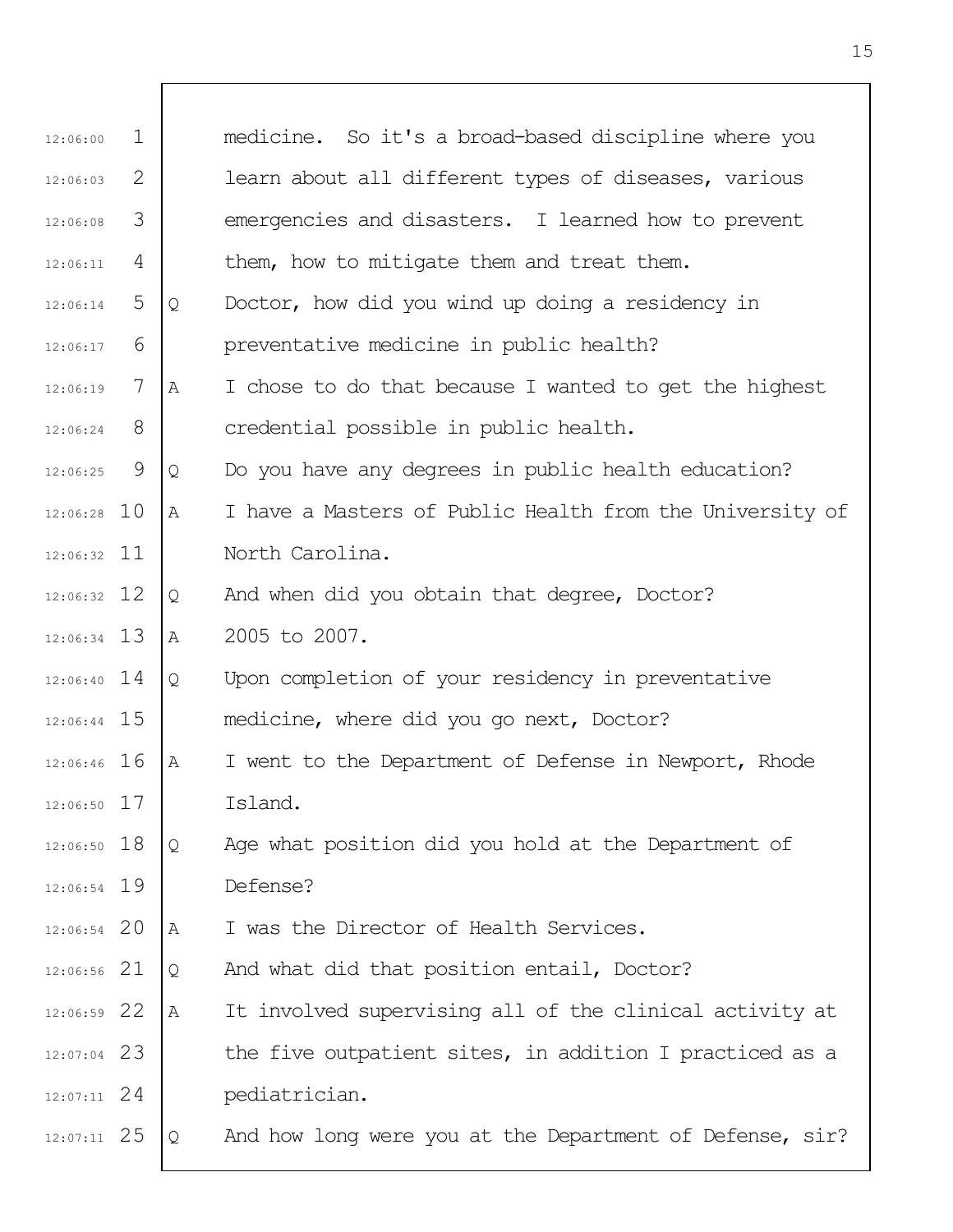| 12:07:14      | $\mathbf{1}$   | A            | Four years.                                               |
|---------------|----------------|--------------|-----------------------------------------------------------|
| 12:07:15      | 2              | Q            | And upon completion of your work at the Department of     |
| 12:07:20      | 3              |              | Defense, where did you work next?                         |
| 12:07:21      | $\overline{4}$ | Α            | I came to the Rhode Island Department of Health.          |
| 12:07:23      | 5              | Q            | Doctor, cumulatively speaking, how many years have you    |
| 12:07:26      | 6              |              | been a practicing pediatrician?                           |
| 12:07:28      | 7              | Α            | Eleven years.                                             |
| 12:07:29      | 8              | Q            | And that includes your current time in Connecticut,       |
| 12:07:33      | 9              |              | correct?                                                  |
| $12:07:33$ 10 |                | A            | Yes.                                                      |
| $12:07:34$ 11 |                | Q            | And just to confirm, you received your masters degree in  |
| $12:07:40$ 12 |                |              | Public Health in what year, Doctor?                       |
| $12:07:42$ 13 |                | A            | 2007.                                                     |
| $12:07:44$ 14 |                | Q            | Doctor, we talked a little bit about your employment      |
| $12:07:48$ 15 |                |              | background, but one of the things we didn't address is if |
| $12:07:51$ 16 |                |              | there's any licensing requirement for you to hold the     |
| $12:07:53$ 17 |                |              | positions that you held. Could you please tell us if      |
| $12:07:55$ 18 |                |              | there's any type of licensing procedures to be a          |
| $12:07:58$ 19 |                |              | practicing pediatrician?                                  |
| $12:07:59$ 20 |                | $\mathbb{A}$ | Yes.                                                      |
| $12:08:00$ 21 |                | Q            | What is that procedure, Doctor?                           |
| 12:08:02 22   |                | Α            | You have to be able to be granted a license by a state to |
| 12:08:06 23   |                |              | practice medicine.                                        |
| $12:08:07$ 24 |                | Q            | How did you get a license to practice medicine, Doctor?   |
| $12:08:11$ 25 |                | Α            | You have to meet the minimum qualifications, complete an  |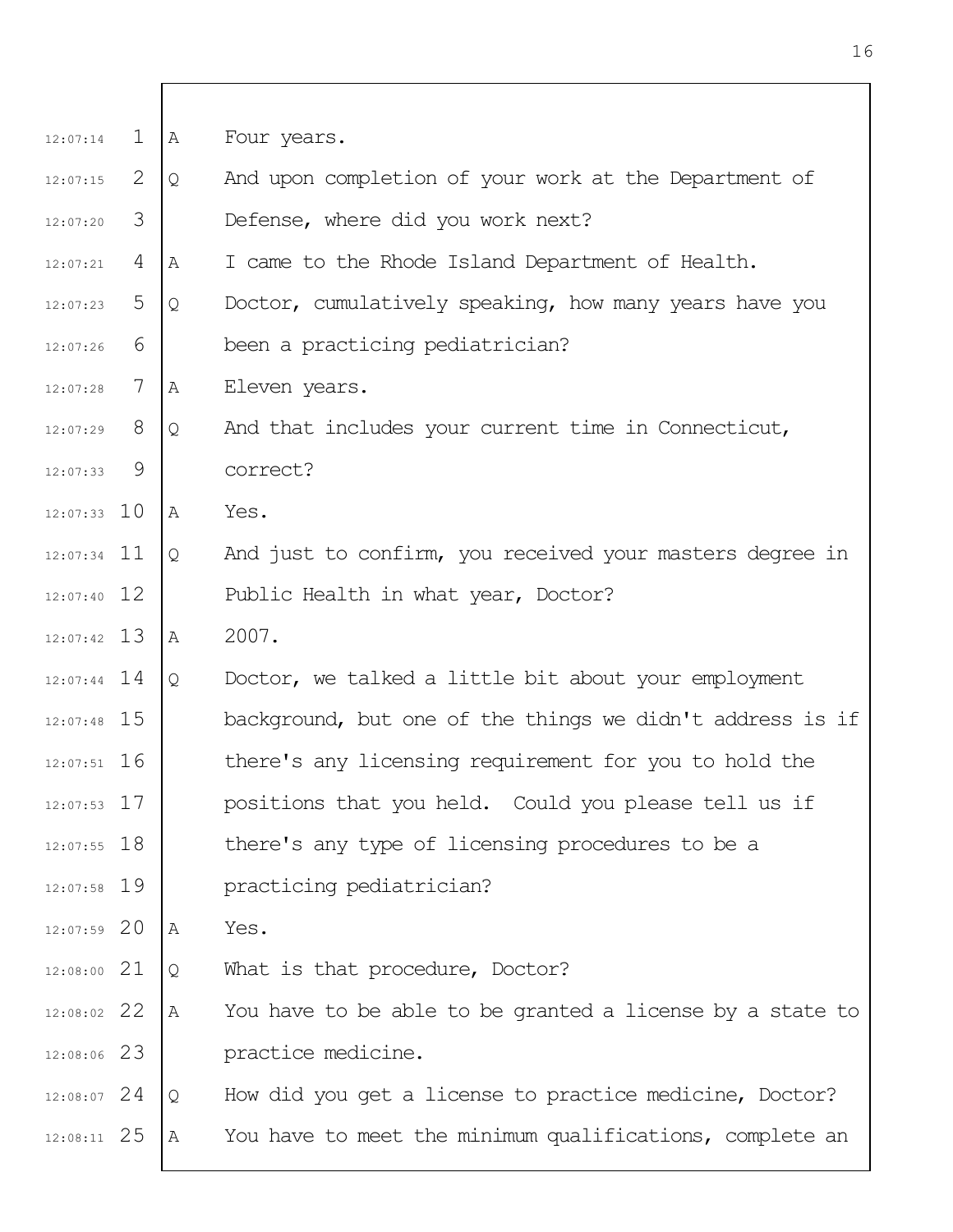| 12:08:15      | $\mathbf{1}$ |   | application and pay the fee. Have your credentials       |
|---------------|--------------|---|----------------------------------------------------------|
| 12:08:19      | 2            |   | verified and then you're granted a license.              |
| 12:08:21      | 3            | Q | And is that license good for as long as you seek to      |
| 12:08:24      | 4            |   | practice?                                                |
| 12:08:25      | 5            | Α | As long as you keep the license in good standing it is.  |
| 12:08:29      | 6            | Q | How many active medical licenses do you hold?            |
| 12:08:33      | 7            | Α | Two.                                                     |
| 12:08:34      | 8            | Q | In which states, Doctor?                                 |
| 12:08:35      | 9            | A | Rhode Island and Connecticut.                            |
| $12:08:38$ 10 |              | Q | And, Doctor, are you a member of good standing in both   |
| $12:08:41$ 11 |              |   | states?                                                  |
| $12:08:42$ 12 |              | A | Yes.                                                     |
| $12:08:42$ 13 |              | Q | Doctor, you also indicated that you practice in several  |
| $12:08:46$ 14 |              |   | other states throughout the country. Are you a member of |
| 12:08:48 15   |              |   | good standing in those states for licensing purposes?    |
| $12:08:51$ 16 |              | A | I am.                                                    |
| $12:08:51$ 17 |              | Q | Doctor, in addition to holding medical licenses in both  |
| 12:09:00 18   |              |   | Connecticut and Rhode Island, are there any other        |
| $12:09:02$ 19 |              |   | requirements for you to continue to practice as a        |
| 12:09:06 20   |              |   | pediatrician, such as a certification process of any     |
| $12:09:10$ 21 |              |   | type?                                                    |
| $12:09:10$ 22 |              | Α | So I am board certified in pediatrics and I'm also board |
| $12:09:15$ 23 |              |   | certified in preventative medicine.                      |
| $12:09:17$ 24 |              | Q | I am not familiar with what it means to be board         |
| 12:09:20 25   |              |   | certified. Could you please tell us what it means to be  |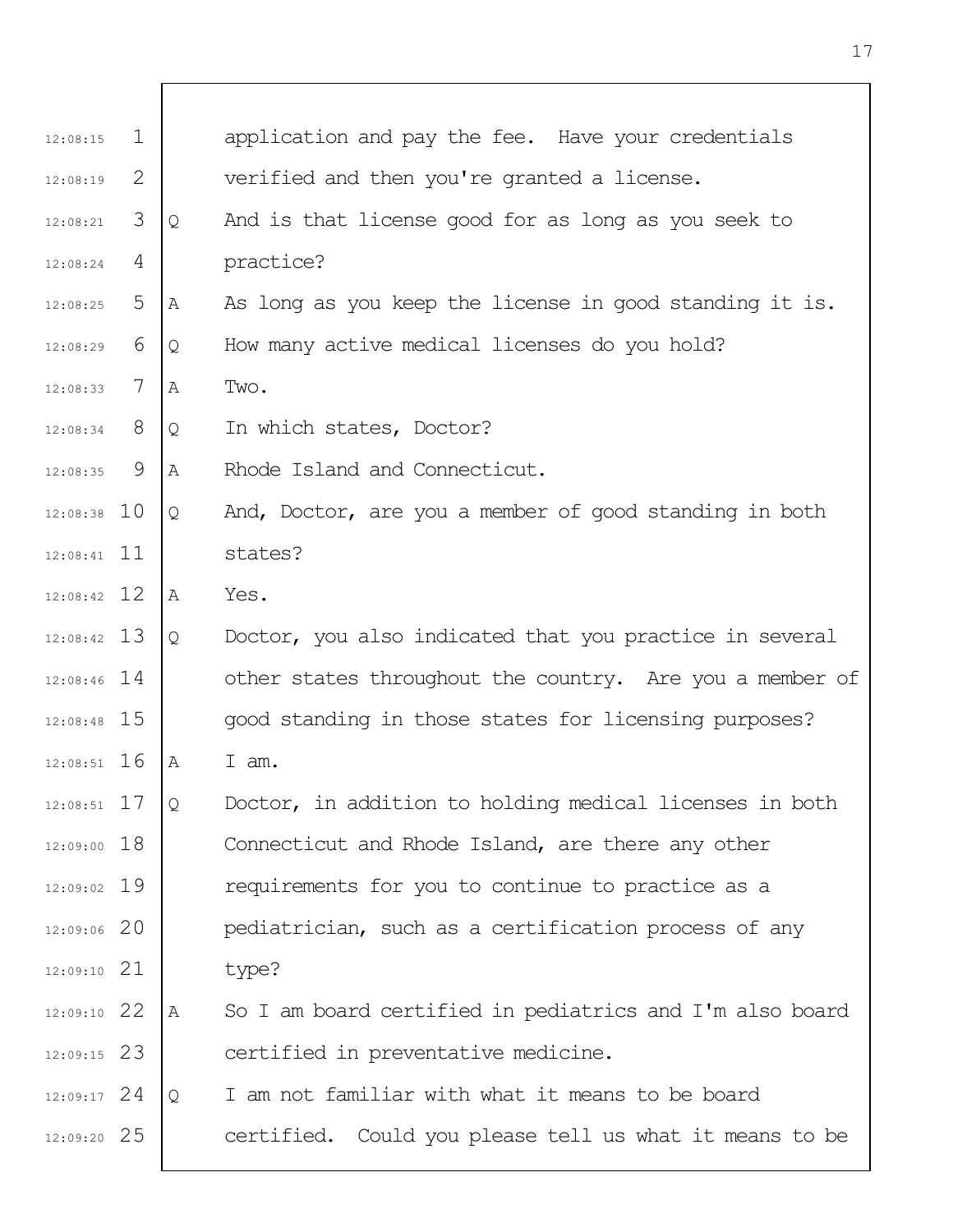1 12:09:22

12:09:24

12:09:29

12:09:34

12:09:39

12:09:43

2

3

4

5

6

A So the American Board of Pediatrics is part of the American Board of Medical Specialities, so in order to be qualified to take the exam, one has to complete three years of postgraduate training, which is called an internship in residency.

board certified in pediatrics?

7 8 9 12:10:00 10 12:10:07 11 12 12:10:10 13 12:10:13 12:09:46 12:09:52 12:09:56 One has to then successfully pass an exam, and then in order to maintain certification, one has to meet the requirements or maintenance of certification, which include evidence of continued medical education, also a license in good standing. It also includes submitting evidence of quality improvement work and you have to pass an exam.

14 12:10:15 15 12:10:20 Q And correct me, but I believe you said that you were board certified in pediatrics?

12:10:22 16 17 12:10:25 12:10:29 18 19 12:10:31 12:10:32 20 A Yes. I am also board certified in preventative medicine. Q And, Doctor, what's required to be board certified in preventative medicine. Actually, Doctor, before you answer that, I should have asked you this. What is preventive medicine?

21 12:10:33 22 12:10:39 23 12:10:45 24 12:10:50 25 12:10:53 A So preventative medicine is a discipline where I was trained in how to largely prevent any disease, and how to deal with any disaster, and also learn how health departments work or the county or the state health department, all areas of public health, as well as areas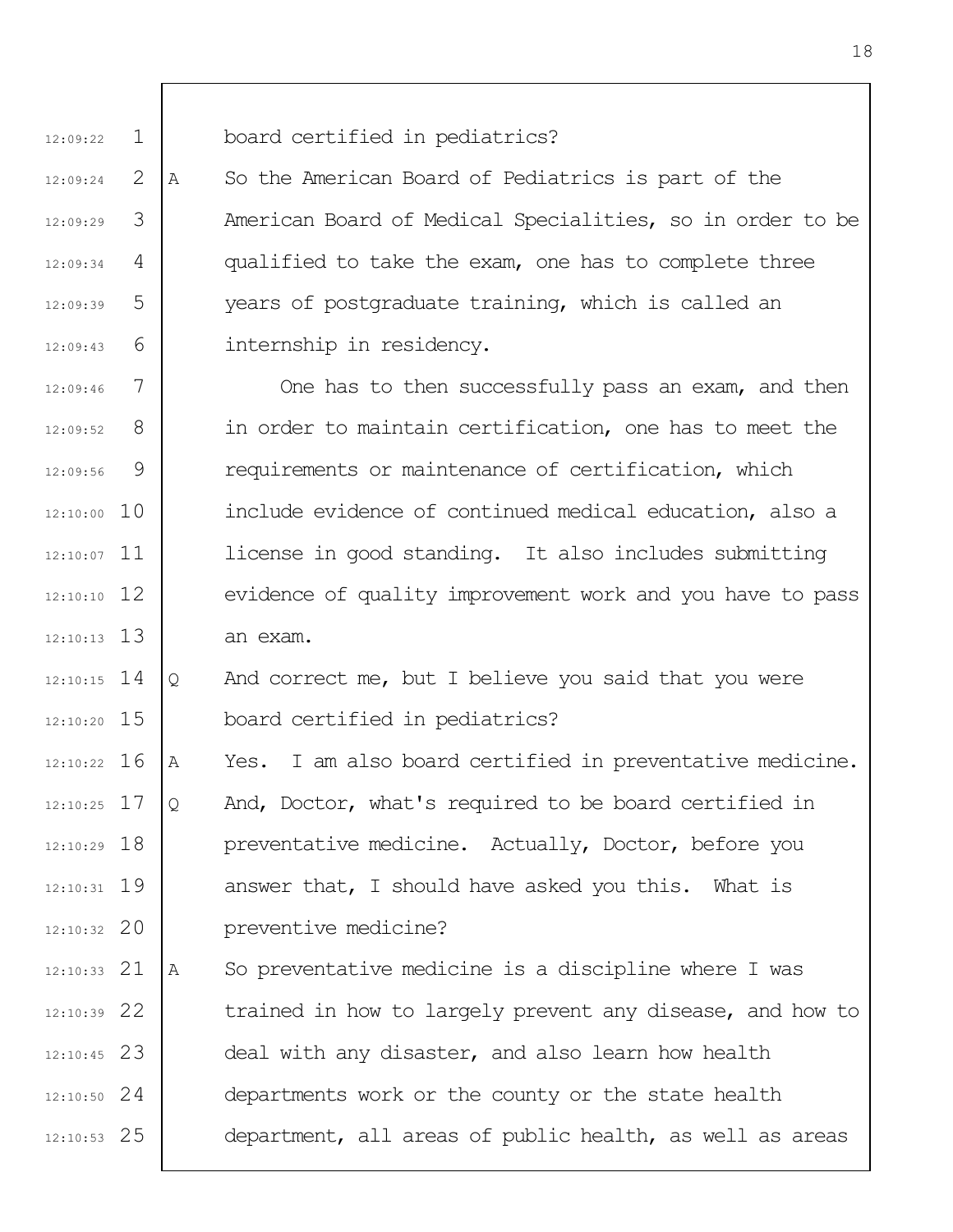| 12:10:58      | $\mathbf 1$ |   | of occupational health, aerospace medicine, statistics,   |
|---------------|-------------|---|-----------------------------------------------------------|
| 12:11:04      | 2           |   | epidemiology. It's really a very broad discipline.        |
| 12:11:10      | 3           | Q | And, Doctor, I understood most of what you said but       |
| 12:11:13      | 4           |   | what's epidemiology?                                      |
| 12:11:15      | 5           | Α | Epidemiology is the study of population health.           |
| 12:11:18      | 6           | Q | Could you break that done a little bit more?              |
| 12:11:21      | 7           | Α | So when someone does epidemiology what you're really      |
| 12:11:26      | 8           |   | doing is looking in groups of any size, and trying to     |
| 12:11:30      | 9           |   | understand if there's a risk factor that affects that     |
| $12:11:34$ 10 |             |   | group. If so, how to mitigate the risk factor, and then   |
| $12:11:39$ 11 |             |   | more importantly, how to prevent that risk factor.        |
| $12:11:43$ 12 |             | Q | Okay. And you have indicated that you are board           |
| $12:11:47$ 13 |             |   | certified in preventive medicine and that preventive      |
| $12:11:51$ 14 |             |   | medicine by definition would also include epidemiology?   |
| $12:11:54$ 15 |             | Α | Yes.                                                      |
| $12:11:54$ 16 |             | Q | Doctor, we talked about the license that you hold in      |
| $12:11:58$ 17 |             |   | order to practice as a pediatrician. In general, if you   |
| $12:12:02$ 18 |             |   | can answer, do you have to have a license to practice     |
| $12:12:05$ 19 |             |   | medicine in order to see patients?                        |
| $12:12:06$ 20 |             | Α | Yes.                                                      |
| $12:12:07$ 21 |             | Q | Doctor, we briefly discussed your masters in public       |
| $12:12:14$ 22 |             |   | health, outside of what you just discussed, we went over  |
| $12:12:19$ 23 |             |   | the board certification. Is there anything else that's    |
| $12:12:22$ 24 |             |   | required for you to obtain your master's degree in public |
| $12:12:25$ 25 |             |   | health?                                                   |
|               |             |   |                                                           |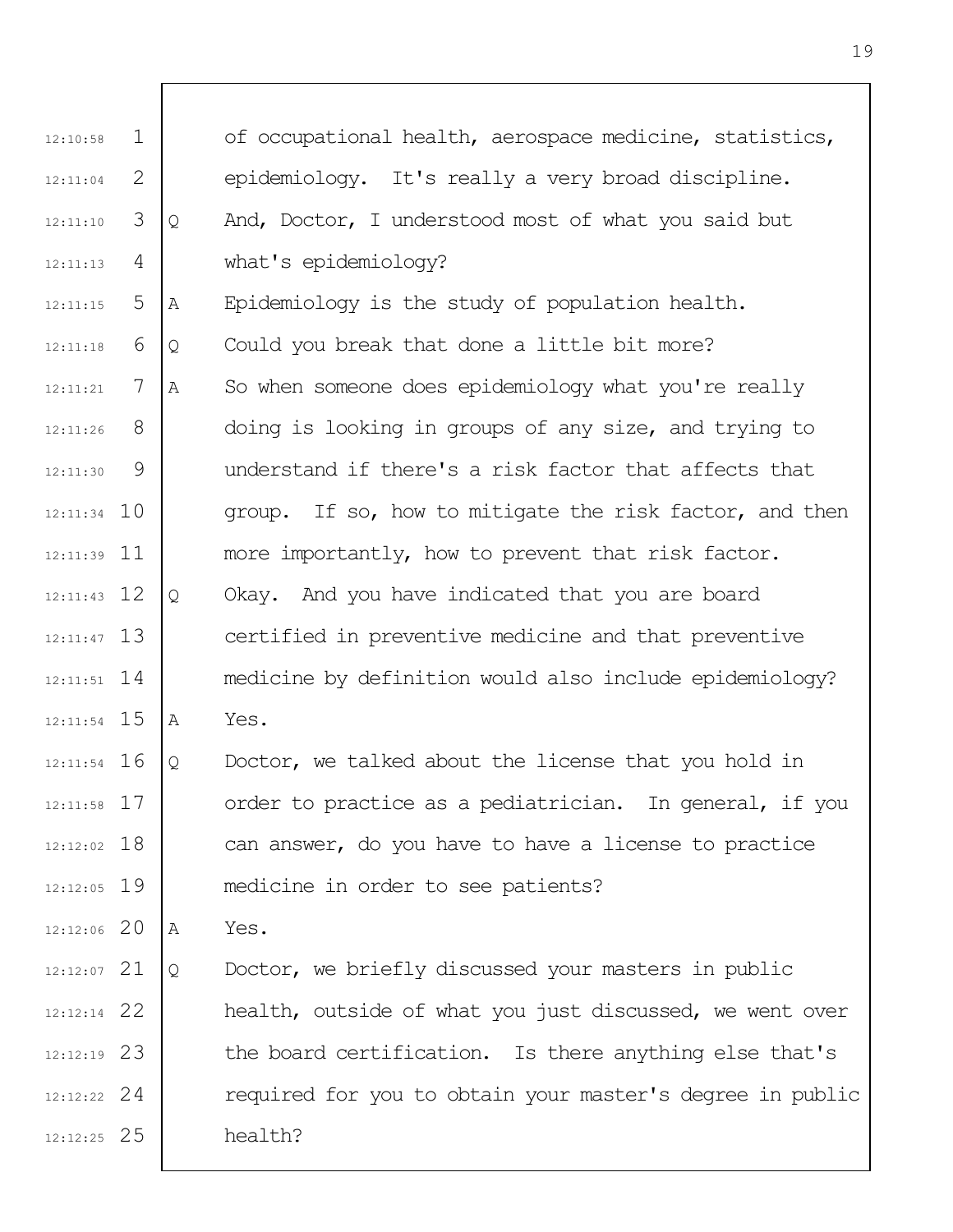| 12:12:25      | $\mathbf 1$ | Α | Well, a master's of public health requires taking         |
|---------------|-------------|---|-----------------------------------------------------------|
| 12:12:29      | 2           |   | prescribed courses, successfully passing them and then    |
| 12:12:34      | 3           |   | completing some type of capstone project.                 |
| 12:12:37      | 4           | Q | What's a capstone project, Doctor?                        |
| 12:12:38      | 5           | Α | It's equivalent to transcripts. It's a way of             |
| 12:12:41      | 6           |   | demonstrating to the university that you've mastered the  |
| 12:12:46      | 7           |   | case and earned a degree.                                 |
| 12:12:50      | 8           | Q | And getting back, Doctor, to board certification, is that |
| 12:12:53      | 9           |   | a lifelong certification?                                 |
| $12:12:54$ 10 |             | Α | No.                                                       |
| $12:12:55$ 11 |             | Q | How does one go about becoming recertified?               |
| $12:13:00$ 12 |             | Α | So one has to go through maintenance of certification     |
| $12:13:04$ 13 |             |   | after a period of time. For the two boards that I'm a     |
| $12:13:08$ 14 |             |   | member of each ten years long, so I have to fill the      |
| $12:13:12$ 15 |             |   | maintenance of certification requirement in order to      |
| $12:13:14$ 16 |             |   | maintain my board certification.                          |
| $12:13:17$ 17 |             | Q | And I just want to review, and please correct me if I'm   |
| $12:13:30$ 18 |             |   | saying anything incorrectly. You are currently a          |
| $12:13:31$ 19 |             |   | practicing pediatrician?                                  |
| $12:13:33$ 20 |             | Α | Yes.                                                      |
| $12:13:33$ 21 |             | Q | You're licensed in both Connecticut and Rhode Island?     |
| $12:13:36$ 22 |             | Α | Yes.                                                      |
| $12:13:36$ 23 |             | Q | You hold a master's degree in public health?              |
| $12:13:38$ 24 |             | Α | Yes.                                                      |
| $12:13:39$ 25 |             | Q | You're board certified in preventative medicine and       |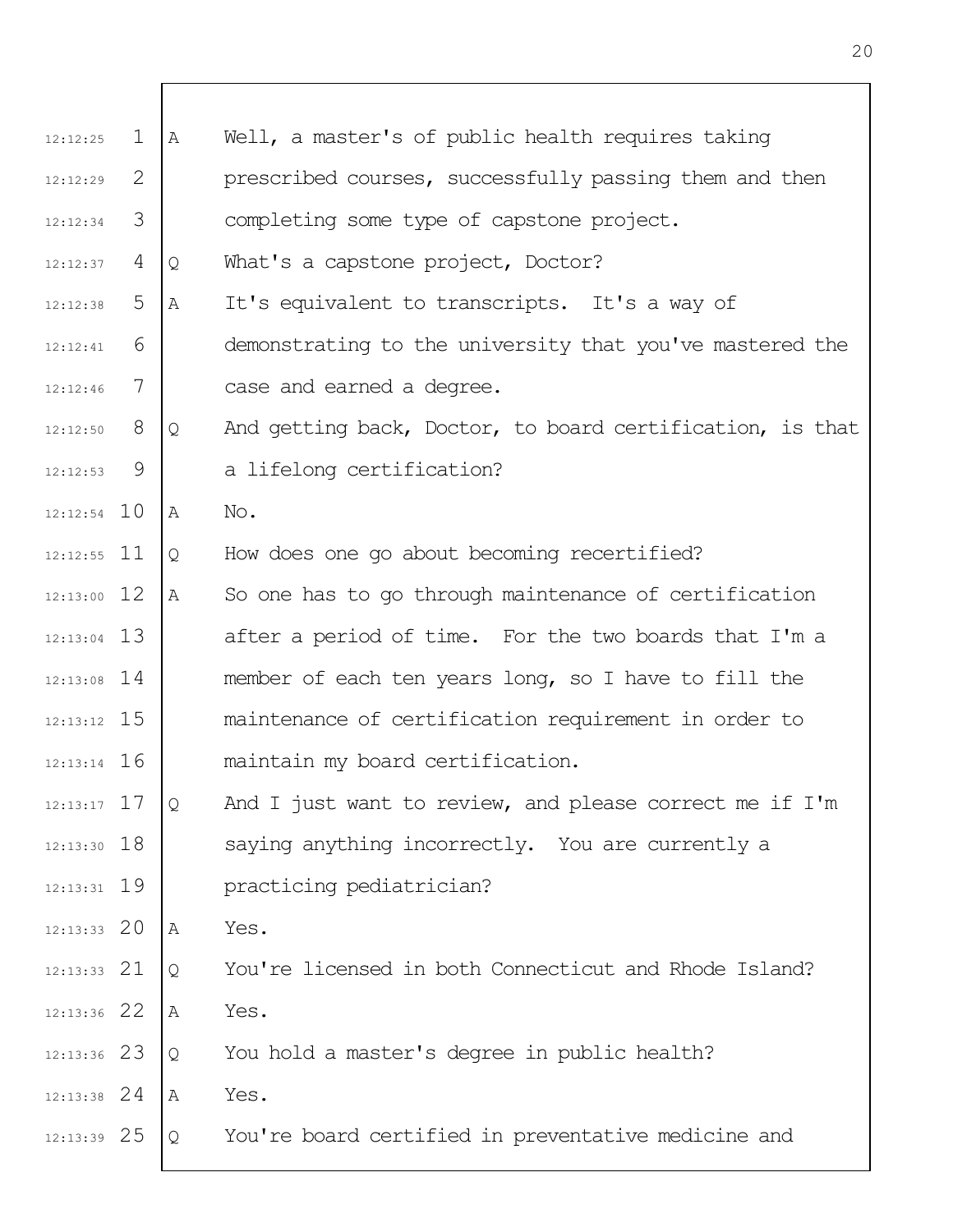| 12:13:43      | $\mathbf{1}$ |   | pediatrics; correct?                                      |
|---------------|--------------|---|-----------------------------------------------------------|
| 12:13:43      | 2            | Α | Yes.                                                      |
| 12:13:44      | 3            | Q | And do you have any experience in public health?          |
| 12:13:47      | 4            | Α | Yes.                                                      |
| 12:13:48      | 5            | Q | Could you tell us what your experiences you had in the    |
| 12:13:51      | 6            |   | public health forum?                                      |
| 12:13:53      | 7            | Α | I worked at a public health services hospital in Chinle,  |
| 12:13:58      | 8            |   | Arizona, when I was working with the Indian Health        |
| 12:14:01      | 9            |   | Service, that was direct experience working with a public |
| $12:14:04$ 10 |              |   | health services hospital, and then my time with the       |
| $12:14:07$ 11 |              |   | Department of Health has been only public health. So      |
| $12:14:12$ 12 |              |   | those are two big areas of a wide breadth of experience.  |
| $12:14:16$ 13 |              | Q | Doctor, in addition to everything we just reviewed, do    |
| $12:14:19$ 14 |              |   | you hold any faculty appointments?                        |
| $12:14:21$ 15 |              | Α | I do have faculty appointments.                           |
| $12:14:23$ 16 |              | Q | Where would that be, Doctor?                              |
| $12:14:24$ 17 |              | A | I'm on faculty at the Brown Alpert School of Medicine,    |
| $12:14:28$ 18 |              |   | and also the Brown School of Public Health.               |
| $12:14:31$ 19 |              | Q | Doctor, I think we've covered your background history and |
| $12:14:37$ 20 |              |   | your education and work experience. I'd like to now talk  |
| $12:14:41$ 21 |              |   | about your experience with the Department of Health?      |
| $12:14:44$ 22 |              |   | Could you please tell us what your current position or    |
| 12:14:47 23   |              |   | position is with the Department of Health?                |
| $12:14:50$ 24 |              | Α | So I'm the Medical Director of the Covid unit. I'm also   |
| $12:14:56$ 25 |              |   | medical Director of Health Policy, Informatics and        |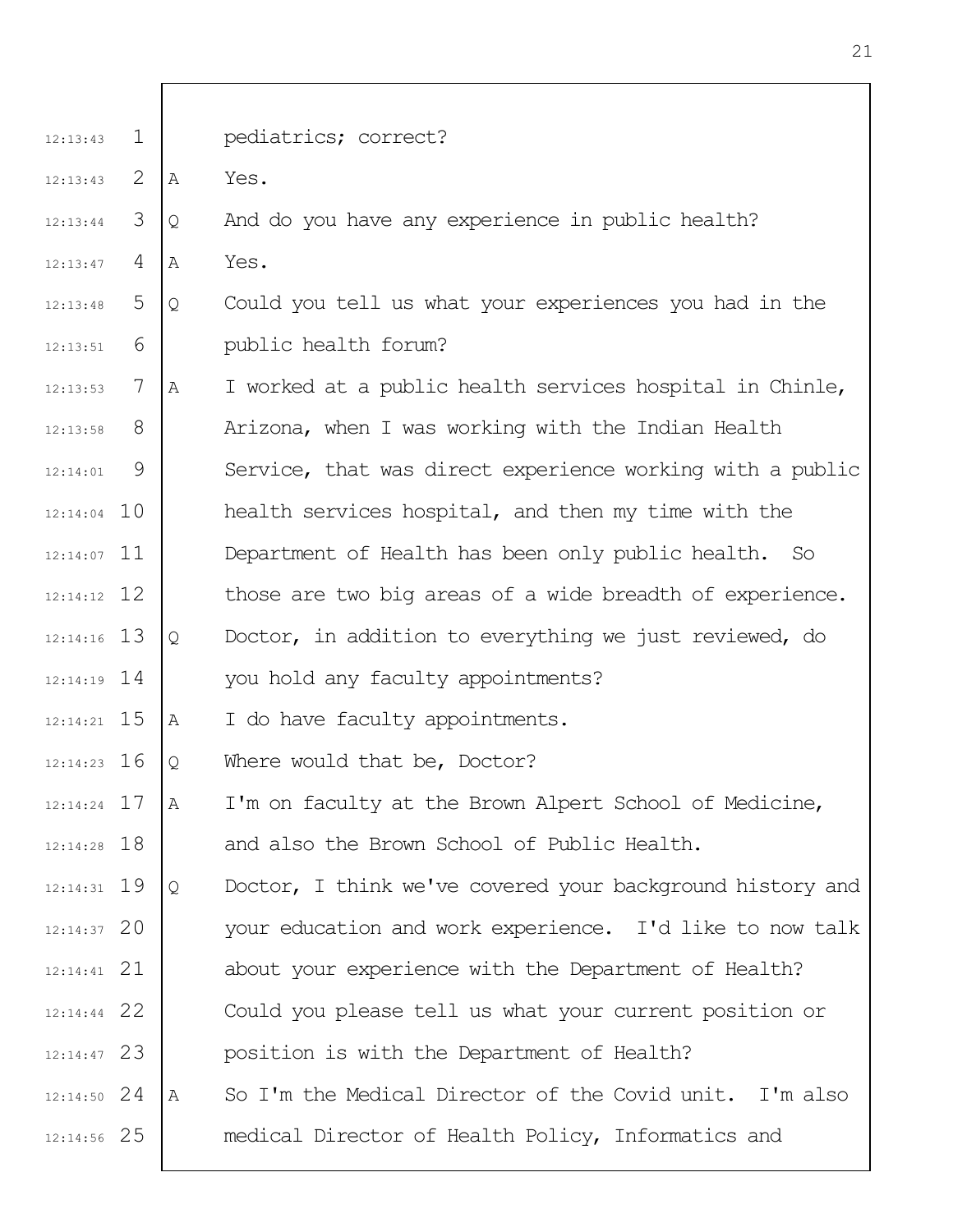1 2 3 4 5 6 7 8  $\mathsf{Q}$ 10 12:15:37 11 12 12:15:37 13 12:15:41 12:15:44 14 12:15:45 15 12:15:47 16 17 12:15:49 12:15:52 18 19 12:15:56 20 12:15:57 21 12:15:57 22 12:16:01 23 12:16:03 24 12:16:07 25 12:16:09 12:15:01  $12.15:06$ 12:15:11 12:15:14 12:15:24 12:15:25 12:15:28 12:15:31  $12:15:32$ Communication. I'm also a Medical Director for the Centers of Customer Services, in that role I run certain boards, such as the Board of Medical Licensure and Discipline, Physician Assistant Board and Podiatry Board. MS. WYRZYKOWSKI: Thank you, Doctor. Your Honor at this point in time, based on Dr. McDonald's training, education and experience, I'd like to move him in as an expert. MR. PICCIRILLI: No objection. THE COURT: The Court can find him qualified as an expert in public health as well as pediatrics, without objection. MS. WYRZYKOWSKI: Thank you, your Honor. THE COURT: So ordered. MS. WYRZYKOWSKI: I would also like to request at this time, as I move through Dr. McDonald's testimony regarding his expert opinions, that each question doesn't have to have the magic language of "based on your training, education and experience," can we agree to that, since we've already started questioning him as an expert? MR. PICCIRILLI: Certainly, Judge, no objection. THE COURT: Why don't you do this, why don't you ask a question without that long preface, and then if

22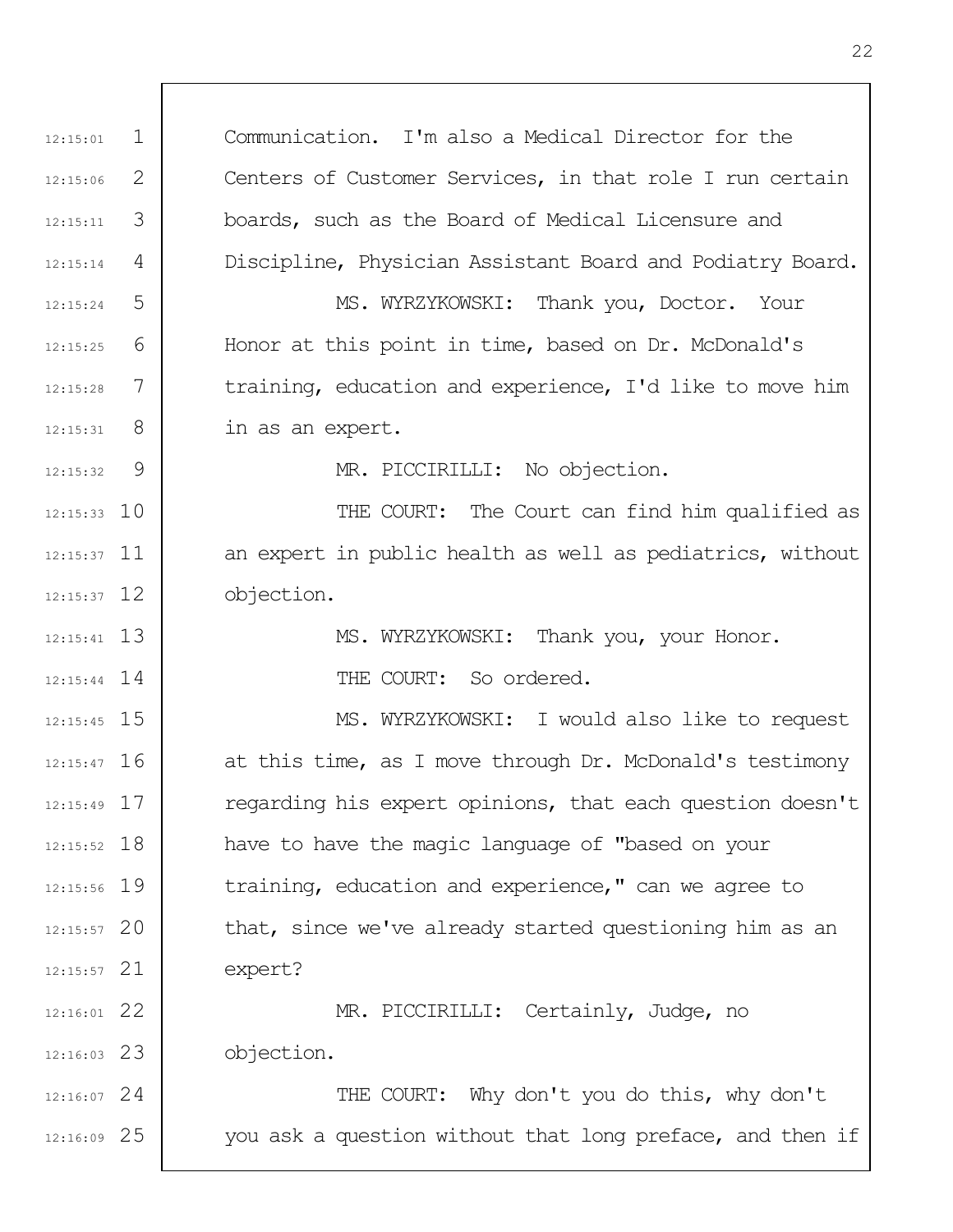| 12:16:12      | $\mathbf{1}$ | Mr. Piccirilli wishes to object he can.                        |
|---------------|--------------|----------------------------------------------------------------|
| 12:16:16      | 2            | MS. WYRZYKOWSKI: Thank you.                                    |
| 12:16:18      | 3            | BY MS. WYRZYKOWSKI: Doctor, regarding your employment<br>Q     |
| 12:16:20      | 4            | and history, your education and your experience, you           |
| 12:16:22      | 5            | identified yourself as the Medical Director of the Covid       |
| 12:16:25      | 6            | unit. Could you please tell me when you took on that           |
| 12:16:28      | 7            | position and what that position entails?                       |
| 12:16:30      | 8            | So I took on that position at the request of the Director<br>Α |
| 12:16:36      | 9            | in November 2020. The main reason was to have medical          |
| $12:16:42$ 10 |              | leadership in the Covid unit, and to have one single           |
| $12:16:47$ 11 |              | voice for the unit so it can carry out its mission             |
| $12:16:51$ 12 |              | successfully.                                                  |
| $12:16:51$ 13 |              | I think we're all generally versed in what Covid is but<br>Q   |
| $12:16:56$ 14 |              | could you please explain for the record what Covid is?         |
| $12:17:01$ 15 |              | Thank you.                                                     |
| $12:17:04$ 16 |              | SARS-CoV-2 is an acronym for Severe Acute Respiratory<br>Α     |
| $12:17:14$ 17 |              | Syndrome Corona Virus Number 2. That caused the disease        |
| $12:17:20$ 18 |              | that's called COVID-19, which is another acronym, which        |
| $12:17:25$ 19 |              | just really means corona virus disease.                        |
| $12:17:29$ 20 |              | What that disease entails is an infectious                     |
| $12:17:33$ 21 |              | disease, meaning it's transmitted from one person to           |
| $12:17:36$ 22 |              | another. Some people are infected, have symptoms, some         |
| $12:17:43$ 23 |              | people don't. People who have symptoms range from a mild       |
| $12:17:49$ 24 |              | cold like illness to those who succumb to the disease and      |
| $12:17:53$ 25 |              | die.                                                           |
|               |              |                                                                |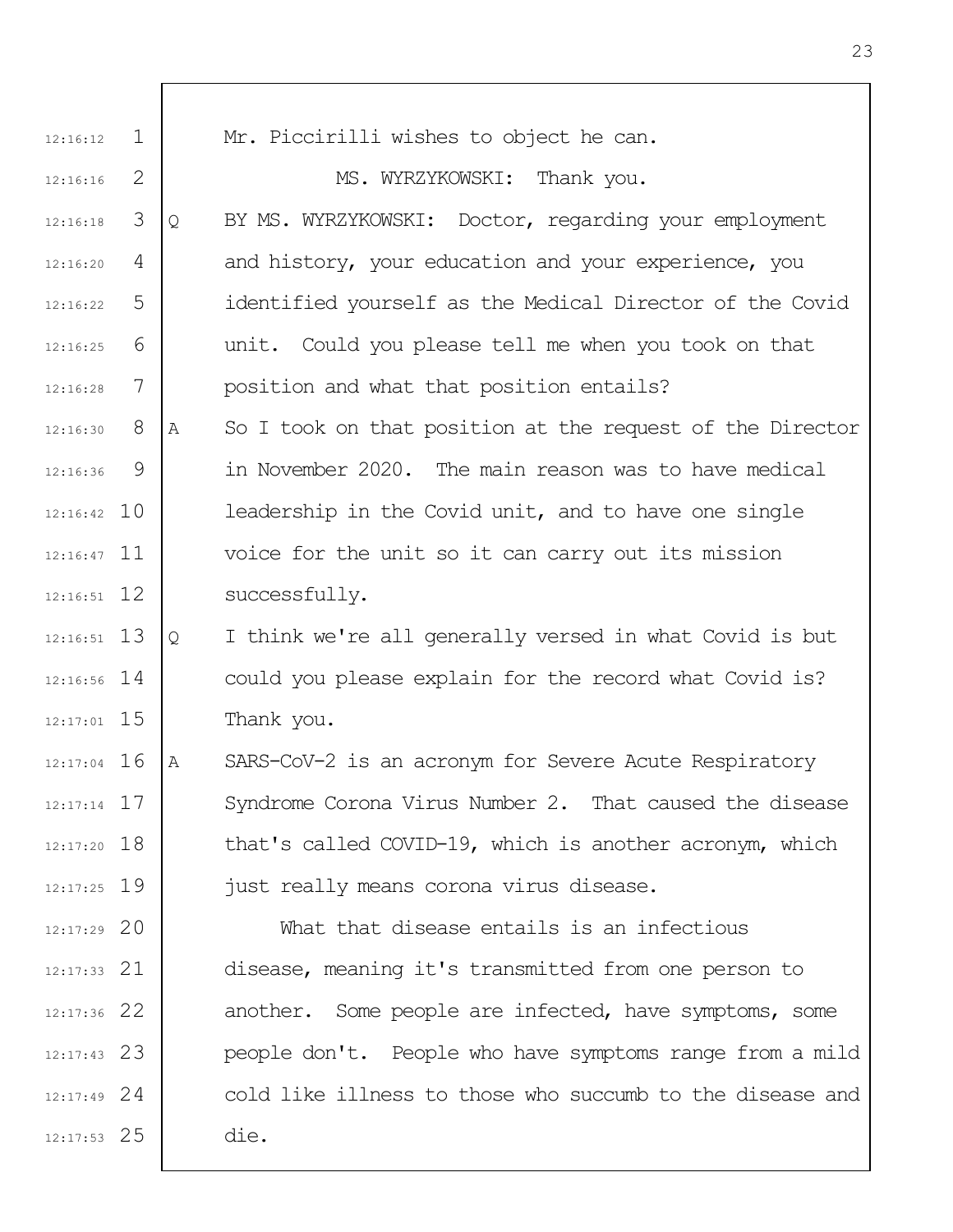| 12:17:54      | $\mathbf{1}$ | Q | Doctor, is it appropriate moving forward for me just to   |
|---------------|--------------|---|-----------------------------------------------------------|
| 12:18:00      | 2            |   | use the phrase COVID-19 at this point in time?            |
| 12:18:03      | 3            | Α | Yes, COVID-19 would be the appropriate term.              |
| 12:18:06      | 4            | Q | Doctor, could you please explain how Covid spreads?       |
| 12:18:12      | 5            | Α | So Covid generally spreads through respiratory droplets,  |
| 12:18:17      | 6            |   | and to a lesser extent aerosols and treated to a much     |
| 12:18:22      | 7            |   | lesser extent contact from common surfaces.               |
| 12:18:26      | 8            | Q | What is the phrase "respiratory droplets" mean?           |
| 12:18:30      | 9            | Α | So respiratory droplets I think are best illustrated by   |
| $12:18:35$ 10 |              |   | anyone whose walked outside in a cold New England         |
| $12:18:39$ 11 |              |   | morning, when they see their breath on exhale. They see   |
| $12:18:44$ 12 |              |   | a vapor in front of them. That's just simply frozen       |
| $12:18:48$ 13 |              |   | respiratory droplets.                                     |
| $12:18:50$ 14 |              |   | So we all spread respiratory droplets throughout the      |
| 12:18:54 15   |              |   | day, whenever we're talking or singing or simply          |
| $12:18:59$ 16 |              |   | breathing next to someone. Those respiratory droplets     |
| $12:19:04$ 17 |              |   | contain other things. Sometimes they contain viral        |
| $12:19:09$ 18 |              |   | particles that cause COVID-19.                            |
| $12:19:11$ 19 |              | Q | You also indicated that COVID-19 is spread through        |
| $12:19:17$ 20 |              |   | aerosol. Can you explain that further?                    |
| $12:19:20$ 21 |              | Α | So aerosols are smaller particles that will travel faster |
| $12:19:25$ 22 |              |   | and farther, depending on relatively humidity of the room |
| $12:19:31$ 23 |              |   | and ventilation of the room.                              |
| $12:19:34$ 24 |              | Q | And you further indicated that Covid can also spread      |
| $12:19:39$ 25 |              |   | through contact touching. Can you explain that, please?   |
|               |              |   |                                                           |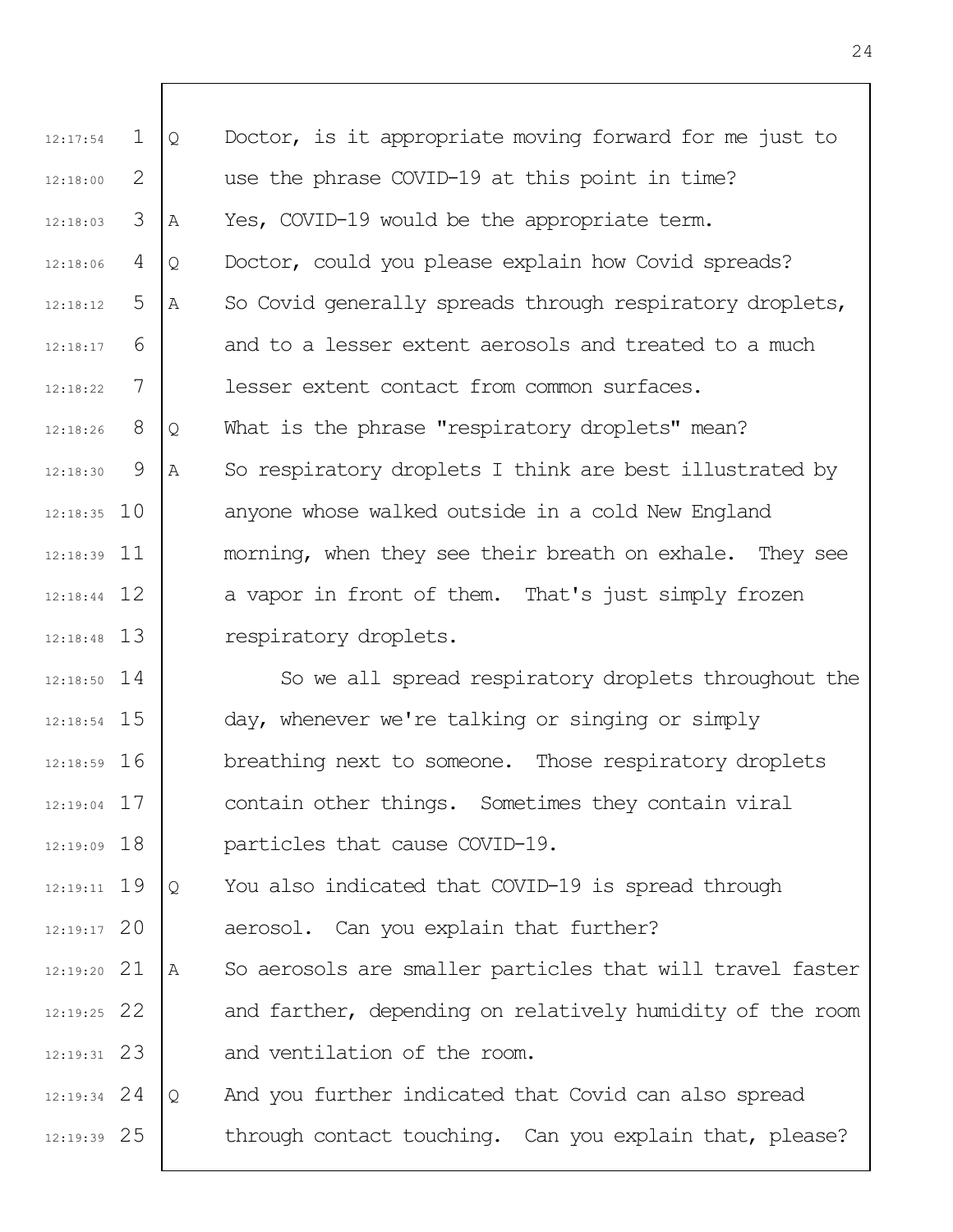| 12:19:41      | $\mathbf 1$ | Α | Yes. So contact touching means that the viral particles   |
|---------------|-------------|---|-----------------------------------------------------------|
| 12:19:46      | 2           |   | would be on the surface. For example, if someone was      |
| 12:19:51      | 3           |   | holding a pen and they sneezed on it, it's very likely    |
| 12:19:56      | 4           |   | the pen would have viral particles on it. So, if someone  |
| 12:20:00      | 5           |   | else picked up the pen, they might pickup the viral       |
| 12:20:05      | 6           |   | particles from the pen.                                   |
| 12:20:06      | 7           | Q | Just so, just to be clear, Doctor, COVID-19, spreads      |
| 12:20:14      | 8           |   | through droplets, respiratory droplets, and those are in  |
| 12:20:19      | 9           |   | words, singing; is that what you're saying?               |
| $12:20:22$ 10 |             | Α | Yes. The respiratory droplets are generally created when  |
| $12:20:25$ 11 |             |   | we're talking, singing or simply just quite frankly       |
| $12:20:31$ 12 |             |   | breathing. They occur every time we exhale.               |
| $12:20:34$ 13 |             | Q | So COVID-19 spreads through respiratory droplets, air     |
| $12:20:39$ 14 |             |   | borne particles, viral particles and through touching.    |
| $12:20:41$ 15 |             |   | Any other way that COVID-19 spreads?                      |
| $12:20:43$ 16 |             | A | That's the main ways it spreads.                          |
| $12:20:46$ 17 |             | Q | You had indicated that COVID-19 is spread through         |
| $12:20:53$ 18 |             |   | respiratory droplets. How far can respiratory droplets    |
| $12:20:57$ 19 |             |   | be projected from a person?                               |
| $12:20:59$ 20 |             | Α | They can generally go 6 feet.                             |
| $12:21:03$ 21 |             | Q | Doctor, can you tell us when COVID-19 was first           |
| $12:21:10$ 22 |             |   | identified?                                               |
| $12:21:12$ 23 |             | A | COVID-19 was first identified in Rhode Island on February |
| $12:21:17$ 24 |             |   | 29, 2020. It was first identified in Wuhan, China in      |
| $12:21:24$ 25 |             |   | December of 2019.                                         |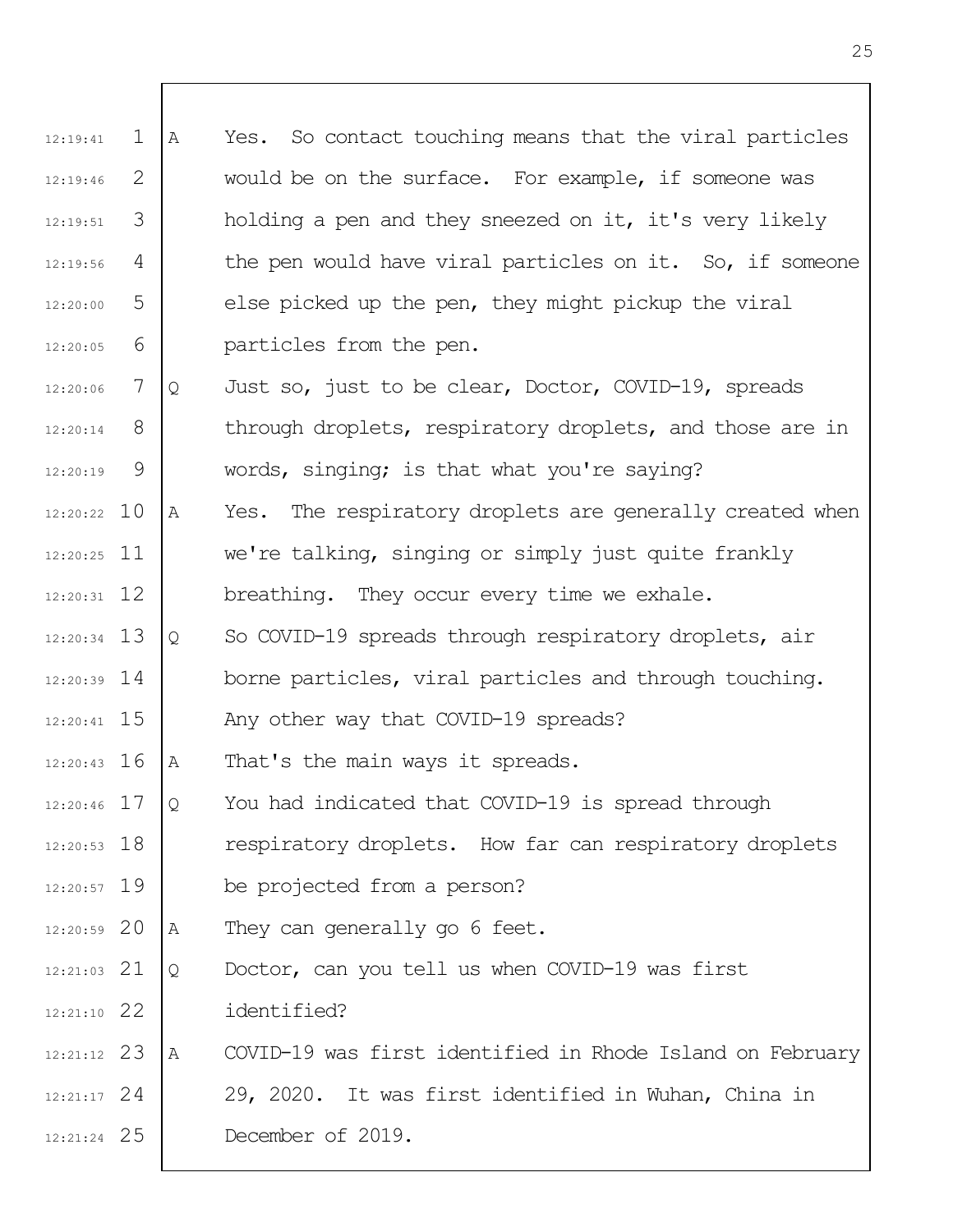| 12:21:33      | $\mathbf{1}$ | Q | And, Doctor, given your current role as the medical       |
|---------------|--------------|---|-----------------------------------------------------------|
| 12:21:36      | 2            |   | director of the COVID-19 unit at the Department of        |
| 12:21:39      | 3            |   | Health, do you know how many Rhode Islanders have died    |
| 12:21:41      | 4            |   | from COVID-19?                                            |
| 12:21:42      | 5            | A | I do.                                                     |
| 12:21:43      | 6            | Q | Could you tell the Court that number, please?             |
| 12:21:45      | 7            | Α | It's a little bit over 2,800 at this point.               |
| 12:21:49      | 8            | Q | And that's just within the state, Doctor?                 |
| 12:21:51      | - 9          | Α | That is correct.                                          |
| $12:21:52$ 10 |              | Q | And, Doctor, given your role as the medical director of   |
| $12:21:57$ 11 |              |   | the COVID-19 unit, do you know how many deaths there have |
| $12:22:00$ 12 |              |   | been within the United States due to COVID-19?            |
| $12:22:02$ 13 |              | A | It's a little over 680,000.                               |
| $12:22:06$ 14 |              | Q | And, Doctor, do you know the number of deaths worldwide   |
| $12:22:10$ 15 |              |   | due to COVID-19?                                          |
| $12:22:11$ 16 |              | A | It's around two and a half million.                       |
| $12:22:13$ 17 |              | Q | That's the worldwide deaths, Doctor?                      |
| $12:22:16$ 18 |              | A | Yes.                                                      |
| $12:22:16$ 19 |              | Q | Doctor, you had indicated that you were appointed as the  |
| $12:22:31$ 20 |              |   | Medical Director of the COVID-19 unit at the Rhode Island |
| $12:22:34$ 21 |              |   | Department of Health. Could you please tell us a little   |
| $12:22:36$ 22 |              |   | bit about what that role entails?                         |
| $12:22:38$ 23 |              | A | So it entails attending a lot of meetings, making         |
| $12:22:44$ 24 |              |   | decisions about important matters of policy, working with |
| $12:22:48$ 25 |              |   | various stakeholders inside the department, throughout    |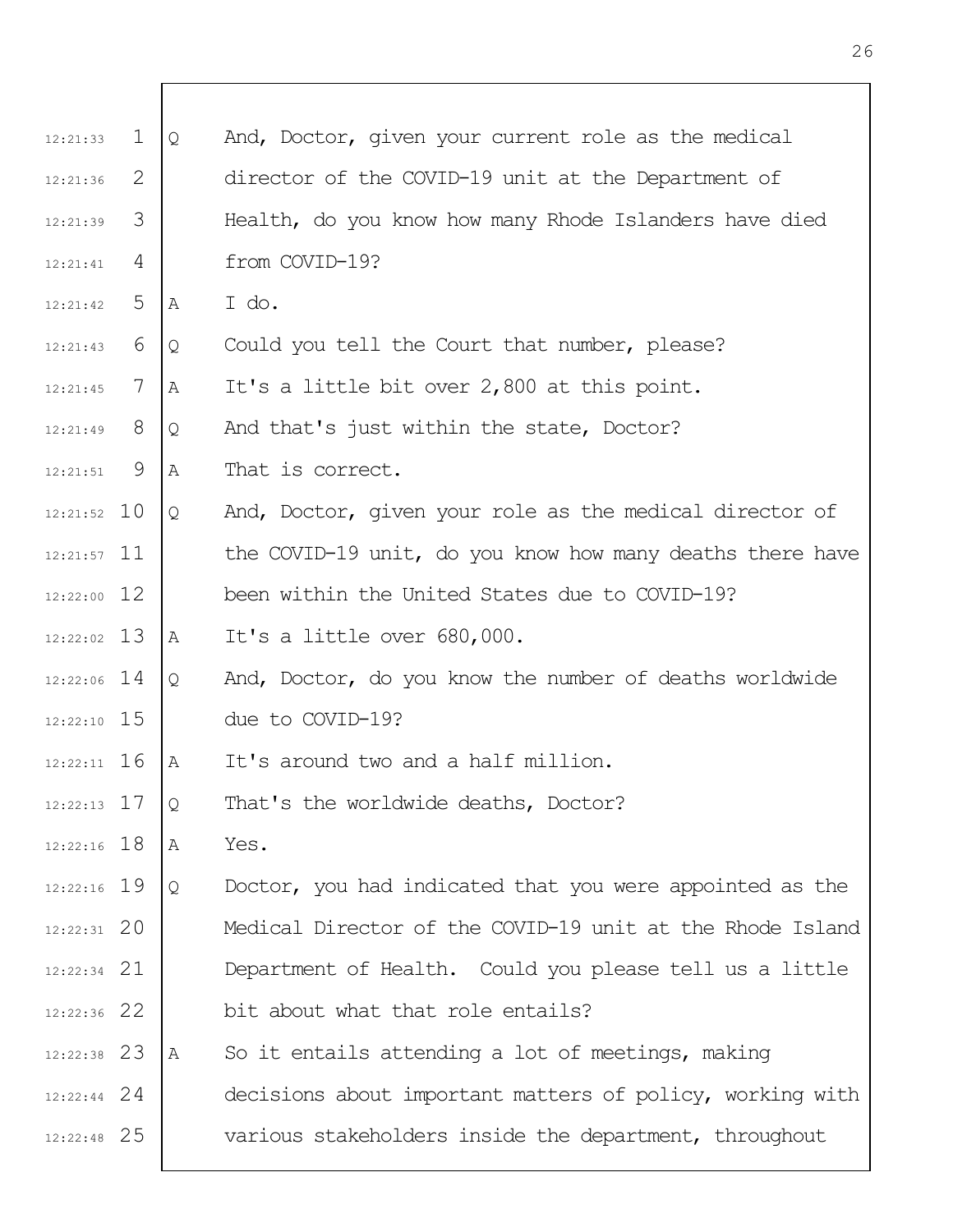| 12:22:51      | $\mathbf 1$ |   | state government and then outside of state government.    |
|---------------|-------------|---|-----------------------------------------------------------|
| 12:22:55      | 2           |   | It involves coordinating with national public health      |
| 12:22:59      | 3           |   | experts. It also involves interacting with the public.    |
| 12:23:03      | 4           | Q | You indicated that it involves, your current role         |
| 12:23:07      | 5           |   | involves coordinating with national experts?              |
| 12:23:09      | 6           | Α | Yes.                                                      |
| 12:23:10      | 7           | Q | Could you explain with that means?                        |
| 12:23:11      | 8           | Α | So we take quidance from the Center of Disease Control    |
| 12:23:15      | 9           |   | and Prevention, and to some extent we look at what's      |
| $12:23:18$ 10 |             |   | going on at the World Health Organization.                |
| $12:23:21$ 11 |             | Q | Doctor, in your role as medical director of the COVID-19  |
| $12:23:24$ 12 |             |   | unit, did you have any role in performing any rules and   |
| $12:23:29$ 13 |             |   | regulations when Covid was first found in Rhode Island in |
| $12:23:33$ 14 |             |   | March of 2020?                                            |
| $12:23:34$ 15 |             | Α | Yes.                                                      |
| $12:23:35$ 16 |             | Q | Could you tell us about that?                             |
| $12:23:37$ 17 |             | Α | So I played a significant role in creating input for      |
| $12:23:44$ 18 |             |   | almost every executive order and every emergency          |
| $12:23:47$ 19 |             |   | regulation that was done and I still am in that role      |
| $12:23:51$ 20 |             |   | today.                                                    |
| $12:23:52$ 21 |             | Q | Could you please tell us about some of the executive      |
| 12:23:56 22   |             |   | measures that you were involved in in helping to direct   |
| $12:23:59$ 23 |             |   | when COVID-19 was introduced in the United States?        |
| $12:24:02$ 24 |             | Α | The first one I was involved with was an executive order  |
| 12:24:06 25   |             |   | that was declared on March 9, 2020, which was the         |

 $\overline{\phantom{a}}$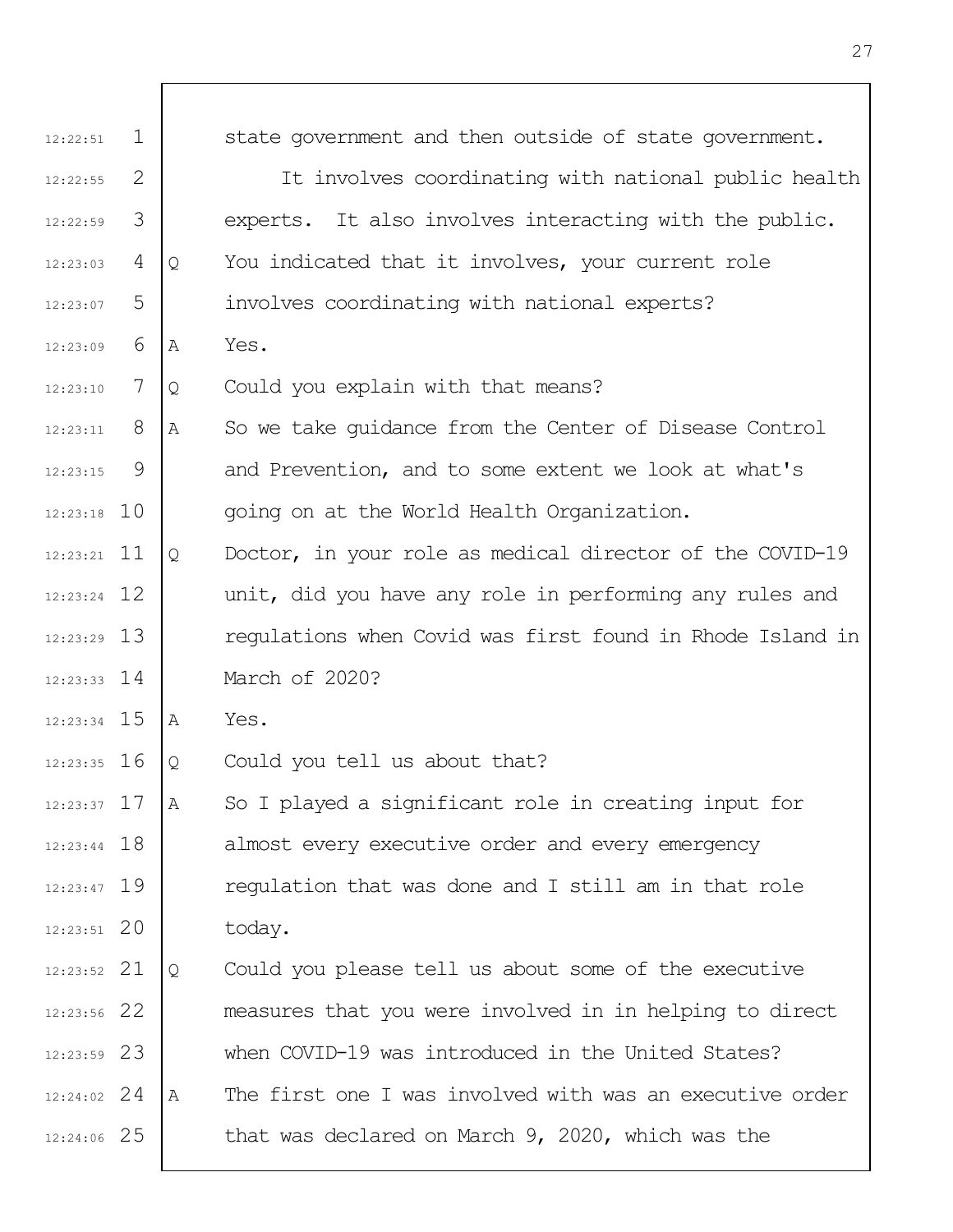12:24:12

 $12.24.15$ 

12:24:18

12:24:22

 $12.24.25$ 

12:24:29

1

2

3

4

5

6

declaration of state of emergency.

I was then involved with one that created a stay at home order. I was involved with one that required quarantine and isolation, it was also required for the one that required mask ing. I have been involved with others as well and every regulation we've done.

7 8  $\mathsf{Q}$ 12:24:47 10 12:24:50 11 12:24:34 12:24:37 12:24:41 One regulation that comes to mind that I was involved with was off label prescribing of various medications. I was also involved with our mask mandate regulations. So I've really been involved with almost every regulation we've done.

12 12:24:51 13 12:24:54 12:24:57 14 12:25:00 15 12:25:03 16 17 12:25:05 Q Doctor, given your educational background in public health and the work performed in public health, outside of the executive order that was issued in March, are you aware of declaring a state of emergency? Have you been involved in any other executive orders that declared a state of emergency?

12:25:06 18 A Not that I know of.

12:25:08 19 20 12:25:13 Q And can you tell me why a state of emergency was declared at the time?

21 12:25:13 22 12:25:17 23 12:25:22 24 12:25:26 25 12:25:32 A The state of emergency was declared in March of 2020 because Rhode Island was confronted with a novel virus that caused a brand new disease. What that means is no one in Rhode Island had immunity against this disease. So everybody was susceptible to infections, becoming ill,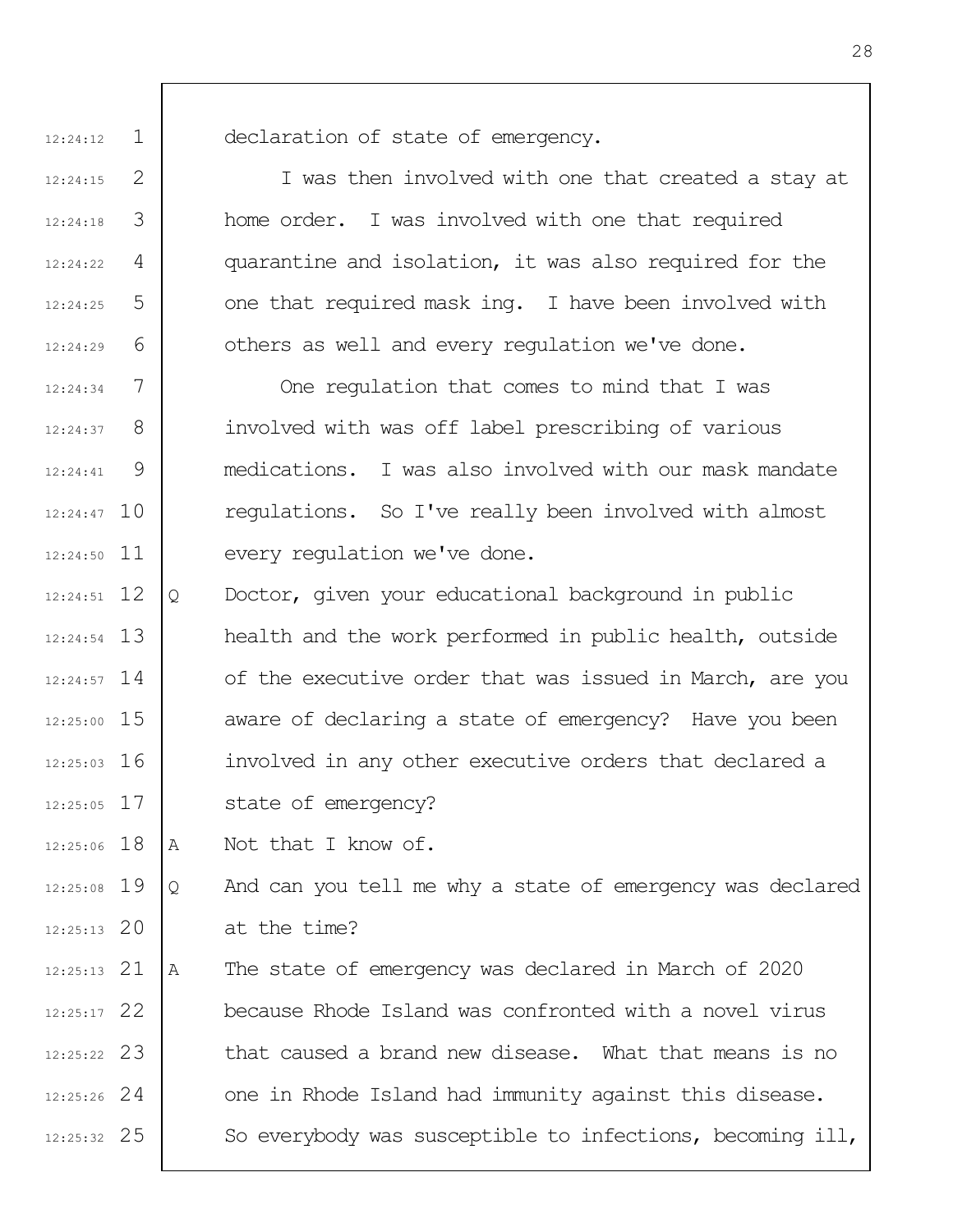| 12:25:37      | $\mathbf{1}$ |   | hospitalized or even passing away from the disease.       |
|---------------|--------------|---|-----------------------------------------------------------|
| 12:25:41      | 2            |   | Because there was a concern about our medical health      |
| 12:25:44      | 3            |   | care system being able to address those needs, because no |
| 12:25:49      | 4            |   | one had immunity, because there was no vaccine and there  |
| 12:25:54      | 5            |   | was no treatment available, it was determined that like   |
| 12:25:57      | 6            |   | other states in this country, a state of emergency was    |
| 12:26:01      | 7            |   | warranted.                                                |
| 12:26:02      | 8            | Q | Doctor, you also indicated that you were involved in      |
| 12:26:07      | 9            |   | procedures that dealt with masking?                       |
| $12:26:10$ 10 |              | Α | Yes.                                                      |
| $12:26:10$ 11 |              | Q | Can you discuss that, please?                             |
| $12:26:12$ 12 |              | Α | So I was involved with looking at the information that we |
| $12:26:16$ 13 |              |   | had at hand in determining whether an executive order or  |
| $12:26:20$ 14 |              |   | subsequent regulation was appropriate for whether or not  |
| $12:26:23$ 15 |              |   | people should wear masks in various settings.             |
| $12:26:27$ 16 |              | Q | And do you know, was it decided that masks should be worn |
| $12:26:32$ 17 |              |   | in various settings back in March of 2020?                |
| $12:26:35$ 18 |              | A | So that was then Governor Raimondo that issued that       |
| $12:26:38$ 19 |              |   | executive order.                                          |
| $12:26:39$ 20 |              | Q | Doctor, briefly, you just mentioned the word vaccine and  |
| $12:26:47$ 21 |              |   | treatments, as it stands today are there any current      |
| $12:26:51$ 22 |              |   | treatments for COVID-19?                                  |
| $12:26:53$ 23 |              | Α | So, there is a treatment for COVID-19 for people who are  |
| $12:26:59$ 24 |              |   | 12 or older that's called monoclonal antibody. It's also  |
| 12:27:06 25   |              |   | commonly referred to in the public as mAbs. There is      |

 $\overline{\Gamma}$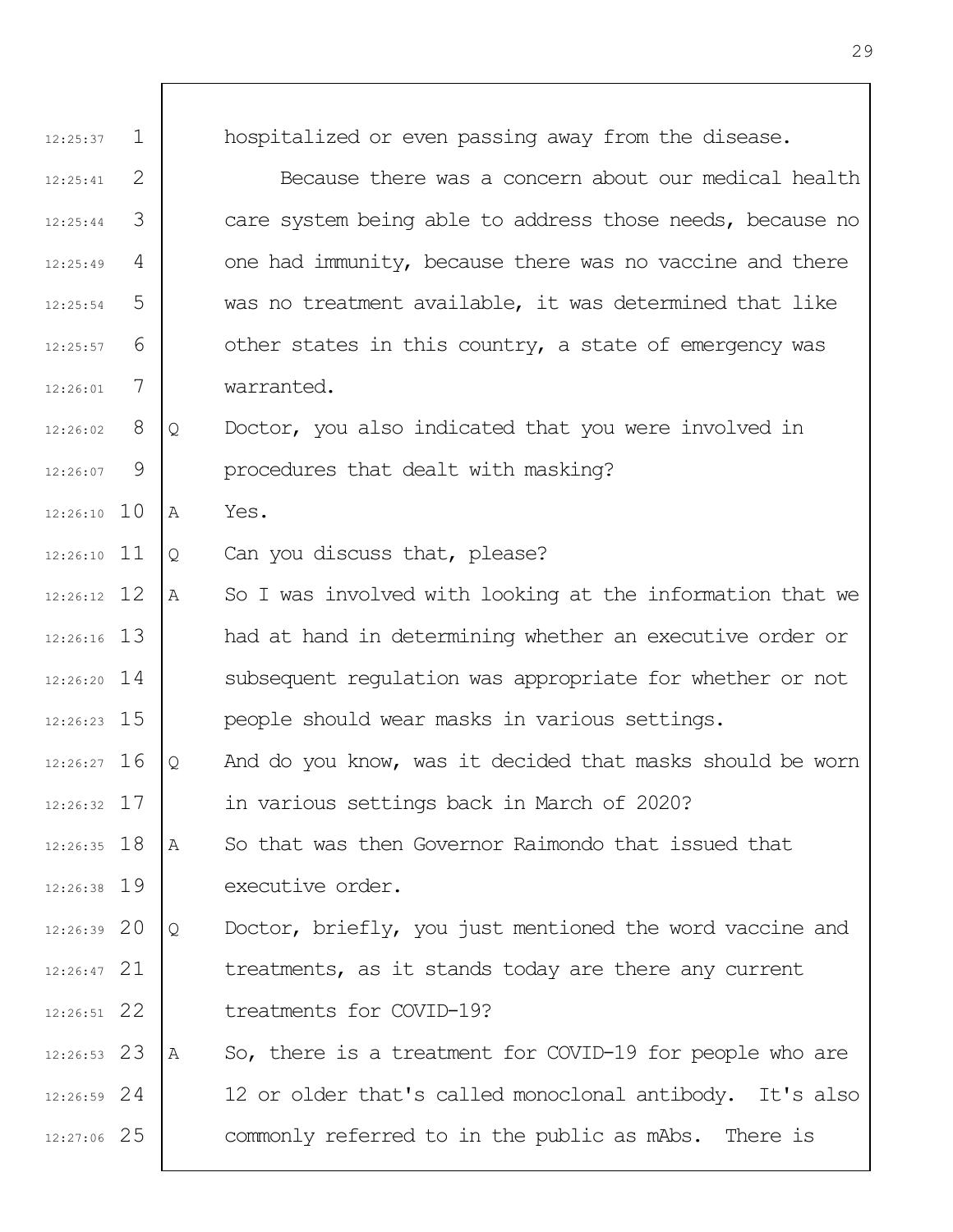| 12:27:11      | $\mathbf{1}$ |   | other treatments as well. Some that are used in the       |
|---------------|--------------|---|-----------------------------------------------------------|
| 12:27:16      | 2            |   | hospital, like an intervenous infusion called Remdesivir. |
| 12:27:23      | 3            |   | Those are two examples of new treatments that have        |
| 12:27:28      | 4            |   | been invented during the pandemic so we can use that to   |
| 12:27:33      | 5            |   | treat COVID-19.                                           |
| 12:27:35      | 6            |   | Other treatments that are used are generally              |
| 12:27:39      | 7            |   | existing drugs, medical devices like ventilators that     |
| 12:27:45      | 8            |   | have been adapted to treat this disease.                  |
| 12:27:47      | 9            | Q | Doctor, you had indicated that children, excuse me,       |
| $12:27:52$ 10 |              |   | people 12 and older are able to receive mAbs?             |
| $12:27:55$ 11 |              | Α | Yes.                                                      |
| $12:27:56$ 12 |              | Q | What about children under $12$ , can they receive mAbs    |
| 12:28:00 13   |              |   | treatment?                                                |
| $12:28:00$ 14 |              | A | No.                                                       |
| 12:28:00 15   |              | Q | Doctor, you further indicated there was an intervenous    |
| $12:28:04$ 16 |              |   | option available. What is the age limit on the            |
| $12:28:07$ 17 |              |   | intravenous option to treat COVID-19?                     |
| $12:28:10$ 18 |              | Α | So the intravenous drug Remdesivir, and that's only       |
| $12:28:13$ 19 |              |   | approved for adults.                                      |
| $12:28:14$ 20 |              | Q | And what qualifies as an adult in the medical field?      |
| $12:28:18$ 21 |              | Α | Eighteen or older.                                        |
| 12:28:19 22   |              | Q | Doctor, as it currently stands, do children under the age |
| $12:28:22$ 23 |              |   | of 12 have any pharmaceutical treatment available to them |
| $12:28:26$ 24 |              |   | for COVID-19?                                             |
| 12:28:27 25   |              | Α | There's no specific approved pharmaceutical availability  |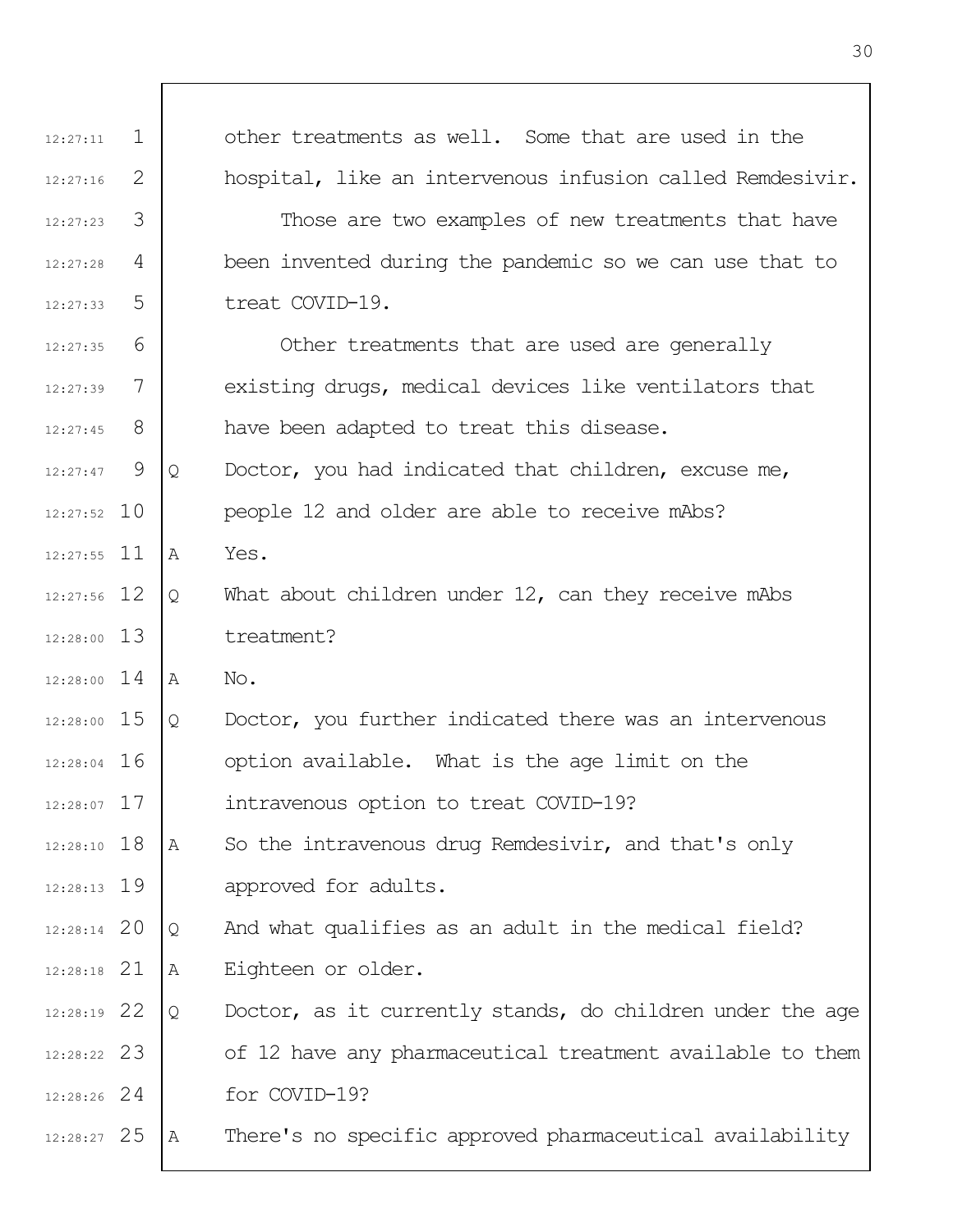1 2 3 4 5 6 7 8 9 12:28:59 10 12:29:06 11 12 12:29:06 13 12:29:08 12:29:13 14 12:29:13 15 12:29:16 16 17 12:29:19 12:29:20 18 19 12:29:24 12:29:26 20 21 12:29:27 22 12:29:29 23 12:29:31 24 12:29:38 25 12:29:38 12:28:31 12:28:33 12:28:35 12:28:40 12:28:43 12:28:45 12:28:47 12:28:53 12:28:59 for children under 12 with COVID-19. Q Doctor, given that there's no pharmaceutical treatment for children under the age of 12, are you aware of any measures that are currently in place to protect children from COVID-19? MR. PICCIRILLI: Objection, Judge. There's been no foundation that COVID-19 has any adverse affect on children under the age of 12 to any significant degree. There have been no Covid deaths in the State. There's currently no -- THE COURT: Sustained. Q BY MS. WYRZYKOWSKI: Doctor, in your field in pediatrics, do you treat any patients with Covid? A Yes. Q Doctor, are you familiar with whether or not there are any pediatric related deaths for COVID-19 in the country? A Yes. Q Doctor, do you know how many pediatric deaths there have been related to COVID-19? A In what area? Q In the country, Doctor? A I don't know off the top of my head. Q Doctor, did you do an affidavit in connection with this case? A I did.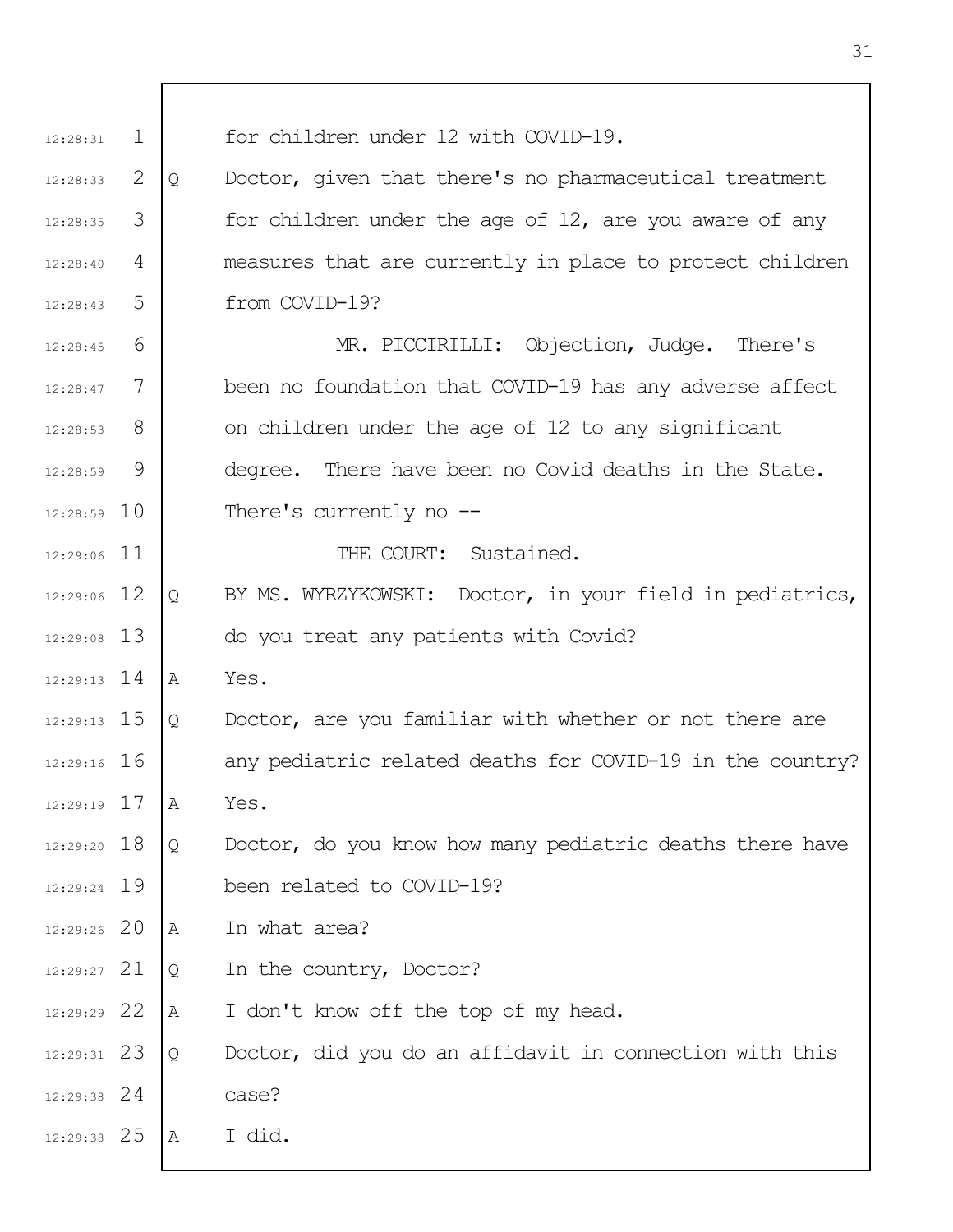| 12:29:38      | $\mathbf{1}$ | Q              | Doctor, if you can give me just one minute.               |
|---------------|--------------|----------------|-----------------------------------------------------------|
| 12:29:38      | 2            |                | (Pause taken)                                             |
| 12:30:02      | 3            | Q              | Doctor, did we discuss, excuse me, I'm sorry. So we       |
| 12:30:06      | 4            |                | talked about COVID-19, we talked about it with respect to |
| 12:30:09      | 5            |                | children. And children currently do not have              |
| 12:30:12      | 6            |                | pharmaceutical measures available to them; correct?       |
| 12:30:14      | 7            | $\mathbb{A}$   | That's correct.                                           |
| $12:30:15$ 8  |              | Q              | And in your practice you have treated patients with       |
| 12:30:18      | 9            |                | COVID-19?                                                 |
| $12:30:19$ 10 |              | $\overline{A}$ | Yes.                                                      |
| $12:30:19$ 11 |              | Q              | And you are aware that children have died as a result of  |
| $12:30:22$ 12 |              |                | COVID-19?                                                 |
| $12:30:22$ 13 |              |                | MR. PICCIRILLI: Objection, Judge. In the                  |
| $12:30:24$ 14 |              |                | world? In the country? In Rhode Island?                   |
| $12:30:29$ 15 |              |                | THE WITNESS: I'm sorry, I got a little                    |
| $12:30:29$ 16 |              |                | distracted.                                               |
| $12:30:31$ 17 |              |                | MS. WYRZYKOWSKI: In the country?                          |
| $12:30:32$ 18 |              |                | THE WITNESS: I'm sorry, could I hear the whole            |
| $12:30:35$ 19 |              |                | question again?                                           |
| $12:30:35$ 20 |              | Q              | BY MS. WYRZYKOWSKI: Are you aware as to whether or not    |
| $12:30:37$ 21 |              |                | there have been Covid related deaths of pediatric         |
| $12:30:41$ 22 |              |                | patients within the United States?                        |
| $12:30:43$ 23 |              |                | MR. PICCIRILLI: I'm going to object. What's               |
| $12:30:44$ 24 |              |                | the relevance, it should be Rhode Island. It's an         |
| $12:30:46$ 25 |              |                | emergency order. These issues are with relevance to       |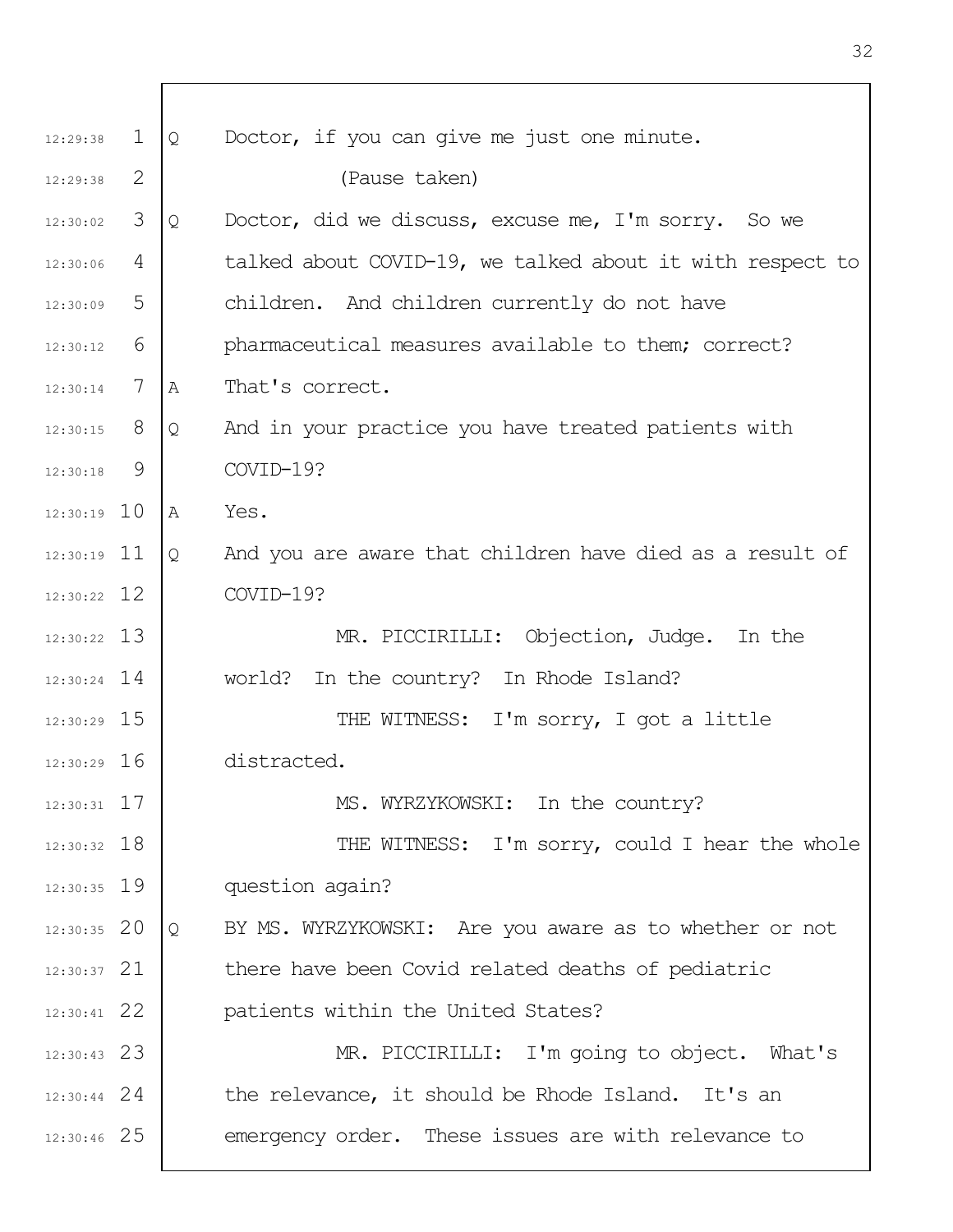| 12:30:49      | $\mathbf 1$ |   | Rhode Island, not to the world, not to the country.         |
|---------------|-------------|---|-------------------------------------------------------------|
| 12:30:51      | 2           |   | THE COURT: We'll see where she goes.                        |
| 12:30:51      | 3           |   | Overruled. He can answer.                                   |
| 12:30:54      | 4           |   | THE WITNESS: Yes, there are deaths of COVID-19              |
| 12:30:56      | 5           |   | in the United States.                                       |
| 12:30:57      | 6           | Q | Are you aware of any COVID-19 deaths related to Rhode       |
| 12:31:00      | 7           |   | Island?                                                     |
| 12:31:00      | 8           | Α | Yes.                                                        |
| 12:31:01      | 9           | Q | From pediatric patients?                                    |
| $12:31:03$ 10 |             | Α | Yes.                                                        |
| $12:31:03$ 11 |             | Q | Doctor, how many pediatric patients have died as a result   |
| $12:31:06$ 12 |             |   | of COVID-19 in Rhode Island?                                |
| $12:31:08$ 13 |             | Α | I'm only aware of three.                                    |
| $12:31:10$ 14 |             | Q | Thank you, Doctor. Doctor, based on your medical            |
| $12:31:13$ 15 |             |   | experience, training and education, can you provide an      |
| $12:31:17$ 16 |             |   | opinion as to why in the State of Rhode Island there has    |
| $12:31:21$ 17 |             |   | been a relatively low COVID-19 death ratio with pediatric   |
| $12:31:26$ 18 |             |   | patients?                                                   |
| 12:31:26 19   |             | Α | I think it has a lot to do with our counter measures.<br>It |
| 12:31:36 20   |             |   | has a lot to do with the vaccine preventing disease and     |
| $12:31:40$ 21 |             |   | those who have been able to get it, and I imagine to some   |
| $12:31:44$ 22 |             |   | degree our case load in the state.                          |
| $12:31:47$ 23 |             |   | MR. PICCIRILLI: Your Honor, I move to strike.               |
| $12:31:48$ 24 |             |   | I think that is pure speculation. It's not appropriate      |
| $12:31:52$ 25 |             |   | testimony of an expert witness.                             |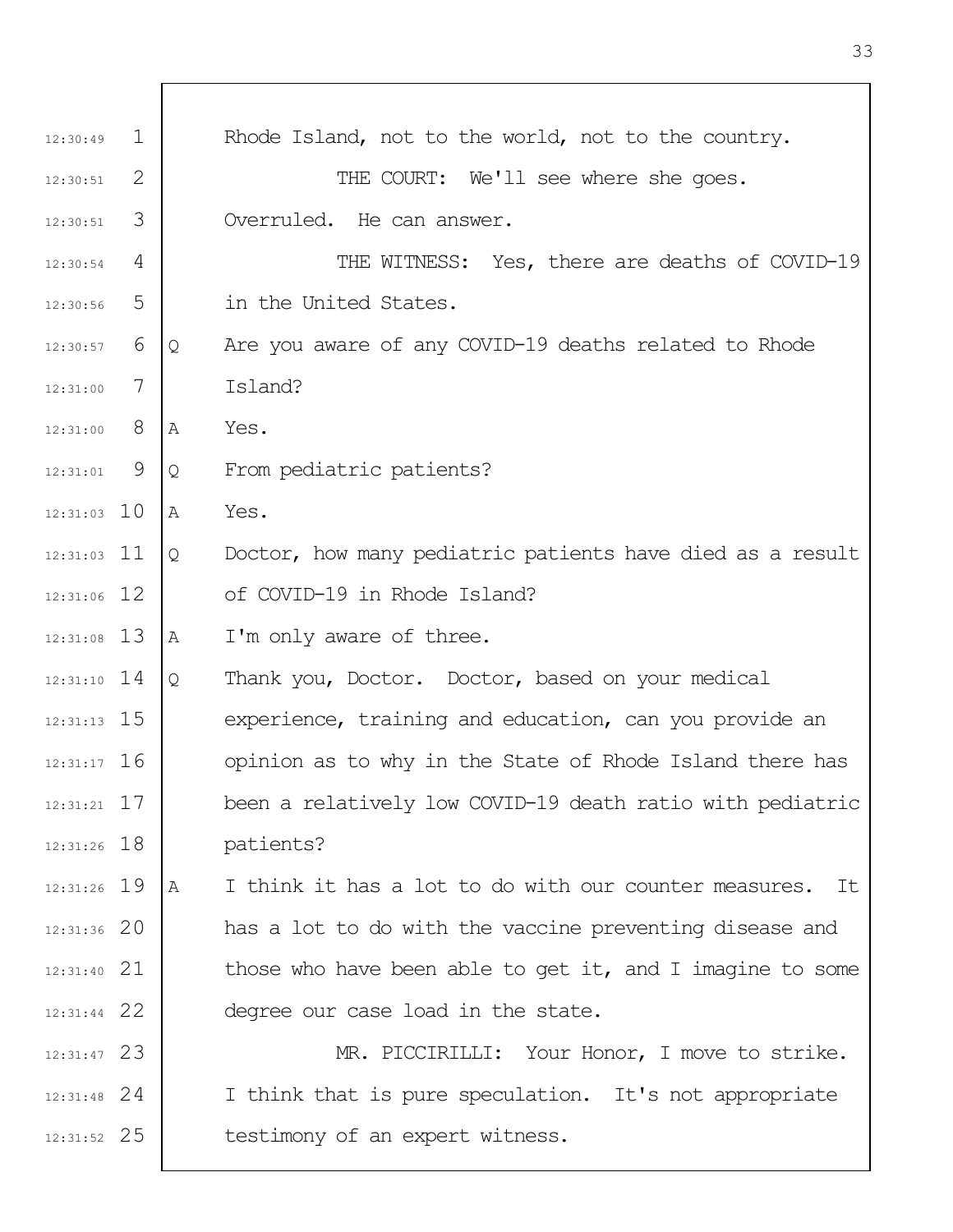1 2 3 4 5 6 7 8  $\mathsf{Q}$ 12:32:19 10 12:32:19 11 12 12:32:21 13 12:32:26 14 12:32:31 12:32:36 15 12:32:40 16 17 12:32:46 12:32:51 18 19 12:32:52 20 12:32:55 21 12:32:58 22 12:33:01 23 12:33:06 24 12:33:07 25 12:33:11 12:31:55 12:31:56 12:31:57 12:32:00  $12.32.02$ 12:32:06 12:32:09 12:32:13 12:32:18 MS. WYRZYKOWSKI: Your Honor, may I reask, rephrase? THE COURT: Actually, that answer is stricken. If you can rephrase. Q Doctor, based upon your medical training, your medical education, your medical experience, do you have a medical opinion to a degree of reasonable certainty as to why there's been a low number of COVID-19 related pediatric deaths in the State of Rhode Island? A Yes. Q Doctor, what is that opinion? A So, one reason is because we vaccinated 68 percent of the population. Another reason is since March 9 of 2020, we've instituted non pharmaceutical counter measures. Those counter measures include things I mentioned before; masking, social distancing, including ventilation in spaces, some of the business closures and stay at home orders. It's also because we instituted isolation for those who are ill and it's also because we have quarantined those who are exposed. Those are some of the measures that have made a significant impact of why we haven't had pediatric deaths in Rhode Island. Another one is even though we had 23 children in Rhode Island with multisystem inflammatory syndrome or

34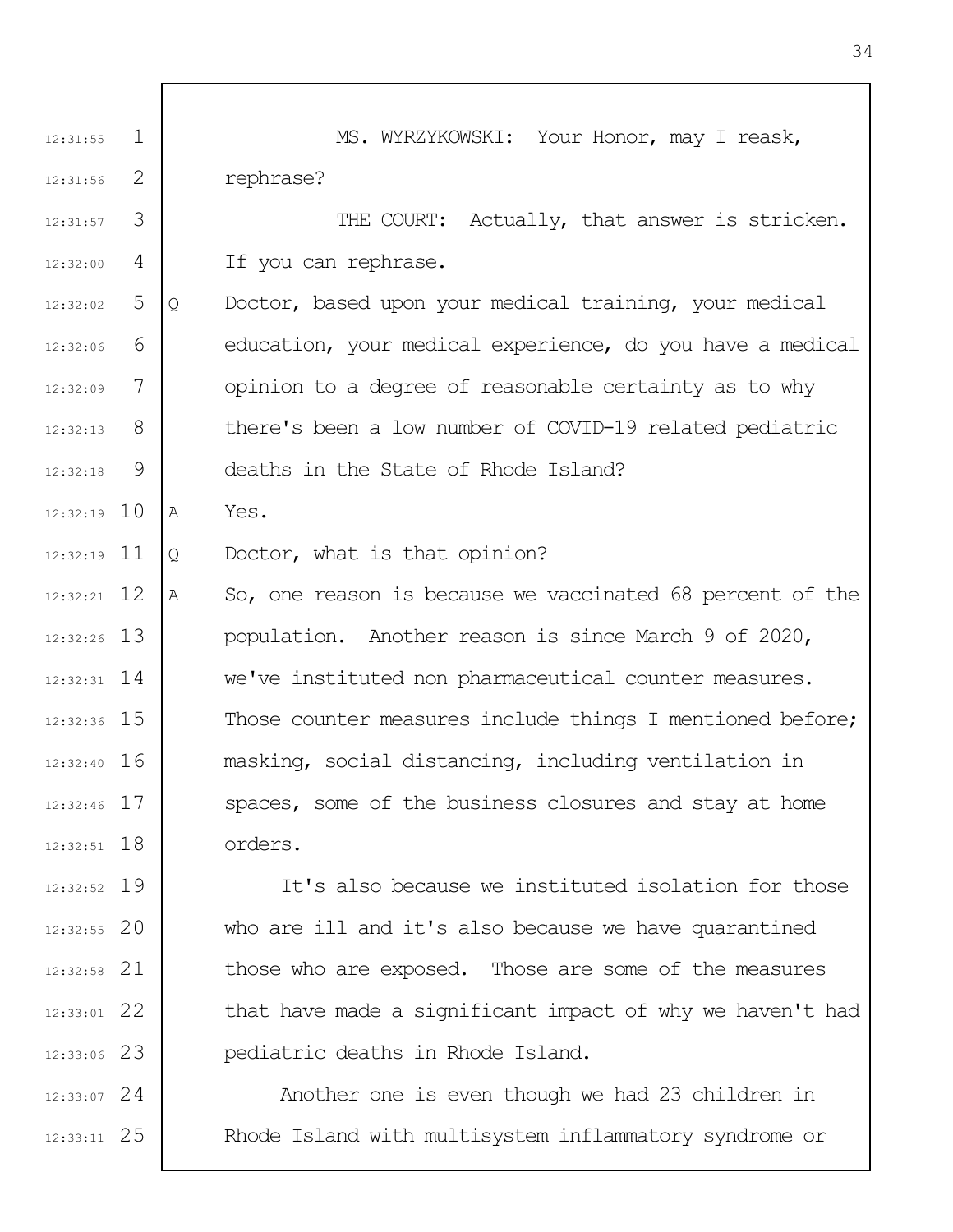| 12:33:16      | $\mathbf 1$ | MIS-C, and 12 of those requiring intensive unit level of     |
|---------------|-------------|--------------------------------------------------------------|
| 12:33:21      | 2           | care, we have a really good children's hospital in our       |
| 12:33:24      | 3           | state and really good doctors and nurses in our state who    |
| 12:33:27      | 4           | have employed the treatments available to save these         |
| 12:33:31      | 5           | children's lives.                                            |
| 12:33:33      | 6           | MR. PICCIRILLI: I'm going to move the strike                 |
| 12:33:35      | 7           | the last part of that. I don't know what MIS-C is or how     |
| 12:33:41      | - 8         | it's relevant to COVID-19.                                   |
| 12:33:43      | 9           | THE COURT: That was all part of the -- he                    |
| $12:33:44$ 10 |             | answered the same question, so it's overruled.               |
| $12:33:47$ 11 |             | MS. WYRZYKOWSKI: I'm sorry, your Honor. That                 |
| $12:33:49$ 12 |             | was overruled?                                               |
| $12:33:50$ 13 |             | THE COURT: That was overruled. The answer                    |
| $12:33:51$ 14 |             | stands.                                                      |
| $12:33:54$ 15 |             | MS. WYRZYKOWSKI: Thank you, Judge.                           |
| $12:33:54$ 16 |             | Doctor, let's help clarify something, you had asked --<br>Q  |
| 12:33:59 17   |             | you had made a reference to MIS-C, and you said it very      |
| 12:34:04 18   |             | fast. Could you please tell us what that stands for          |
| 12:34:06 19   |             | again?                                                       |
| 12:34:06 20   |             | So MIS-C or MIS-C as it's referred to in the scientific<br>A |
| $12:34:16$ 21 |             | literature, stands for multisystem inflammatory syndrome     |
| $12:34:23$ 22 |             | in children. It was first described in April of 2020 in      |
| $12:34:31$ 23 |             | Europe. It's rare but it occurs from a Covid infection       |
| $12:34:37$ 24 |             | in children, and to a lesser extent to adults, and           |
| 12:34:42 25   |             | creates a serious shock, like an inflammatory situation      |

 $\overline{\phantom{a}}$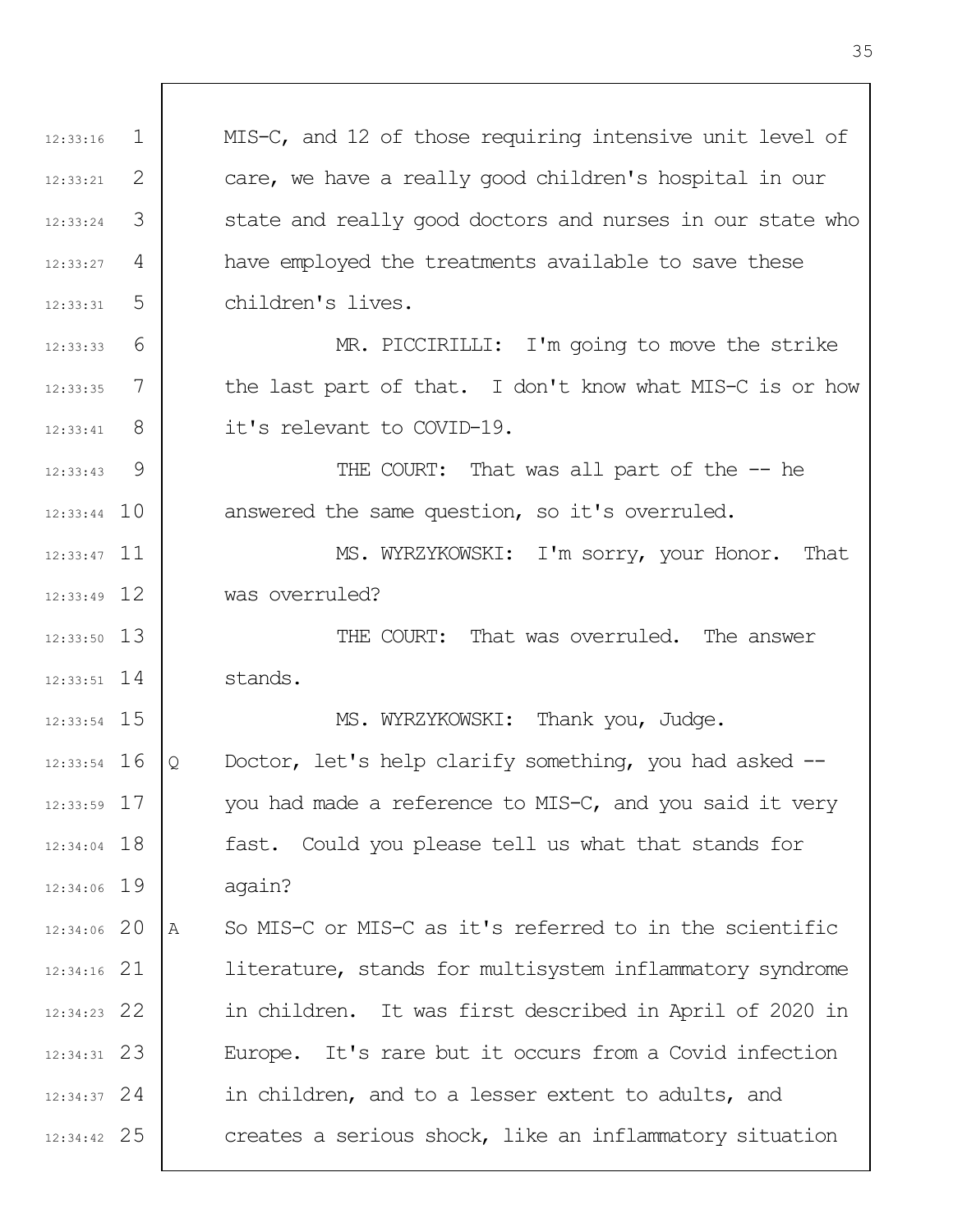1 2 3 4 5 6 7 8  $\mathsf{Q}$ 12:35:26 10 12:35:32 11 12 12:35:35 13 12:35:37 12:35:40 14 12:35:46 15 12:35:51 16 17 12:35:54 12:35:58 18 19 12:36:01 12:36:04 20 21 12:36:06 22 12:36:09 23 12:36:11 24 12:36:15 25 12:36:16 12:34:47 12:34:50 12:34:54 12:34:59  $12.35.06$ 12:35:07 12:35:17 12:35:18 12:35:20 in children that can be life threatening. It currently does not have a specific treatment but rather it's sometimes treated with intensive care like strategies, like ventilators, intravenous care, pressors and other medications that are appropriate. Q Doctor, you had further indicated that MIS-C has been seen in the State of Rhode Island? A Yes. Q Doctor, how many patients have you -- are you aware of those that contracted MIS-C? How many patients have contracted MIS-C? MR. PICCIRILLI: I'm going to object as to the relevance, neither the executive order or the emergency rule or even the gubernatorial proclamation of quarantine makes any reference of MIS-C as a basis for their -- for their, for the emergency order or the executive order. Its never been -- there's no public statement. It's not in the order. It's not attached to any of the orders or rules, so it's irrelevant to the validity of those orders. THE COURT: I'll allow you to continue making that argument later on but at this point we got the answer. The question is fair. The objection is overruled. You can answer now. THE WITNESS: So I'm aware of 23 cases in Rhode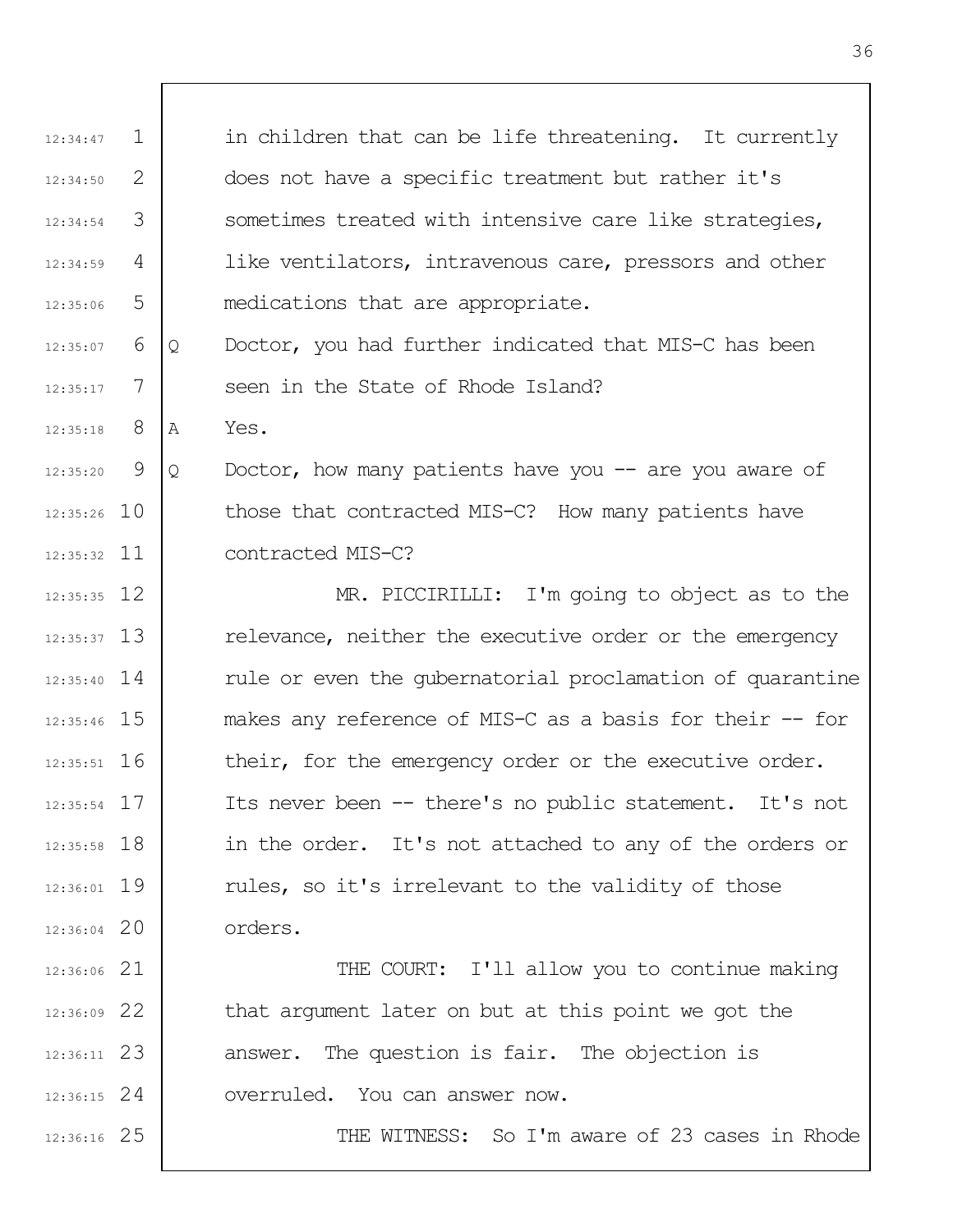| 12:36:19      | $\mathbf 1$ |   | Island since the beginning of the pandemic. Twelve of     |
|---------------|-------------|---|-----------------------------------------------------------|
| 12:36:22      | 2           |   | those children required care in the intensive care unit.  |
| 12:36:27      | 3           | Q | BY MS. WYRZYKOWSKI: Doctor, before we start talking       |
| 12:36:32      | 4           |   | about MIS-C, you had made a reference with respect to the |
| 12:36:36      | 5           |   | spread of Covid and children with non pharmaceutical      |
| 12:36:41      | 6           |   | counter measures. Do you remember that testimony?         |
| 12:36:43      | 7           | A | Yes.                                                      |
| 12:36:44      | 8           | Q | And when you reference non pharmaceutical counter         |
| 12:36:48      | 9           |   | measures, first off, what do you mean by the phrase "non  |
| $12:36:52$ 10 |             |   | pharmaceutical counter measures?                          |
| $12:36:53$ 11 |             | Α | So non pharmaceutical counter measures talks about things |
| $12:36:58$ 12 |             |   | that we can do to prevent one person from getting Covid   |
| $12:37:03$ 13 |             |   | from another person, but doing it without medication, so  |
| $12:37:08$ 14 |             |   | non pharmaceutical refers to no medicines involved.       |
| $12:37:13$ 15 |             |   | What counter measure refers to is something we do to      |
| $12:37:18$ 16 |             |   | prevent the spread of Covid from one person to another or |
| $12:37:22$ 17 |             |   | group of people.                                          |
| $12:37:25$ 18 |             | Q | And on the non pharmaceutical counter measures, you       |
| $12:37:31$ 19 |             |   | specifically referenced, and please correct me if I'm     |
| $12:37:34$ 20 |             |   | misquoting; masking, social distancing, ventilation;      |
| $12:37:39$ 21 |             |   | correct?                                                  |
| 12:37:39 22   |             | A | Yes. Those are three examples of non pharmaceutical       |
| $12:37:44$ 23 |             |   | counter measures.                                         |
| $12:37:45$ 24 |             | Q | Can you please explain why masking is a non               |
| $12:37:50$ 25 |             |   | pharmaceutical counter measure?                           |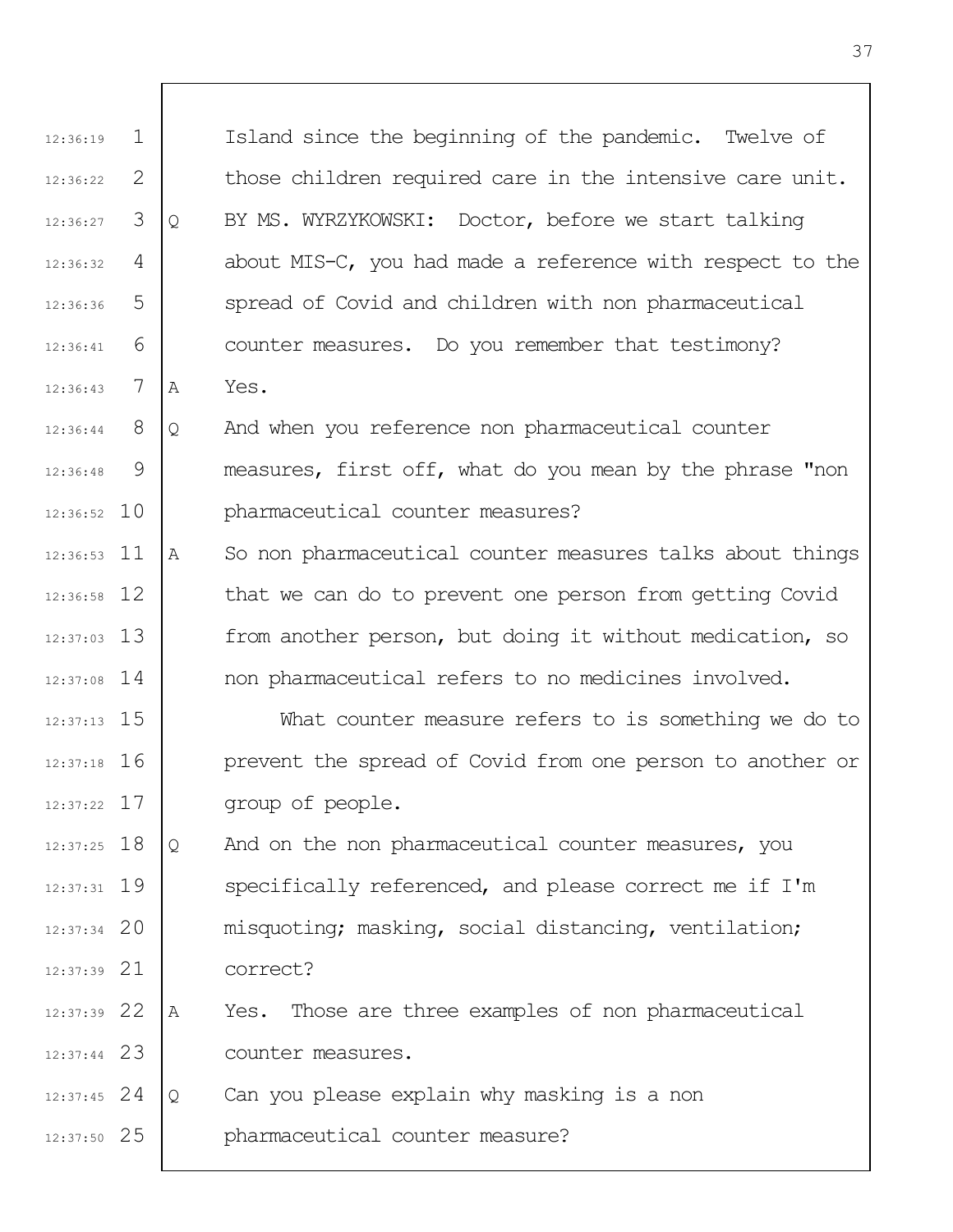| 12:37:52      | $\mathbf 1$ | Α | So when we wear a mask, what it does is prevent           |
|---------------|-------------|---|-----------------------------------------------------------|
| 12:37:59      | 2           |   | respiratory droplets from being exhaled. That's commonly  |
| 12:38:03      | 3           |   | referred to as SARS control. Additionally, when you wear  |
| 12:38:08      | 4           |   | a snug fitting mask, it offers protection from other      |
| 12:38:13      | 5           |   | people's respiratory droplets being inhaled in someone's  |
| 12:38:17      | 6           |   | nose or mouth, which can cause infection.                 |
| 12:38:20      | 7           | Q | I'm going to get back to the MIS-C in a moment. You had   |
| 12:38:28      | 8           |   | also referenced two other non pharmaceutical counter      |
| 12:38:31      | 9           |   | measures to be used, and that's social distancing and     |
| $12:38:36$ 10 |             |   | ventilation. Can you please explain why social            |
| $12:38:41$ 11 |             |   | distancing is a non pharmaceutical counter measure with   |
| $12:38:43$ 12 |             |   | respect to Covid?                                         |
| $12:38:44$ 13 |             | Α | So social distancing refers to keeping ourselves a safe   |
| $12:38:49$ 14 |             |   | distance away from other people. Throughout most of the   |
| $12:38:53$ 15 |             |   | pandemic this was a 6 feet distance. In the current form  |
| $12:38:57$ 16 |             |   | of the pandemic its been reduced to a 3 foot distance,    |
| $12:39:02$ 17 |             |   | and the concept is simple, if you're not close to         |
| $12:39:06$ 18 |             |   | someone, your less likely to be exposed to exhaled        |
| $12:39:10$ 19 |             |   | respiratory droplets or to a lesser extent, airborne      |
| $12:39:14$ 20 |             |   | particles.                                                |
| $12:39:14$ 21 |             | Q | And the third non pharmaceutical counter measure that you |
| $12:39:21$ 22 |             |   | referenced with respect to COVID-19 was ventilation; is   |
| $12:39:25$ 23 |             |   | that accurate?                                            |
| $12:39:26$ 24 |             | Α | Yes.                                                      |
| 12:39:26 25   |             | Q | Can you please explain why ventilation is a non           |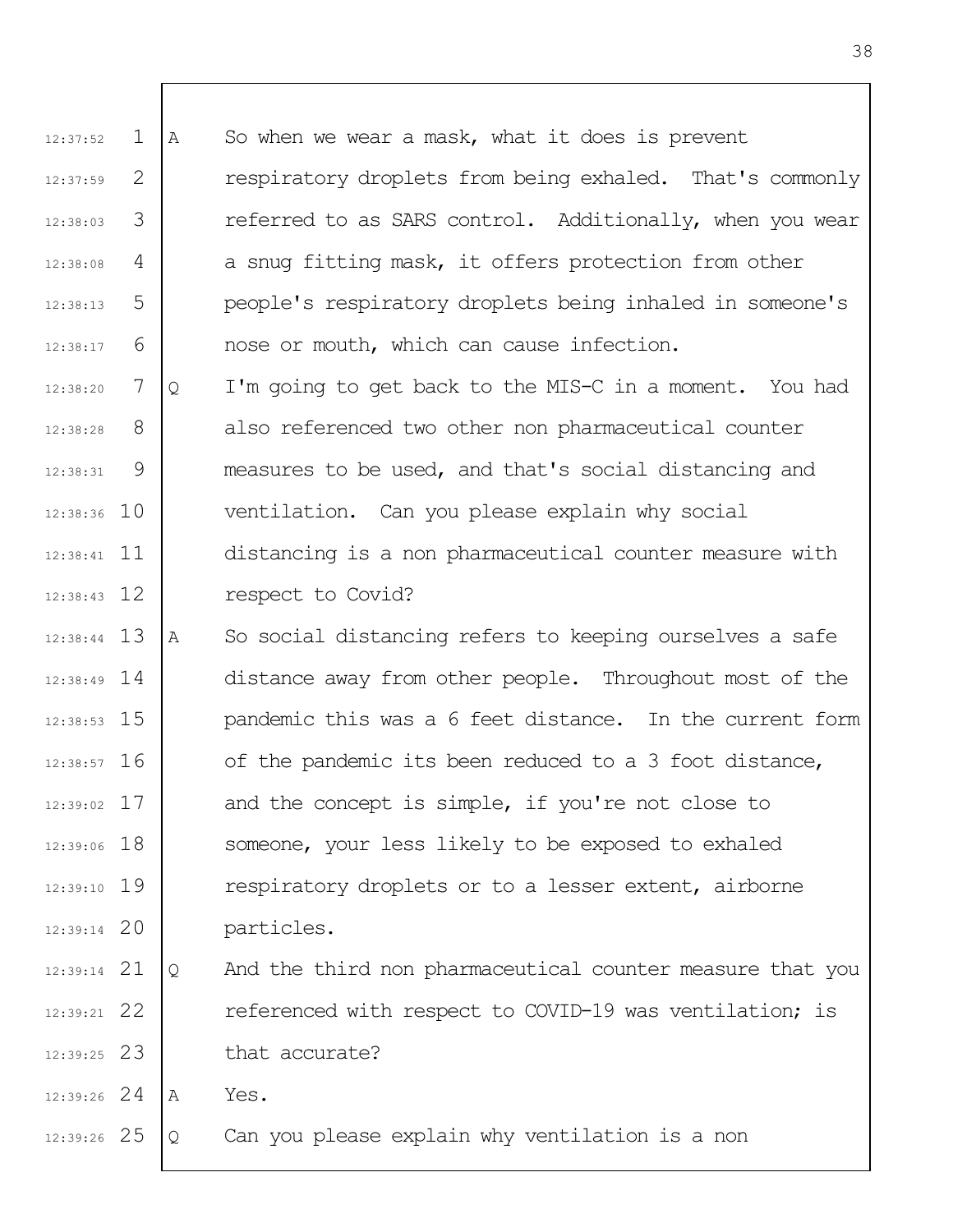1 2 pharmaceutical counter measure to help prevent the spread of Covid?

12:39:32

12:39:35

3 4 5 6 7 8 9 12:40:08 10 12:40:12 11 12 12:40:17 13 12:40:20 12:39:36 12:39:41 12:39:46 12:39:51 12:39:54 12:39:59 12:40:03 A So respiratory droplets move faster and farther when the relative humidity is lower than 40 percent. For example, respiratory droplets would move farther in a desert like environment or in the colder New England environment when the air is really dry here. But they also do  $-$  they travel less when the humidity is between 40 and 60 percent, but ventilation also refers to air exchange per hour. That just certainly refers to how many times the air in a room is completely turned over. Four to six air exchanges per hour is considered adequate ventilation for a room.

14 12:40:21 15 12:40:26 12:40:31 16 17 12:40:35 12:40:39 18 12:40:44 19 If you're in a room with less air exchanges per hour, the air gets still and respiratory droplets can be suspended longer. So if someone is in that room for a long period of time, they're more likely to inhale respiratory droplets from someone who may or may not be symptomatic with Covid.

12:40:45 20 21 12:40:49 22 12:40:53 23 12:40:56 24 12:41:00 25 12:41:03 Q Doctor, based on your training, education and experience, can you offer a medical opinion, can you offer an opinion to a reasonable degree of medical certainty as to whether or not the non pharmaceutical counter measures that you have outlined helped prevent the spread of COVID-19? A Yes.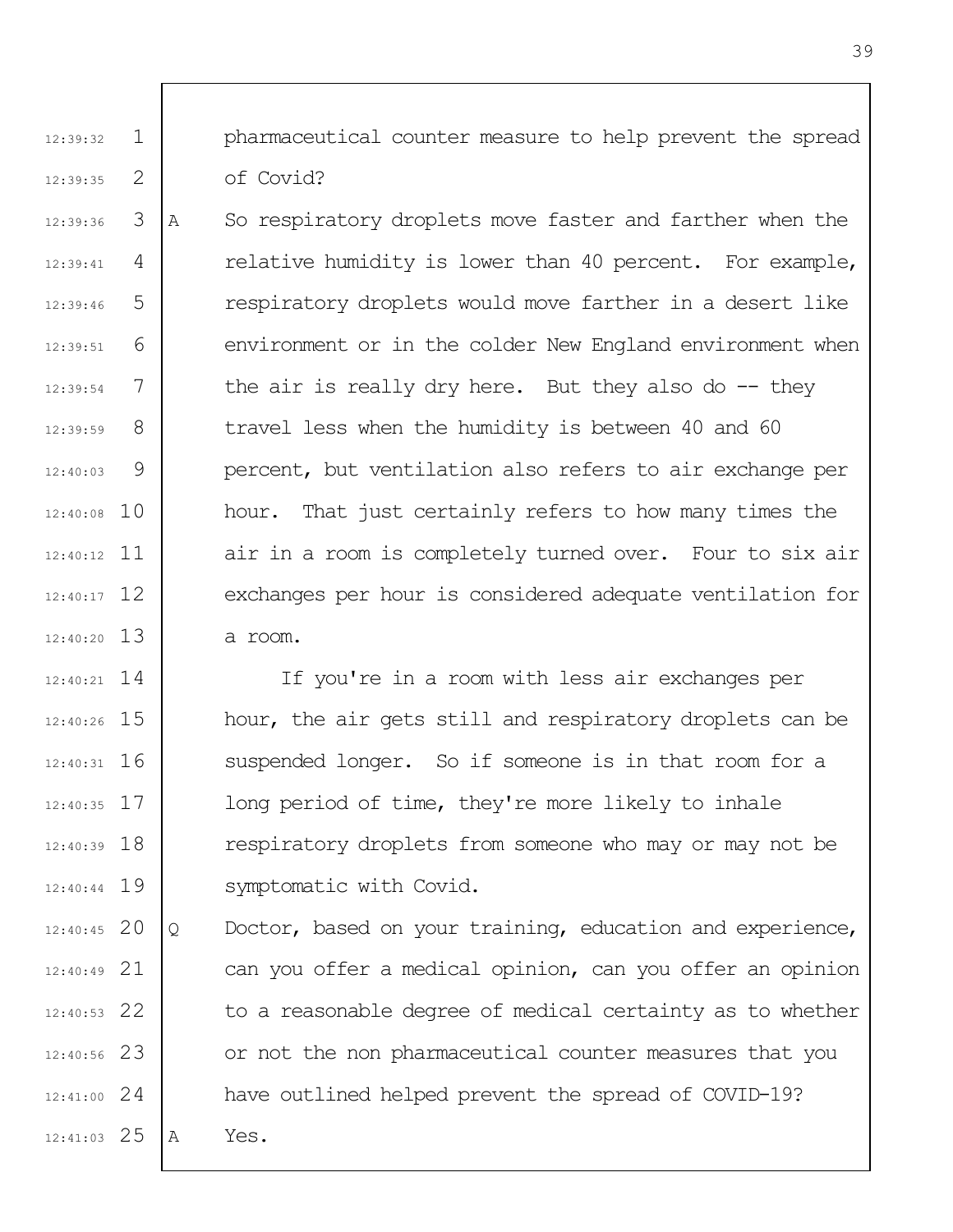1 2 3 4 12:41:04 12:41:08 12:41:11 12:41:14 Q And could you please explain your opinion as to why the non pharmaceutical counter measures that were enacted helped prevent the spread of Covid, based upon your training, education and experience?

5 6 7 8 9 12:41:41 10 12:41:15  $12:41:22$ 12:41:28 12:41:32 12:41:37 A So when people wear a mask it repels exhalation of respiratory droplets, so that stops at the source. So one of the things about the virus that causes Covid is it's common for people to be asymptomatic, so they unknowingly are spreading viral particles, so the mask helps to prevent that from happening.

12:41:44 11 12 12:41:47 13 12:41:52 Additionally, with other people wearing a mask they're also afforded some protection so they're not inhaling these particles. So that is how the mask works.

14 12:41:55 15 12:41:59 12:42:02 16 17 12:42:07 Ventilation just cleans up the air so the droplets don't stick around for a long time, and by keeping farther away from people, people aren't as exposed for as long a time.

12:42:08 18 19 12:42:11 Another thing we do is keep our hands clean with hand sanitizer and soap and water.

12:42:14 20 21 12:42:18 22 12:42:22 23 12:42:25 Q Doctor, in addition to these non pharmaceutical counter measures that you opine are used to help prevent the spread of COVID-19, you also indicate there was a pharmaceutical measure in place?

24 12:42:28 A Yes.

25 12:42:28 Q Could you please tell us what that pharmaceutical measure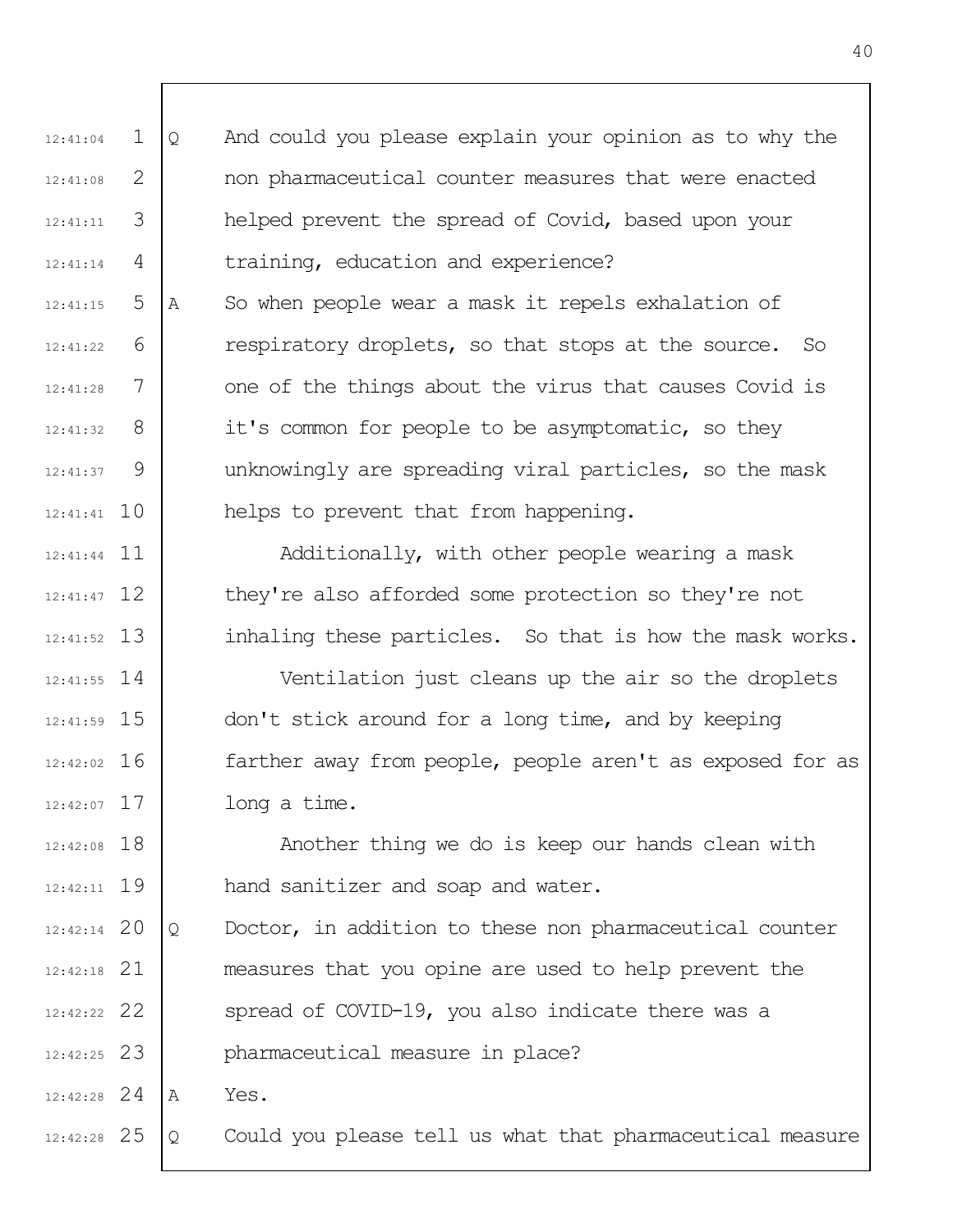| 12:42:32      | $\mathbf{1}$ |              | in place is?                                              |
|---------------|--------------|--------------|-----------------------------------------------------------|
| 12:42:32      | 2            | A            | Monoclonal antibodies.                                    |
| 12:42:36      | 3            | Q            | And you had indicated those are not available to children |
| 12:42:40      | 4            |              | under the age of $12$ ; is that right?                    |
| 12:42:41      | 5            | $\mathbb{A}$ | Children are not allowed to receive monoclonal antibodies |
| 12:42:44      | 6            |              | if they're less than 12 years old.                        |
| 12:42:46      | 7            | Q            | Doctor, you had also indicated prior to your testimony,   |
| 12:42:49      | 8            |              | you made a passing reference to a vaccine?                |
| 12:42:51      | 9            | A            | Yes.                                                      |
| $12:42:51$ 10 |              | Q            | Could you please tell us if vaccines are currently in     |
| $12:42:55$ 11 |              |              | use?                                                      |
| $12:42:55$ 12 |              | Α            | Yes, vaccines are currently in use in Rhode Island.       |
| $12:42:58$ 13 |              | Q            | For COVID-19?                                             |
| $12:42:59$ 14 |              | Α            | Yes, for COVID-19.                                        |
| $12:43:01$ 15 |              | Q            | And, Doctor, who is eligible to receive COVID-19          |
| $12:43:05$ 16 |              |              | vaccinations?                                             |
| $12:43:05$ 17 |              | Α            | People 12 and older are eligible to receive the Pfizer    |
| $12:43:10$ 18 |              |              | vaccine. People 18 and older are eligible to receive the  |
| $12:43:15$ 19 |              |              | Moderna vaccine and the Johnson and Johnson vaccine.      |
| $12:43:18$ 20 |              | Q            | Doctor, could you hold on for one moment, please.         |
| $12:43:25$ 21 |              |              | THE COURT: I think we'll break. This may be a             |
| $12:43:25$ 22 |              |              | good spot.                                                |
| $12:43:25$ 23 |              |              | MS. WYRZYKOWSKI: Okay, your Honor.                        |
| $12:43:27$ 24 |              |              | THE COURT: We're going to break. We'll start              |
| $12:43:28$ 25 |              |              | again at two o'clock. If you can be back here at about    |
|               |              |              |                                                           |

٦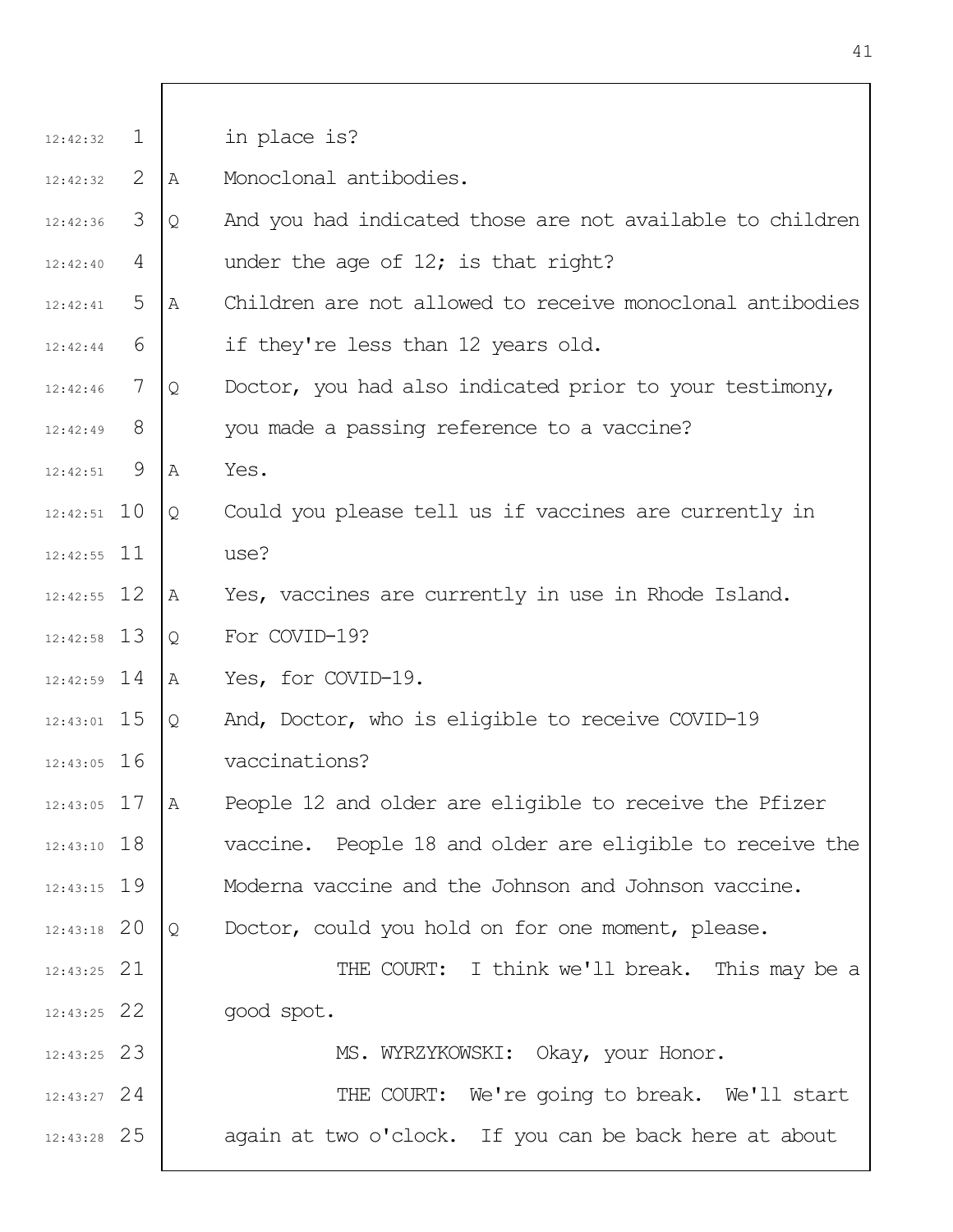| 12:43:31      | $\perp$ |   | five of I'd appreciate it. Thank you.                    |
|---------------|---------|---|----------------------------------------------------------|
| 12:43:31      | 2       |   | (Lunch break taken)                                      |
| 14:04:31      | 3       |   | THE CLERK: The case before this Court is                 |
| 14:04:32      | 4       |   | PC-2021-05915, Richard Southwell vs. Daniel McKee.       |
| 14:04:41      | 5       |   | THE COURT: Okay. Doctor, if you come back up,            |
| 14:04:44      | 6       |   | please.                                                  |
| 14:04:58      | 7       |   | THE CLERK: Dr. McDonald, I'm just going to               |
| 14:05:04      | 8       |   | remind you you're still under oath, okay?                |
| 14:05:07      | 9       |   | THE WITNESS: Thank you.                                  |
| $14:05:07$ 10 |         |   | THE CLERK: Thank you.                                    |
| 14:05:08 11   |         |   | CONTINUED DIRECT EXAMINATION BY MS. WYRZYKOWSKI          |
| 14:05:08 12   |         | Q | Welcome back, Dr. McDonald.                              |
| $14:05:17$ 13 |         | Α | Thank you.                                               |
| $14:05:18$ 14 |         | Q | Dr. McDonald, I believe that when we left your direct    |
| $14:05:25$ 15 |         |   | examination we were talking about masking; is that       |
| $14:05:27$ 16 |         |   | accurate?                                                |
| $14:05:27$ 17 |         | Α | We were talking about masks.                             |
| 14:05:30 18   |         | Q | And, Doctor, you had indicated that you were involved in |
| 14:05:34 19   |         |   | the masking mandate imposed in April of 2020; is that    |
| $14:05:38$ 20 |         |   | accurate?                                                |
| $14:05:38$ 21 |         | Α | That's correct.                                          |
| 14:05:39 22   |         | Q | And can you tell us what role you have with respect to   |
| $14:05:43$ 23 |         |   | the masking mandate from April of 2020?                  |
| $14:05:46$ 24 |         | Α | I was one of the people who approached the Governor and  |
| 14:05:50 25   |         |   | her team with the Department of Health. We thought this  |
|               |         |   |                                                          |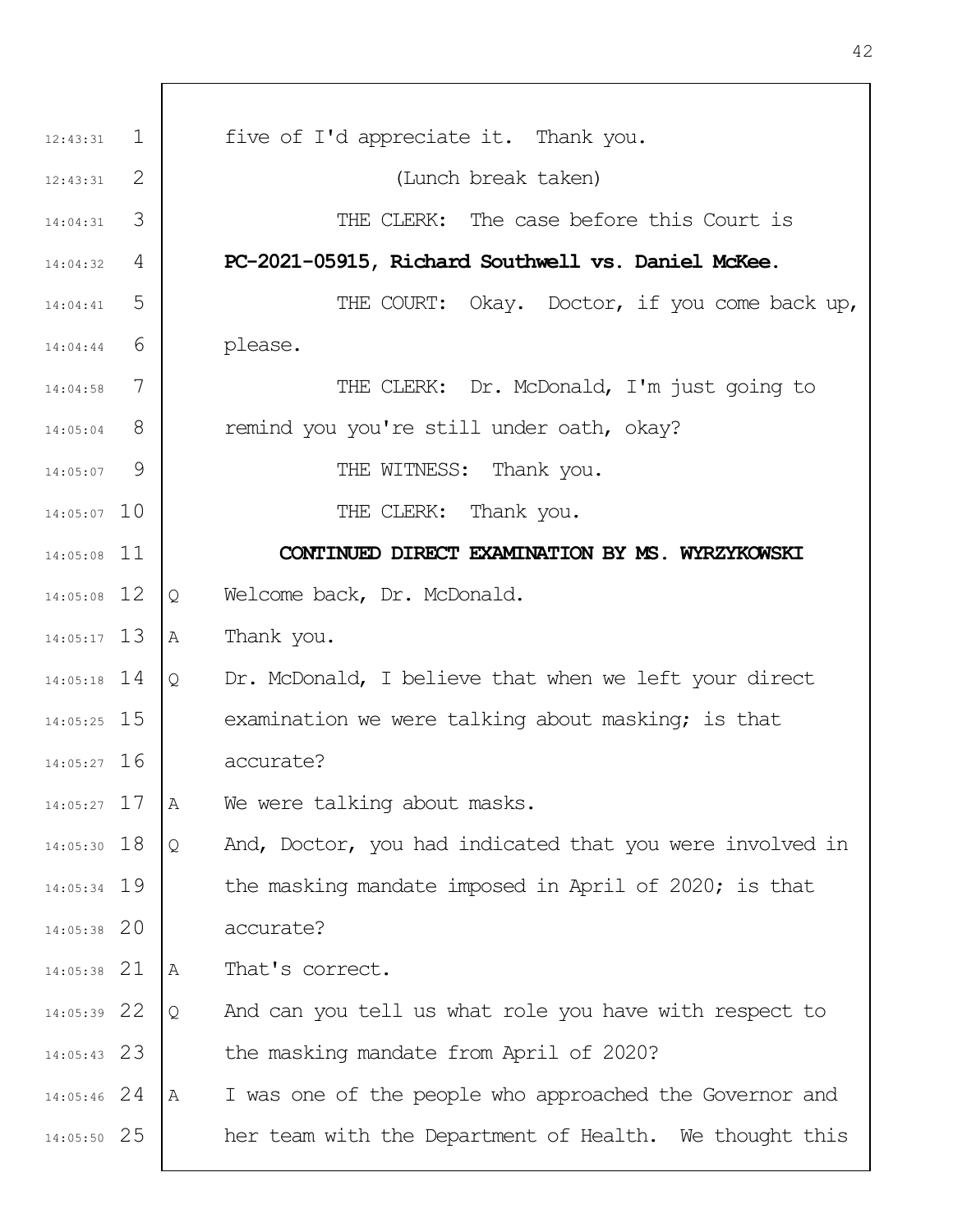1 2 14:05:52 14:05:56 was a sound public health intervention, something we needed to do.

3 4 5 6 7 8 9 14:05:56 14:05:59 14:06:00 14:06:03 14:06:09 14:06:11 14:06:14 Q I'm sorry, Doctor, what was a sound decision? A The sound public health intervention is something that will prevent the transmission of disease, and given the nature of how Covid is spread I knew that mask, universal masking would be something that would be effective. Therefore, I was confident in recommending that we do that.

14:06:14 10 11 14:06:21 12 14:06:25 13 14:06:30 Q So, Doctor, you indicated that you were part of the advising process, with respect to the April 2020 mandate, have you advised any other state agencies with respect to Covid-19?

14 14:06:30 15 14:06:34 16 14:06:38 17 14:06:44 A Oh sure, I advise a lot of different state agencies. I advised the Department of Education. I've advised the Judiciary. I've advised the BHDDH, which stands for behavioral health, hospitals and disabilities.

14:06:47 18 19 14:06:52 20 14:06:56 21 14:07:02 22 14:07:06 23 14:07:08 Q And, Doctor, could you tell us when you provided any type of advisory guidance to the Department of Education? A Yeah, earlier 2020, and all of 2020 and leading into 2021. I'm still providing guidance to them. Because the Department of Health, we're giving a lot of guidance of how schools should function.

24 14:07:10 25 14:07:13 Q And you also indicated that you provided advisory information to the judiciary; is that accurate?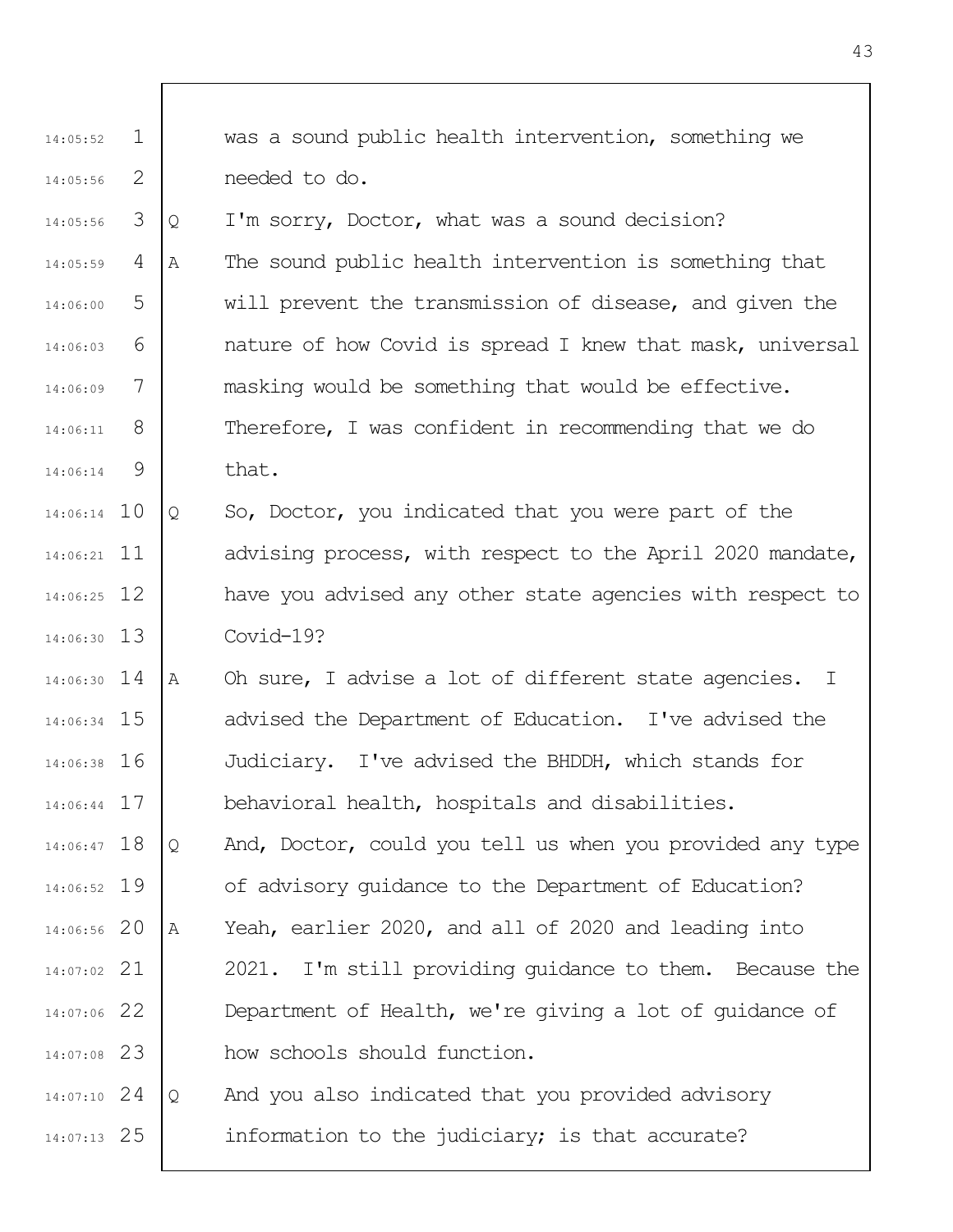1 2 3 4 5 6 7 8  $\mathsf{Q}$ 14:07:33 10 11 14:07:34 12 14:07:37 13 14:07:39 14 14:07:41 14:07:44 15 14:07:45 16 14:07:47 17 18 14:07:50 19 14:07:51 20 14:07:53 21 14:07:55 22 14:07:55 23 14:07:55 24 14:07:57 25 14:07:58 14:07:16 14:07:16 14:07:16 14:07:19 14:07:21 14:07:22 14:07:26 14:07:30 14:07:33 A I did. Q And what type of information did you provide to the judiciary? A I came over --MR. PICCIRILLI: Objection, your Honor. This goes to relevance. I mean I know we have to wear these. The Chief Judge's order, now I know why, but what relevance does that have to our case? MS. WYRZYKOWSKI: Your Honor, that is the relevance. The fact that we're all standing here in masks. And Dr. McDonald, based upon his training, education and experience, was even sought out by the court system to help provide instructions as to how to proceed during a global pandemic. THE COURT: But whether we should be wearing masks is different from whether or not the school students should be wearing masks, wouldn't you agree? MS. WYRZYKOWSKI: No. THE COURT: Well, then we'll see where the Doctor goes with it. That's allowed but -- MS. WYRZYKOWSKI: I'm sorry, your Honor, could you repeat. THE COURT: It's allowed for a few minutes. We'll see how far this goes. Q BY MS. WYRZYKOWSKI: Doctor, what kind of advice did you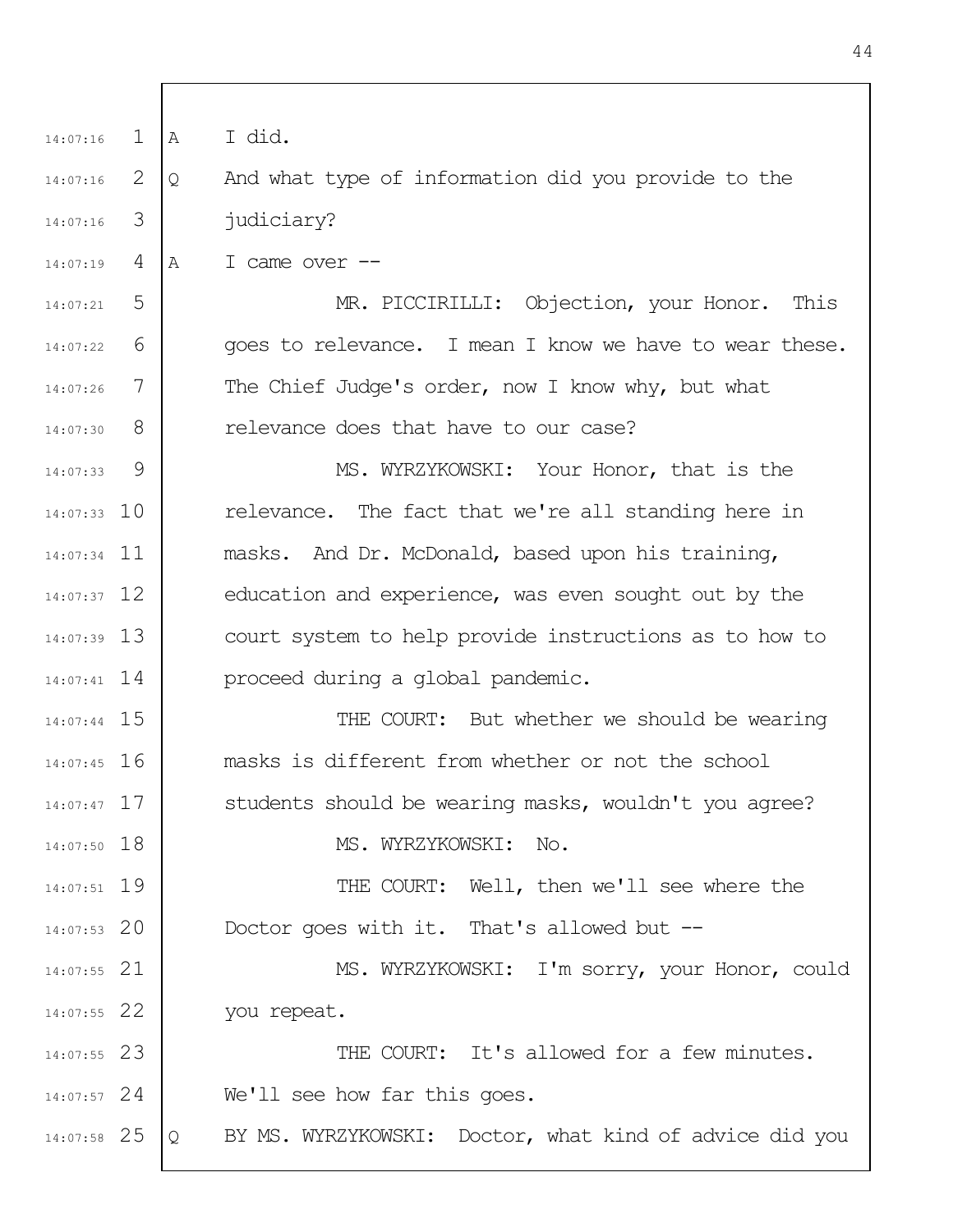| 14:08:01      | $\mathbf 1$ |   | provide the judiciary with respect to COVID-19            |
|---------------|-------------|---|-----------------------------------------------------------|
| 14:08:03      | 2           | Α | Well, they wanted to have a bar exam at Roger Williams,   |
| 14:08:06      | 3           |   | so I gave them advice on how to do that safely, went over |
| 14:08:10      | 4           |   | their plan, gave my advice to them.                       |
| 14:08:12      | 5           |   | I came over to the court, was here, and a couple          |
| 14:08:15      | 6           |   | other courts in the state, and I talked about what social |
| 14:08:19      | 7           |   | distancing would look like, plexiglas. Whether we should  |
| 14:08:22      | 8           |   | wear masks or not. How far a part to put people. I        |
| $14:08:27$ 9  |             |   | mean, Deb Saunders and others asked me to walk through    |
| 14:08:29 10   |             |   | here, so I did, and gave them my advice, talked about the |
| $14:08:32$ 11 |             |   | ventilation, things like that. So they would actually     |
| $14:08:35$ 12 |             |   | have a safe place to work.                                |
| $14:08:37$ 13 |             |   | What they wanted to do is get back to course, like        |
| $14:08:40$ 14 |             |   | we're doing today, so I gave them advice on how to do     |
| $14:08:43$ 15 |             |   | that.                                                     |
| $14:08:43$ 16 |             | Q | Thank you, Doctor. You had also talked about very         |
| $14:08:45$ 17 |             |   | briefly before we broke about the introduction of a       |
| 14:08:48 18   |             |   | vaccine. Do you remember that testimony?                  |
| 14:08:50 19   |             | Α | Yes.                                                      |
| 14:08:50 20   |             | Q | Is the vaccine readily available in Rhode Island?         |
| 14:08:53 21   |             | Α | Yes, there's three vaccines available in Rhode Island.    |
| 14:08:56 22   |             | Q | For purposes of the record, what are they?                |
| 14:08:59 23   |             | Α | The Pfizer vaccine, the Moderna vaccine and the Janssen   |
| $14:09:03$ 24 |             |   | vaccine.                                                  |
| $14:09:03$ 25 |             | Q | And in your position in the Department of Health, are you |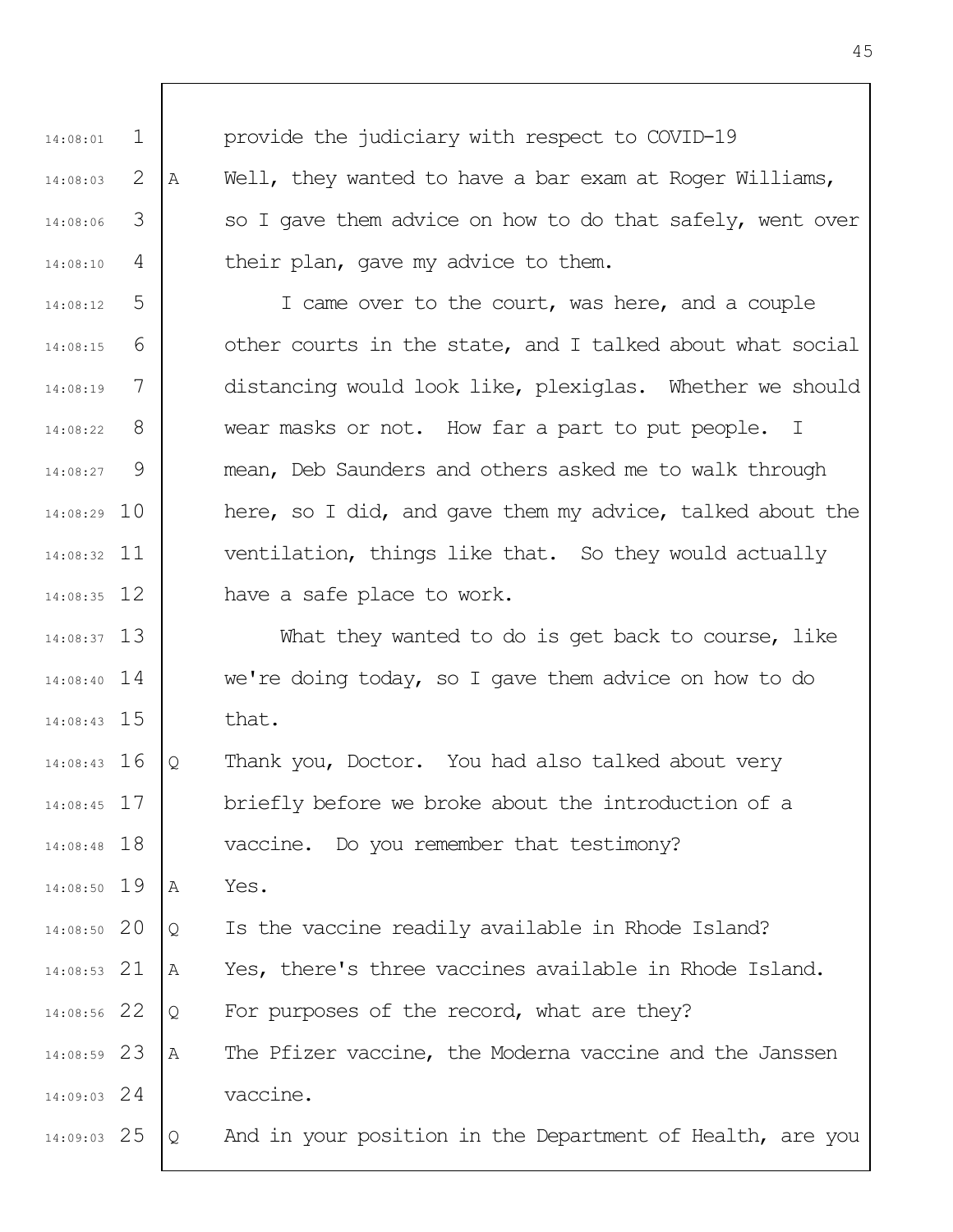| 14:09:06      | $\mathbf{1}$ |   | aware of the percentage of Rhode Island's population that |
|---------------|--------------|---|-----------------------------------------------------------|
| 14:09:09      | 2            |   | is currently vaccinated against Covid-19?                 |
| 14:09:12      | 3            | Α | Yes.                                                      |
| 14:09:12      | 4            | Q | And what is that percentage, Doctor?                      |
| 14:09:14      | 5            | Α | Sixty-eight percent of the State is fully vaccinated.     |
| 14:09:17      | 6            | Q | Doctor, you had indicated that you were involved in       |
| 14:09:20      | 7            |   | expressing opinions to the judiciary and the Governor's   |
| 14:09:23      | 8            |   | office, and one of them was with respect to the mask      |
| 14:09:26      | 9            |   | mandate in April of 2020?                                 |
| 14:09:28 10   |              | A | Yes.                                                      |
| $14:09:28$ 11 |              | Q | Are you aware of any points in time when that mask        |
| $14:09:31$ 12 |              |   | mandate was lifted?                                       |
| $14:09:32$ 13 |              | Α | Yes, the mask mandate was lifted in May of this year.     |
| 14:09:36 14   |              | Q | And, Doctor, could you tell us why the mask mandate was   |
| 14:09:40 15   |              |   | lifted in May of 2021?                                    |
| $14:09:42$ 16 |              | Α | When the mask mandate was lifted in May of 2021, it was   |
| $14:09:45$ 17 |              |   | really soon before Memorial Day, and the reason it was    |
| 14:09:48 18   |              |   | lifted was because the health care system could easily    |
| 14:09:52 19   |              |   | handle all the cases we had, plus all the other work      |
| $14:09:56$ 20 |              |   | health care systems have to do.                           |
| $14:09:58$ 21 |              |   | Our case counts were dropping quite a bit. There          |
| $14:10:00$ 22 |              |   | were people in the hospital dropping quite a bit, median  |
| $14:10:03$ 23 |              |   | deaths were decreasing.                                   |
| $14:10:04$ 24 |              |   | So since the pandemic by all accounts was improving.      |
| $14:10:08$ 25 |              |   | It seemed safe to let people know that they didn't need   |
|               |              |   |                                                           |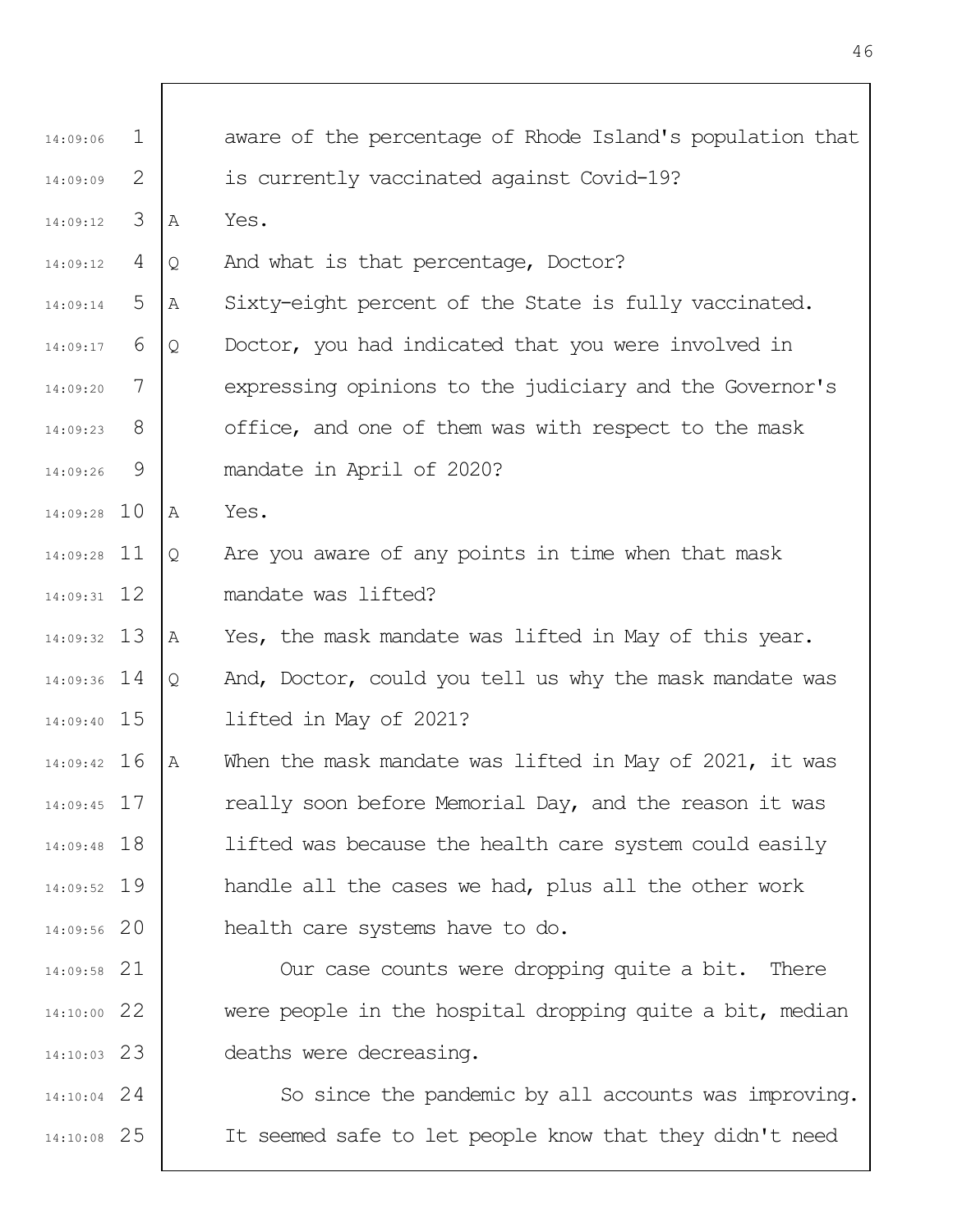| 14:10:12      | $\mathbf{1}$ |   | to wear masks in all these settings. They weren't         |
|---------------|--------------|---|-----------------------------------------------------------|
| 14:10:15      | 2            |   | required to recommend in different settings.              |
| 14:10:18      | 3            | Q | As you stand here today, are you aware as to whether or   |
| 14:10:21      | 4            |   | not there's a mask mandate in place today?                |
| 14:10:23      | 5            | Α | There is a mask mandate in place today.                   |
| 14:10:27      | 6            | Q | And where is there a mask mandate in place, Doctor?       |
| 14:10:29      | 7            | Α | Well, there is an executive order that was done recently, |
| 14:10:33      | 8            |   | and there's also regulations that requires masks be worn  |
| 14:10:36      | 9            |   | in schools.                                               |
| $14:10:37$ 10 |              | Q | And do you know whether or not that regulation, as to     |
| $14:10:41$ 11 |              |   | whether or not masks should be required in schools, is at |
| $14:10:45$ 12 |              |   | issue in this current case?                               |
| $14:10:47$ 13 |              | Α | Yes.                                                      |
| $14:10:47$ 14 |              | Q | Doctor, could you explain, based upon your training,      |
| $14:10:54$ 15 |              |   | education and experience, could you provide an opinion to |
| 14:10:56 16   |              |   | a reasonable degree of medical certainty, as to why a new |
| $14:11:00$ 17 |              |   | mask mandate has been imposed?                            |
| 14:11:02 18   |              | Α | Yeah, it's because of the Delta variant of Covid.<br>It   |
| 14:11:07 19   |              |   | changed everything over the summer in many ways. It       |
| $14:11:11$ 20 |              |   | really ruined our summer. So soon after July 4th, the     |
| $14:11:16$ 21 |              |   | Delta variant of Covid, in other words a mutated form of  |
| 14:11:20 22   |              |   | Covid, became the dominant strain of Covid because it's   |
| 14:11:24 23   |              |   | much more contagious, much more transmissible and makes   |
| $14:11:29$ 24 |              |   | people just as sick, if not more so. We really started    |
|               |              |   |                                                           |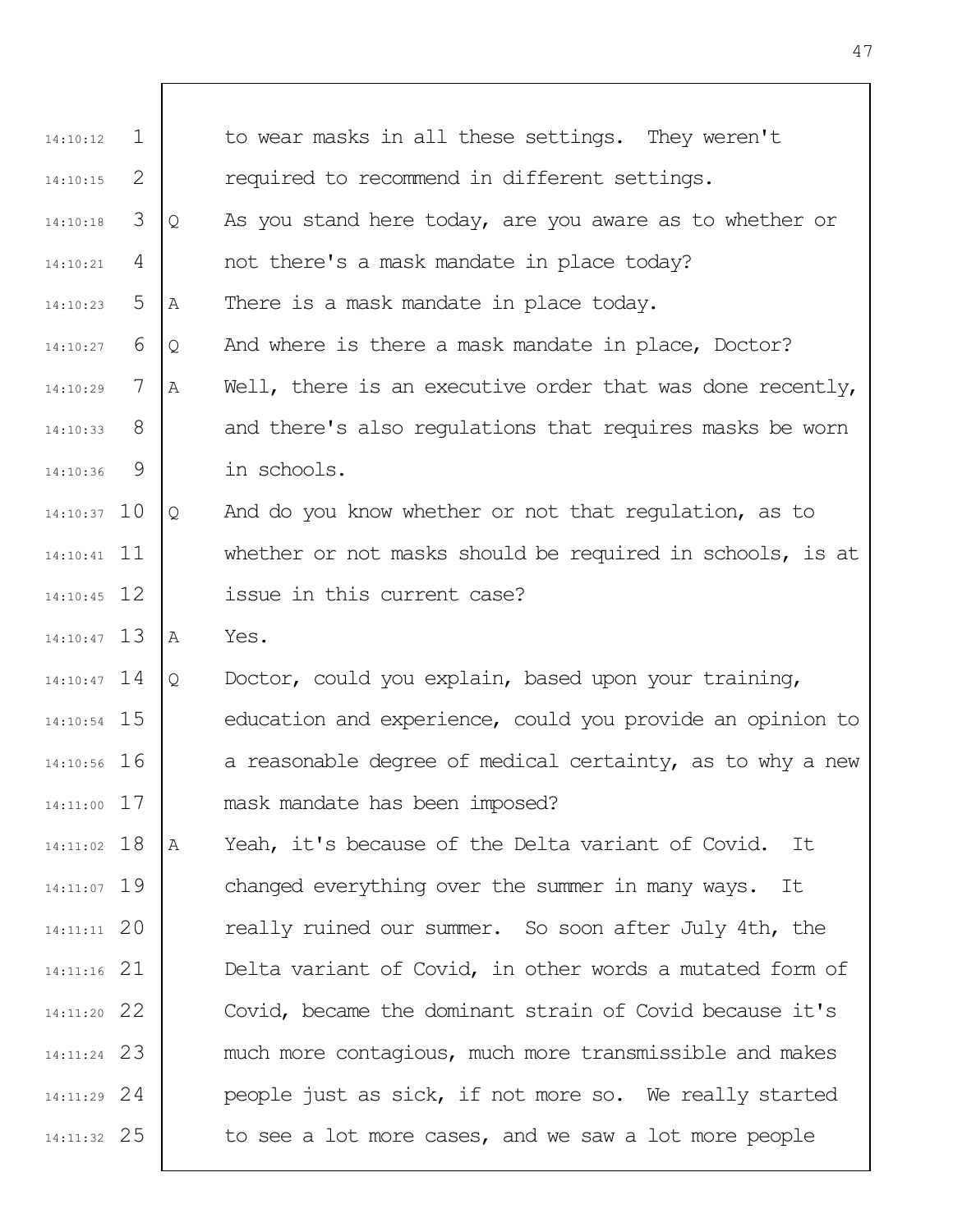- 2 3 4 14:11:37 14:11:41 14:11:45 Q Can you break that down a little bit? You had just testified that the Delta is a variant of Covid; is that accurate?
- 5 14:11:46 A Yes.
- 6 7 14:11:46 14:11:50 Q And I believe you also testified that the Delta variant is more transmissible?
- 8 14:11:51 A That's right.
- $\mathsf{Q}$ 14:11:52 Q What does that mean?
- 10 14:11:53 14:11:57 11 12 14:12:01 13 14:12:05 14 14:12:09 15 14:12:13 A So transmissible means it's more likely to spread from one person to another. In other words, it's more contagious. There was a study out of China, for example, that showed that people who have the Delta variant have a viral load that's 1,000 times higher than the wild type, or the original type of Covid.
- 16 14:12:15 17 14:12:22 18 14:12:24 19 14:12:28 20 14:12:34 21 14:12:39 22 14:12:44 Q Okay. You threw out a lot there, so let's just break that down a little bit. You had indicated that the Delta variant has a higher viral load. What does that mean? A So when people are infected, whether they're symptomatic or asymptomatic with the Delta variant, in other words, a mutated form of the original Covid. The number of viral particles they have is more than the original.

23 14:12:49 24 14:12:52 25 14:12:56 And when I talk about the viral load, I'm simply talking about a number, more viral particles. Q What does it mean to have more viral particles?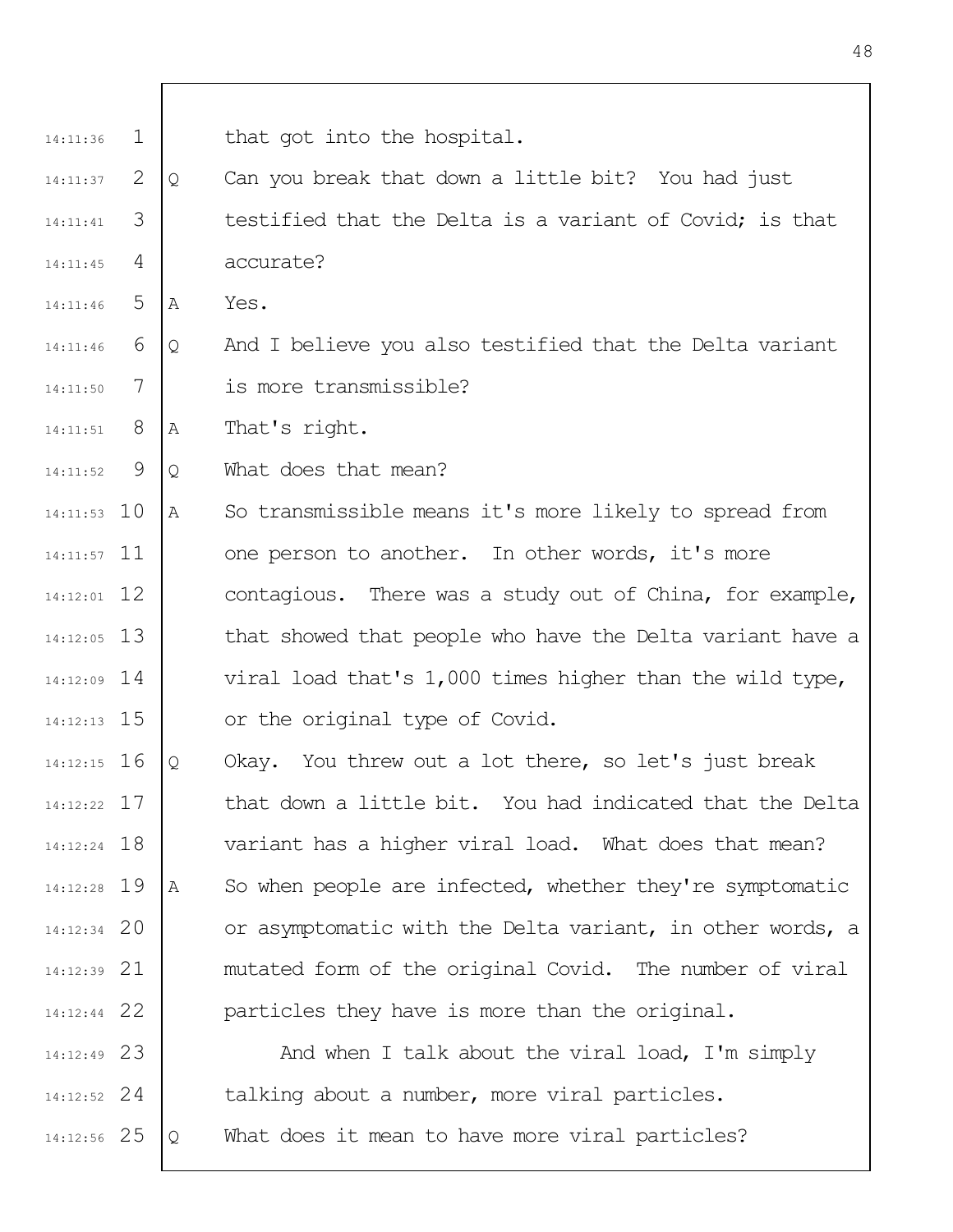| 14:13:00      | 1 | Α | What it means when someone has more viral particles, it   |
|---------------|---|---|-----------------------------------------------------------|
| 14:13:04      | 2 |   | means that if they were to be around other people,        |
| 14:13:07      | 3 |   | they're more likely to spread the infection of the Delta  |
| 14:13:11      | 4 |   | variant to other people, and this is something I've seen  |
| 14:13:13      | 5 |   | with the Delta variant. It caused more disease.<br>It did |
| 14:13:19      | 6 |   | so over the summer. Covid is not a seasonal disease yet   |
| 14:13:25      | 7 |   | but during the summer when people are outdoors we still   |
| 14:13:29      | 8 |   | saw an escalation of this disease, cases, admissions and  |
| 14:13:34      | 9 |   | deaths because of the Delta variant.                      |
| $14:13:37$ 10 |   | Q | Is there any other reason that the Delta variant is more  |
| $14:13:41$ 11 |   |   | transmissible outside the viral load?                     |
| $14:13:44$ 12 |   | A | Well, it's the higher viral load, but that's part of what |
| $14:13:49$ 13 |   |   | makes a variant a concern, a variant of concern.<br>In    |
| $14:13:54$ 14 |   |   | other words, not every variant of the wild type of Covid  |
| 14:14:00 15   |   |   | is more contagious. This one happens to be.               |
| $14:14:03$ 16 |   | Q | And how do you know that this version of Delta, I'm       |
| $14:14:09$ 17 |   |   | sorry, this version of Covid is more contagious?          |
| $14:14:13$ 18 |   | Α | Well, we can measure that by the increase in cases,       |
| 14:14:17 19   |   |   | there's published literature on this as well. And we      |
| 14:14:20 20   |   |   | actually track this at the Rhode Island Department of     |
| $14:14:24$ 21 |   |   | Health and our state health laboratory as well.           |
| 14:14:28 22   |   |   | MS. WYRZYKOWSKI: Your Honor?                              |
| 14:14:29 23   |   |   | THE COURT: Yes.                                           |
| $14:14:30$ 24 |   |   | MS. WYRZYKOWSKI: May I approach the clerk to              |
| 14:14:32 25   |   |   | have something marked?                                    |
|               |   |   |                                                           |

 $\mathbf I$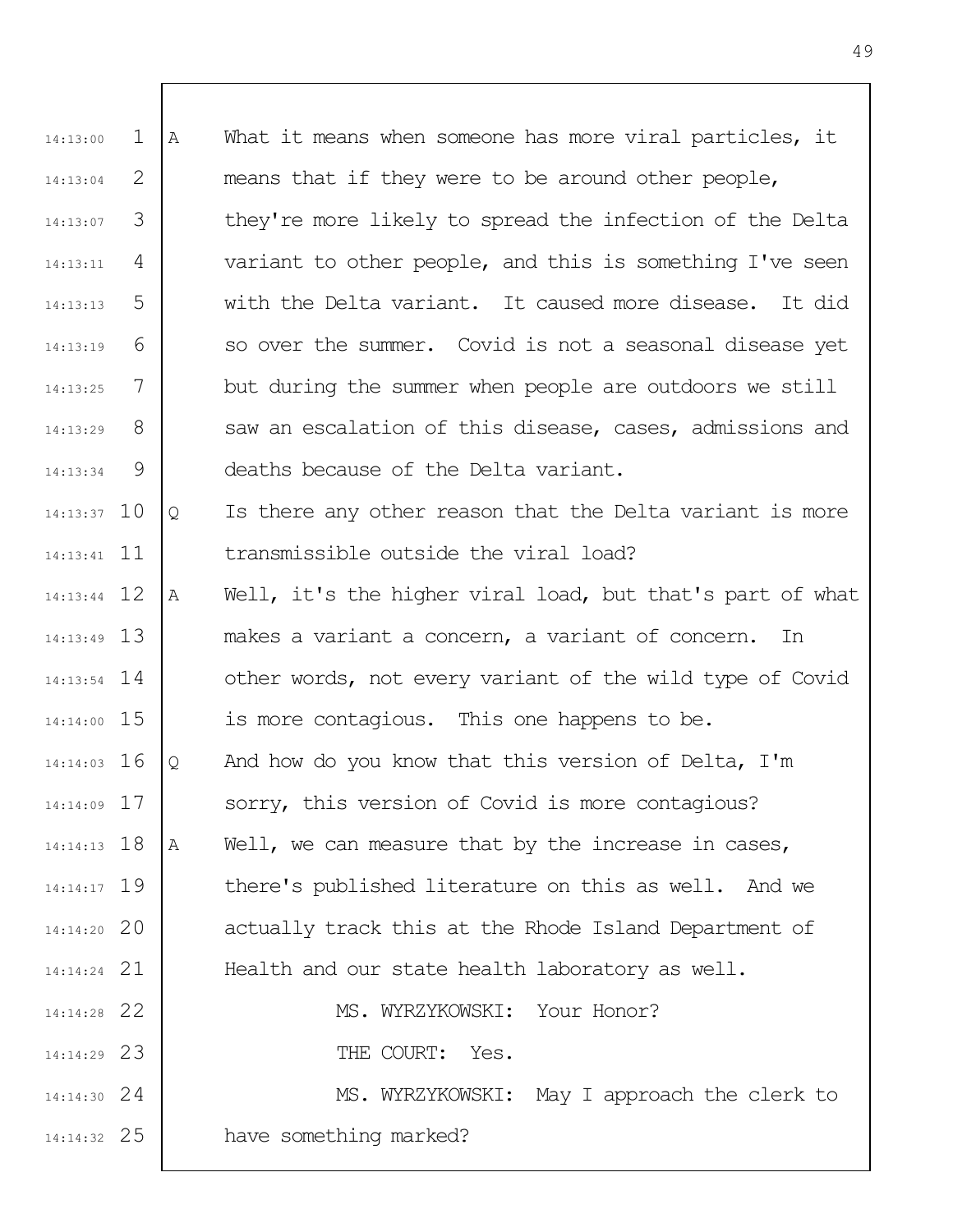| $14:14:32$ 1  |   | THE COURT: Of course.                                          |
|---------------|---|----------------------------------------------------------------|
| 14:14:33      | 2 | MS. WYRZYKOWSKI: I'm giving an exact copy to                   |
| 14:14:38      | 3 | counsel.                                                       |
| 14:14:50      | 4 | THE CLERK: Defendant's A for identification.                   |
| 14:14:50      | 5 | (DEFENDANTS' EXHIBIT A WAS MARKED FOR                          |
| 14:14:50      | 6 | IDENTIFICATION)                                                |
| $14:15:27$ 7  |   | MS. WYRZYKOWSKI: Your Honor, may I approach                    |
| 14:15:28      | 8 | the witness?                                                   |
| 14:15:29      | 9 | THE COURT: Of course.                                          |
| $14:15:30$ 10 |   | BY MS. WYRZYKOWSKI: Doctor, I just handed you an<br>Q          |
| $14:15:36$ 11 |   | exhibit, it's marked as Defendants' Exhibit A. Do you          |
| $14:15:40$ 12 |   | see that?                                                      |
| 14:15:40 13   |   | I do.<br>$\mathbb A$                                           |
| $14:15:40$ 14 |   | Do you recognize that exhibit, Doctor?<br>Q                    |
| $14:15:42$ 15 |   | I do.<br>A                                                     |
| $14:15:43$ 16 |   | Could you tell $--$ how do you recognize that exhibit?<br>Q    |
| $14:15:47$ 17 |   | It's a document that references the Department of Health.<br>Α |
| 14:15:49 18   |   | It's something -- it's data that we have from our              |
| 14:15:52 19   |   | database called SalesForce from September 29, 2021.            |
| 14:15:57 20   |   | Is that record produced in the ordinary course of<br>Q         |
| 14:16:00 21   |   | business at the Department of Health?                          |
| 14:16:02 22   |   | MR. PICCIRILLI: I have no objection to the                     |
| $14:16:03$ 23 |   | document.                                                      |
| 14:16:04 24   |   | MS. WYRZYKOWSKI: Thank you.                                    |
| 14:16:04 25   |   | THE WITNESS: Yes.                                              |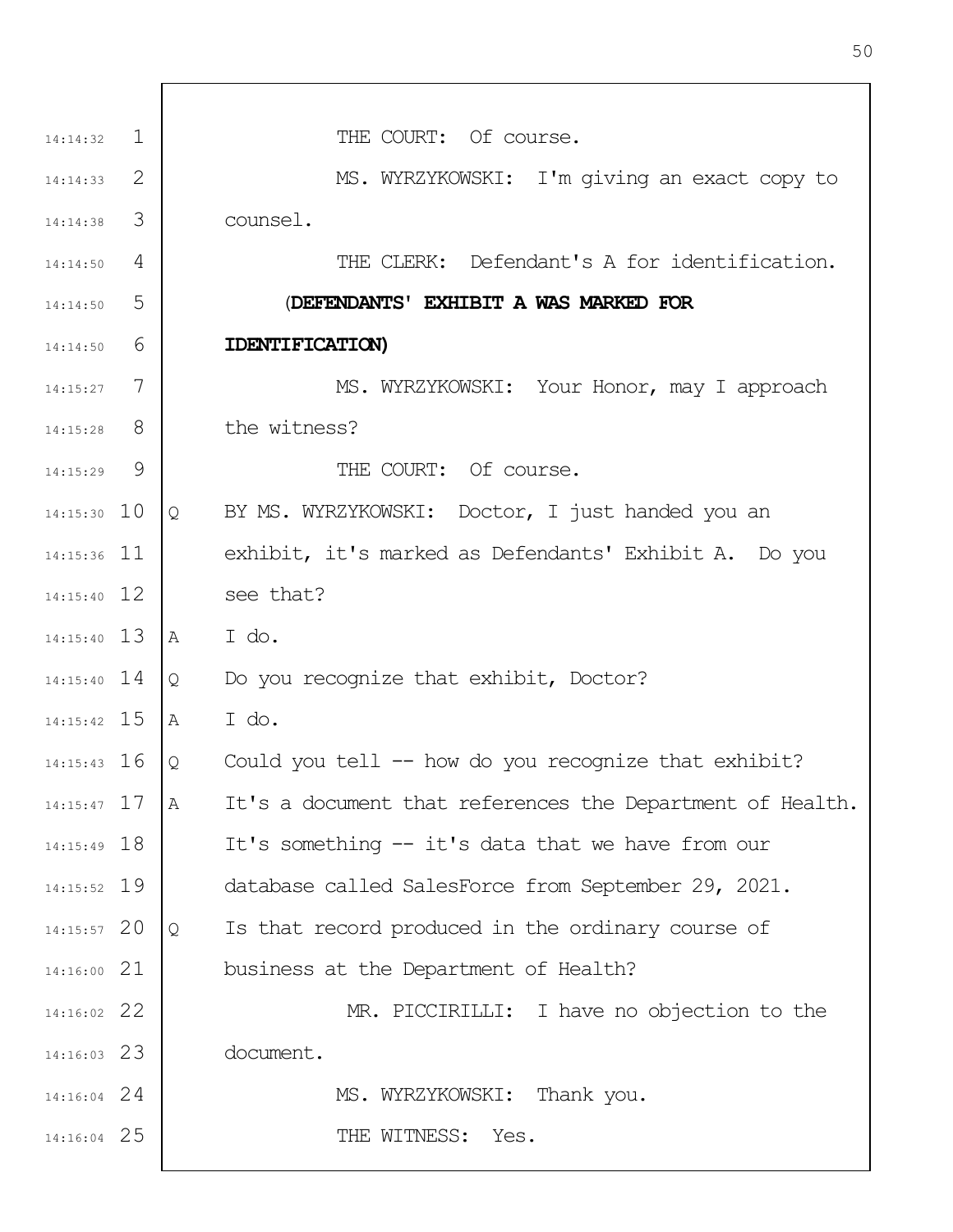1 2 3 4 5 6 7 8  $\mathsf{Q}$ 14:16:25 10 14:16:25 11 12 14:16:27 13 14:16:29 14 14:16:29 15 14:16:32 14:16:33 16 17 14:16:34 14:16:38 18 19 14:16:42 20 14:16:45 21 14:16:47 22 14:16:51 23 14:16:53 24 14:16:57 25 14:16:58 14:16:05 14:16:08 14:16:11 14:16:11 14:16:14 14:16:15 14:16:16 14:16:19 14:16:20 Q Doctor, I would like you to take a look at that document that's before you. Could you please tell the judge what  $--$ THE COURT: Do you want that full? MS. WYRZYKOWSKI: I would like it full. He has no objection. THE COURT: If you would like it full, it's full. THE CLERK: May I have the exhibit back? Defendants' A is now marked full. Thank you. (**DEFENDANTS' EXHIBIT A WAS MARKED FULL**) MS. WYRZYKOWSKI: Your Honor, do you want a copy. THE COURT: If you have one, I'd appreciate it. MS. WYRZYKOWSKI: If I may, your Honor. Thank you, your Honor. Q Alright, Doctor, you're now looking at an exhibit that has been marked full. You've indicated that's a record kept in the ordinary course of business at the Department of Health. What is that document that you're looking at? A So it's a list of new cases by date, and then how many people are currently hospitalized in Rhode Island. Q And, Doctor, do you know the time frame that that document covered? A Yes. It's from July 1st, 2021 until September 28, 2021.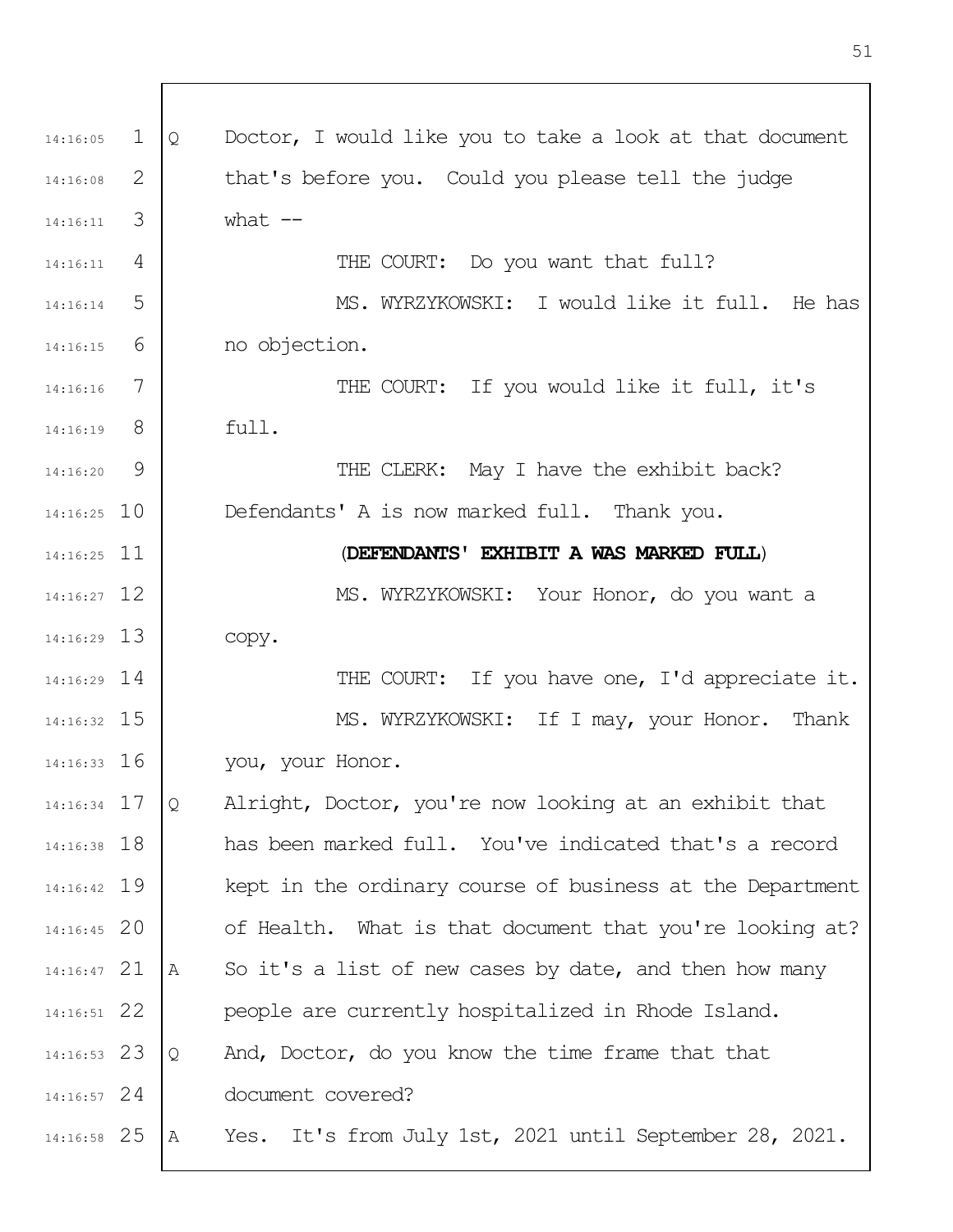| 14:17:05      | $\mathbf 1$ | $\mathsf{Q}$ | And there are three columns in this document, and it's    |
|---------------|-------------|--------------|-----------------------------------------------------------|
| 14:17:10      | 2           |              | very self-explanatory; is that accurate?                  |
| 14:17:10      | 3           | Α            | Yes.                                                      |
| 14:17:12      | 4           | Q            | Doctor, you had indicated that the Delta variant became   |
| 14:17:16      | 5           |              | the dominant strain in the summer of 2021; correct?       |
| 14:17:19      | 6           | A            | Yes, it was around July 4th.                              |
| 14:17:22      | 7           | Q            | Doctor, you further indicated that the number of positive |
| 14:17:25      | 8           |              | Covid cases increased at roughly the same time as the     |
| 14:17:30      | 9           |              | Delta variant became dominant; correct?                   |
| $14:17:32$ 10 |             | Α            | Yes.                                                      |
| $14:17:32$ 11 |             | $\mathsf{Q}$ | Could you tell us by looking at this document that's in   |
| $14:17:35$ 12 |             |              | front of you, how the numbers increased or decreased and  |
| $14:17:39$ 13 |             |              | then increased starting in the summer of 2021. Don't go   |
| $14:17:44$ 14 |             |              | through every line but to give a general overview,        |
| $14:17:47$ 15 |             |              | please.                                                   |
| $14:17:47$ 16 |             | $\mathbb{A}$ | Well, sure. So what you see as a trend is really very     |
| $14:17:51$ 17 |             |              | few cases, even up until July 4th, July 5th, there are    |
| $14:17:55$ 18 |             |              | only 12 cases.                                            |
| 14:17:56 19   |             |              | But when you look at a trend over time is you see         |
| 14:18:01 20   |             |              | the number of new cases, the middle column, which sort of |
| $14:18:03$ 21 |             |              | is gradually increasing. It's really quite striking when  |
| 14:18:07 22   |             |              | you get to the end of July where you're in now high       |
| 14:18:11 23   |             |              | triple digits where you're up to, you know, 210 cases on  |
| $14:18:16$ 24 |             |              | July 29th. It continues to gradually go up a little bit,  |
| 14:18:20 25   |             |              | 367 cases on the 12th of August. And it still keeps       |
|               |             |              |                                                           |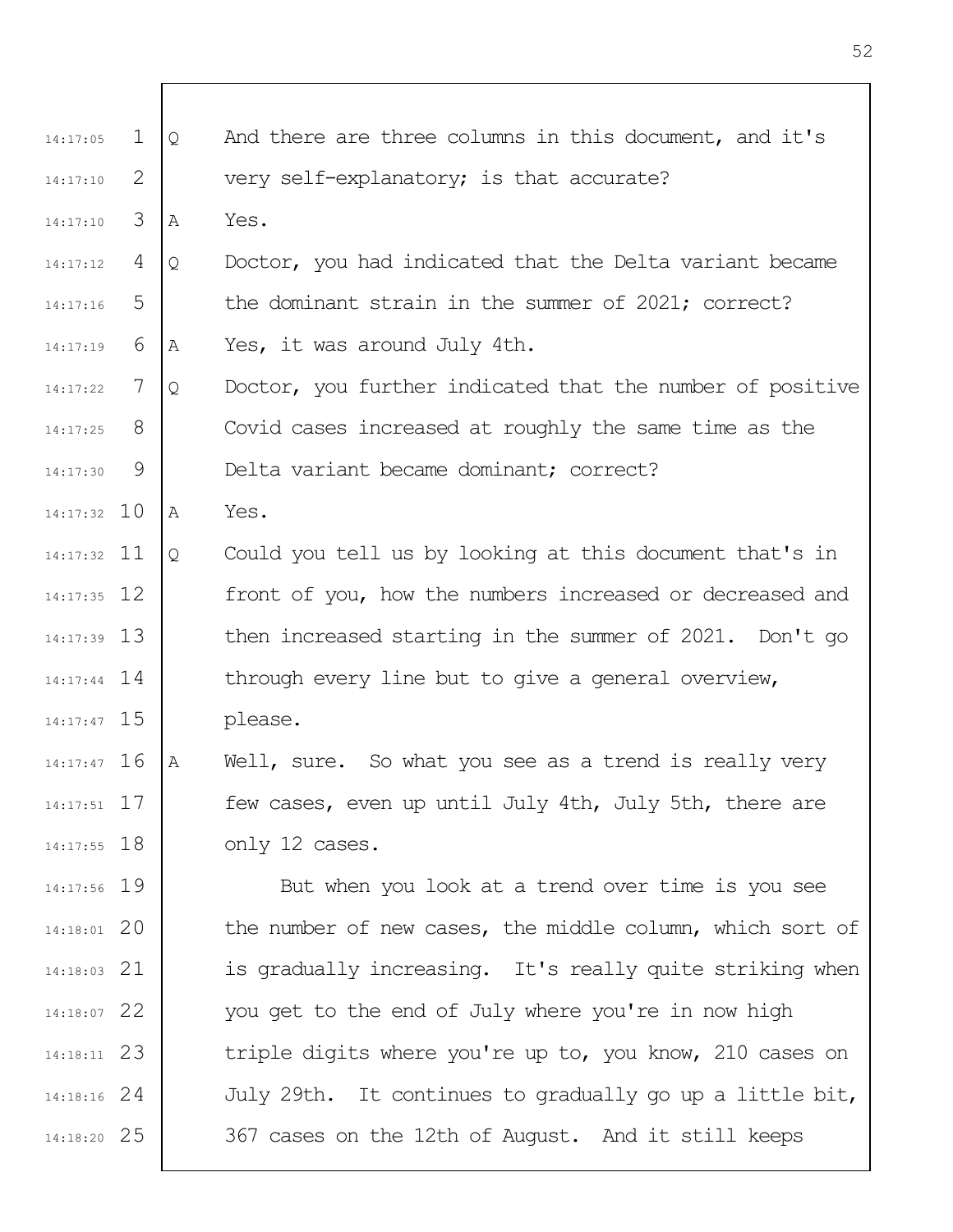going up quite a bit even through August and into September.

1

14:18:25

14:18:29

14:18:29

14:18:36

14:18:40

14:18:44

2

3

4

5

6

September 13th, for example, we're at 468 cases. Excuse me, the 28th of September we're down to 254 cases and you see it's starting to trend down a little bit towards that week.

7 8 9 10 14:18:59 11 14:19:02 12 14:19:08 13 14:19:12 14 14:19:16 15 14:19:20 14:18:45 14:18:49 14:18:54 Hospitalizations are covered in the third column. And you see we only had 23 people in the hospital, July 3d, but it gradually increases up 'till we have, you know, triple digits worth of patients. You see, for example, on August 25th, there's a 150 patients, and it goes up a little bit further then decides to drop down a lit bit once we get to September 9th or so. But it stays stable you know on the high 120's low 130's, just where we are today.

16 14:19:21 17 14:19:24 18 14:19:26 19 14:19:29 20 14:19:32 Q Doctor, I might have already asked this question, and if I have I apologize, but based upon your training, education and experience, can you render an opinion, with a degree of medical certainty, as to why these Covid numbers had been increasing?

21 14:19:34 22 14:19:38 A Oh, it's because of the Delta variant, without a doubt. Q Why do you see that, Doctor?

23 14:19:40 24 14:19:46 25 14:19:49 A Because our state health labs does whole genomic sequencing on a specific number of specimens we get, and soon after July 4th, the whole gnomic sequencing shows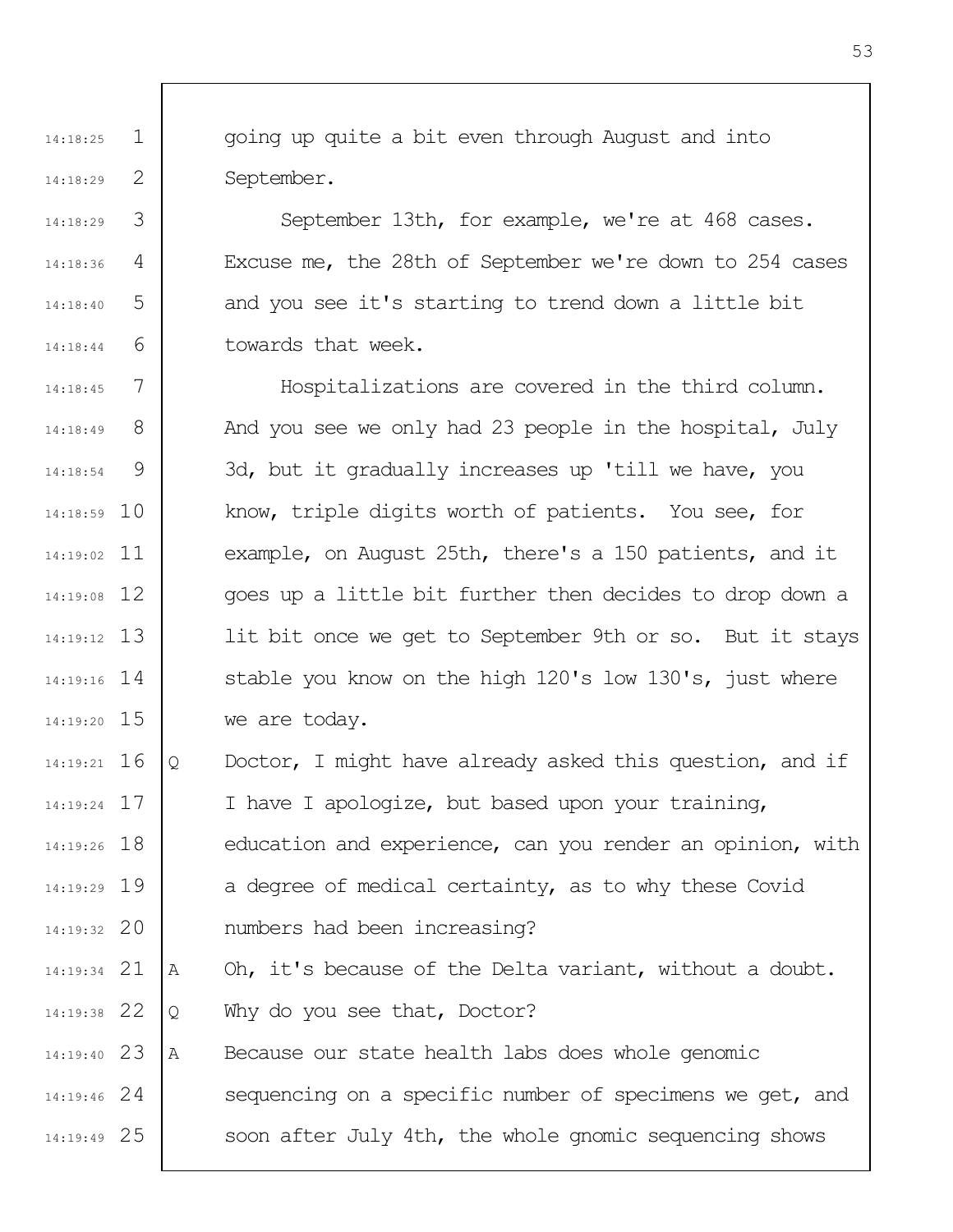1 2 14:19:54 14:19:57 that it was the Delta variant that was showing up in Rhode Island.

3 4 5 6 7 14:19:58 14:20:02 14:20:06 14:20:14 14:20:16 In other words we have other variants, namely the Alpha variant before then. But really what you saw come July 4th is overwhelming, and even to now, all of our specimens show that it's the Delta variant that's in Rhode Island.

8 9 10 14:20:22 14:20:16 14:20:22 Q You had used a fancy word that I'm not familiar with, and if I get it wrong I apologize in advance, "whole genomic sequencing?"

14:20:27 11 A I said, "whole genomic sequencing."

12 14:20:30 Q What is that, Doctor?

13 14:20:31 14 14:20:36 15 14:20:42 16 14:20:48 A So whole genomic sequencing is a technique that we do in our state health lab where we sequence the entire genome of the SARS-CoV-2 virus, and when you sequence it you can see is this particular sequence of genes similar or

17 14:20:53 identical to past?

18 14:20:55 19 14:21:02 20 14:21:06 When you talk about a variant of Covid, what variant simply means is the gene sequence is different than the original wild type Covid.

21 14:21:09 22 14:21:14 23 14:21:17 24 14:21:19 25 14:21:25 Q Given the increase in numbers that we've observed through Exhibit A over the summer, what, if anything, did the Department of Health do in response to that? A Well, we were concerned about this over the summer. Our biggest effort, we're trying to get more and more people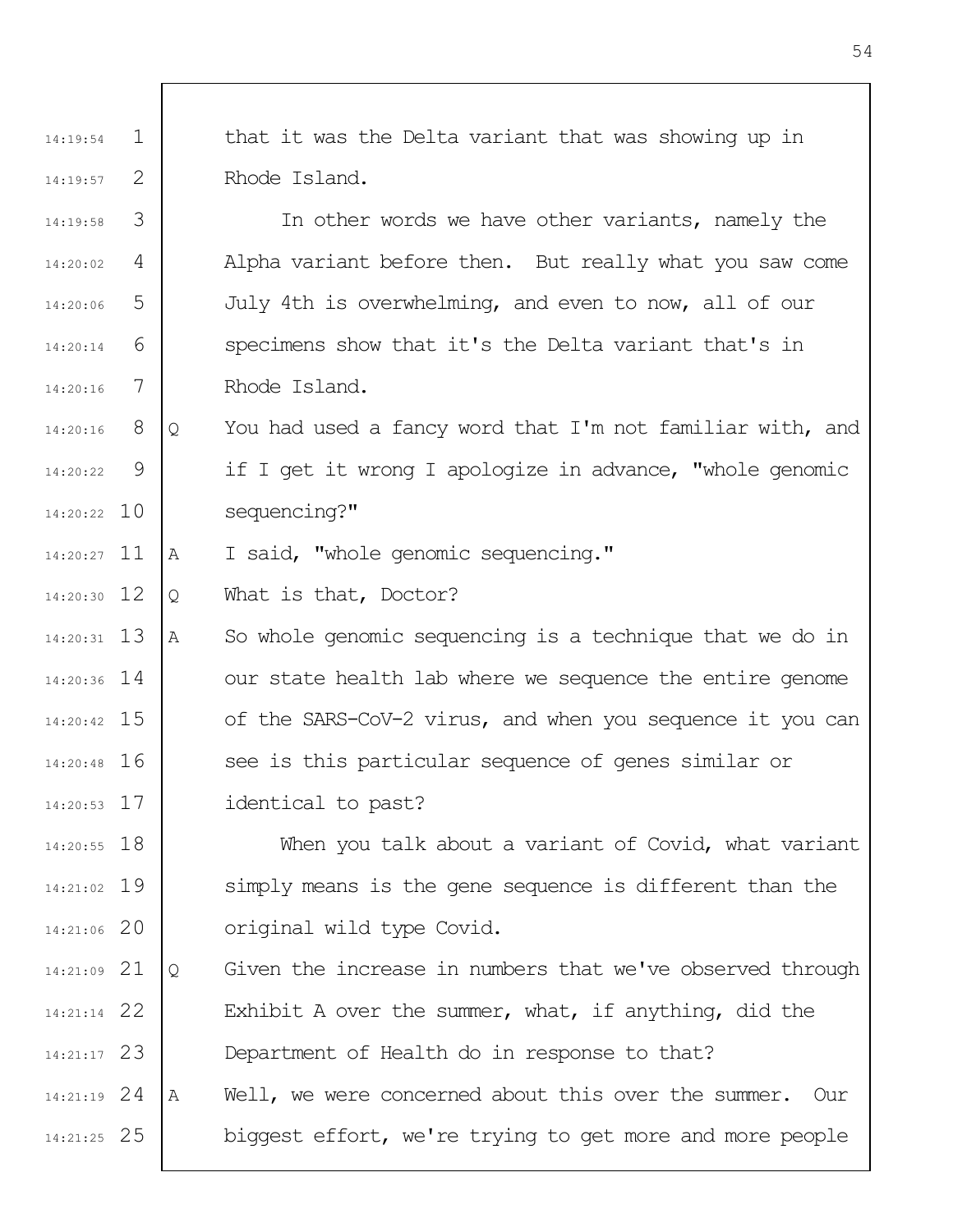vaccinated because that's a really important thing to do is to get people vaccinated.

3 4 5 6 7 8 9 14:21:32 14:21:37 14:21:41 14:21:43 14:21:46 14:21:50 14:21:54 We also promote a treatment, specifically monoclonal antibodies. The mask mandate was no longer in affect, but we did start talking about when it was appropriate for people to wear masks. One of the things we talked about in particular was people who weren't vaccinated really should be wearing a mask indoors, so we made that recommendation to people.

1

14:21:27

14:21:30

2

10 14:21:55 11 14:22:00 12 14:22:03 13 14:22:06 14 14:22:09 14:22:13 15 Q You testified earlier that children under the age of 12 cannot get vaccinated. And you just testified that one of the keys things that you were trying to do is increase vaccination rates. Given that children could not get vaccinated, what, if any, measures were taken with respect to children within the state?

16 14:22:14 17 14:22:16 14:22:20 18 19 14:22:25 20 14:22:30 21 14:22:31 A Well, during the summer the best children could do is stay apart from other people, to the extent that that's possible. They could wear masks if they wanted to but it wasn't a requirement to do so. But for school camps or summer school, for example, kids could wear masks if they wanted to.

22 14:22:31 23 14:22:36 24 14:22:38 Q With the approach of the upcoming academic school year, was any further action taken with respect to the Covid-19 and children?

25 14:22:39 A Well, that's when the mask mandates come into play.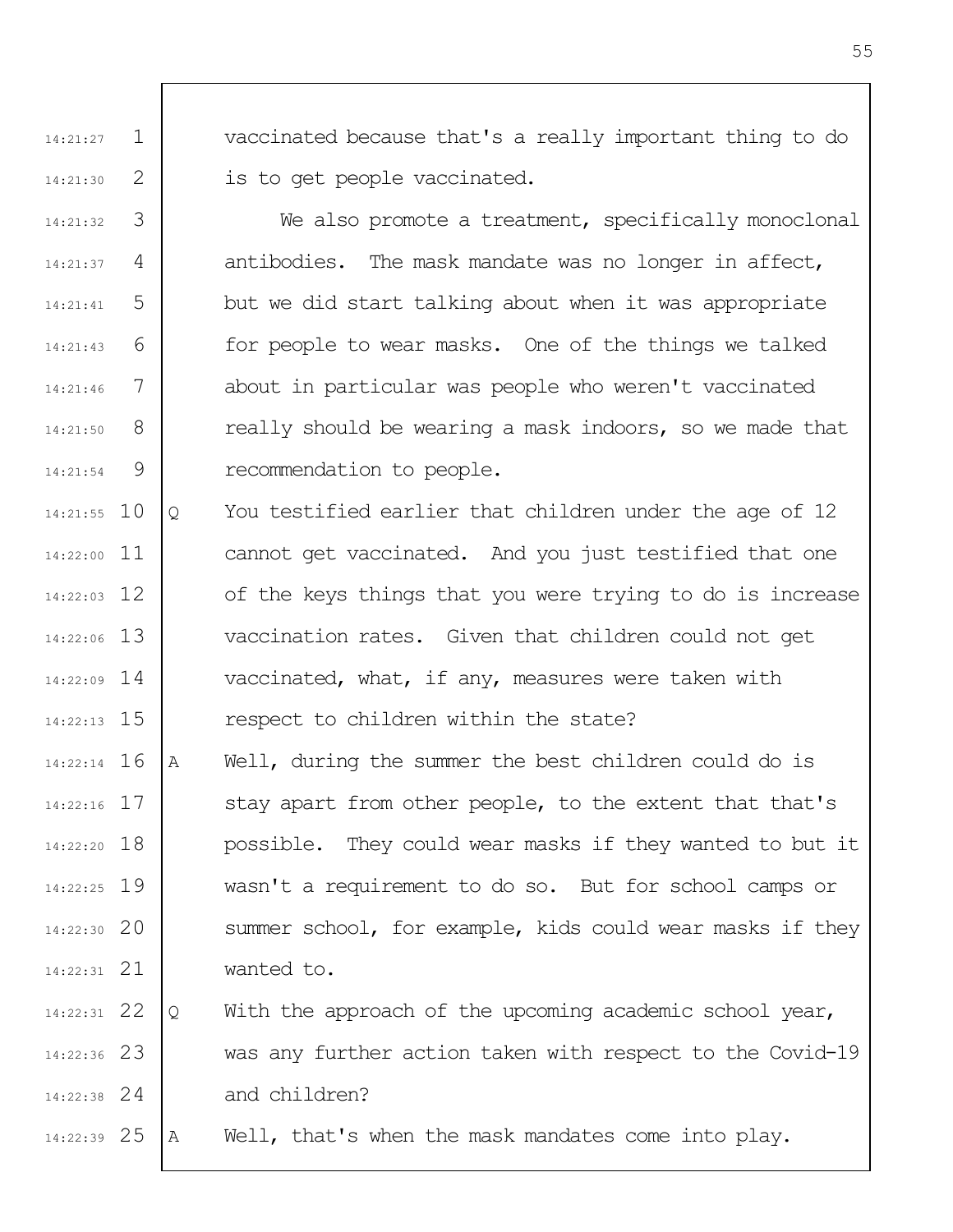| 14:22:43      | 1 |   | There was a new declaration of a state of emergency that  |
|---------------|---|---|-----------------------------------------------------------|
| 14:22:46      | 2 |   | we did over the summer. One of the things that we also    |
| 14:22:50      | 3 |   | did though was a mask mandate for schools that occurred   |
| 14:22:53      | 4 |   | in August of 2021.                                        |
| 14:22:56      | 5 | Q | Let's talk about the mask mandate in schools, Doctor.     |
| 14:22:59      | 6 |   | Were you part of that committee to discuss at the         |
| 14:23:04      | 7 |   | executive level the issuance of a masking mandate?        |
| 14:23:07      | 8 | Α | Yes.                                                      |
| 14:23:07      | 9 | Q | And do you recall what your recommendation was at that    |
| $14:23:12$ 10 |   |   | time?                                                     |
| $14:23:12$ 11 |   | Α | That masks be required in schools for the beginning of    |
| $14:23:15$ 12 |   |   | the school year.                                          |
| $14:23:16$ 13 |   | Q | And, Doctor, can you please explain, based upon your      |
| $14:23:20$ 14 |   |   | training, education and experience to a degree of medical |
| 14:23:24 15   |   |   | certainty, as to why you opined that masks were needed in |
| 14:23:29 16   |   |   | academic settings?                                        |
| $14:23:30$ 17 |   | Α | We really wanted kids back in school --                   |
| $14:23:34$ 18 |   |   | MR. PICCIRILLI: I have an objection, your                 |
| $14:23:35$ 19 |   |   | Honor. She mentioned a committee --                       |
| 14:23:37 20   |   |   | THE COURT: I'm not sure whether the "you" that            |
| $14:23:39$ 21 |   |   | she referenced is referring to him singularly or to the   |
| 14:23:42 22   |   |   | committee. And you've mentioned -- you used that phrase   |
| $14:23:45$ 23 |   |   | several times. Is that the concern you have?              |
| $14:23:47$ 24 |   |   | MR. PICCIRILLI: Yes, your Honor. And what is              |
| 14:23:48 25   |   |   | this committee she's referring to? I think this is a      |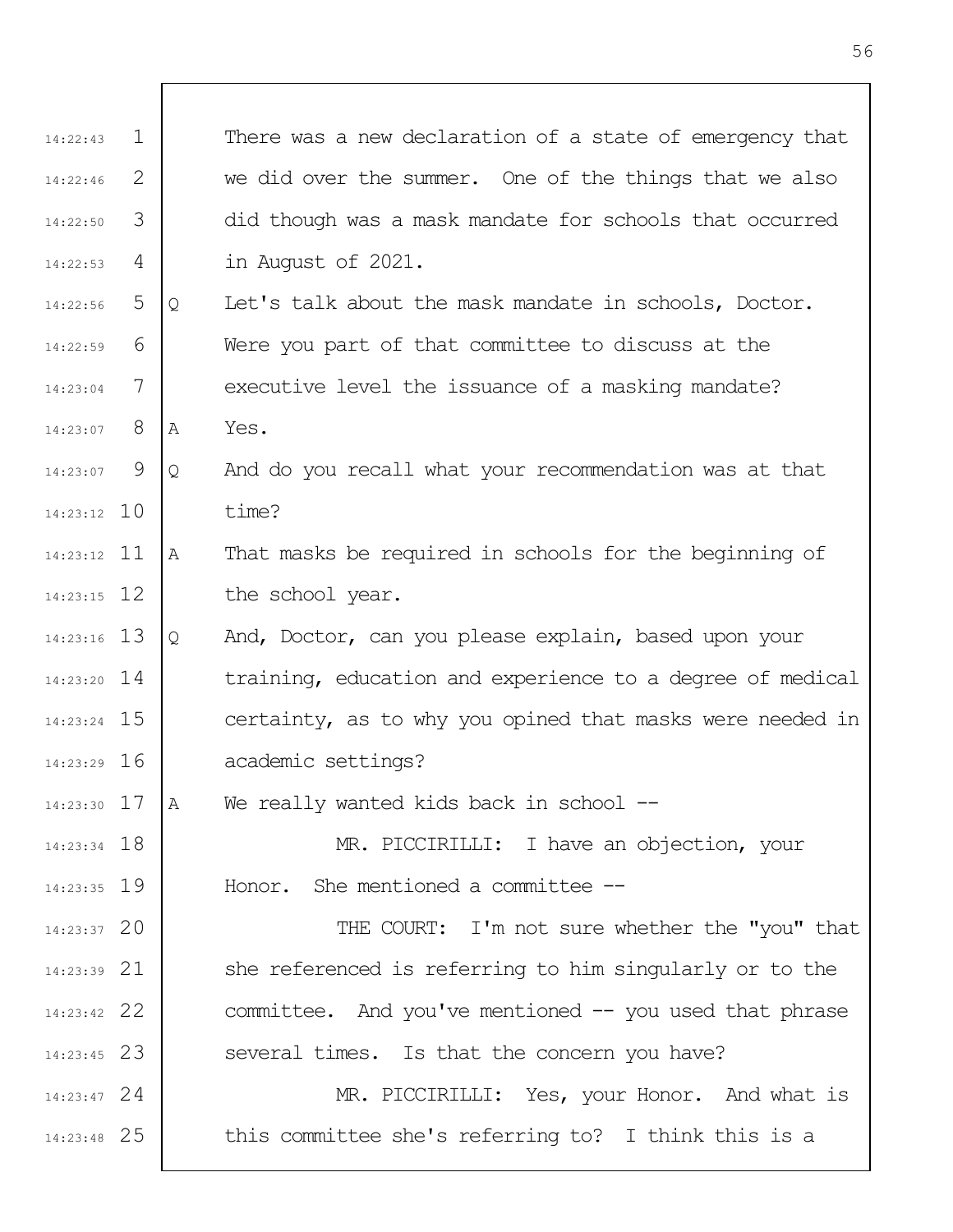| 14:23:50      | $\mathbf{1}$ |   | person that anybody in the State here knew that there was |
|---------------|--------------|---|-----------------------------------------------------------|
| 14:23:52      | 2            |   | a committee advising the Governor.                        |
| 14:23:54      | 3            |   | THE COURT: Why don't we allow counsel to back             |
| 14:23:54      | 4            |   | up.                                                       |
| 14:23:57      | 5            | Q | BY MS. WYRZYKOWSKI: Just to clarify, Doctor, you          |
| 14:23:59      | 6            |   | indicated that you had been involved to provide quidance  |
| 14:24:04      | 7            |   | to people of the executive branch; is that accurate?      |
| 14:24:07      | 8            | A | Yes.                                                      |
| 14:24:08      | 9            | Q | I use the phrase committee, that's my own verbiage, I     |
| $14:24:14$ 10 |              |   | apologize. What would you call the group of people who    |
| $14:24:17$ 11 |              |   | provided quidance to the executive branch?                |
| 14:24:20 12   |              | Α | Well, there's people in the Department of Health who are  |
| $14:24:23$ 13 |              |   | a part of the Covid initiative team, and there's also     |
| $14:24:26$ 14 |              |   | people in the Governor's Office. Those are the people     |
| 14:24:29 15   |              |   | that I provided my opinion to.                            |
| $14:24:31$ 16 |              |   | MR. PICCIRILLI: The Covid what team?                      |
| 14:24:34 17   |              |   | MS. WYRZYKOWSKI: Leadership.                              |
| 14:24:34 18   |              | Q | That's a new phrase for us today. Could you please        |
| 14:24:38 19   |              |   | explain what the Covid leadership team is?                |
| 14:24:39 20   |              | Α | It's generally people who lead the Department of Health   |
| $14:24:45$ 21 |              |   | response dealing with the Covid pandemic. It includes     |
| 14:24:48 22   |              |   | the leadership team in our Covid unit. We have an entire  |
| $14:24:51$ 23 |              |   | unit of people who are solely devoted to direct the       |
| $14:24:54$ 24 |              |   | pandemic and provide guidance. I am merely a member of    |
| 14:24:55 25   |              |   | the leadership team.                                      |

 $\mathsf I$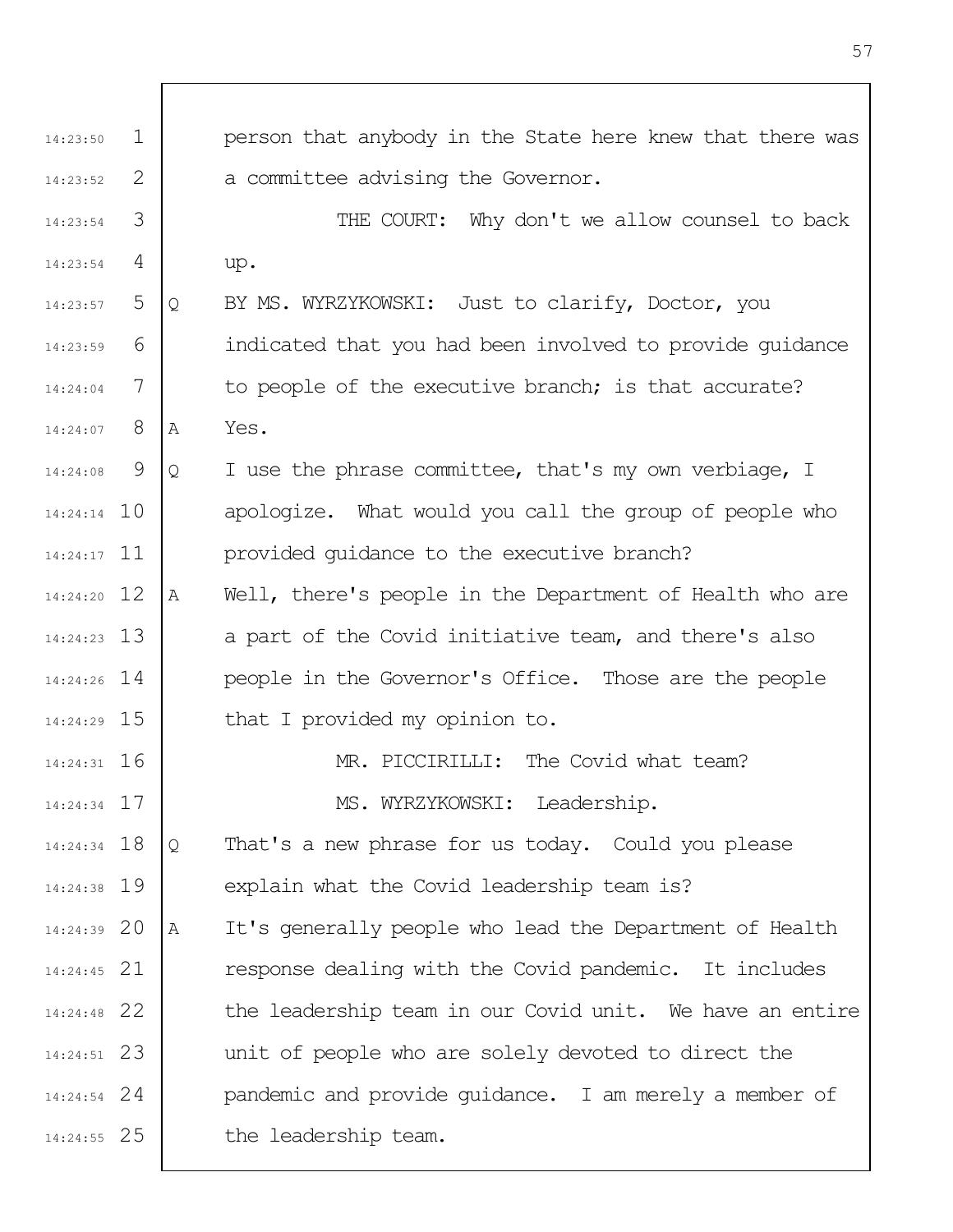1 14:24:57 Q Who else is on the leadership team?

2 3 4 5 6 7 8 9 14:25:36 10 14:25:40 11 14:25:00 14:25:03 14:25:10 14:25:14 14:25:17 14:25:22 14:25:27 14:25:31 A There's a lot of people, including the Director of Health, Tom McCarthy, the executive director, Kristine Campagna, the chief operating officer. There's also Matt Stark, who is the chief financial officer for the Covid leadership team. There's also Jacqueline Rodiguez, who works with quarantine and isolation. There's also Leanne Lasher, whose the head of our data team. And there's several other people, including Alysia Mihalakos, who is in charge of our emergency preparedness and response. Those are most of the people that come to mind.

12 14:25:42 13 14:25:46 Q Thank you, Doctor. And what is the purpose of the Covid leadership team?

14 14:25:47 14:25:51 15 16 14:25:54 17 14:25:57 A Well, we work as a team to try and come up with the best decisions for the State and so we work together, share information, gather expertise and come up with decisions that make the most sense for the State. It is

14:26:00 18 collectively. We meet every day.

19 14:26:02 Q I'm sorry, you said you meet daily?

20 14:26:04 A We meet daily.

21 14:26:05 22 14:26:10 23 14:26:14 24 14:26:17 25 14:26:20 Q And is the Covid leadership team the one that advises the executive branch? I used the phrase committee earlier? A Yes. Primarily it's the Covid leadership team which would offer recommendations to the Governor's office. Q As a member of the Covid leadership team, were you part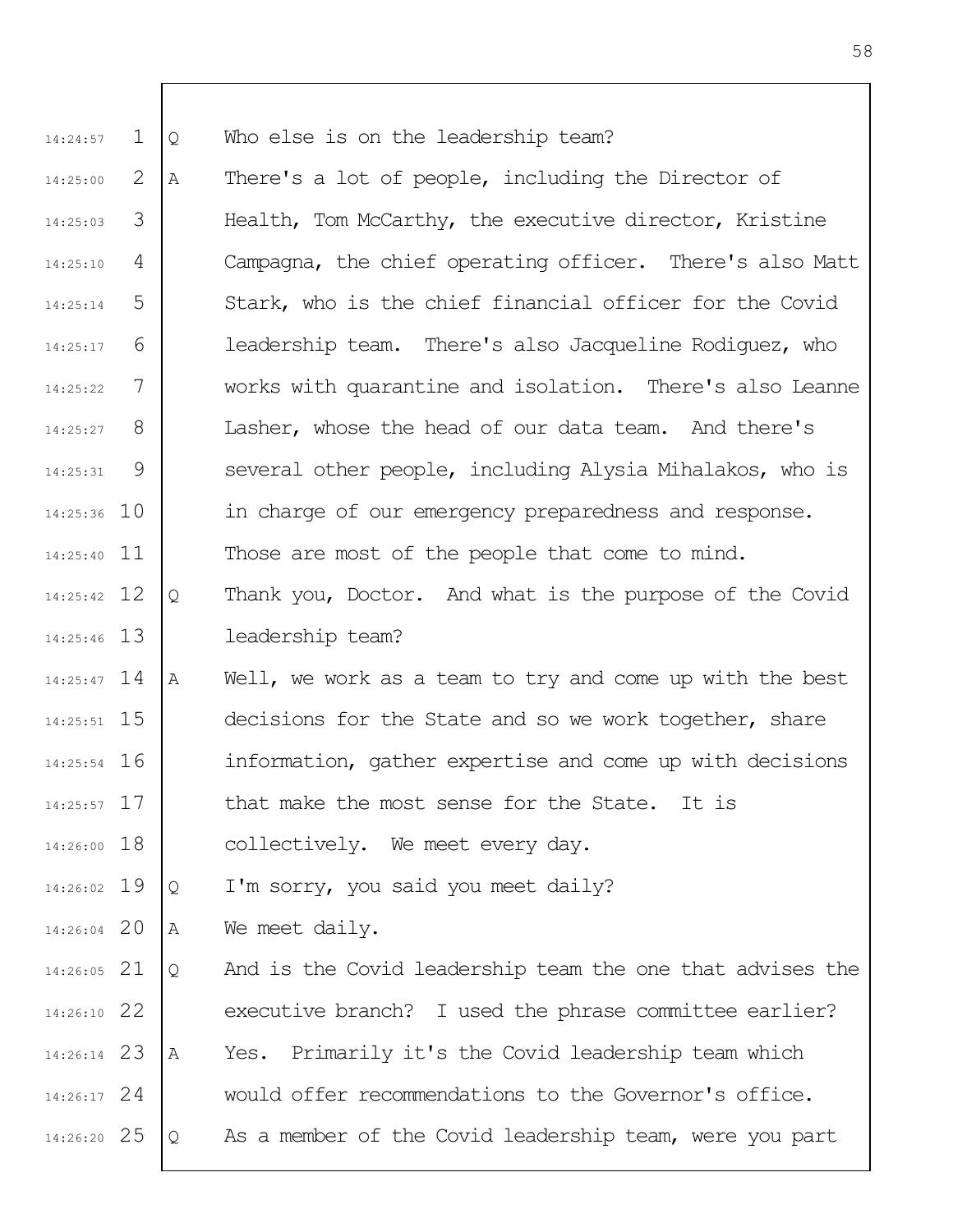1 2 3 4 5 6 7 8 9 10 14:26:58 14:27:07 11 12 14:27:11 13 14:27:12 14 14:27:12 14:27:14 15 14:27:16 16 17 14:27:18 14:27:20 18 19 14:27:22 20 14:27:22 21 14:27:25 22 14:27:26 23 14:27:29 24 14:27:29 25 14:27:29 14:26:25 14:26:28 14:26:31 14:26:32 14:26:34 14:26:38 14:26:44 14:26:51 14:26:54 of advising the Governor's Office with respect to the August 2021 mask mandate? A Yes. MR. PICCIRILLI: I'm going to object, your Honor. There's nothing in the executive order, in the emergency rule, in the gubernatorial proclamation of quarantine that says that a Covid leadership team advised the Governor for this. And there's no statutory basis for it and there's no constitutional basis for it. Where and when did this Covid leadership team become the entity that governs public health policy in Rhode Island? MS. WYRZYKOWSKI: Objection, your Honor. THE COURT: It goes to the advisory that was used. MS. WYRZYKOWSKI: Exactly. Your Honor, it's an advisory committee. They sought live testimony. THE COURT: They gave recommendations through the executives. MS. WYRZYKOWSKI: Exactly. In addition to that, any questions he has Dr. McDonald is available for cross-examination. THE COURT: Absolutely. The objection, if there is one, is overruled. MS. WYRZYKOWSKI: I'm sorry, could you read back the last question?

59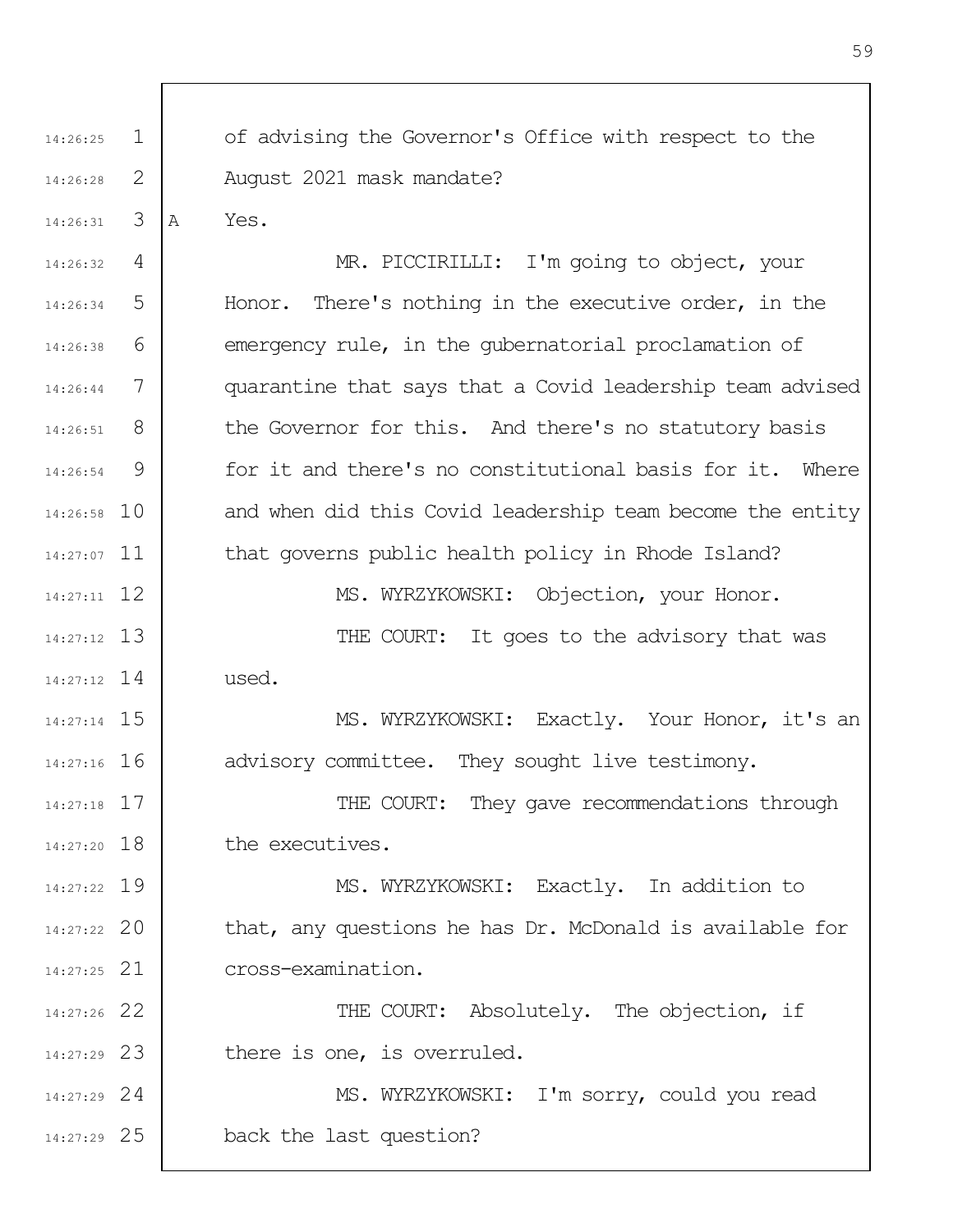| 14:27:29      | $\mathbf 1$ | (Record read)                                                 |
|---------------|-------------|---------------------------------------------------------------|
| 14:27:53      | 2           | THE WITNESS: Yes.                                             |
| 14:27:53      | 3           | BY MS. WYRZYKOWSKI: And what was your role, Doctor.<br>Q      |
| 14:27:56      | 4           | Medical Director of the Covid unit. So I would provide<br>A   |
| 14:27:59      | 5           | medical direction as a physician, and a public health         |
| 14:28:02      | 6           | expert I provide those opinions.                              |
| 14:28:04      | 7           | Do you recall what type of opinions you provided with<br>Q    |
| 14:28:07      | 8           | respect to the August 2020 order?                             |
| 14:28:09      | - 9         | I do. I recognize that the 2021 school year was going to<br>A |
| 14:28:16 10   |             | be different than the 2020 school year. We knew that          |
| 14:28:19 11   |             | getting kids in school was very important. We knew            |
| 14:28:22 12   |             | that's important for their physical health, their social      |
| $14:28:25$ 13 |             | health, their emotional health and their education, that      |
| $14:28:29$ 14 |             | kids being in school is very important.                       |
| 14:28:31 15   |             | We also knew that this year was qualifiedly                   |
| $14:28:35$ 16 |             | different because of the Delta variant. We knew that          |
| $14:28:38$ 17 |             | students would either be sitting closer together, 3 feet      |
| 14:28:42 18   |             | apart. So masks were much more important in 2021 then         |
| 14:28:47 19   |             | they were in 2020. Because we knew that more kids were        |
| 14:28:51 20   |             | going to be on buses, more kids would be in classrooms        |
| 14:28:54 21   |             | and the virus had mutated to become more contagious.          |
| 14:28:59 22   |             | So it was overwhelming obvious that we were going to          |
| 14:29:02 23   |             | have more cases and therefore more hospitalizations and       |
| $14:29:05$ 24 |             | risk of children dying from Covid. Therefore we needed        |
| 14:29:08 25   |             | to make recommendations to prevent this, and one of these     |
|               |             |                                                               |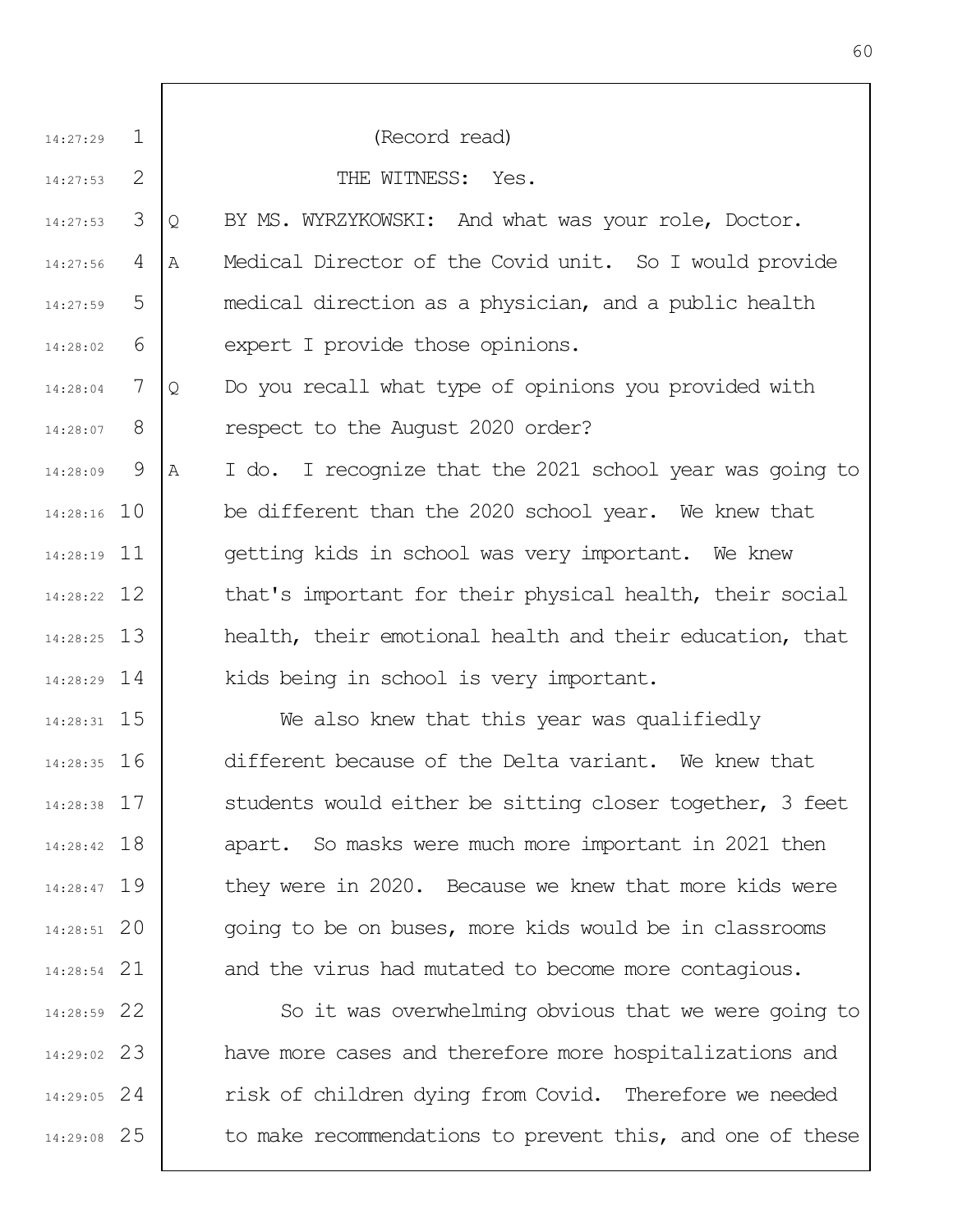recommendations was masking, and it was important to know we already done some changes last year that still persisted. Like we had funds available for every school to improve the ventilation, and lot of schools took advantage of that through Arden Engineering and other resources.

7 8 9 14:29:28 14:29:31 14:29:35 But masking is something we did last year and was effective, so we did it again this year. Even though Delta is more contagious.

1

14:29:12

14:29:14

14:29:18

14:29:20

14:29:25

14:29:27

2

3

4

5

6

14:29:37 10 14:29:40 11 12 14:29:43 13 14:29:46 Q Doctor, we've already talked about how masking is effective. We also indicate that there were other forms of non pharmaceutical measures that were used, masking, social distancing, ventilation.

14 14:29:50 14:29:52 15 16 14:29:57 17 14:30:01 Can you opine, based upon your training, education and experience, to a degree of medical certainty, as to which of these three, counter pharmaceutical measures are most imperative at this time?

14:30:04 18 14:30:07 19 20 14:30:10 21 14:30:14 22 14:30:18 23 14:30:20 24 14:30:25 25 14:30:29 A So what I consider non pharmaceutical counter measures, I think of them in this order of importance: Universal masking is the most important. A close second is appropriate ventilation, and then third is social distancing and then four is proper handwashing. Q Why did you opine, to a reasonable degree of medical certainty, that masking is most important with the Delta -- with the Delta variant or in general, I'm sorry?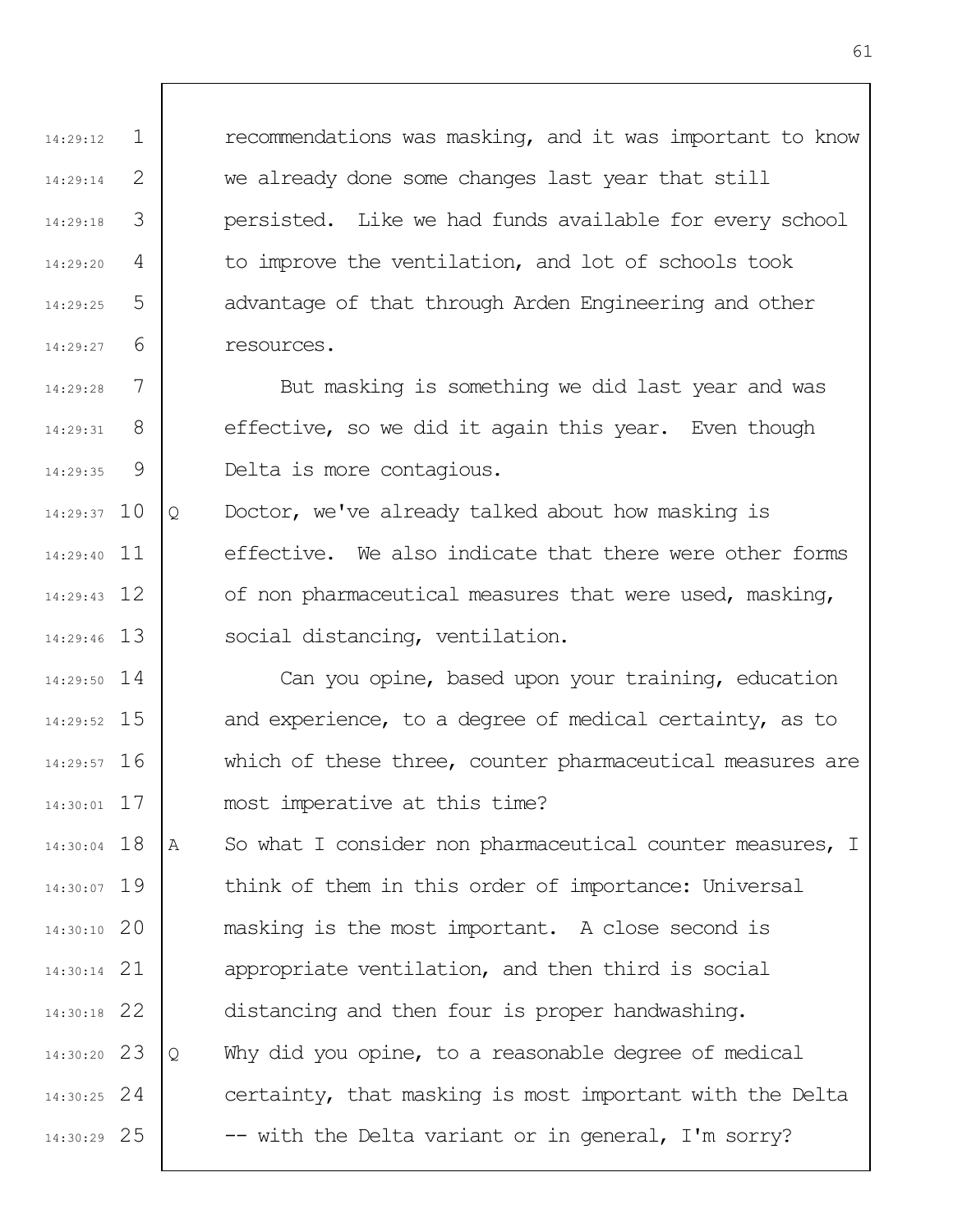1 2 3 4 5 6 7 14:30:31 14:30:35 14:30:38 14:30:41 14:30:45 14:30:47 14:30:53 A Well, masking is really important for the Delta variant, but it was true for the entire pandemic. I have been able to read scientific studies, specifically in the Center for Disease Control and Prevention publication called Morbidity and Mortality Weekly Report, and they have demonstrated studies that show masks are effective in various settings.

8 9 14:31:04 10 14:31:08 11 12 14:31:13 13 14:31:16 14:30:56 14:30:59 MR. PICCIRILLI: I'm sorry, I'm going to object to any reference to any materials that's not included in any of the executive orders or the emergency rule. I don't know what an MMWR is and I don't know what studies he is referring to. Are they studies of children? Are they randomized controlled studies?

14 14:31:19 15 14:31:21 16 14:31:25 MS. WYRZYKOWSKI: Your Honor, give me a moment I can rectify that confusion. If you give me a moment, I can rectify his confusion with respect to the study.

THE COURT: Okay.

17 14:31:27

14:31:27 18 19 14:31:28 20 14:31:34 21 14:31:37 Q BY MS. WYRZYKOWSKI: Doctor, you had just indicated there was a series of studies that you had relied upon. Could you please tell me the name of some of the studies you relied upon?

22 14:31:38 23 14:31:41 24 14:31:44 25 14:31:48 A Well, there were several studies and treaties that I looked at. One is just a review, the Center For Disease Control and Prevention website, where they look at the effectiveness of community masking. That website in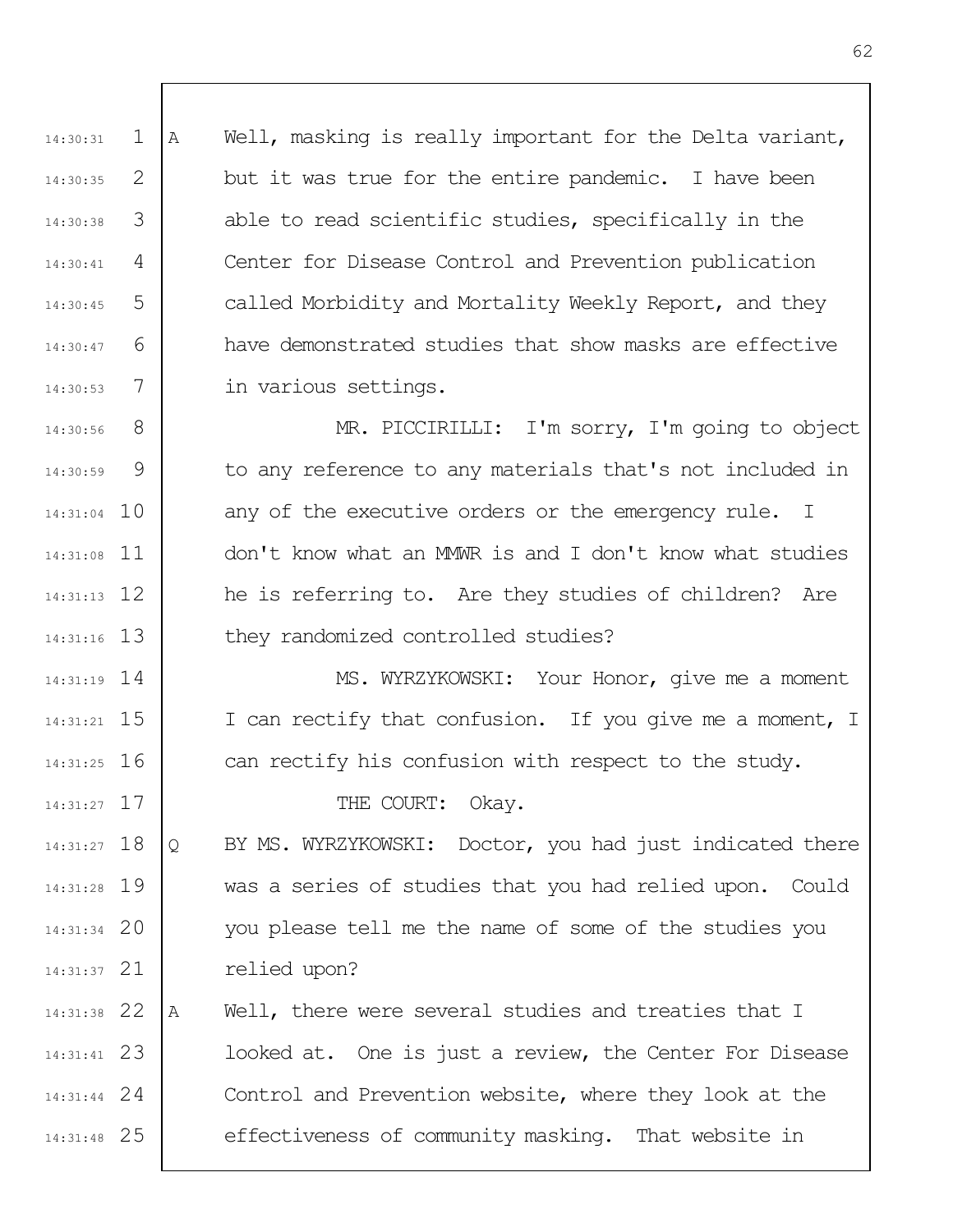1 2 3 4 5 6 7 8  $\mathsf{Q}$ 14:32:19 10 11 14:32:23 12 14:32:24 13 14:32:28 14 14:32:30 14:32:34 15 14:32:36 16 17 14:32:38 18 14:32:41 19 14:32:43 20 14:32:46 21 14:32:49 22 14:32:52 23 14:32:54 24 14:32:57 25 14:32:59 14:31:51 14:31:56 14:31:58 14:32:02 14:32:04 14:32:09 14:32:12 14:32:15 14:32:17 particular, it's well over 60 references on why masking is necessary and effective, and it supports the universal recommendation for masking in K-12 settings. So that is one source. But there's another publication from Arizona, that was really interesting, it was published last Friday night. And there was other studies from different parts of the country like St. Louis that show about the effectiveness of masking. So in some of the studies I've shared with you, if you share them with me I can talk more about them. MS. WYRZYKOWSKI: Yes. We just need to pause for one second. MR. PICCIRILLI: Maybe while we are pausing I'm going to object to anything before August 19th, a study that came out Friday. THE COURT: After August 19th? MR. PICCIRILLI: After August 19. MS. WYRZYKOWSKI: Your Honor, this is a newly emerging disease. It began 18 months ago, people are constantly trying to keep our society at large safe. Of course there are going to be new studies. To cut off the Doctor now and say he can only testify to what happened on the 18th and not within the last six weeks. THE COURT: You asked him his expert opinion. MS. WYRZYKOWSKI: I did.

63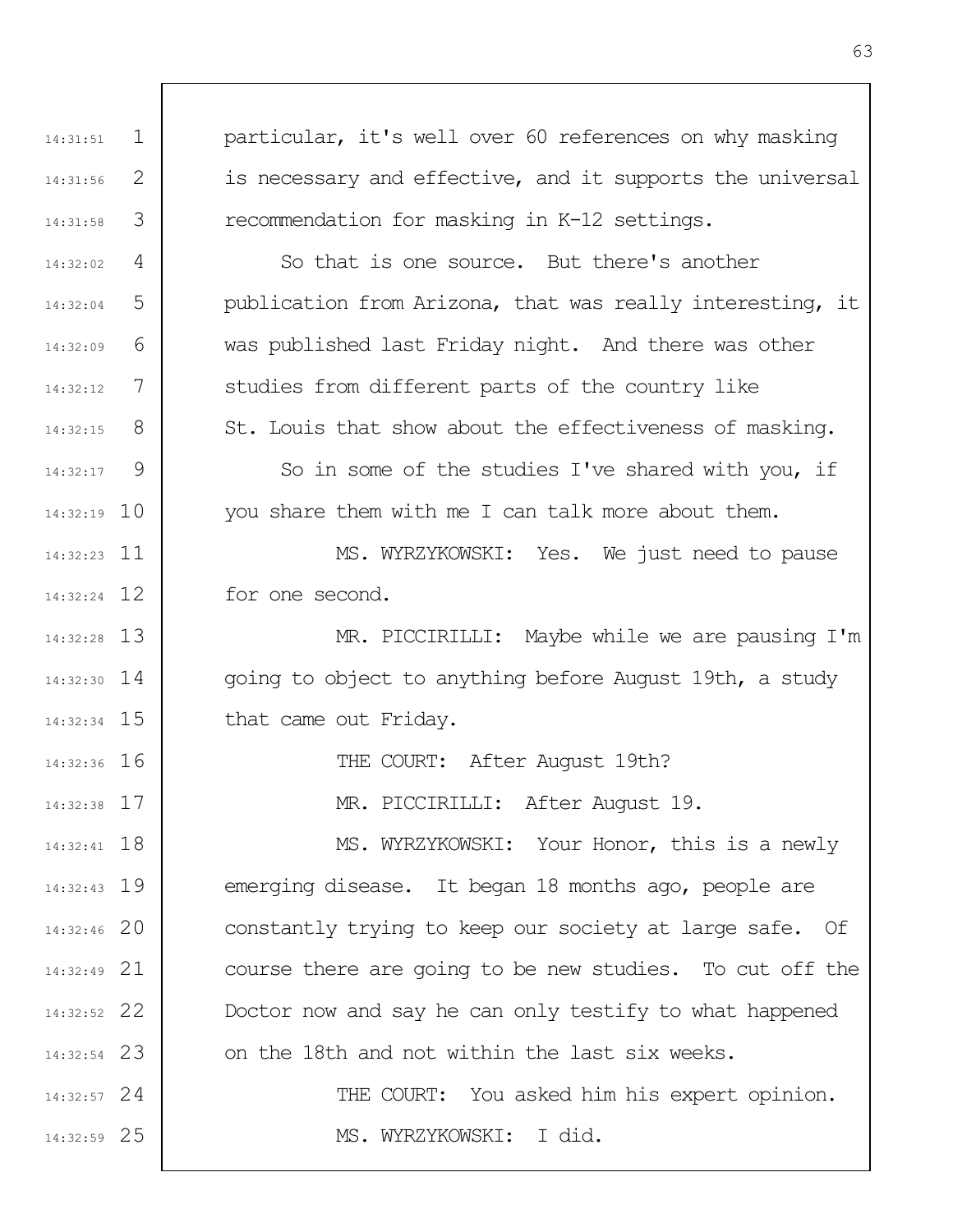1 2 3 4 5 6 7 8  $\mathsf{Q}$ 14:33:17 10 14:33:20 11 14:33:20 12 13 14:33:21 14 14:33:22 14:33:26 15 16 14:33:31 17 14:33:34 14:33:35 18 14:33:39 19 20 14:33:41 21 14:33:42 22 14:33:46 23 14:33:49 24 14:33:54 25 14:33:58 14:32:59 14:33:01 14:33:04 14:33:06 14:33:10 14:33:11 14:33:13 14:33:15 14:33:16 THE COURT: And then he gave -- he was in the process of explaining the advisory commission giving recommendations to the executives, and then you asked him the basis for his, as I understand it, the basis for his recommendation to the executives. MS. WYRZYKOWSKI: I did. And we have studies, and the studies he's specifically referencing right  $now --$ THE COURT: I know. But the basis for those studies is not a September study. MS. WYRZYKOWSKI: That is correct. THE COURT: Okay. MS. WYRZYKOWSKI: But they are -- we'll get to that battle next. I do have studies that he's referencing now from May of 2021. May I approach? THE COURT: I'm just trying to figure out what we're focussing on. Are we focussing on his overall expertise for which you have right to give a basis or his recommendation? MS. WYRZYKOWSKI: At this particular moment in time, and I'm not saying go back to it, I'm focussing on the information that he had available to him to help a member of the -- I forget the name of it. Covid Leadership Advisory Board for the August 2021 order. So what studies he relied upon to help form his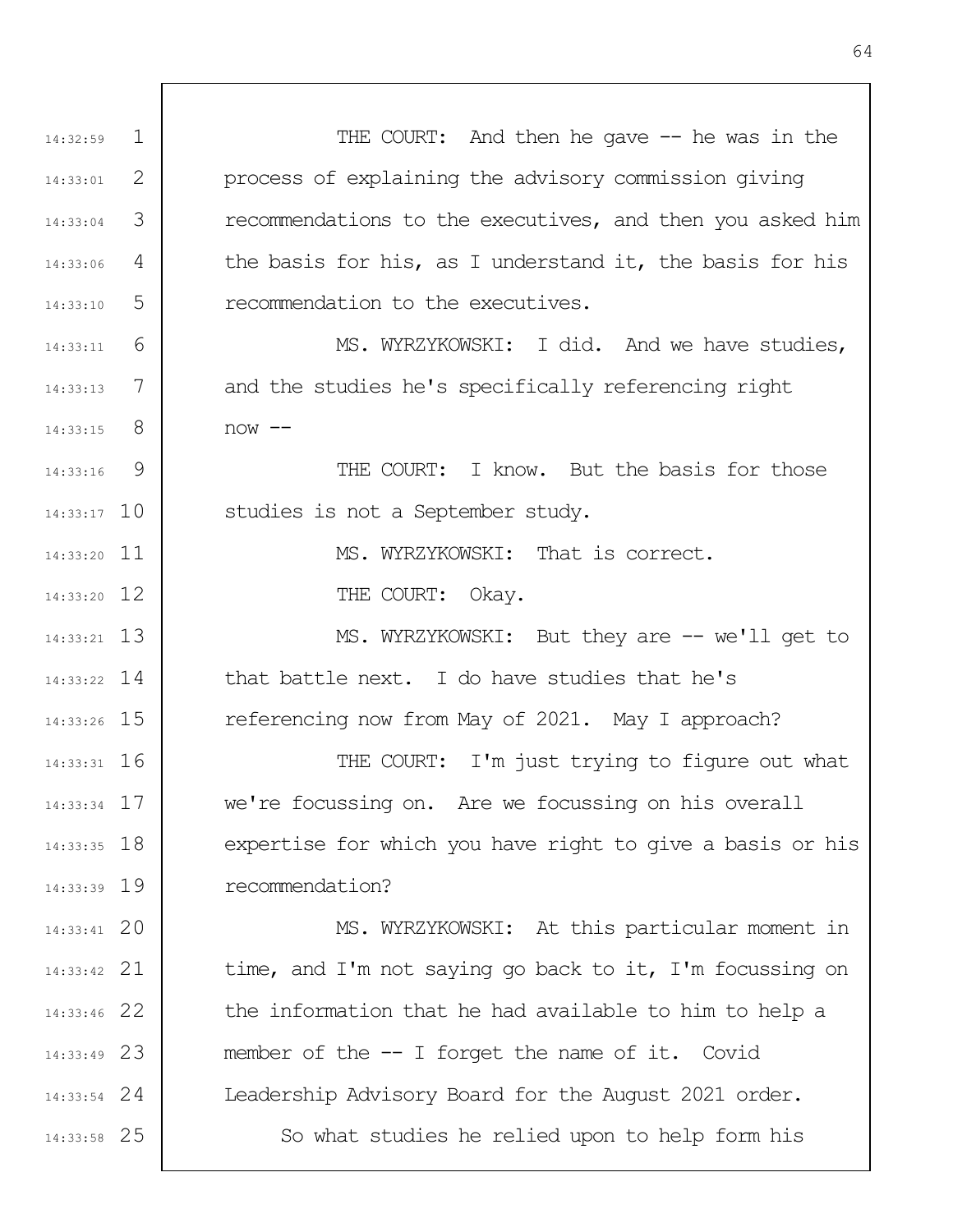opinions.

1

14:34:02

14:34:02

14:34:04

14:34:05

14:34:08

14:34:09

2

3

4

5

6

21 14:34:44

22 14:34:45

THE COURT: So --

MS. WYRZYKOWSKI: So anything -- September at this point is out, but anything pre August would be relevant for this specific line of questioning. That's my position.

7 8 9 14:34:18 10 11 14:34:22 12 14:34:26 14:34:11 14:34:12 14:34:15 MR PICCIRILLI: And I just want to point out to your Honor, the witness is a little bit vague when he references studies. He doesn't say the date. He doesn't say the name. Except that he mentions the study out of Arizona from last Friday, which clearly is not responsive to that question.

13 14:34:26 14 14:34:28 15 14:34:29 16 14:34:31 17 14:34:34 14:34:37 18 THE COURT: I was going to say I wasn't sure which way she was going on her question, and therefore, I didn't want her to be specific about the article. But if you want specificity about the basis you're entitled to it. You're entitled to know the identity of all the articles, if you wish.

19 14:34:38 20 14:34:40 MR. PICCIRILLI: Yes, your Honor. And again, just to be clear, we're asking prior to August 19th.

> MS. WYRZYKOWSKI: At this particular moment in time.

23 14:34:46 24 14:34:49 25 14:34:50 THE COURT: Thank you, Mr. Piccirilli. MS. WYRZYKOWSKI: Your Honor, may I approach? THE COURT: Sure.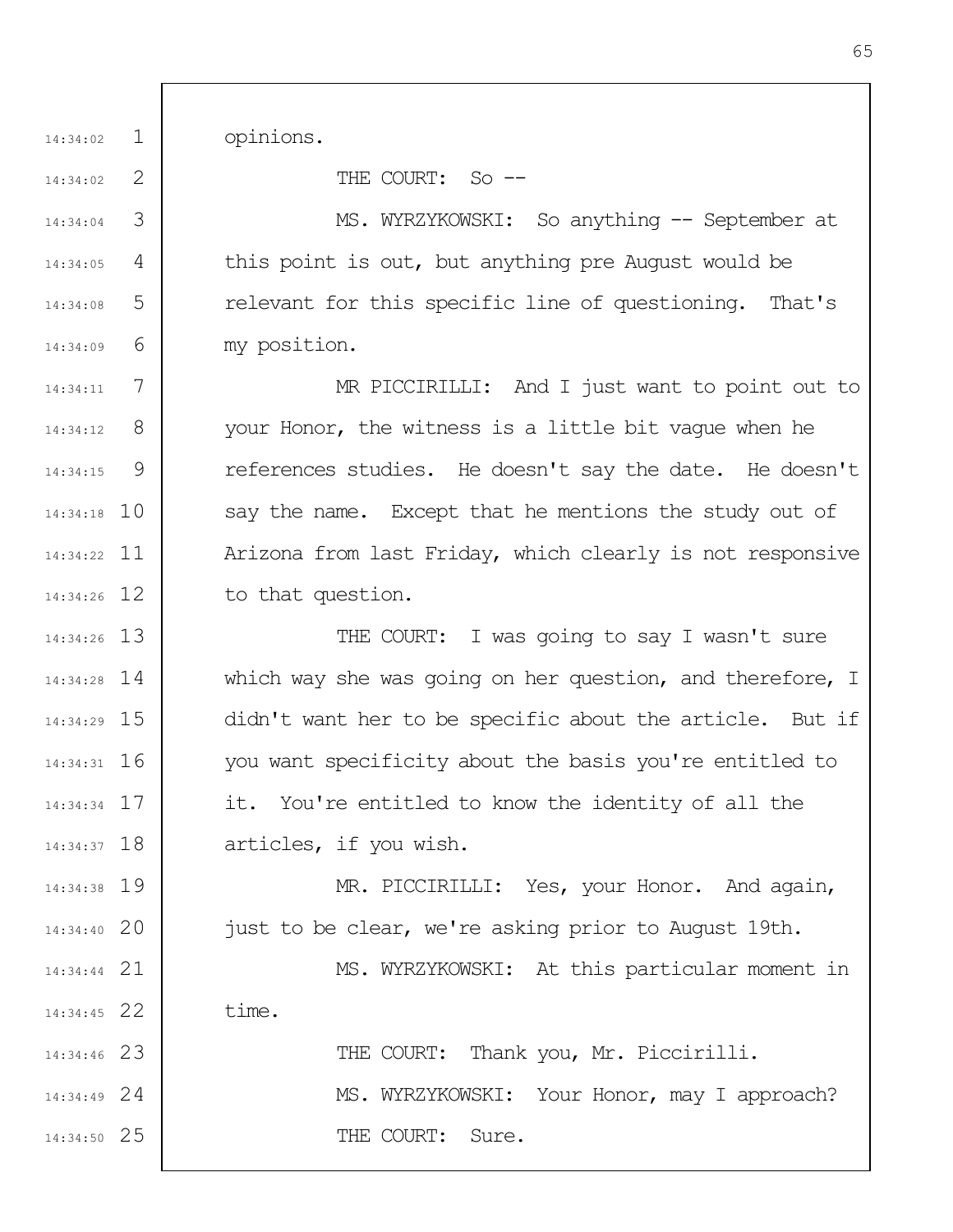| 14:35:00      | $\mathbf{1}$ |   | THE CLERK: This is Defendants' B for                     |
|---------------|--------------|---|----------------------------------------------------------|
| 14:35:02      | 2            |   | identification.                                          |
| 14:35:02      | 3            |   | (DEFENDANTS' EXHIBIT B WAS MARKED FOR                    |
| 14:35:06      | 4            |   | IDENTIFICATION)                                          |
| 14:35:06      | 5            |   | MS. WYRZYKOWSKI: Your Honor, may I approach              |
| 14:35:07      | 6            |   | the witness?                                             |
| 14:35:08      | 7            |   | THE COURT: Yes.                                          |
| 14:35:12      | 8            | Q | BY MS. WYRZYKOWSKI: Dr. McDonald, do you recognize what  |
| 14:35:16      | 9            |   | I've handed you as Defendants' Exhibit B?                |
| $14:35:18$ 10 |              | Α | Yes.                                                     |
| $14:35:19$ 11 |              | Q | Could you please tell us what it is that you are looking |
| $14:35:23$ 12 |              |   | at when you see Defendants' Exhibit B?                   |
| $14:35:25$ 13 |              | A | This is a publication by the Center For Disease Control  |
| $14:35:29$ 14 |              |   | Prevention, also known as the CDC.                       |
| 14:35:32 15   |              | Q | Is that $-$ I'm sorry, Doctor, I apologize.              |
| $14:35:35$ 16 |              | A | It's called a science brief, and it really talks about   |
| 14:35:39 17   |              |   | the literature, support, community use of cloth masks to |
| $14:35:43$ 18 |              |   | control the spread of SARS-CoV-2.                        |
| 14:35:46 19   |              | Q | Is that the study you were referencing before?           |
| 14:35:49 20   |              | Α | Yes, it's one of the studies I was just referencing.     |
| 14:35:52 21   |              | Q | Doctor, you had indicated that there were additional     |
| 14:35:57 22   |              |   | studies with respect to the spread of Covid-19; is that  |
| 14:36:02 23   |              |   | accurate?                                                |
| 14:36:03 24   |              | Α | Yes.                                                     |
| 14:36:03 25   |              | Q | You had referenced that there was a specific study that  |

 $\Gamma$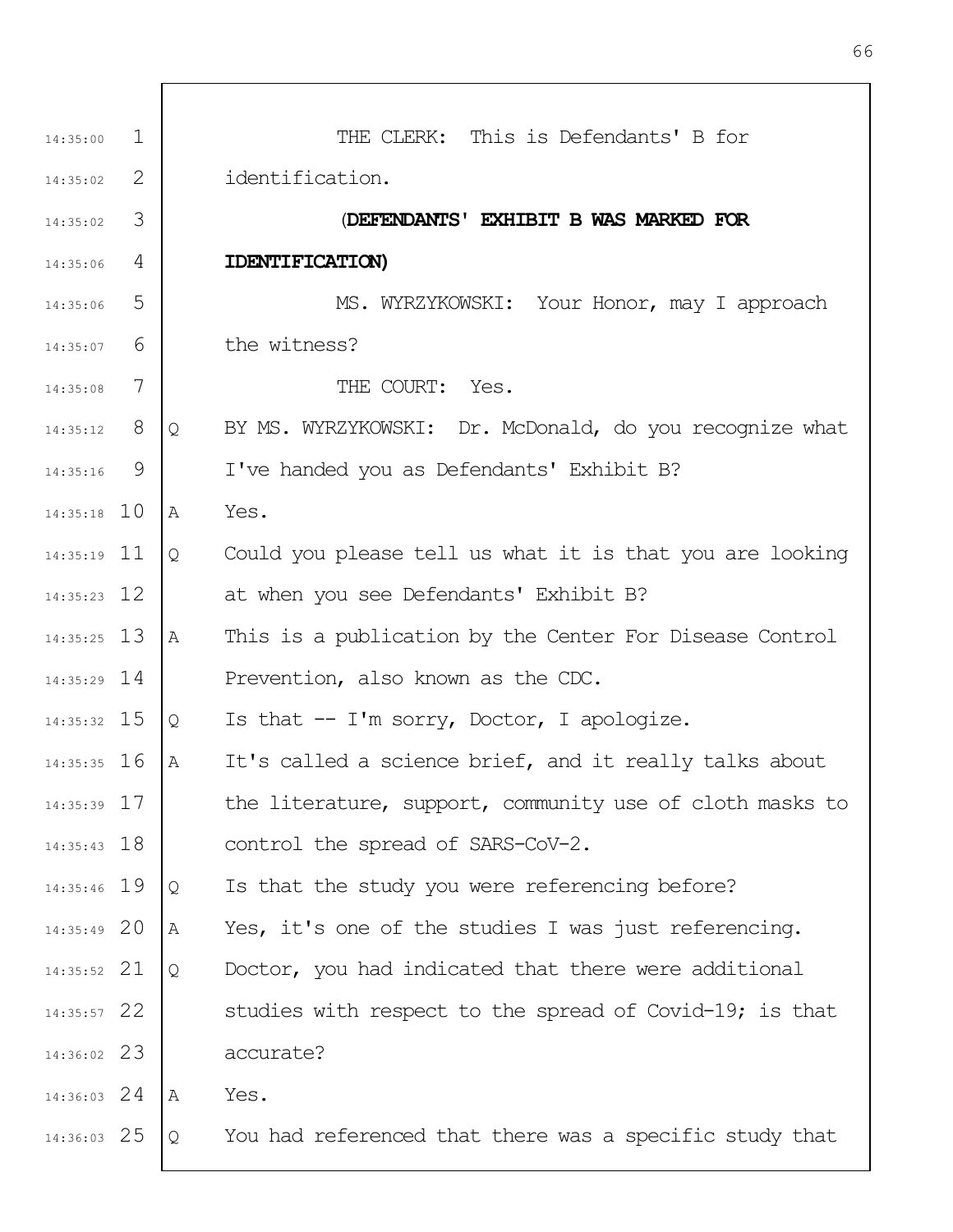| 14:36:06      | $\mathbf{1}$ | came out from Arizona?                                   |
|---------------|--------------|----------------------------------------------------------|
| 14:36:08      | 2            | Right.<br>A                                              |
| 14:36:10      | 3            | MR. PICCIRILLI: Judge, I'm sorry, I may have             |
| 14:36:12      | 4            | missed it. Is this Defendants' B?                        |
| 14:36:15      | 5            | MS. WYRZYKOWSKI: Yes.                                    |
| 14:36:15      | 6            | MR. PICCIRILLI: Was it offered as a full                 |
| 14:36:17      | 7            | exhibit?                                                 |
| $14:36:17$ 8  |              | MS. WYRZYKOWSKI: No.                                     |
| 14:36:19      | 9            | MR. PICCIRILLI: Um                                       |
| $14:36:21$ 10 |              | MS. WYRZYKOWSKI: Do you have any objection?              |
| 14:36:23 11   |              | MR. PICCIRILLI: So is the purpose of this to             |
| $14:36:25$ 12 |              | focus on the paragraph called mask wearing? Is that      |
| 14:36:28 13   |              | where the footnotes to different studies, because those  |
| $14:36:32$ 14 |              | studies are not included. There's footnotes to a study,  |
| 14:36:36 15   |              | but the factual study itself doesn't appear.             |
| $14:36:39$ 16 |              | For example I know I put into my complaint, I know,      |
| 14:36:43 17   |              | for example, I don't know if it's in this document. One  |
| $14:36:45$ 18 |              | of the studies that's cited is a Facebook survey. It was |
| 14:36:50 19   |              | literally a survey done on a Facebook where people       |
| 14:36:55 20   |              | voluntarily gave their stores about wearing a mask, and  |
| 14:36:58 21   |              | in the study, the limitation part of the study, it says  |
| 14:37:01 22   |              | of course, you know we have -- we can't control response |
| 14:37:05 23   |              | by it so the study is basically crap. It's useless.      |
| 14:37:09 24   |              | So just a statement that, you know, we cite you          |
| 14:37:14 25   |              | know, masks work and here's a study that proves it, and  |
|               |              |                                                          |

 $\overline{1}$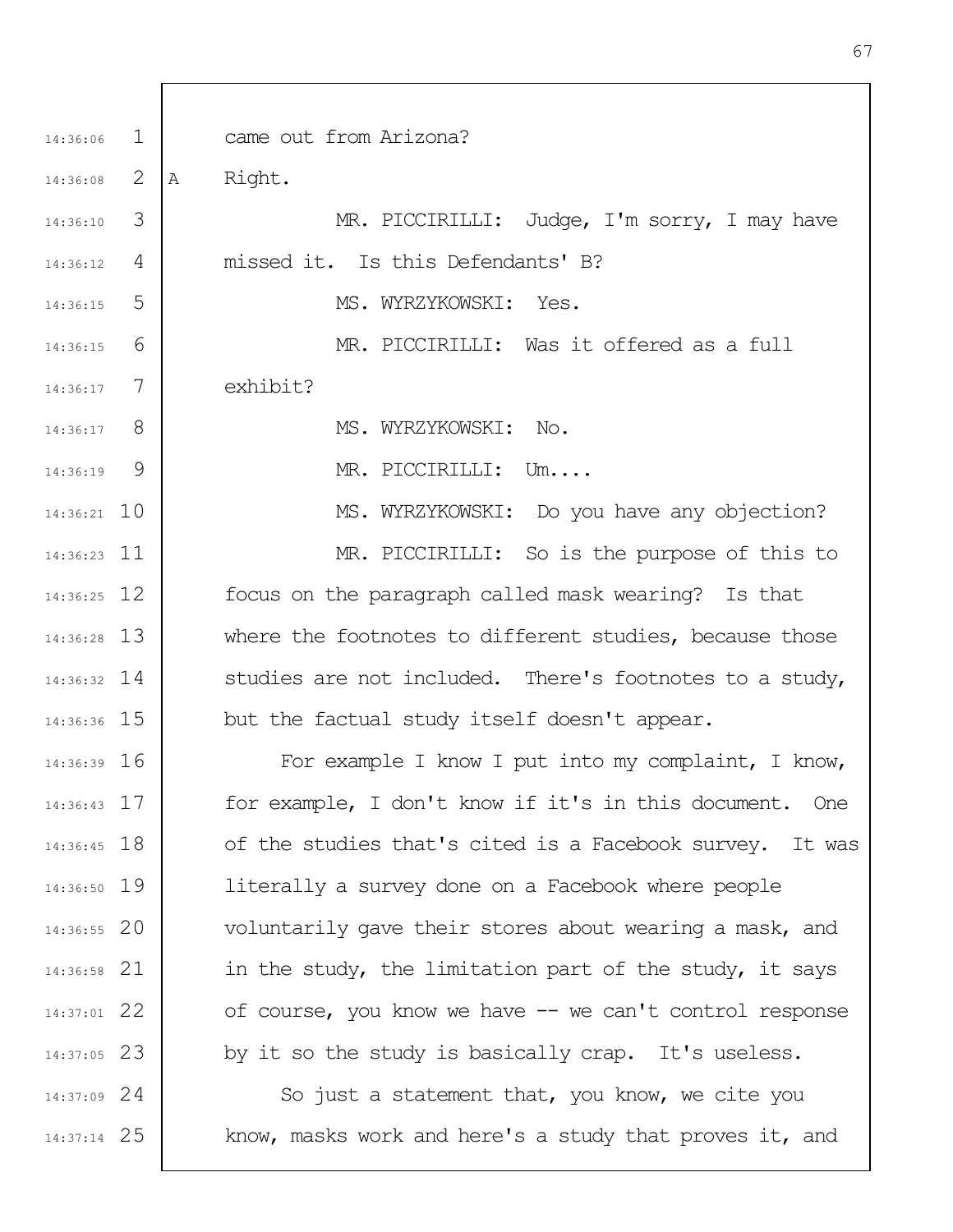1 2 3 4 5 6 7 8 9 14:37:40 10 14:37:41 11 12 14:37:44 13 14:37:44 14 14:37:45 14:39:00 15 14:39:00 16 17 14:39:00 14:39:00 18 14:39:02 19 20 14:39:03 21 14:39:06 22 14:39:09 23 14:39:13 24 14:39:44 25 14:39:44 14:37:17 14:37:19 14:37:21 14:37:24 14:37:27 14:37:31 14:37:34 14:37:37 14:37:39 without the actual study that shows the limitation this document is useless. THE COURT: Mr. Piccirilli, the question was did he rely on it for his recommendation? And this is what he relied on. If you question the reliability of the document those are all proper areas for cross-examination and you're welcome to do it. MR. PICCIRILLI: Fair enough, Judge. THE COURT: So the right to question on that are reserved. MS. WYRZYKOWSKI: Your Honor, may I approach again? THE COURT: Sure. MS. WYRZYKOWSKI: Thank you. THE CLERK: Defendants' C is marked for identification. (**DEFENDANTS' EXHIBIT C WAS MARKED FOR IDENTIFICATION)** MR. PICCIRILLI: I don't have C. MS. WYRZYKOWSKI: I need to see which ones, give me a second, but there's three separate ones that will be coming to you and I just need to organize them MR. PICCIRILLI: Okay. THE CLERK: Defendants' D for identification. (**DEFENDANTS' D WAS MARKED FOR IDENTIFICATION**)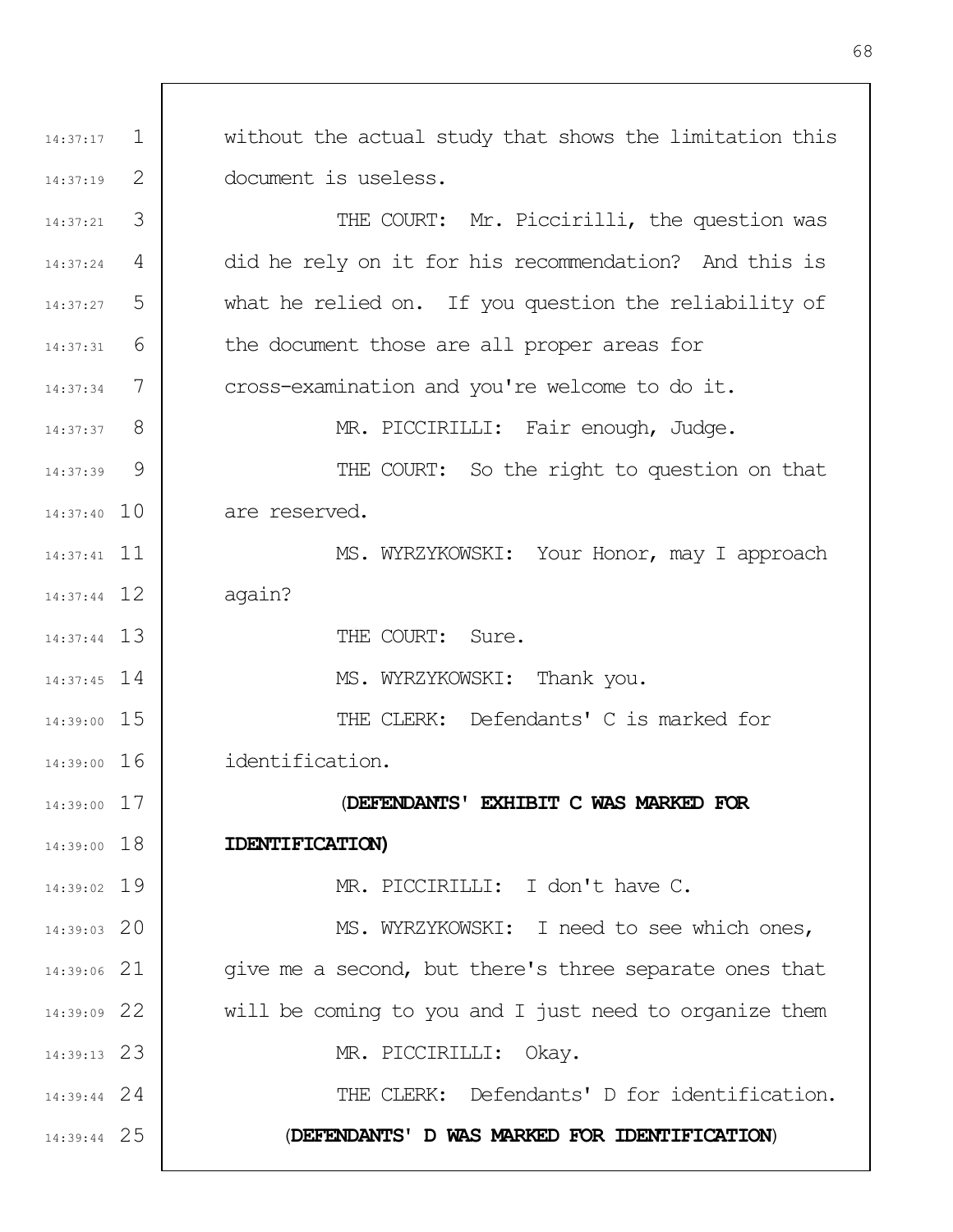| 14:40:09      | $\mathbf{1}$ | THE COURT: Counsel, I'm not trying to confuse             |
|---------------|--------------|-----------------------------------------------------------|
| 14:40:11      | 2            | you before you get to a new field but --                  |
| 14:40:14      | 3            | MS. WYRZYKOWSKI: Yes.                                     |
| 14:40:15      | 4            | THE COURT: $--$ when an expert doctor comes in            |
| 14:40:16      | 5            | from another state, I always want to make sure that the   |
| 14:40:20      | 6            | other side as has an opportunity to cross-examine him     |
| 14:40:24      | 7            | before he leaves the state.                               |
| 14:40:25      | 8            | I know Dr. McDonald is from Rhode Island, but I also      |
| 14:40:29      | 9            | know he's not going to be here tomorrow. So we            |
| $14:40:32$ 10 |              | understand he's going to return; is that right?           |
| $14:40:34$ 11 |              | MS. WYRZYKOWSKI: Return when, your Honor?                 |
| $14:40:35$ 12 |              | THE COURT: He will be available next week for             |
| $14:40:38$ 13 |              | continued testimony?                                      |
| $14:40:39$ 14 |              | MS. WYRZYKOWSKI: Yes. Friday is the only off              |
| $14:40:42$ 15 |              | limit day, your Honor, just because he practices.         |
| $14:40:44$ 16 |              | THE COURT: I just want to make sure that                  |
| 14:40:46 17   |              | Mr. Piccirilli has an opportunity to cross-examine.<br>It |
| 14:40:49 18   |              | doesn't need to be today but so long it's understood that |
| 14:40:52 19   |              | Dr. McDonald will come back.                              |
| $14:40:54$ 20 |              | MR. PICCIRILLI: I'm sure he's coming back                 |
| $14:40:56$ 21 |              | unless he decides to suddenly quit from the Department of |
| 14:40:56 22   |              | Health.                                                   |
| 14:40:57 23   |              | THE COURT: Sometimes a doctor comes in from               |
| $14:40:58$ 24 |              | out-of-state and they don't tell you until about 3:30     |
| 14:41:01 25   |              | that they're leaving on a plane and not coming back.      |
|               |              |                                                           |

69

٦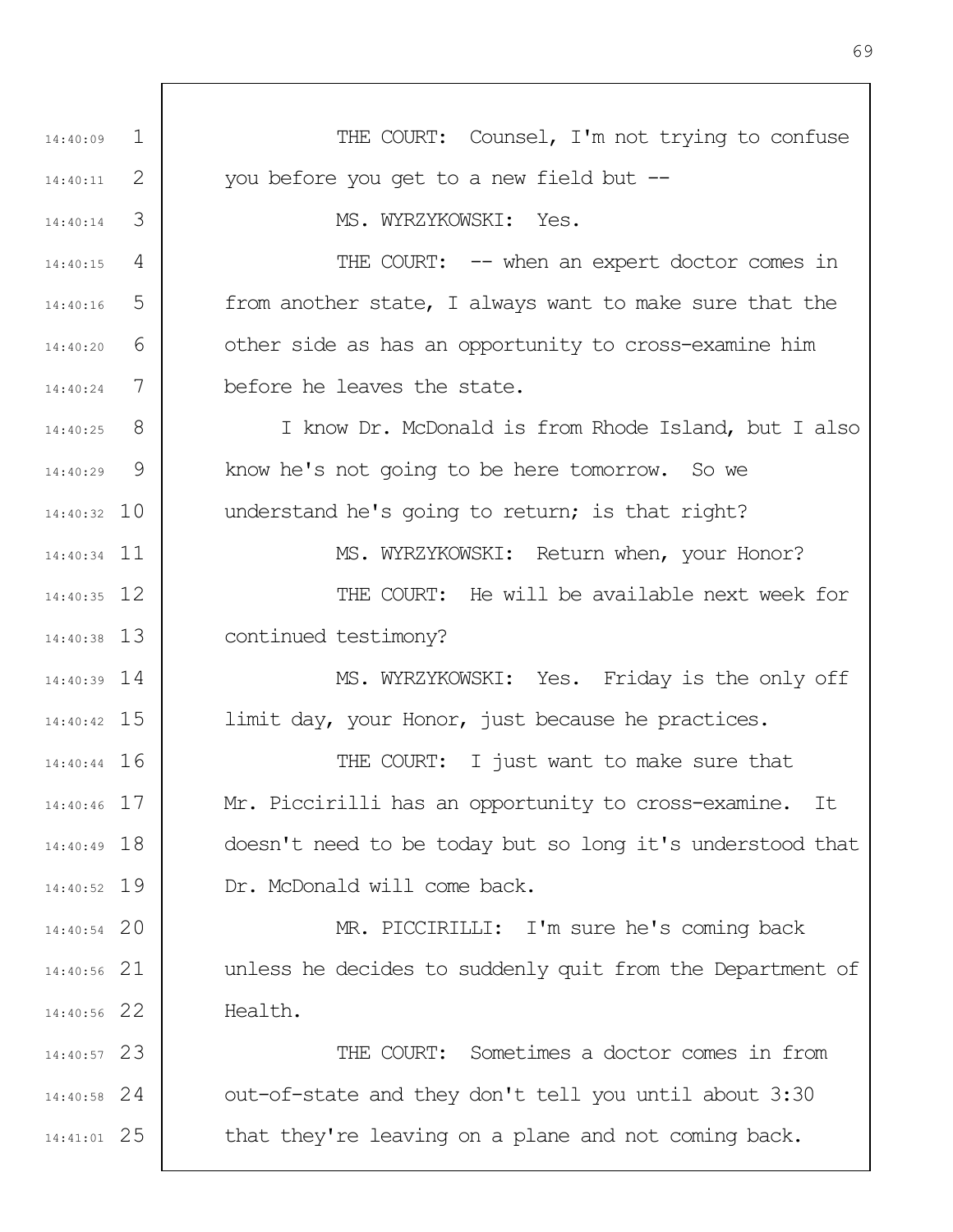| 14:41:05      | $\mathbf 1$ |   | MR. PICCIRILLI: I don't think the good doctor            |
|---------------|-------------|---|----------------------------------------------------------|
| 14:41:07      | 2           |   | is going anywhere.                                       |
| 14:41:20      | 3           |   | THE CLERK: This is Defendants' E for                     |
| 14:41:22      | 4           |   | identification.                                          |
| 14:41:22      | 5           |   | (DEFENDANTS' E WAS MARKED FOR IDENTIFICATION)            |
| 14:42:03      | 6           | Q | Doctor, I'm going to approach you. May I approach?       |
| 14:42:07      | 7           |   | THE COURT:<br>Yes.                                       |
| 14:42:07      | 8           | Q | Doctor, I'm handing you what has been marked as          |
| 14:42:11      | 9           |   | Defendants' Exhibit C. Do you recognize that?            |
| $14:42:14$ 10 |             | Α | I do.                                                    |
| $14:42:14$ 11 |             | Q | Would you please tell me what that is?                   |
| $14:42:18$ 12 |             | Α | Yes. It's a publication from the Center of Disease       |
| $14:42:20$ 13 |             |   | Control and Prevention called morbidity and mortality    |
| $14:42:24$ 14 |             |   | weekly report.                                           |
| 14:42:24 15   |             | Q | I'm sorry, say that last part again.                     |
| $14:42:25$ 16 |             | Α | It's a publication from the CDC morbidity and mortality  |
| $14:42:30$ 17 |             |   | report. It's a peer review journal.                      |
| $14:42:32$ 18 |             | Q | And do you know the dates of this publication?           |
| 14:42:35 19   |             |   | MR. PICCIRILLI: I'm going to object. This is             |
| $14:42:38$ 20 |             |   | not a peer review journal. It's just a monthly report.   |
| $14:42:43$ 21 |             |   | THE WITNESS: Oh no, you are wrong. This is               |
| $14:42:45$ 22 |             |   | one of the top public health journals in the world. It's |
| $14:42:50$ 23 |             |   | exactly a peer review journal.                           |
| $14:42:50$ 24 |             |   | MR. PICCIRILLI: And this is cited in the                 |
| 14:42:51 25   |             |   | emergency order where?                                   |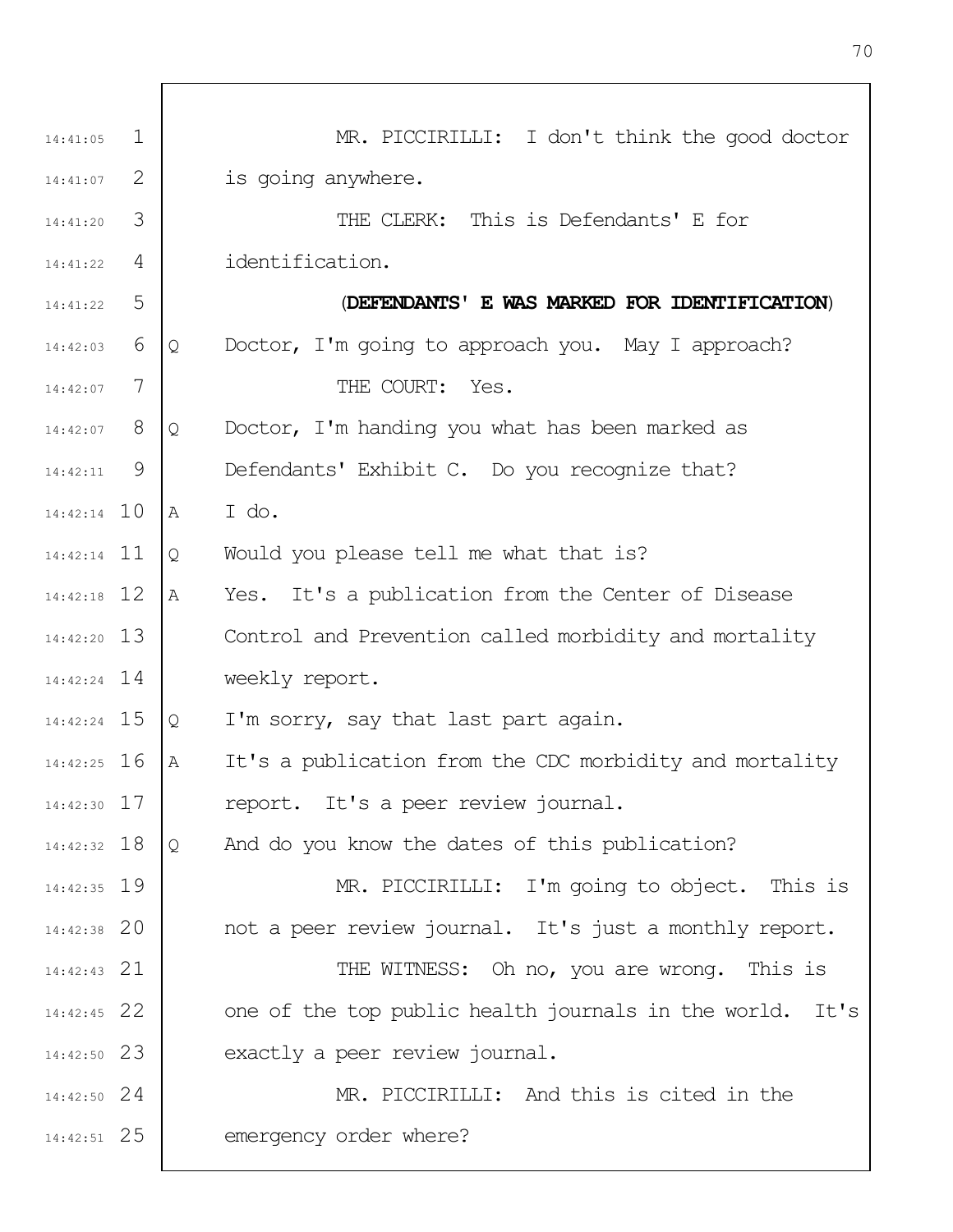1 2 3 4 5 6 7 8  $\mathsf{Q}$ 14:43:15 10 14:43:17 11 12 14:43:20 13 14:43:22 14 14:43:25 14:43:27 15 16 14:43:29 17 14:43:31 14:43:33 18 14:43:37 19 20 14:43:37 21 14:43:37 22 14:43:40 23 14:43:44 24 14:43:46 25 14:43:50 14:42:53 14:42:54 14:42:57 14:42:58 14:43:02 14:43:06 14:43:10 14:43:12 14:43:13 MS. WYRZYKOWSKI: Objection, your Honor. That's not what we're talking about right now and he has an opportunity to cross-examination. MR. PICCIRILLI: Well, the Rhode Island public has a right to know when an emergency order was issued. It says we rely on certain things. Those certain things that they're relying upon are not secret. MS. WYRZYKOWSKI: That's not the argument. MR. PICCIRILLI: This is the first time I've seen this. This is the first time I've heard about this. I imagine it's the first time the public has heard about this. THE COURT: Counsel, I don't even know why it's offered. If it was offered it should have been produced and the discovery rule definitely talks about that. MS. WYRZYKOWSKI: Your Honor, there was no discovery. This is a TRO hearing requesting information. These documents are all publically available. THE COURT: It's a preliminary injunction. MS. WYRZYKOWSKI: It's preliminary injunction. These documents are all publically available. The issue is what information was the Doctor using to help advise other members of the executive branch. So we're bringing in documents and peer reviewed studies that he used to help formulate his opinion.

71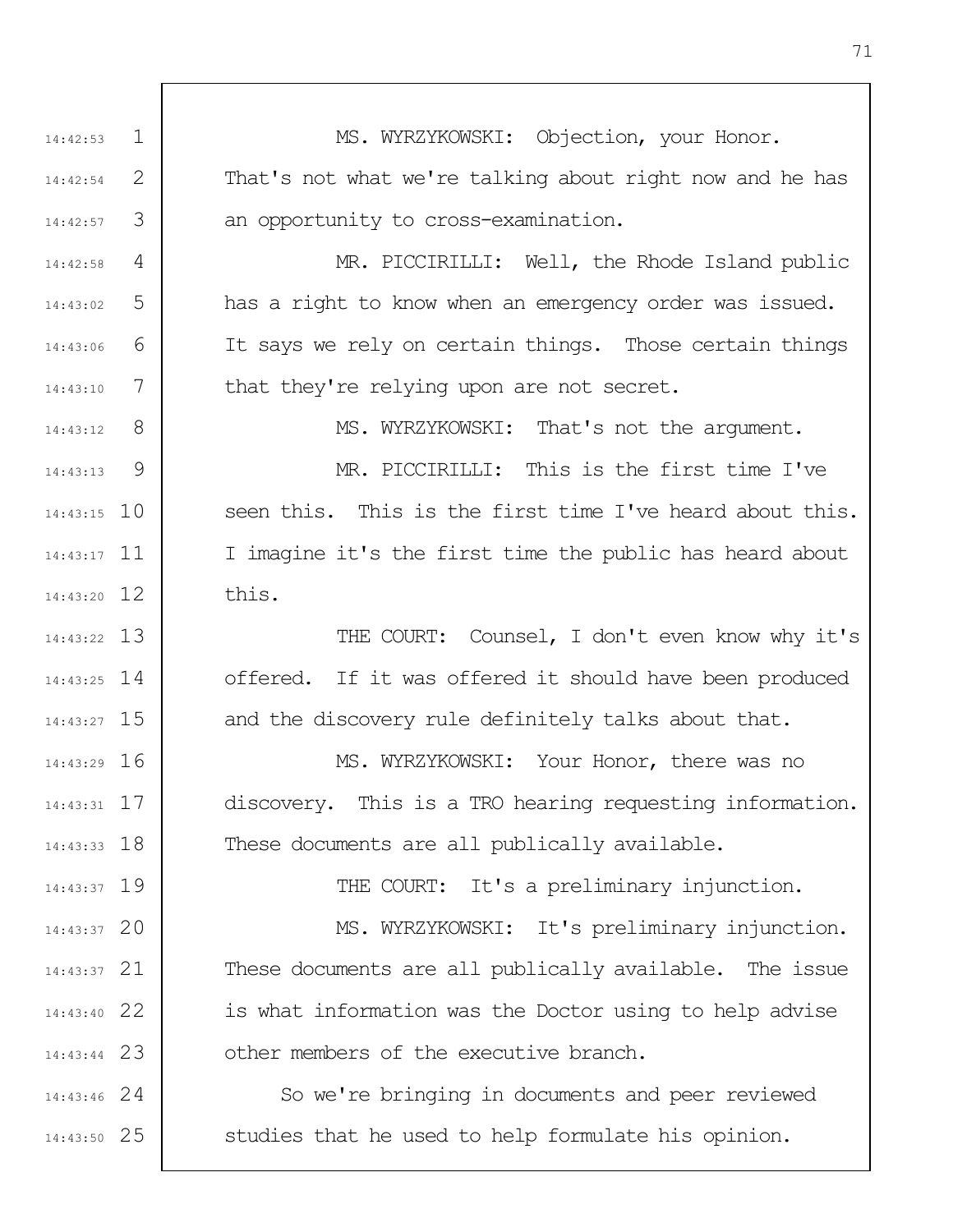MR. PICCIRILLI: That goes to the crux of the problem in this case, Judge. If this was done in the normal regulatory process, this would all have been public record. They would have to post it. The same goes through with an emergency rule, you have to post your evidence.

1

14:43:54

14:43:55

14:43:57

14:43:59

14:44:03

14:44:05

14:44:06

14:44:09

14:44:14

2

3

4

5

6

7

8

9

14:44:18 10

14:44:23 11

12 14:44:27

13 14:44:28

As the basic case I gave you says, that case has 200 pages of documents that were produced to support the emergency rule. This emergency rule doesn't cite this. It doesn't site anything, nor does the emergency order cite anything. You have people secretly meeting --

MS. WYRZYKOWSKI: Objection, your Honor. Objection. That is not about what was said today?

14 14:44:31 15 14:44:34 16 14:44:38 17 14:44:41 14:44:45 18 19 14:44:49 20 14:44:53 21 14:44:55 THE COURT: Mr. Piccirilli, the question posed to the Doctor was, what is it? He said at one point it was a peer review journal. And then you objected, it's not a peer journal, to which he respectfully disagreed with you. But I'm not sure what your objection is now, except that you have a concern that the injunction should be issued. I get that. And I get what your legal arguments are.

22 14:44:56 23 14:44:59 24 14:45:02 25 14:45:05 But I suggest that we allow her to introduce the exhibit. If you want to voir dire on the exhibit you may, if you want to ask questions before it's admitted full. But the last one she didn't even ask to be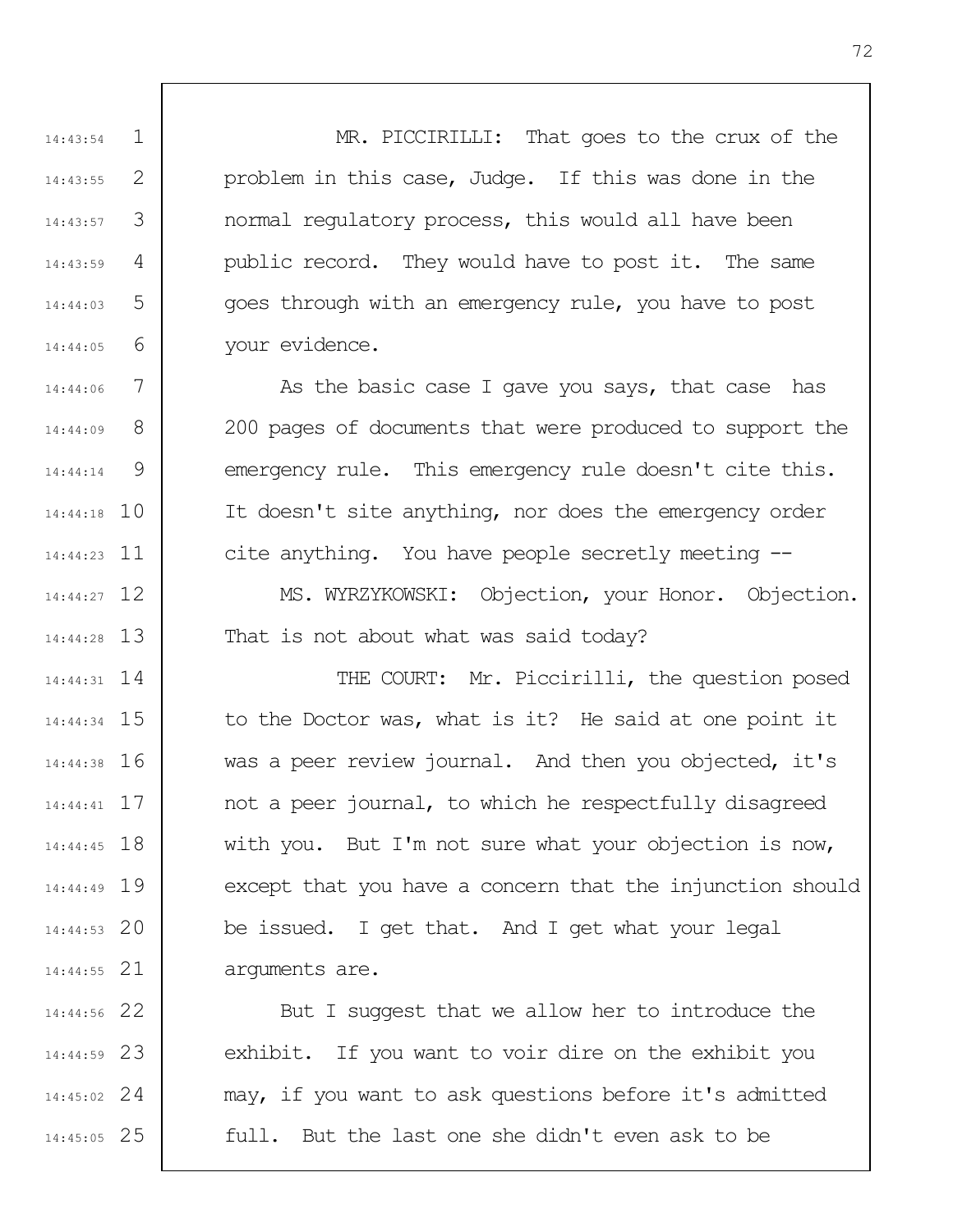| 14:45:08      | $\mathbf{1}$    |   | admitted full, so I'm not sure exactly sure where she's   |
|---------------|-----------------|---|-----------------------------------------------------------|
| 14:45:11      | 2               |   | going.                                                    |
| 14:45:12      | 3               |   | MR. PICCIRILLI: Okay. I understand.<br>Thank              |
| 14:45:14      | 4               |   | you.                                                      |
| 14:45:27      | 5               |   | THE COURT: All set, Counsel?                              |
| 14:45:28      | 6               |   | MS. WYRZYKOWSKI: Can I have one moment,                   |
| 14:45:32      | $7\phantom{.0}$ |   | please?                                                   |
| 14:45:32      | 8               |   | THE COURT: Yes.                                           |
| $14:45:54$ 9  |                 | Q | Doctor, I'm sorry, I forgot where we were. Could you      |
| $14:45:59$ 10 |                 |   | please turn the document around and tell me what we're    |
| $14:46:02$ 11 |                 |   | looking at right now.                                     |
| $14:46:02$ 12 |                 | Α | Yes, I have it right here.                                |
| $14:46:03$ 13 |                 | Q | Exhibit marked. What letter is that, I'm sorry?           |
| $14:46:06$ 14 |                 | A | It says Exhibit C.                                        |
| 14:46:10 15   |                 | Q | Thank you, Doctor.                                        |
| 14:46:12 16   |                 | Α | Oh, Sorry, DEFF C. Defense C.                             |
| $14:46:15$ 17 |                 | Q | Yes, Doctor. Thank you. Okay.                             |
| 14:46:20 18   |                 |   | Doctor we are going to go back to the studies in a        |
| $14:46:23$ 19 |                 |   | second, but right now what I am just trying to go through |
| 14:46:26 20   |                 |   | with you is you stated that you relied and formulated     |
| $14:46:30$ 21 |                 |   | your opinion based on some of the scientific studies that |
| 14:46:34 22   |                 |   | you testified?                                            |
| 14:46:34 23   |                 | A | Yes.                                                      |
| $14:46:34$ 24 |                 | Q | And so it was scientific studies in part, based upon your |
| 14:46:38 25   |                 |   | training, education and experience and your medical       |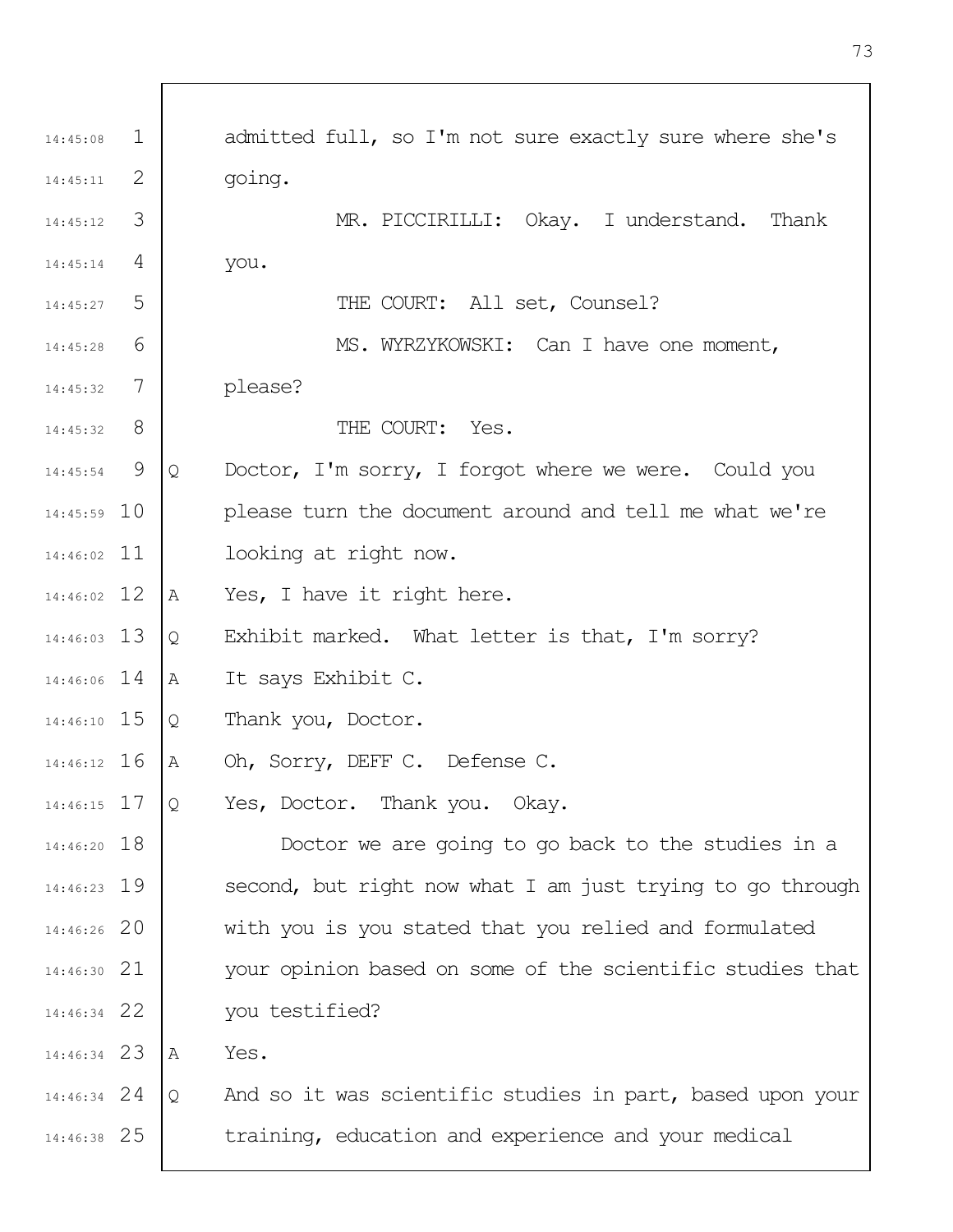| $\mathbf{1}$ |                                                                                                                                                                                                                                                                                                                        | opinion, to help formulate opinions with respect to       |
|--------------|------------------------------------------------------------------------------------------------------------------------------------------------------------------------------------------------------------------------------------------------------------------------------------------------------------------------|-----------------------------------------------------------|
| 2            |                                                                                                                                                                                                                                                                                                                        | masking in academic settings; is that accurate?           |
| 3            | Α                                                                                                                                                                                                                                                                                                                      | Yes.                                                      |
| 4            | Q                                                                                                                                                                                                                                                                                                                      | Doctor, I'm going to approach you now with another        |
| 5            |                                                                                                                                                                                                                                                                                                                        | exhibit. It's Exhibit D. Doctor, could you, for the       |
| 6            |                                                                                                                                                                                                                                                                                                                        | record, just read the title of that exhibit.              |
| 7            | Α                                                                                                                                                                                                                                                                                                                      | This one is called SARS-CoV-2, transmission mask and      |
| 8            |                                                                                                                                                                                                                                                                                                                        | unmasked close contacts by university students with       |
| 9            |                                                                                                                                                                                                                                                                                                                        | COVID-19, St. Louis, Missouri, January through May 2021.  |
|              | Q                                                                                                                                                                                                                                                                                                                      | And could you please tell me the date of that study?      |
|              | Α                                                                                                                                                                                                                                                                                                                      | It was published on September 10, 2021.                   |
|              | Q                                                                                                                                                                                                                                                                                                                      | Okay. We're going to put that one aside, because that     |
|              |                                                                                                                                                                                                                                                                                                                        | one was a pre -- I need it back, please. That was         |
|              |                                                                                                                                                                                                                                                                                                                        | pre the August 2021 order --                              |
|              |                                                                                                                                                                                                                                                                                                                        | MR. PICCIRILLI: I think you mean post.                    |
|              |                                                                                                                                                                                                                                                                                                                        | MS. WYRZYKOWSKI: Right. Thank you.                        |
|              | Q                                                                                                                                                                                                                                                                                                                      | Okay. Doctor, I'm going to hand you one more exhibit,     |
|              |                                                                                                                                                                                                                                                                                                                        | and this is Exhibit E. Could you please tell us the       |
|              |                                                                                                                                                                                                                                                                                                                        | title of that document?                                   |
|              | Α                                                                                                                                                                                                                                                                                                                      | This study is called Maximizing Fit For Cloth and Medical |
|              |                                                                                                                                                                                                                                                                                                                        | Procedure Masks to Improve Performance and Reduce         |
|              |                                                                                                                                                                                                                                                                                                                        | SARS-CoV- 2 Exposure 2021.                                |
|              | Q                                                                                                                                                                                                                                                                                                                      | And can you please tell us the date of that study?        |
|              | Α                                                                                                                                                                                                                                                                                                                      | It was published on February 19, 2021.                    |
|              | Q                                                                                                                                                                                                                                                                                                                      | And can you tell us whether or not that study was peer    |
|              | 14:46:43<br>14:46:46<br>14:46:47<br>14:47:06<br>14:47:13<br>$14:47:22$ 10<br>$14:47:25$ 11<br>$14:47:27$ 12<br>$14:47:31$ 13<br>$14:47:34$ 14<br>14:47:39 15<br>$14:47:41$ 16<br>14:47:42 17<br>14:47:49 18<br>14:47:52 19<br>$14:47:53$ 20<br>14:47:59 21<br>14:48:05 22<br>14:48:07 23<br>14:48:09 24<br>14:48:12 25 |                                                           |

 $\overline{\Gamma}$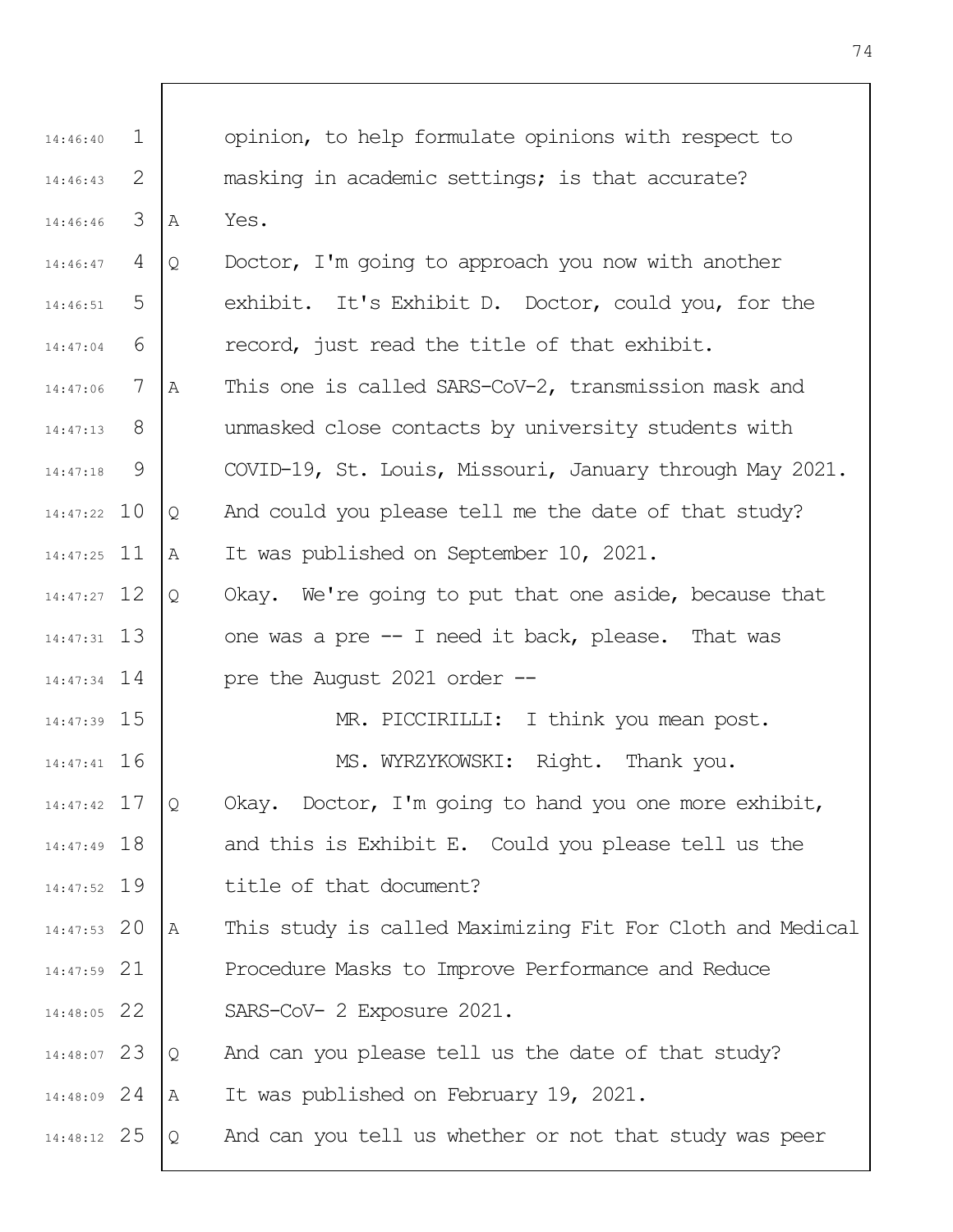1 14:48:15 reviewed?

2 14:48:15 A Yes, it was peer reviewed.

- 3 4 5 14:48:16 14:48:20 14:48:22 Q We talked briefly about peer review, or at least that phrase has been uttered. Could you please tell us what it means to be peer reviewed?
- 6 7 8 9 14:48:40 10 14:48:44 11 12 14:48:49 13 14:48:52 14:48:24 14:48:28 14:48:31 14:48:35 A Peer reviewed means that other experts who have similar background, education and training reviewed what you're submitting as your research and verified that your methodology was appropriate, that your conclusions were appropriate, and that your discussion was appropriate and that your article is worth publishing. And if there are problems with it, it had to be fixed before its published.
- 14 14:48:53 14:48:58 15 14:49:01 16 Q Forgive me for not knowing this, Doctor, but is there such a thing as a non peer reviewed published article? A Yes.
- 17 14:49:02 14:49:05 18 14:49:08 19 20 14:49:11 21 14:49:16 Q Does that make a difference in terms of whether or not you, based upon your training, education and experience, would rely upon a non peer reviewed published article? A Yes. I don't tend to rely on non peer reviewed articles. Q And why is that, Doctor?
- 22 14:49:17 23 14:49:20 24 14:49:24 A Because they haven't been through an appropriate vetting process, and therefore, the results may not be worth noting. They're too preliminary.
- 25 14:49:28 Q Is there a specific term that's used to refer to articles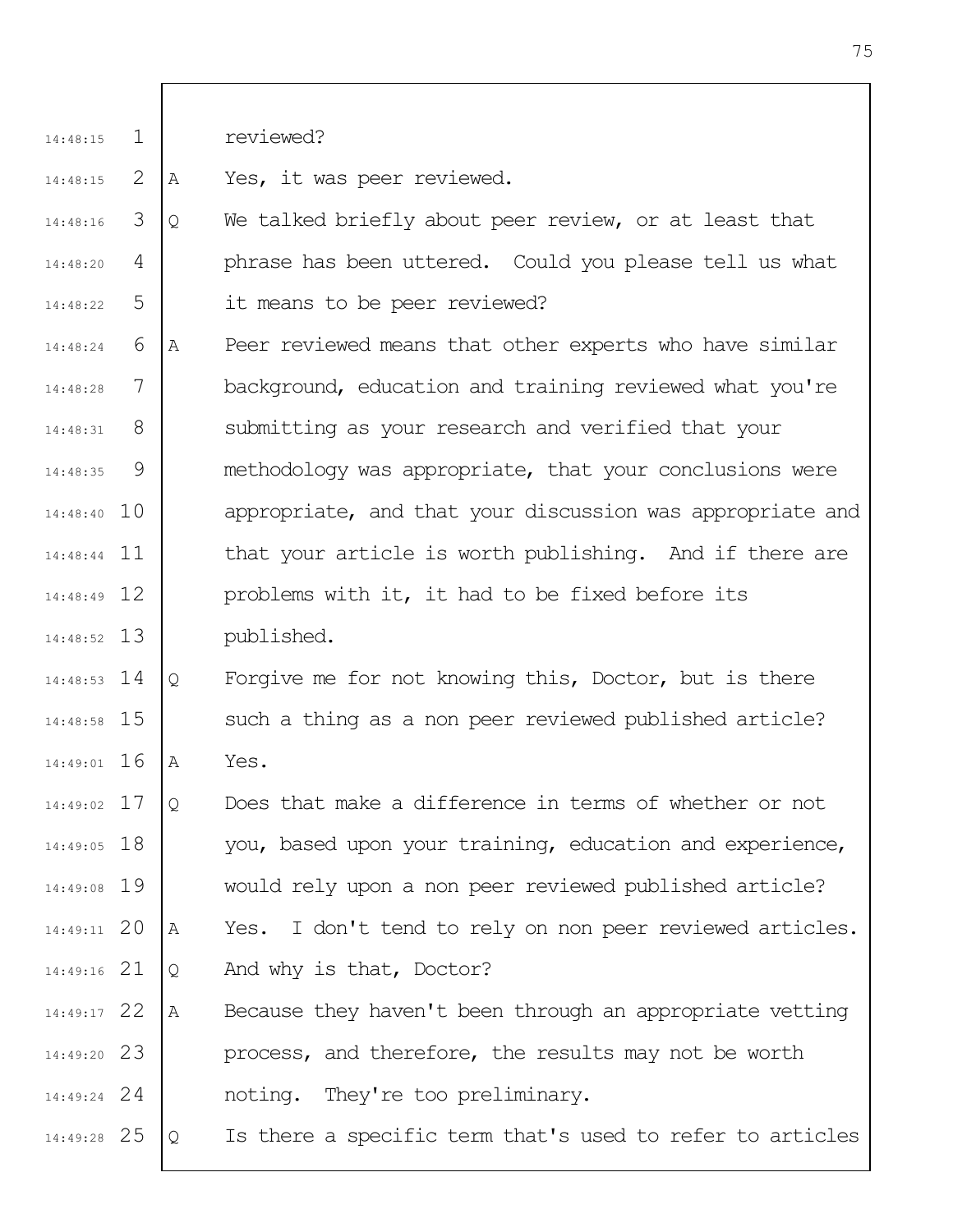| 14:49:34      | $\mathbf{1}$ |   | studies that are not peer reviewed?                       |
|---------------|--------------|---|-----------------------------------------------------------|
| 14:49:36      | 2            | Α | Yes, some of them are called pre print.                   |
| 14:49:40      | 3            | Q | Thank you, Doctor. Doctor, in front of you now are        |
| 14:49:44      | 4            |   | several studies, could you please tell me which ones are  |
| 14:49:47      | 5            |   | in front of you at this moment?                           |
| 14:49:48      | 6            | Α | Yes. So right now I have the St. Louis study from MWR,    |
| 14:49:54      | 7            |   | and then right now I have in front of me the restaurants  |
| 14:50:00      | 8            |   | study about mask mandates from March to December of 2020. |
| 14:50:05      | 9            |   | Then I have this review article from the Center For       |
| 14:50:08 10   |              |   | Disease Control and Prevention, the science brief.        |
| $14:50:10$ 11 |              | Q | And so $--$                                               |
| $14:50:12$ 12 |              |   | MS. WYRZYKOWSKI: May I approach and see what              |
| $14:50:13$ 13 |              |   | you have, Doctor?                                         |
| $14:50:14$ 14 |              |   | THE COURT: Yes.                                           |
| $14:50:15$ 15 |              | Q | Doctor, before we introduce these exhibits we had         |
| $14:50:43$ 16 |              |   | discussed that you had relied on medical information from |
| $14:50:48$ 17 |              |   | peer reviewed journal articles, among other things, to    |
| 14:50:52 18   |              |   | help formulate some of your opinions; is that accurate?   |
| 14:50:55 19   |              | Α | Yes.                                                      |
| 14:50:55 20   |              | Q | Looking at Exhibit C that you have before you now, which  |
| $14:51:01$ 21 |              |   | was published March 12, 2021, could you please direct the |
| 14:51:09 22   |              |   | Court's attention as to what portion of this study you    |
| $14:51:14$ 23 |              |   | relied upon in helping to formulate your opinion?         |
| $14:51:17$ 24 |              |   | MR. PICCIRILLI: Objection, your Honor. This               |
| 14:51:19 25   |              |   | doesn't say it's a study. It says on March 5, 2021 this   |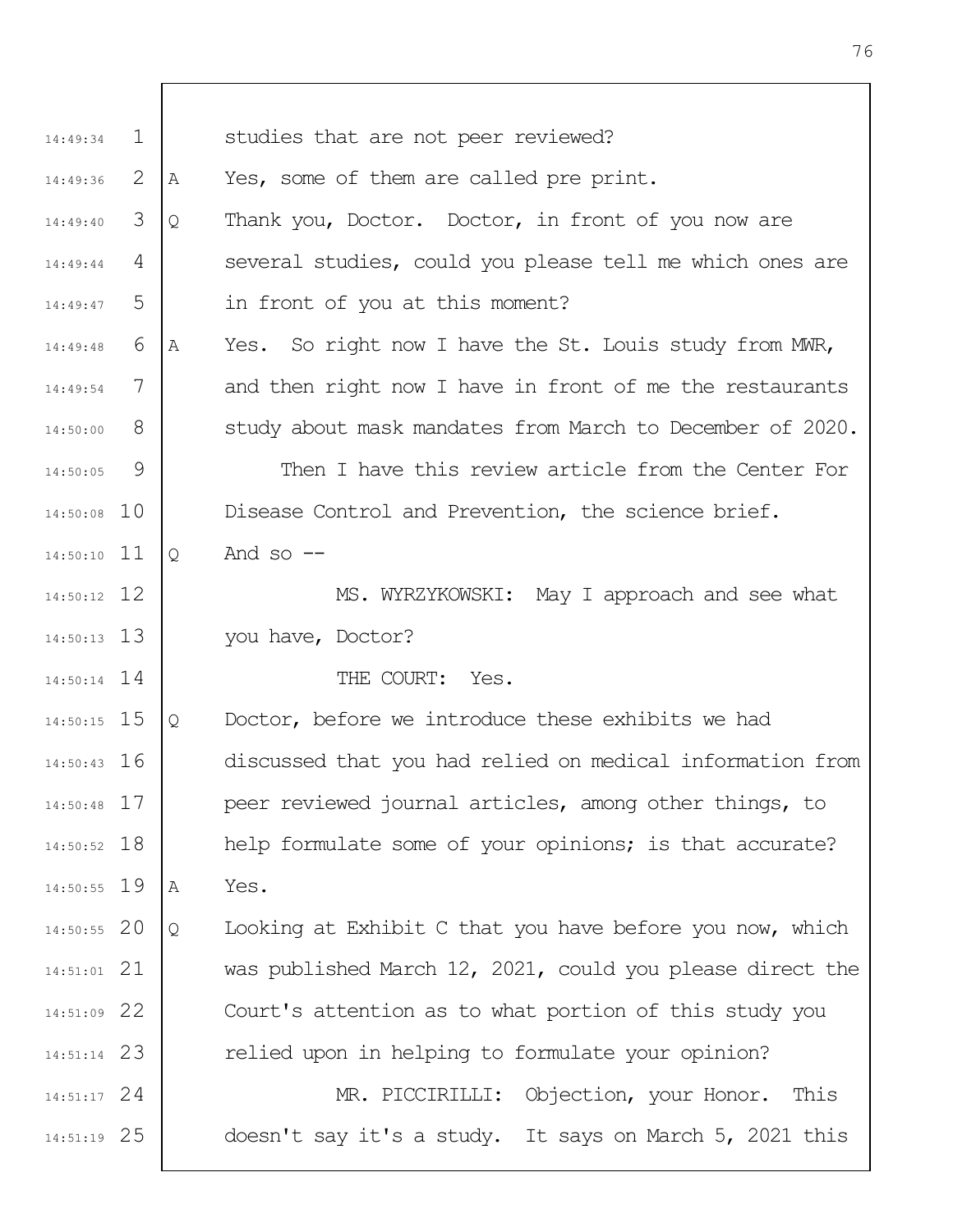1 2 3 4 5 6 7 8  $\mathsf{Q}$ 14:51:49 10 11 14:51:53 12 14:51:56 13 14:52:01 14 14:52:04 14:52:06 15 14:52:08 16 17 14:52:10 18 14:52:11 19 14:52:15 20 14:52:15 21 14:52:17 22 14:52:19 23 14:52:21 24 14:52:25 25 14:52:25 14:51:24 14:51:27 14:51:29 14:51:32 14:51:33 14:51:35 14:51:39 14:51:42 14:51:45 report was posted. This is a report, not a study, according to what it stays at the top there. MS. WYRZYKOWSKI: Doctor, the correct term is report? THE WITNESS: This is a study. I think what we're getting hung up on here is tradition. The Center For Disease Control has been around over 100 years. This publication has been around over 100 years. They happen to call morbidity and mortality a weekly report, because it comes out weekly, and it's a name associated with their brands. However, it's obvious that this look like a study, follows a scientific method and draws scientific conclusions, and it's peer reviewed. It's obviously a study. MR. PICCIRILLI: Where does it say it's peer reviewed? THE WITNESS: Every publication from the Center for Disease Control is peer reviewed. They wouldn't let it out if it wasn't peer reviewed. I am someone who submitted articles -- MS. WYRZYKOWSKI: Objection, your Honor. At this point he's doing a cross-examination of a witness during my direct. He has an opportunity to question the Doctor. He didn't ask for voir dire with respect to this particular exhibit.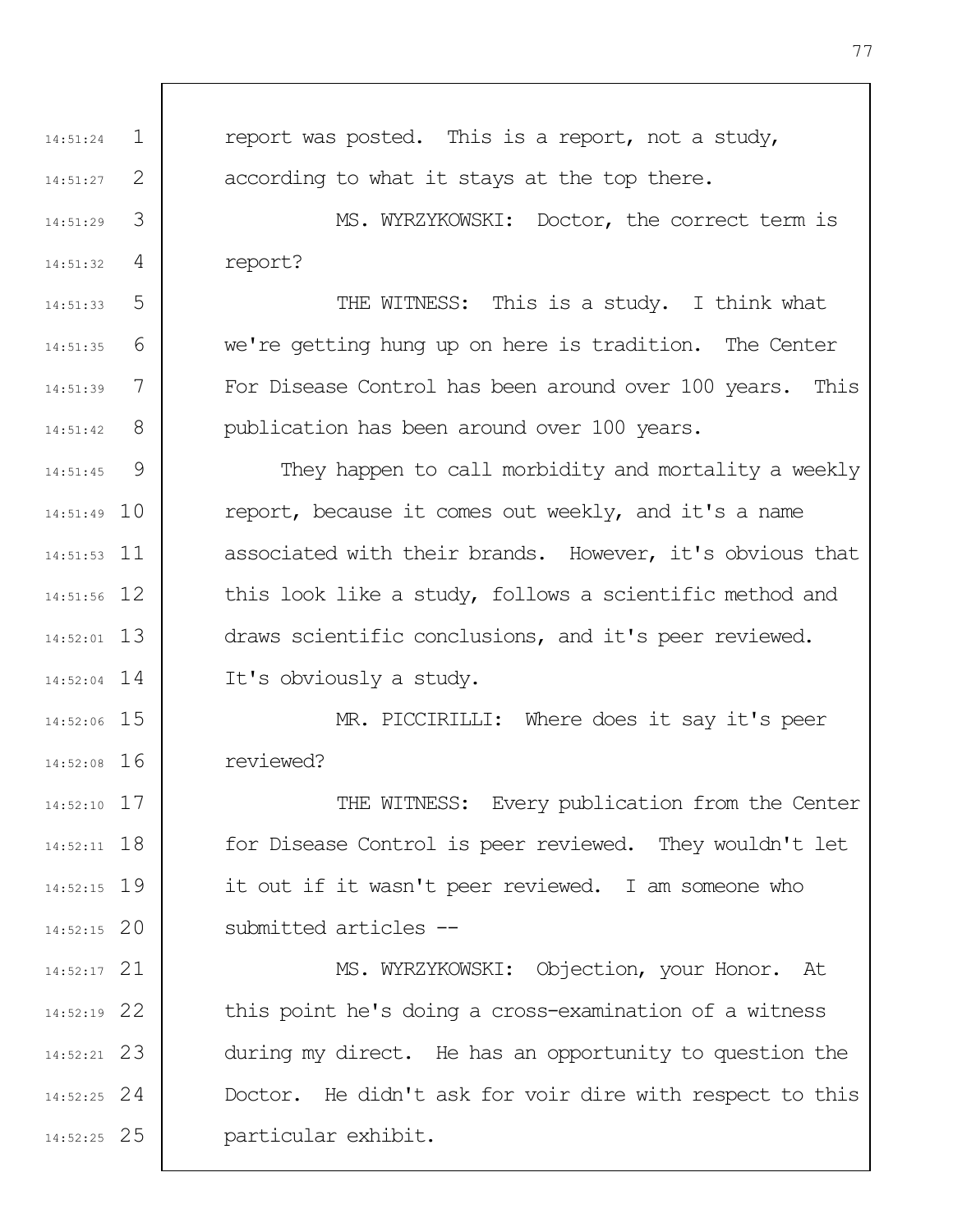| 14:52:27      | 1 | THE COURT: Sustained. If he's referring to                |
|---------------|---|-----------------------------------------------------------|
| 14:52:28      | 2 | the document as a document.                               |
| 14:52:31      | 3 | MS. WYRZYKOWSKI: Yes, your Honor, I'll use the            |
| 14:52:33      | 4 | word document. Thank you.                                 |
| 14:52:34      | 5 | Doctor, do you recall the last question asked of you.     |
| 14:52:41      | 6 | THE WITNESS: No, if you could repeat it, that             |
| 14:52:41      | 7 | would help.                                               |
| 14:52:41      | 8 | MS. WYRZYKOWSKI: Would you mind?                          |
| 14:52:41      | 9 | (Record read)                                             |
| $14:53:21$ 10 |   | THE COURT: What portion of that document, sir.            |
| $14:53:23$ 11 |   | MS. WYRZYKOWSKI: Thank you.                               |
| 14:53:24 12   |   | THE WITNESS: So they actually have a summary              |
| $14:53:26$ 13 |   | here that's quite useful, and that's the part that I      |
| $14:53:30$ 14 |   | think offers a really nice review of the entire article.  |
| 14:53:35 15   |   | Doctor, could you please direct your attention, our       |
| $14:53:38$ 16 |   | attention, to what your referencing, page, line?          |
| $14:53:41$ 17 |   | So it's on Page 353. It's in the upper left-hand corner.  |
| $14:53:47$ 18 |   | It's a blue colored box and it's titled summary.          |
| 14:53:51 19   |   | Doctor, outside of the summary that's listed on Page 353, |
| 14:54:07 20   |   | did you read the document in its entirety?                |
| $14:54:10$ 21 |   | Yes, I did. But you asked what portion I relied on, and   |
| $14:54:14$ 22 |   | the easiest way to communicate that to you was to point   |
| $14:54:18$ 23 |   | you to the summary, because I obviously relied on the     |
| $14:54:20$ 24 |   | entire document.                                          |
| 14:54:20 25   |   | Could you please read allowed, Doctor, what portion of    |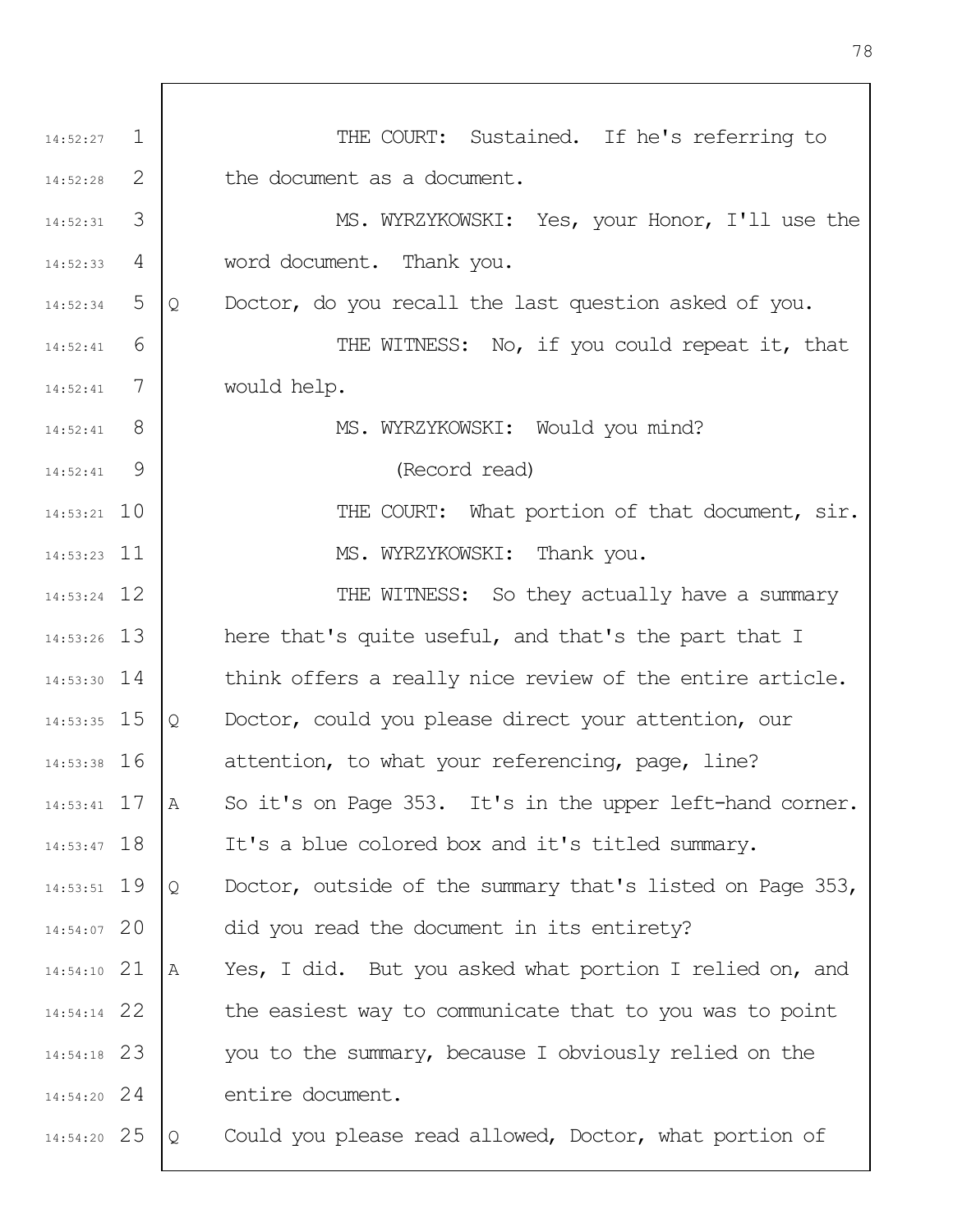1 2 3 4 5 6 7 8 9 14:54:43 10 14:54:45 11 12 14:54:48 13 14:54:54 14 14:54:57 14:55:01 15 14:55:05 16 17 14:55:08 14:55:13 18 19 14:55:17 20 14:55:19 21 14:55:24 22 14:55:28 23 14:55:31 24 14:55:35 25 14:55:41 14:54:23 14:54:29 14:54:29 14:54:31 14:54:33 14:54:34 14:54:36 14:54:40 14:54:41 the summary you relied upon in helping to formulate your opinion? MR. PICCIRILLI: He doesn't have to read the whole summary. I understand what he's saying. It's getting late here. MS. WYRZYKOWSKI: The Doctor has already indicated he would come back next week, your Honor. THE COURT: What portion of the summary did you rely on, sir? THE WITNESS: So there's sections that are really, I think good summaries. One is titled, "What is Added By This Report." And it says "mandating masks was associated with a decrease in daily COVID-19 cases and death growth rates within 20 days of implementation. Allowing on-premise restaurant dining associated with an increase in daily COVID-19 case growth rates, 41-100 days after implementation and an increase in daily growth rates 61-100 days after implementation." And then the website says "What are the implications for public health practice?" What it says is "Mask mandates and restricting any on-premise dining at restaurants can help limit community transmission of COVID-19 and reduce case and death growth rates. These findings can inform public policies to reduce the community spread of COVID-19."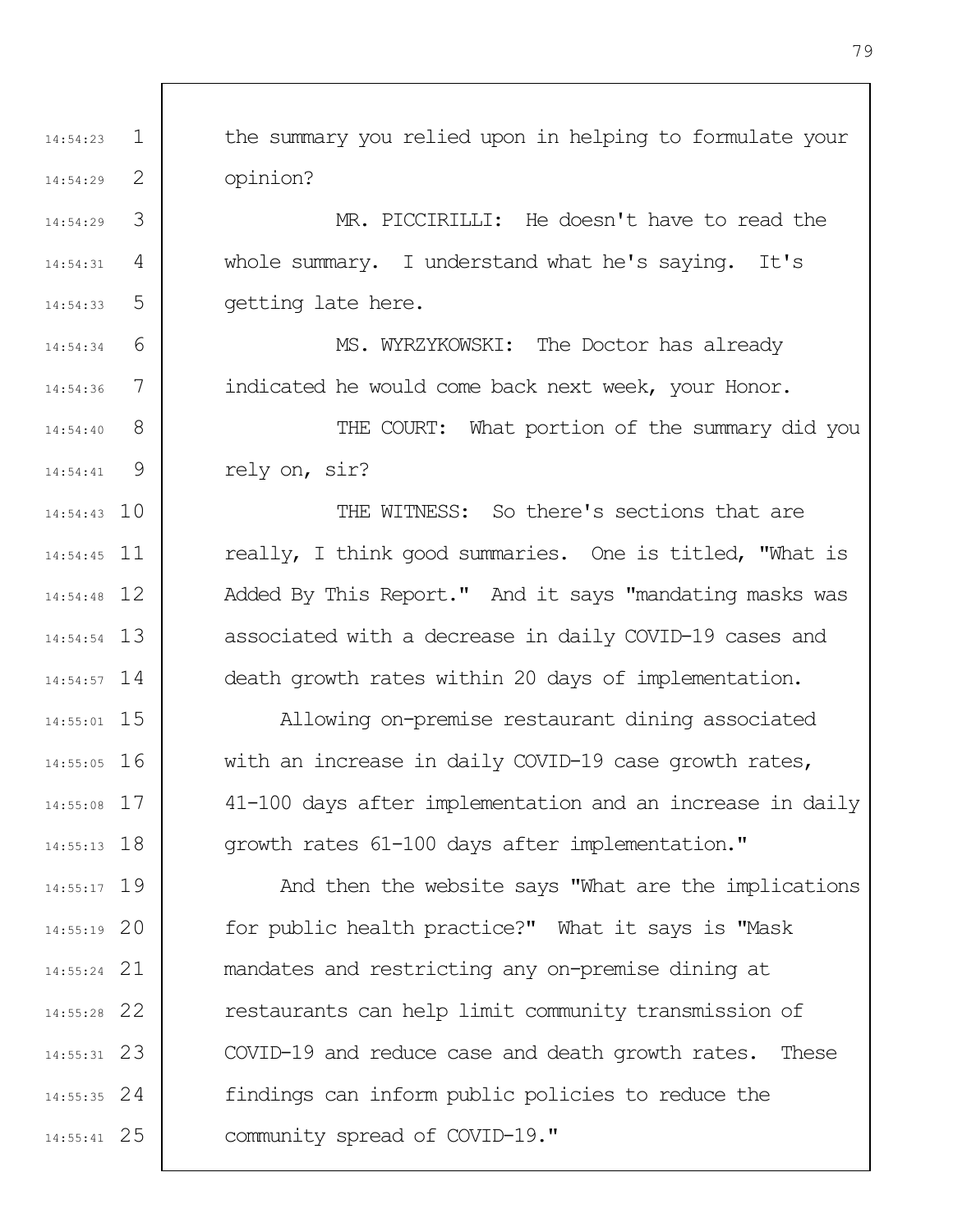1 2 3 4 5 6 7 8 9 14:56:10 10 14:56:11 11 12 14:56:13 13 14:56:17 14 14:56:22 15 14:56:24 14:56:27 16 17 14:56:29 18 14:56:31 19 14:56:33 20 14:56:37 21 14:56:46 22 14:56:46 23 14:56:47 24 14:56:47 25 14:56:50 14:55:42 14:55:47 14:55:51 14:55:55 14:55:58 14:56:00 14:56:03 14:56:03 14:56:03 Q Doctor, you had indicated that you relied on this document in helping to formulate your opinion that was part of the Covid leadership team. And you read from the summary. Could you just explain in the simple --THE COURT: I'm sorry, I've missed something. He's reading from a document that's for identification only. He should only be reading from a full exhibit. MS. WYRZYKOWSKI: We ask to move it in full, your Honor. Thank you. THE COURT: Any objection to C being full? MR. PICCIRILLI: Absolutely. First of all, as the summary says, this is a study of masks in restaurants. What's the relevance to masks? I'm not objecting to my restaurant being closed or requiring me to have mask wearing in a restaurant, which by the way the State has not imposed. And if you look at the limitations on this, it's convenient he just read from the summary, but if you look at the limitations, which appear just below the summary, it says, for example, the limitations of -- the three limitations -- " First, although models controlled for masks mandates " -- MS. WYRZYKOWSKI: Excuse me, can you just clarify where you're reading from? MR. PICCIRILLI: If you go two paragraphs below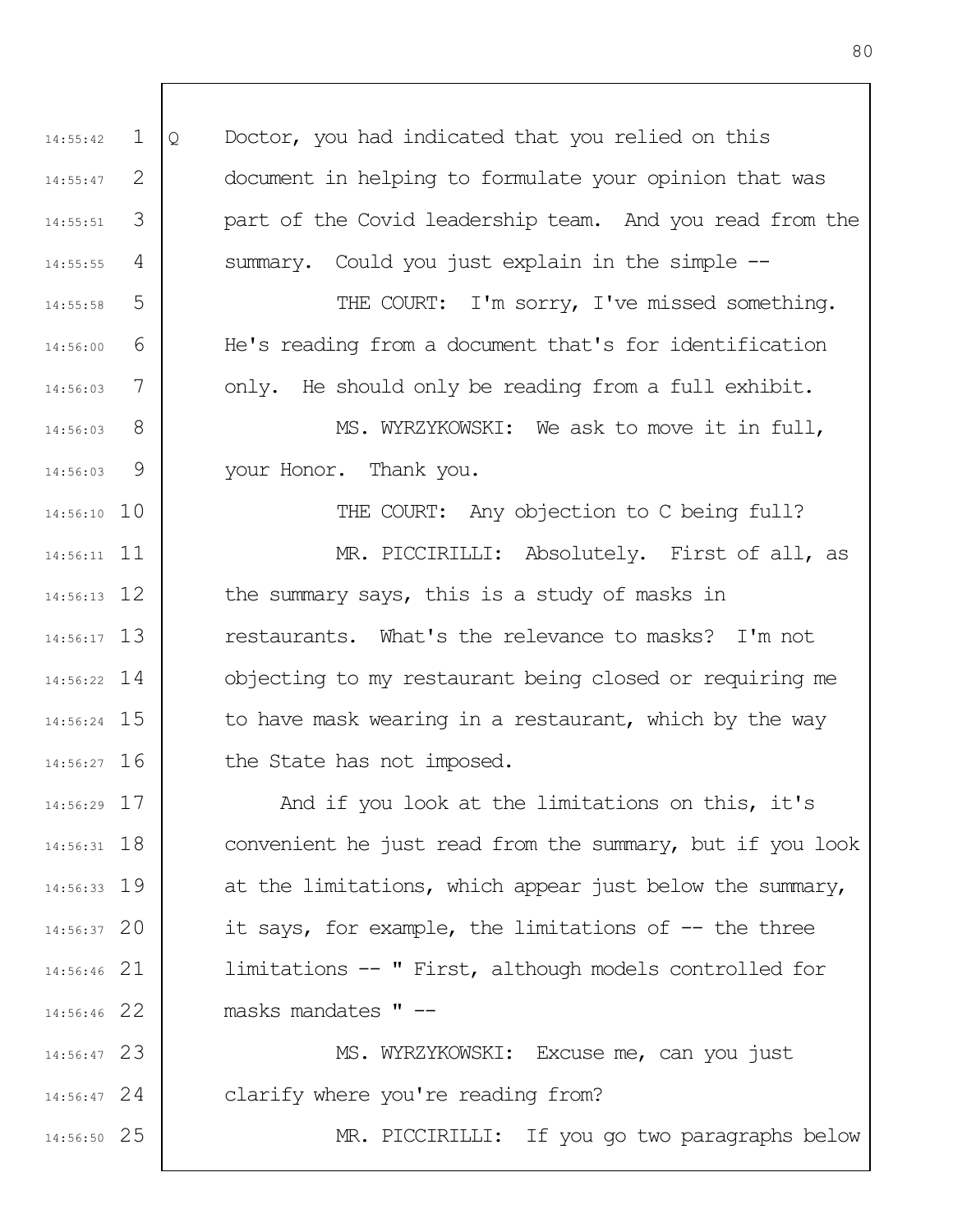| 14:56:52      | $\mathbf{1}$ | the summary where it says "Limitations."                |
|---------------|--------------|---------------------------------------------------------|
| 14:56:54      | 2            | MS. WYRZYKOWSKI: I'm sorry. Okay.                       |
| 14:57:06      | 3            | MR. PICCIRILLI: And by the way, this is the             |
| 14:57:08      | 4            | first time I've seen this document, Judge. I'm glancing |
| 14:57:10      | 5            | through it real quick.                                  |
| 14:57:11      | 6            | MS. WYRZYKOWSKI: Again, you'll have the                 |
| 14:57:12      | 7            | opportunity on cross.                                   |
| 14:57:15      | 8            | MR. PICCIRILLI: The limitation, three                   |
| 14:57:16      | 9            | limitations doesn't control "For mask mandates,         |
| $14:57:19$ 10 |              | restaurant and bar closures, stay-at-home orders and    |
| $14:57:23$ 11 |              | gathering bans, the models did not control for other    |
| $14:57:25$ 12 |              | policies that might affect case and death rates,        |
| $14:57:26$ 13 |              | including other types of business closures, physical    |
| $14:57:30$ 14 |              | distancing recommendations," etc.                       |
| $14:57:34$ 15 |              | Second limitation, "Compliance with and enforcement     |
| $14:57:35$ 16 |              | of policies" --                                         |
| $14:57:35$ 17 |              | THE COURT: Slowly.                                      |
| $14:57:37$ 18 |              | MR. PICCIRILLI: I'm sorry. I always do that             |
| $14:57:40$ 19 |              | when I read, sorry.                                     |
| $14:57:41$ 20 |              | Second, "Compliance with and enforcement of policies    |
| $14:57:45$ 21 |              | were not measured.                                      |
| 14:57:47 22   |              | Finally, the analysis did not differentiate between     |
| $14:57:51$ 23 |              | indoor and outdoor dining, adequacy of ventilation, and |
| $14:57:55$ 24 |              | adherence to physical distancing and occupancy          |
| 14:57:58 25   |              | requirements."                                          |
|               |              |                                                         |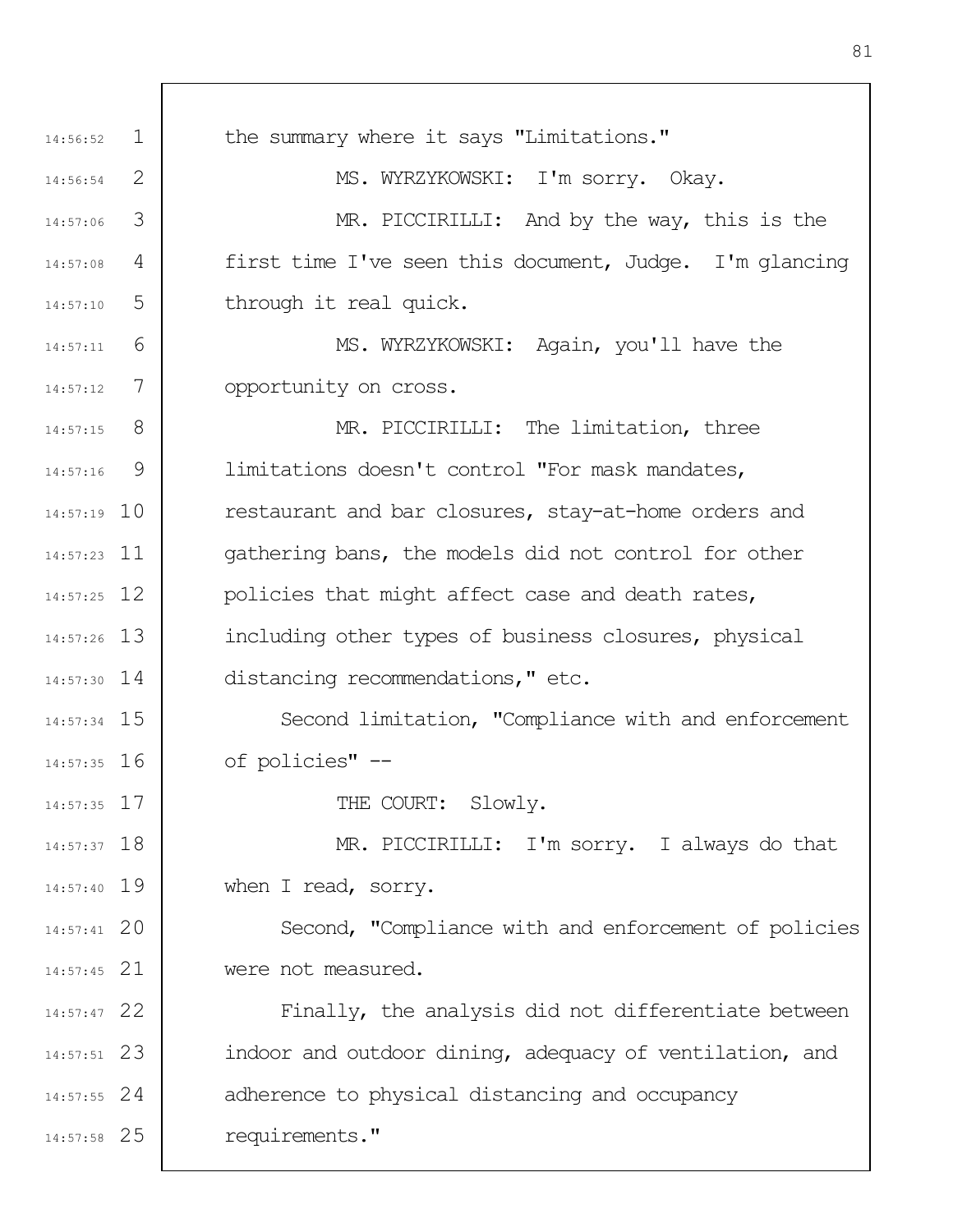| 14:57:59      | $\perp$ | It's not a study. It's observational. It's not            |
|---------------|---------|-----------------------------------------------------------|
| 14:58:06      | 2       | peer reviewed. It's not a randomized controlled trial.    |
| 14:58:09      | 3       | And most importantly, it has nothing to do with masks in  |
| 14:58:12      | 4       | schools.                                                  |
| 14:58:12      | 5       | MS. WYRZYKOWSKI: Your Honor --                            |
| 14:58:13      | 6       | THE COURT: There's no need. First off, he was             |
| 14:58:15      | 7       | reading from Page 3.                                      |
| $14:58:17$ 8  |         | MS. WYRZYKOWSKI: I'm sorry.                               |
| 14:58:18      | - 9     | THE COURT: He's reading from Page.                        |
| $14:58:18$ 10 |         | MS. WYRZYKOWSKI: I'm sorry.                               |
| $14:58:21$ 11 |         | THE COURT: To help the stenographer later on.             |
| $14:58:24$ 12 |         | The witness has authenticated the document saying this is |
| 14:58:28 13   |         | the document that he was relying on. He indicated that    |
| $14:58:33$ 14 |         | he was relying on it, and therefore, and that's the       |
| 14:58:38 15   |         | relevance of the document. Therefore, the document is     |
| 14:58:42 16   |         | proper to be admitted full. C is full.                    |
| $14:58:46$ 17 |         | THE CLERK: Counsel, may I have that document              |
| $14:58:48$ 18 |         | back so I can mark it?                                    |
| 14:58:50 19   |         | MS. WYRZYKOWSKI: Of course. Doctor, may I                 |
| $14:58:52$ 20 |         | have the document back, please. This is C.                |
| 14:58:58 21   |         | THE COURT: I have concerns about it being read            |
| $14:59:00$ 22 |         | into the record, acknowledged, and the prior answer       |
| $14:59:05$ 23 |         | stands.                                                   |
| $14:59:06$ 24 |         | THE CLERK: Defendants' C is now marked full.              |
| $14:59:13$ 25 |         | (DEFENDANTS' EXHIBIT C WAS MARKED FULL)                   |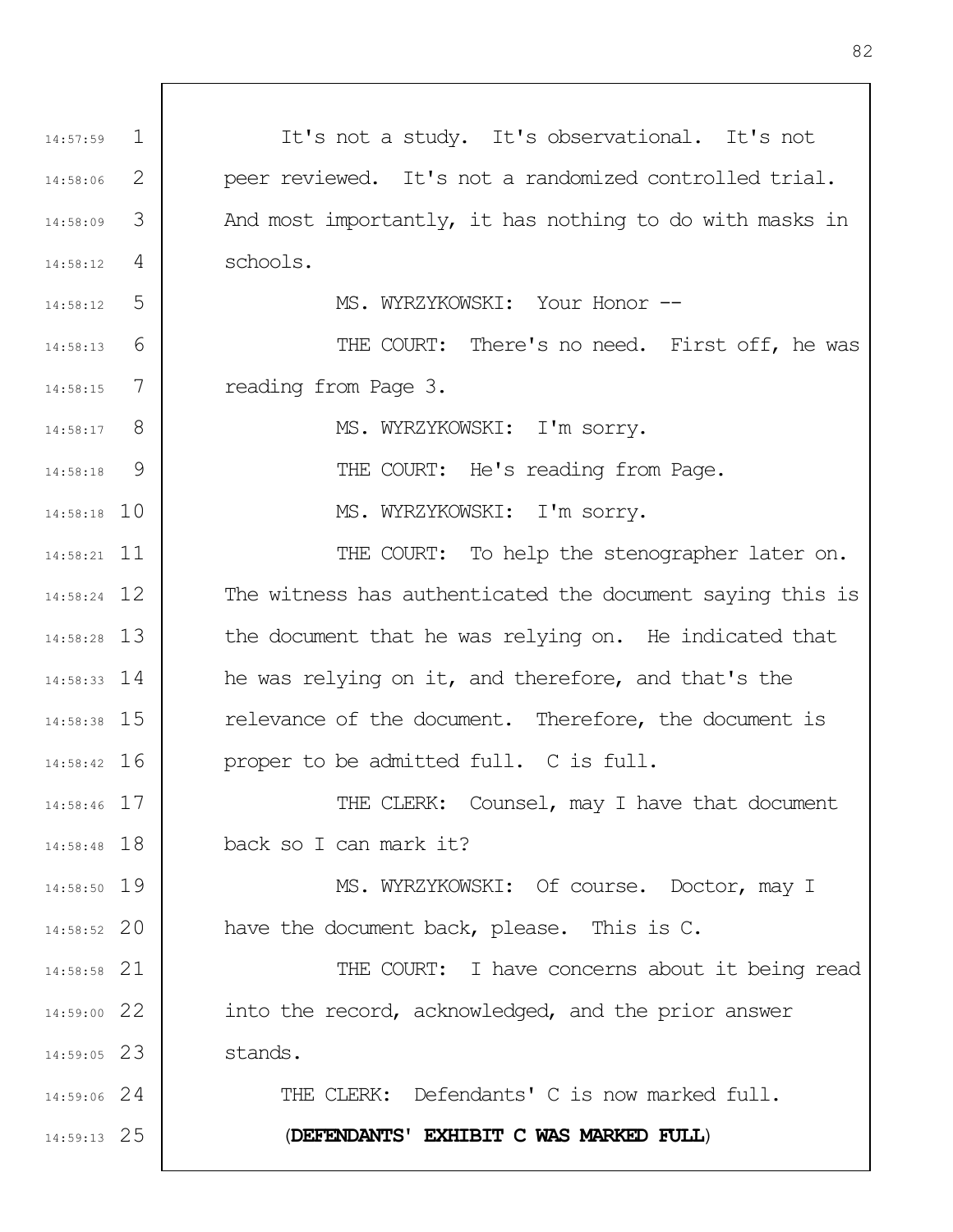| 14:59:13      | $\perp$ | Q | Doctor, correct me if I'm wrong, but you have another     |
|---------------|---------|---|-----------------------------------------------------------|
| 14:59:15      | 2       |   | exhibit in front of you, I believe it's marked for        |
| 14:59:18      | 3       |   | identification as E?                                      |
| 14:59:24      | 4       | Α | Yes, I have this Exhibit E.                               |
| 14:59:27      | 5       | Q | Doctor, for the record, could you please read the title   |
| 14:59:29      | 6       |   | of this exhibit and the date of publication?              |
| 14:59:32      | 7       | Α | It's "Maximizing Fit For Cloth and Medical Procedure      |
| 14:59:37      | 8       |   | Masks and Reduce SARS-CoV-2 Transmission and Exposure,    |
| 14:59:48      | 9       |   | 2021". It was published on February 19th.                 |
| $14:59:48$ 10 |         | Q | Doctor, was this document peer reviewed?                  |
| $14:59:51$ 11 |         | Α | Yes.                                                      |
| 14:59:52 12   |         | Q | Doctor, was this document also used to help you formulate |
| $14:59:59$ 13 |         |   | your opinions with respect to the Covid leadership team,  |
| $15:00:02$ 14 |         |   | and the implementation of the August 20, 2021 executive   |
| $15:00:06$ 15 |         |   | order?                                                    |
| $15:00:06$ 16 |         | Α | Yes.                                                      |
| 15:00:07 17   |         |   | MS. WYRZYKOWSKI: Your Honor, I ask that this              |
| $15:00:09$ 18 |         |   | exhibit be moved in full.                                 |
| $15:00:12$ 19 |         |   | THE COURT: I'm sorry?                                     |
| $15:00:12$ 20 |         |   | MR. PICCIRILLI: And, again, I won't belabor               |
| $15:00:15$ 21 |         |   | the point, but for the record under the limitations,      |
| $15:00:17$ 22 |         |   | which appear on Page 256, the very last sentence on the   |
| $15:00:21$ 23 |         |   | bottom. "Third, these findings might not be generalized   |
| $15:00:27$ 24 |         |   | to children." Again, not relevant.                        |
| $15:00:33$ 25 |         |   | THE COURT: So noted. It's relevant because he             |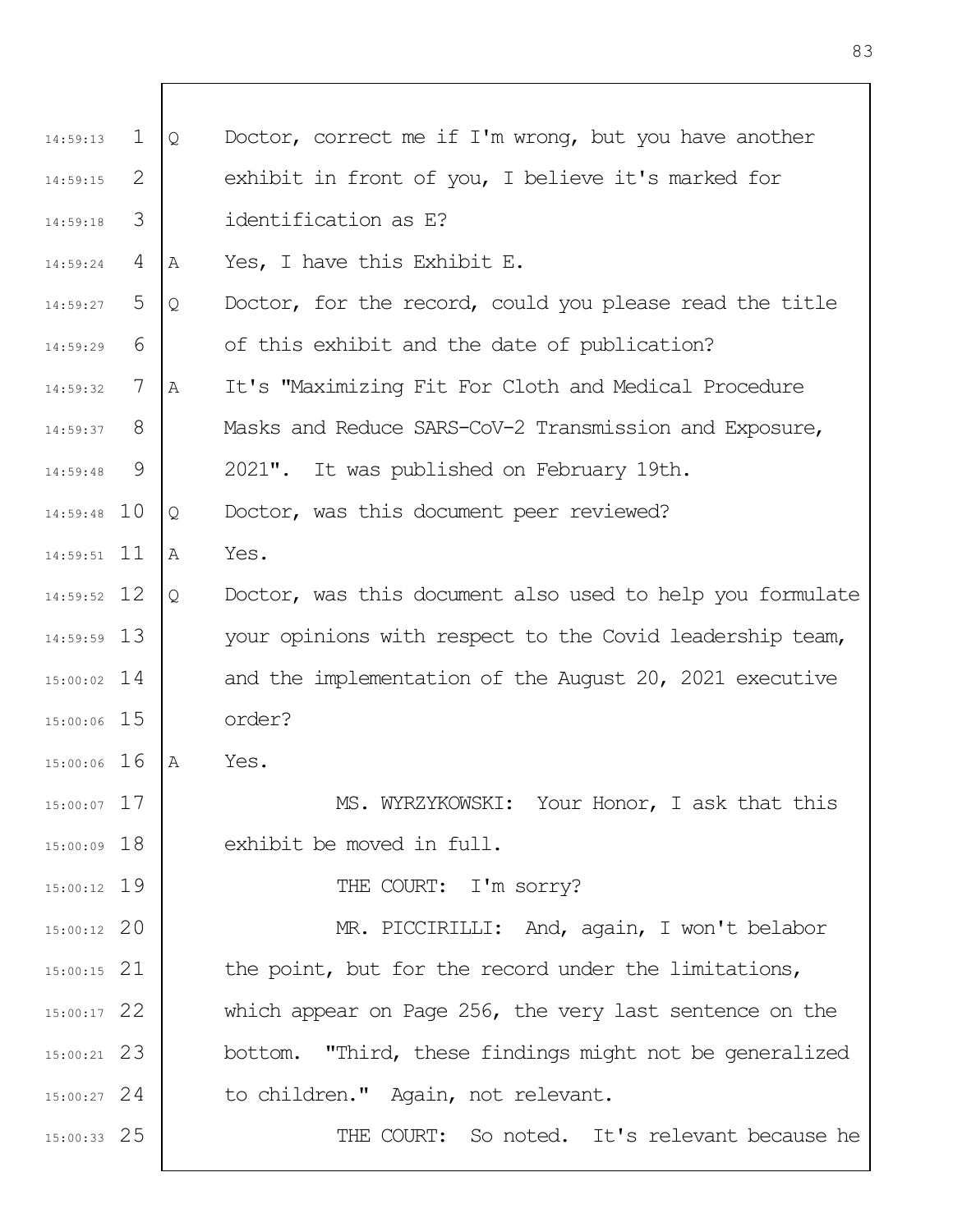1 2 3 4 5 6 7 8 9 15:01:12 10 15:01:23 11 12 15:01:28 13 15:01:32 14 15:01:35 15 15:01:38 16 15:01:41 17 15:01:45 18 15:01:48 19 15:01:53 20 15:01:56 21 15:02:00 22 15:02:00 23 15:02:02 24 15:02:06 25 15:02:09 15:00:35 15:00:40 15:00:45 15:00:48 15:00:51 15:00:52 15:00:54 15:00:58 15:01:12 indicated he relied upon it in his talks with the committee. And, therefore, it is authenticated and has probative value. E is full. THE CLERK: Counsel, I'm going to grab E so I can mark it, okay? MS. WYRZYKOWSKI: Please, thank you. And I will give you have another one in a second. THE CLERK: Defendants' E is now marked full. **(DEFENDANTS' EXHIBIT E WAS MARKED FULL)** Q Doctor, similar to what we did with the prior exhibit, is there any particular portion of the exhibit before you, Exhibit E, that you helped  $-$  that you relied upon in helping to formulate your opinion with respect to the Covid leadership team in advising on the executive order that was issued in August of 2021? A Well, I relied on the entire document but, you know, this is a study that shows what's the difference between basically how well a mask fits on a person, whether it's knotted or tucked, whether someone wears a double mask, or whether they're wearing unknotted medical procedure mask. So this -- the public was following universal masking recommendations that were known to be out there to control the spread. But this is a study that actually showed that different interventions actually were more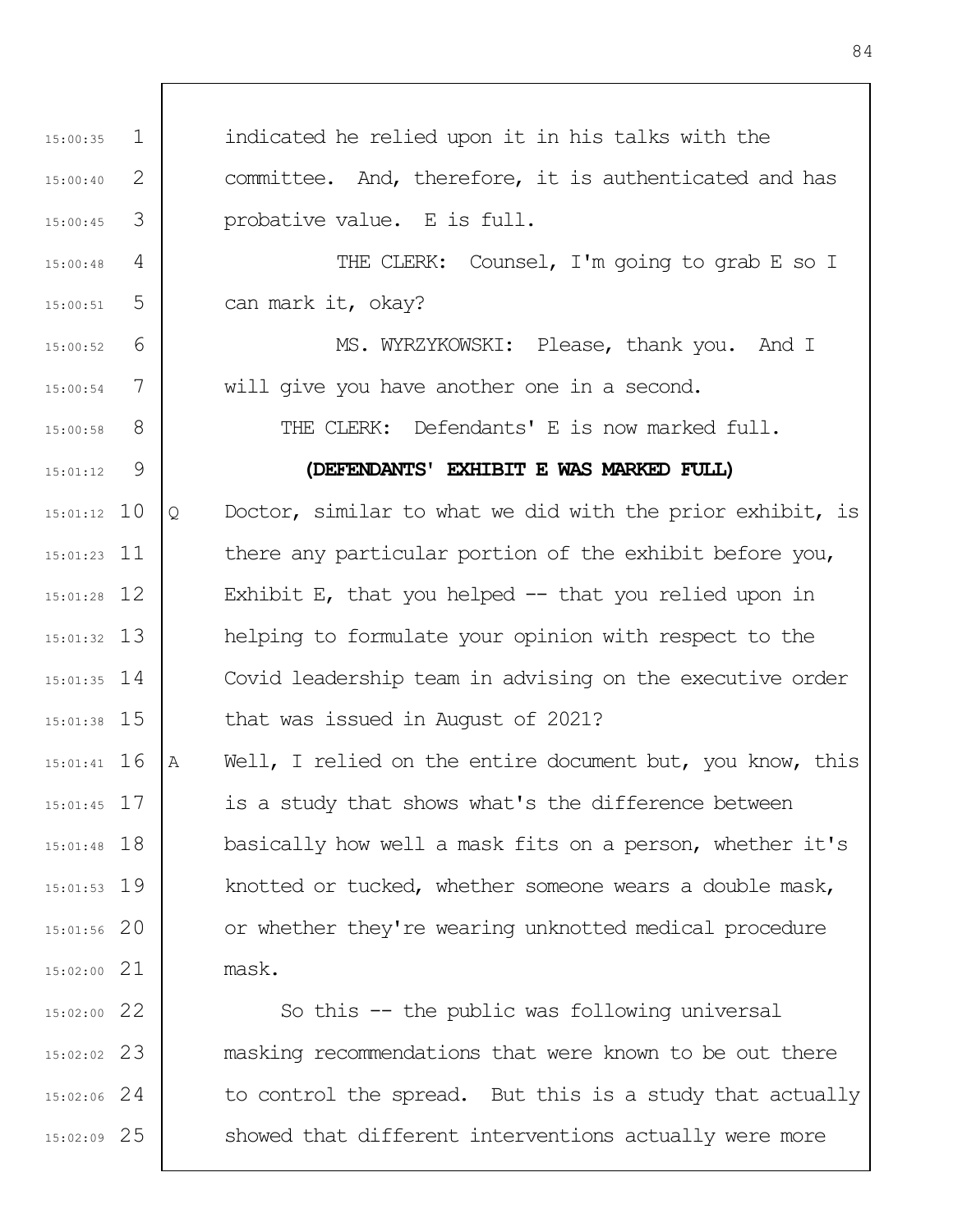1 2 3 4 5 6 7 8 9 15:02:40 10 15:02:44 11 12 15:02:46 13 15:02:49 14 15:02:52 15 15:02:55 16 15:02:57 17 15:03:00 18 15:03:05 15:03:06 19 20 15:03:07 21 15:03:40 22 15:03:45 23 15:03:45 24 15:03:52 25 15:03:55 15:02:12 15:02:15 15:02:19 15:02:22 15:02:27 15:02:29 15:02:33 15:02:35 15:02:36 effective. And this is one of the studies that showed a well fitting mask, it was a more effective mask. If you double mask, that was even more effective, and not just source control or someone spreading respiratory droplets, but also offered protection for that person as well. So it was a relevant study of what we were doing. MR. PICCIRILLI: I'm going to repeat my objection and move to strike, at least keep referencing it as a study. Again, it's a report that your Honor said let's refer to when reading the document. I understand the Doctor wants to refer to it as a study. But I think for purposes of the record, it should be introduced as document not as a study. THE COURT: Counsel should try to refer to it as a document. I don't want to put words in the witness's mouth but your objection is noted. MS. WYRZYKOWSKI: Your Honor, may I approach the clerk? THE COURT: Yes. THE CLERK: Defendants' F for identification. **(DEFENDANTS' F WAS MARKED FOR IDENTIFICATION)** Q Doctor, I'm approaching you with a document that has been marked as Defendants' Exhibit F. Could you please read aloud the title of that document?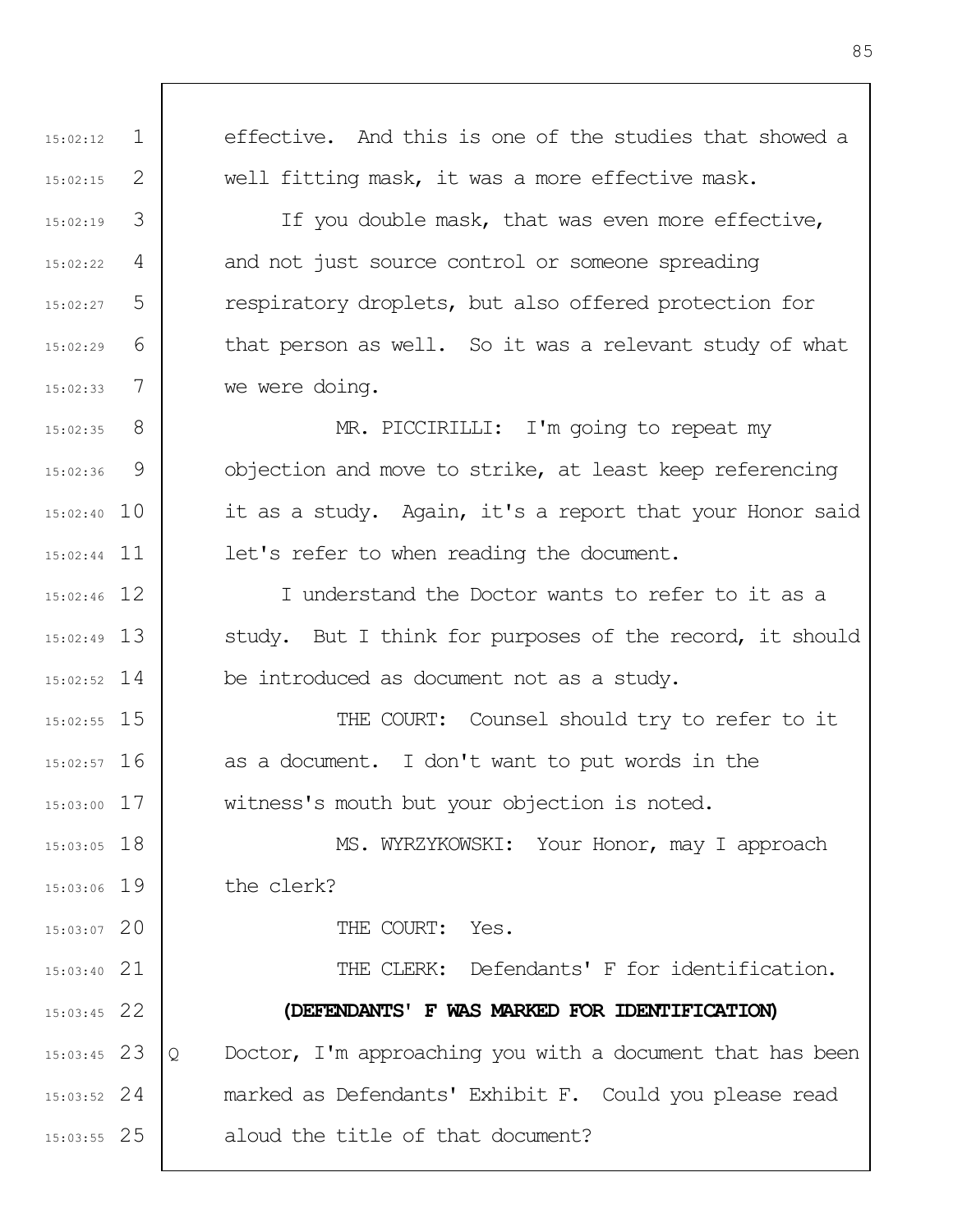| 15:03:56      | $\mathbf 1$ | Α | It's called 'Mask Use and Ventilation Improvements to    |
|---------------|-------------|---|----------------------------------------------------------|
| 15:04:00      | 2           |   | Reduce Covid-9 incidents in Elementary Schools."         |
| 15:04:02      | 3           | Q | And could you please read the date associated with the   |
| 15:04:04      | 4           |   | publication of that document?                            |
| 15:04:05      | 5           | Α | It was published on May 28, 2021.                        |
| 15:04:09      | 6           | Q | And could you please tell the journal that that document |
| 15:04:13      | 7           |   | was published in?                                        |
| 15:04:15      | 8           | Α | From the CDC Morbidity and Mortality Weekly Report.      |
| 15:04:19      | 9           | Q | And do you know whether or not that document was peer    |
| $15:04:21$ 10 |             |   | reviewed?                                                |
| $15:04:21$ 11 |             | Α | Yes, it was peer reviewed.                               |
| $15:04:23$ 12 |             | Q | And, Doctor, was this also one other document that was   |
| $15:04:26$ 13 |             |   | used by you to help formulate your opinion with respect  |
| $15:04:31$ 14 |             |   | to the Covid leadership team and to assist in advising   |
| 15:04:36 15   |             |   | with respect to the executive order in August of 2021?   |
| $15:04:39$ 16 |             | A | Yes.                                                     |
| $15:04:40$ 17 |             | Q | Doctor, looking at the document before you, is there a   |
| $15:04:44$ 18 |             |   | particular portion -- hold on.                           |
| $15:04:47$ 19 |             |   | MS. WYRZYKOWSKI: Your Honor, I ask that this             |
| $15:04:48$ 20 |             |   | be moved in full.                                        |
| $15:04:50$ 21 |             |   | THE COURT: Objection and reserving his right             |
| $15:04:54$ 22 |             |   | to cross-examine --                                      |
| $15:04:55$ 23 |             |   | MR. PICCIRILLI: That's fine. Actually, Judge,            |
| $15:04:56$ 24 |             |   | I have no objection because I cite this in my complaint. |
| $15:04:59$ 25 |             |   | THE COURT: Then F is full. Thank you,                    |
|               |             |   |                                                          |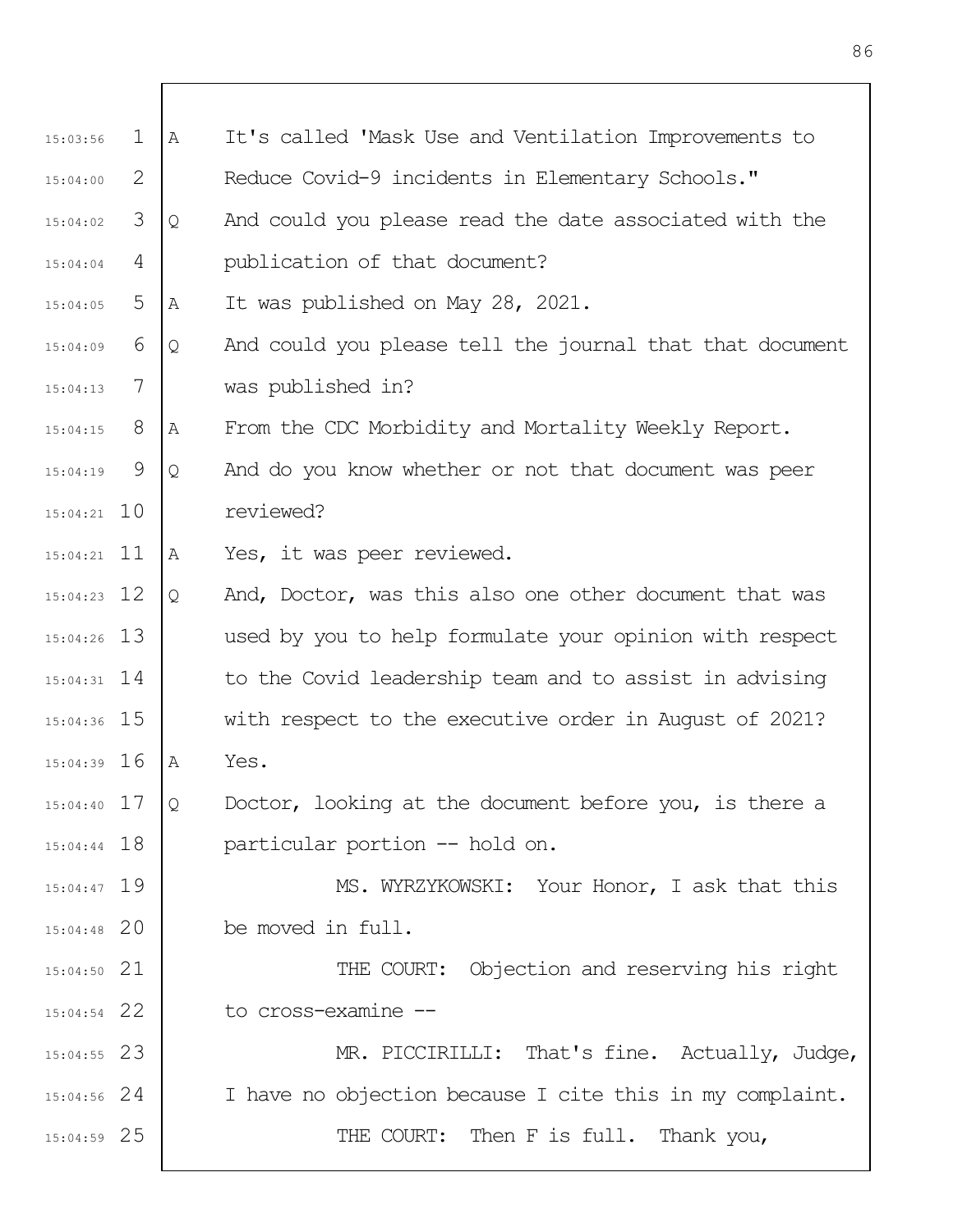1 2 3 4 5 6 7 8 9 10 15:05:32 11 15:05:36 15:05:37 12 13 15:05:41 14 15:05:45 15 15:05:47 16 15:05:51 17 15:05:54 18 15:05:57 19 15:06:01 20 15:06:03 21 15:06:07 22 15:06:10 23 15:06:12 24 15:06:16 25 15:06:20 15:05:01 15:05:04 15:05:06 15:05:09 15:05:11 15:05:11 15:05:21 15:05:23 15:05:27 Mr. Piccirilli. MS. WYRZYKOWSKI: Doctor, she's just going to take that from you for a second. THE CLERK: Defendants' F is now marked full. (**DEFENDANTS' EXHIBIT F WAS MARKED FULL)** Q Doctor, I'm going to do with this exhibit what we have done with the prior ones. Is there a particular portion of this exhibit that helped you to formulate your opinion on the Covid leadership team with respect to advising the executive branch on the executive order that was issued August of 2021? A Yeah, I mean I reviewed the entire document. It's done in Georgia and they looked at various school districts, and really, you know, what really was important here is you look at kindergarten, you know, through grade 5 schools, talked about, you know, why this is important for kids to be in school, and it really is important for kids to physically be in school. But we really do want to prevent transmission in school. So that's why this was an important study to look at what they looked at, and they looked at whether the incidents were lowered in schools. They required teachers and staff members to wear masks and also what the effective ventilation was, and what they showed was COVID-19 incidents was 37 percent lower in schools that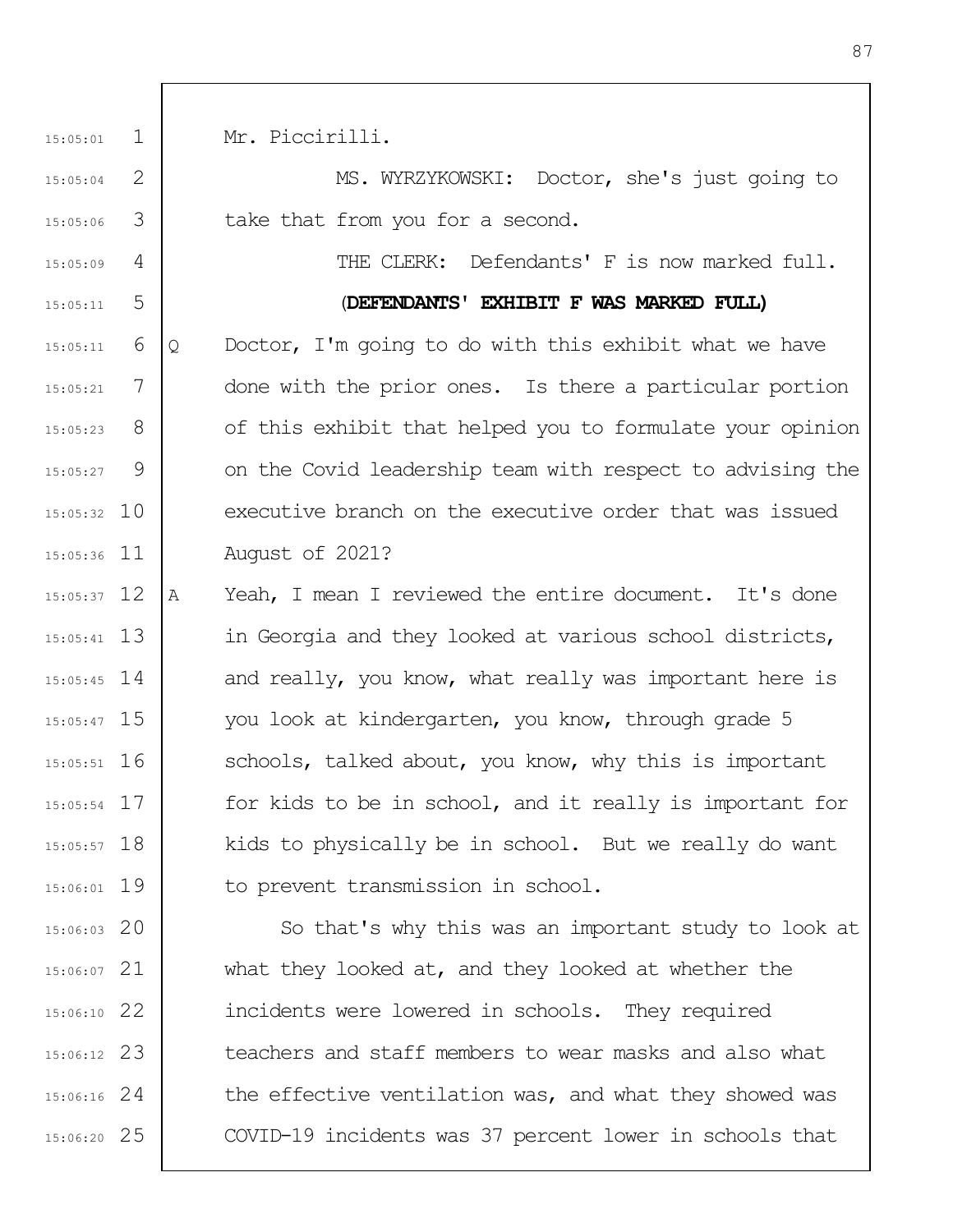1 2 3 4 5 6 7 8 9 15:06:50 10 15:06:57 11 12 15:07:01 13 15:07:06 15:06:24 15:06:28 15:06:33 15:06:33 15:06:36 15:06:40 15:06:42 15:06:46 15:06:49 required teachers and staff members to use masks, and it was 39 percent lower in schools that improved ventilation. So those were important things. You know, the implications were pretty apparent though. In other words, when there's a mask requirement for teachers, staff members and students, it really does help to alleviate the spread. This was a study that showed that, so it was relevant to me. Q Thank you, Doctor. We just spent a significant amount of time reviewing materials that you used to help formulate opinions for the Covid leadership team prior to the August 2021 executive order.

14 15:07:11 15 15:07:14 16 15:07:16 Now, I'm just going to shift lanes and I want to talk about the Rhode Island Department of Health regulation that was issued in September of 2021.

17 15:07:23 18 15:07:25 19 15:07:28 Doctor, are you familiar with the Rhode Island Department of Health regulation that was issued in September of 2021?

20 15:07:29 A I am.

21 15:07:35 22 15:07:37 23 15:07:41 24 15:08:27 MR. PICCIRILLI: Just to clarify the record, she means the emergency regulation? MS. WYRZYKOWSKI: Yes. Q All right, Doctor. Returning to the emergency regulation

25 15:08:30 that was issued in September of 2021, were you part of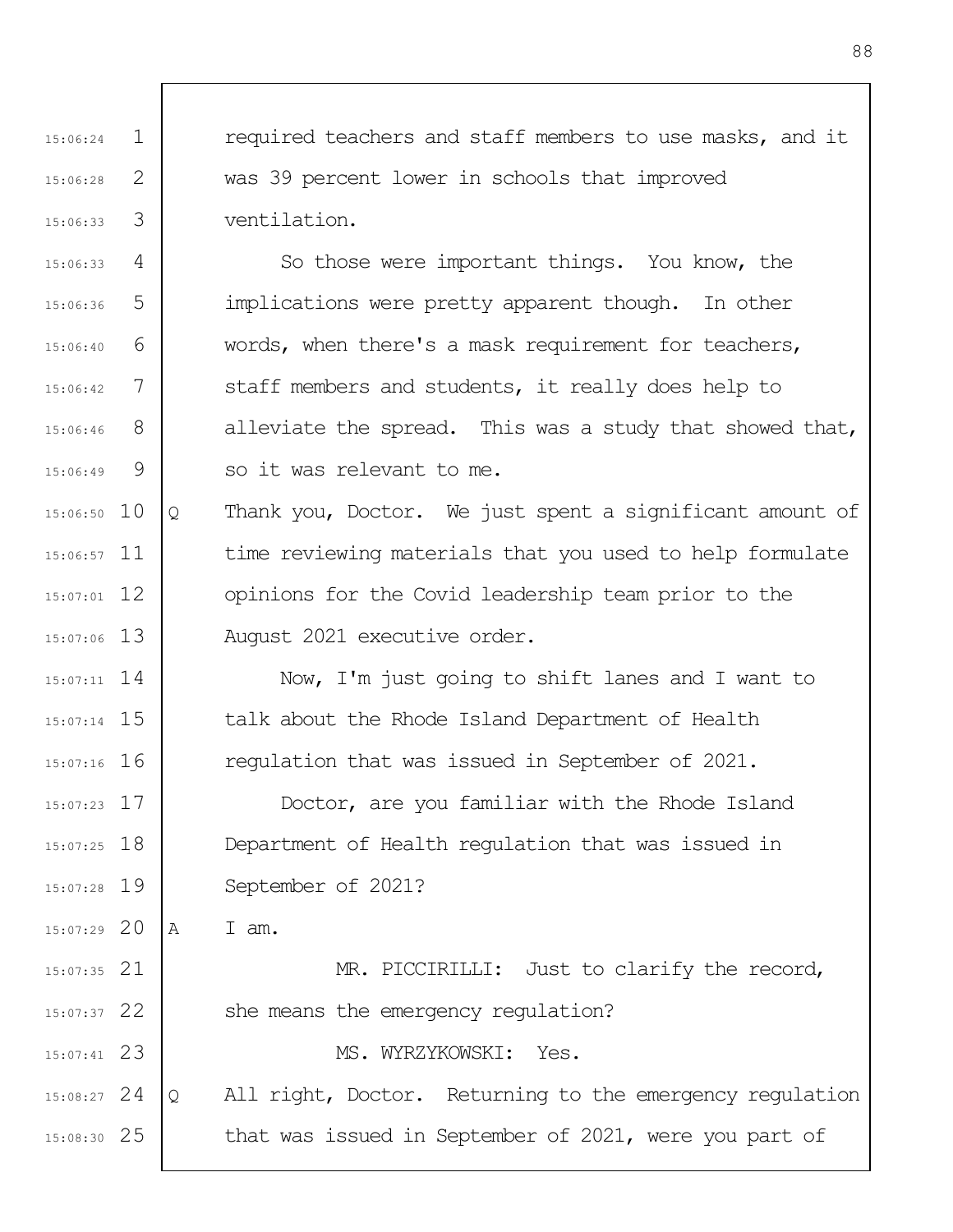| 15:08:37      | $\mathbf 1$ |   | any -- were you involved at all in the issuance of that   |
|---------------|-------------|---|-----------------------------------------------------------|
| 15:08:41      | 2           |   | emergency regulation? I'm focussing now on the            |
| 15:08:43      | 3           |   | regulation by the Department of Health in September of    |
| 15:08:46      | 4           |   | 2021?                                                     |
| 15:08:47      | 5           | Α | Yes.                                                      |
| 15:08:47      | 6           | Q | Could you please tell me, tell the Court, excuse me, what |
| 15:08:52      | 7           |   | role you had with respect to the emergency regulation     |
| 15:08:55      | 8           |   | issued by the Department of Health in 2021?               |
| 15:08:57      | 9           | Α | I'm a medical director, so I offer advice and people      |
| $15:09:02$ 10 |             |   | listen to me.                                             |
| $15:09:03$ 11 |             | Q | Doctor, could you please tell us what type of advice you  |
| $15:09:09$ 12 |             |   | offered with respect to the emergency regulation that was |
| $15:09:13$ 13 |             |   | issued by the Department of Health in September of 2021,  |
| $15:09:16$ 14 |             |   | and for shorthand, I'm going to refer to it as the Rhode  |
| $15:09:20$ 15 |             |   | Island Department of Health requlation?                   |
| $15:09:21$ 16 |             | Α | My advice was that requirement for children to wear masks |
| $15:09:25$ 17 |             |   | in K-12 settings, move from an executive order to a       |
| $15:09:30$ 18 |             |   | regulation. So emergency regulation at that point,        |
| $15:09:34$ 19 |             |   | because in my opinion this is an effective way to prevent |
| $15:09:38$ 20 |             |   | transmission of SARS-CoV-2 in K-12 settings.              |
| $15:09:42$ 21 |             | Q | And your opinion, just to be clear about wearing masks,   |
| $15:09:44$ 22 |             |   | is based upon your training, education and experience,    |
| $15:09:47$ 23 |             |   | and you hold that opinion to a degree of medical          |
| $15:09:50$ 24 |             |   | certainty; correct?                                       |
| $15:09:51$ 25 |             | А | Indeed. And there's a fair amount of studies that         |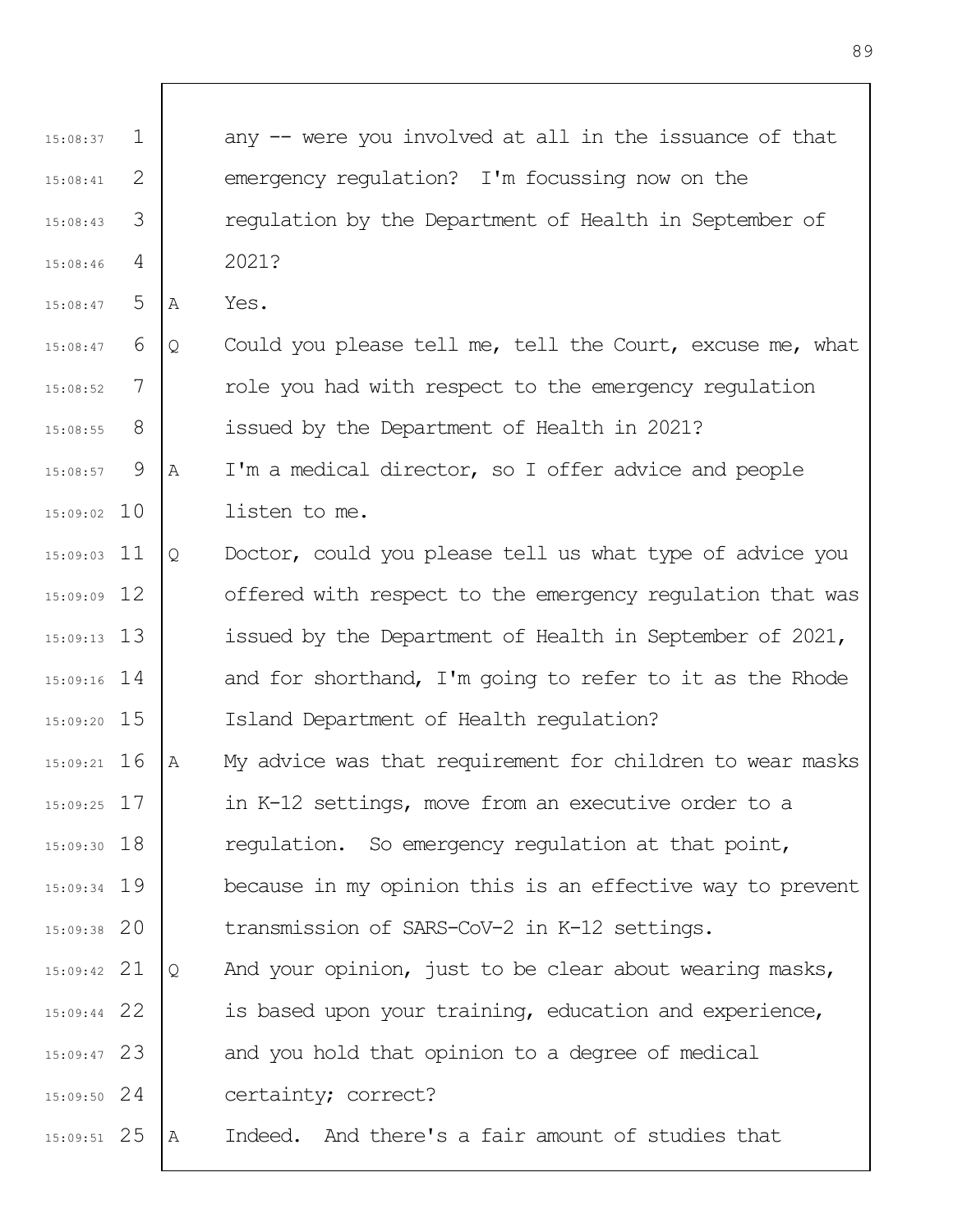| 15:09:55      | $\mathbf{1}$ |   | demonstrate this is the right thing to do.                |
|---------------|--------------|---|-----------------------------------------------------------|
| 15:09:56      | 2            | Q | We're going to talk about those studies now. Did you      |
| 15:10:00      | 3            |   | rely on any studies to help formulate your opinion with   |
| 15:10:03      | 4            |   | respect to the Department of Health September 2021        |
| 15:10:06      | 5            |   | emergency order?                                          |
| 15:10:07      | 6            | Α | Yes.                                                      |
| 15:10:08      | 7            | Q | Do you recall what those studies were?                    |
| 15:10:13      | 8            | Α | Well, the CDC science brief was a big one. It really is   |
| 15:10:17      | 9            |   | one of the best publications out there on the             |
| $15:10:19$ 10 |              |   | effectiveness of masks in community settings, and it does |
| $15:10:23$ 11 |              |   | address a lot of the issues that I thought were relevant, |
| $15:10:27$ 12 |              |   | whether or not we should require masks in schools.        |
| $15:10:28$ 13 |              | Q | Any other studies that you relied upon, Doctor?           |
| $15:10:33$ 14 |              |   | MR. PICCIRILLI: I'm sorry, I apologize. First             |
| $15:10:37$ 15 |              |   | of all, is this an exhibit?                               |
| $15:10:40$ 16 |              |   | THE COURT: I'm not sure what science brief                |
| $15:10:42$ 17 |              |   | he's talking about.                                       |
| $15:10:43$ 18 |              |   | MS. WYRZYKOWSKI: We can make it an exhibit,               |
| $15:10:44$ 19 |              |   | that's fine.                                              |
| $15:10:45$ 20 |              |   | MR. PICCIRILLI: No, no. He just mentioned a               |
| $15:10:45$ 21 |              |   | science brief.                                            |
| $15:10:47$ 22 |              |   | THE COURT: But he talked about a CDC brief                |
| $15:10:49$ 23 |              |   | before, so I'm not sure which one he's talking about now. |
| $15:10:51$ 24 |              |   | MR. PICCIRILLI: We are focussed solely on                 |
| $15:10:54$ 25 |              |   | anything he used with respect to after the executive      |
|               |              |   |                                                           |

Τ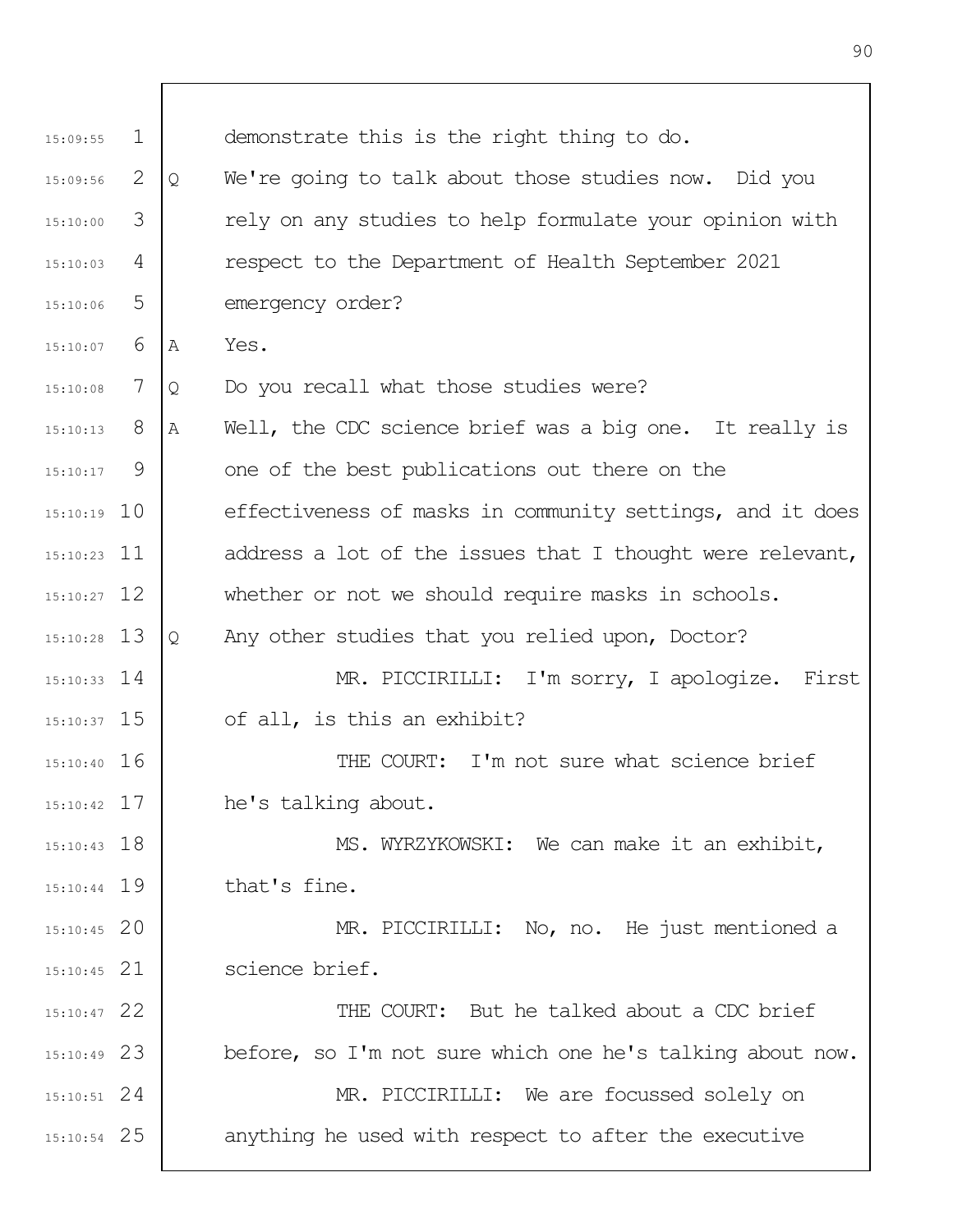1 2 3 4 5 6 7 8  $\mathsf{Q}$ 15:11:14 10 15:11:14 11 12 15:11:16 13 15:11:19 14 15:11:22 15 15:11:23 16 15:11:23 17 15:11:26 18 15:11:29 19 15:11:33 20 15:11:34 21 15:11:44 22 15:11:45 23 15:11:53 24 15:11:59 25 15:12:03 15:10:56 15:11:01 15:11:02 15:11:07 15:11:07 15:11:10 15:11:14 15:11:14 15:11:14 order that was issued in August. And now we're moving forward to material that he could have relied on, did rely on, with respect to issuing the Department of Health emergency order. THE COURT: He just said he relied on a CDC science brief. I don't know which one. Its already an exhibit? MS. WYRZYKOWSKI: No. THE COURT: Okay. MS. WYRZYKOWSKI: I have several of them. THE COURT: Then go ahead. MS. WYRZYKOWSKI: All at once, so we can do all of his objections at once or we can do it piecemeal? MR. PICCIRILLI: It's not my case. THE COURT: Okay. MS. WYRZYKOWSKI: Okay. MR. PICCIRILLI: Is this G, the regulation, or is this not marked? THE CLERK: One second. Counsel, I'm also missing D. And for the record, I have marked A through F so far, that's it. MR. PICCIRILLI: Okay. THE CLERK: I still am missing Exhibit D. THE COURT: D was marked. I have it as SARS 2 transmission, September 10th.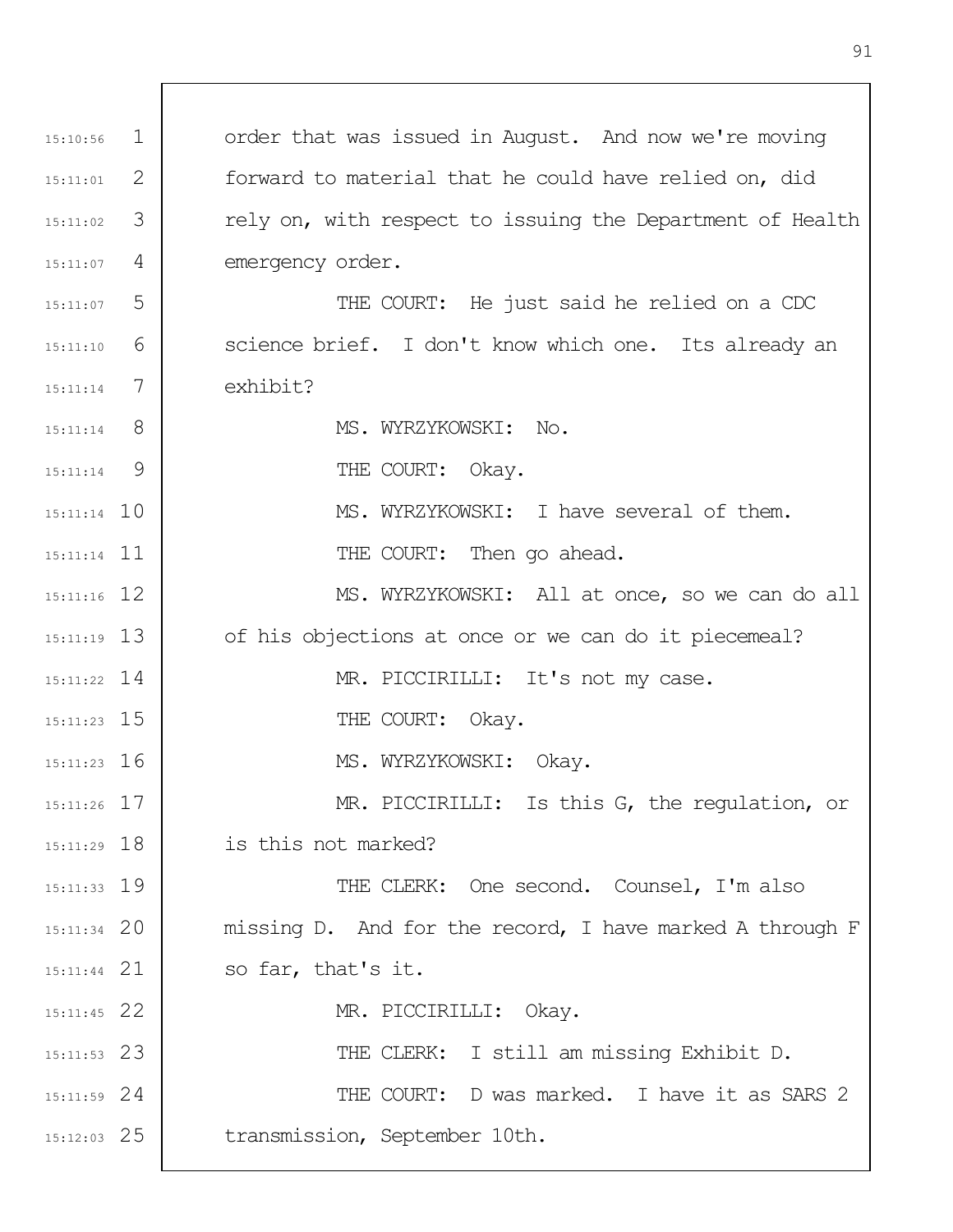| $15:12:13$ 1  |     | MS. WYRZYKOWSKI: I apologize.                               |
|---------------|-----|-------------------------------------------------------------|
| 15:12:14      | -2  | THE CLERK: No worries.                                      |
| 15:12:16      | 3   | MS. WYRZYKOWSKI: Doctor, do you have a date that the<br>Q   |
| 15:12:21      | 4   | Department of Health issued the emergency regulation in     |
| 15:12:25      | 5   | September?                                                  |
| 15:12:25      | 6   | I don't know the exact date. It was sometime -- it was<br>Α |
| 15:12:29      | 7   | sometime last week. I want to say it was Thursday but       |
| 15:12:34      | - 8 | I'm not 100 percent sure?                                   |
| $15:12:36$ 9  |     | Thank you, Doctor.<br>$\mathsf{Q}$                          |
| $15:12:37$ 10 |     | MS. WYRZYKOWSKI: Your Honor, may I approach?                |
| $15:12:38$ 11 |     | THE COURT: Yes.                                             |
| $15:12:41$ 12 |     | MS. WYRZYKOWSKI: G.                                         |
| $15:12:44$ 13 |     | THE CLERK: Defendants' G is now marked for                  |
| $15:12:48$ 14 |     | identification. Defendants' G is marked for I.D.            |
| $15:12:48$ 15 |     | (DEFENDANTS' EXHIBIT G WAS MARKED FOR                       |
| $15:12:48$ 16 |     | <b>IDENTIFICATION</b>                                       |
| $15:13:31$ 17 |     | MS. WYRZYKOWSKI: Your Honor, I'm approaching                |
| $15:13:32$ 18 |     | the witness with what has been marked as Defendants'        |
| $15:13:35$ 19 |     | exhibit, is this G?                                         |
| $15:13:41$ 20 |     | THE CLERK: You should have G. That's G.                     |
| $15:13:44$ 21 |     | Doctor, in front of you is what has been marked for<br>Q    |
| $15:13:57$ 22 |     | identification Defendants' Exhibit G. Do you recognize      |
| $15:13:59$ 23 |     | this?                                                       |
| $15:14:00$ 24 |     | Yes.<br>A                                                   |
| 15:14:00 25   |     | How do you recognize this document?<br>Q                    |
|               |     |                                                             |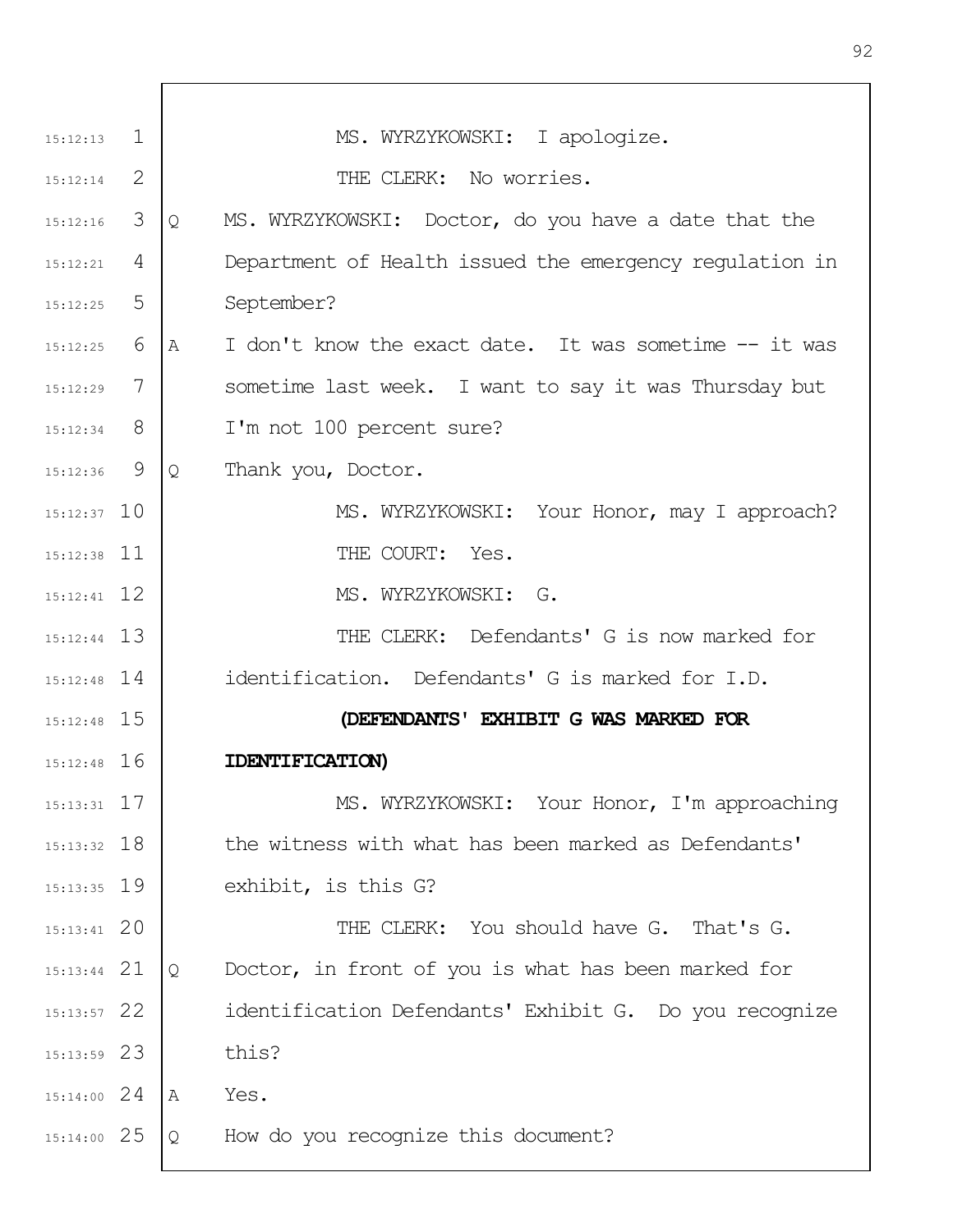| 15:14:05      | $\mathbf{1}$ | $\mathbb A$  | Well, I gave it to you. I read this and this is a study   |
|---------------|--------------|--------------|-----------------------------------------------------------|
| 15:14:08      | 2            |              | I reviewed.                                               |
| 15:14:09      | 3            | Q            | Doctor, do you know when you reviewed this study?         |
| 15:14:13      | 4            | Α            | Soon after it was published. It was published September   |
| 15:14:18      | 5            |              | 3rd, 2021, and I'm on an e-mail list service, so whenever |
| 15:14:22      | 6            |              | the CDC publish anything, I see it. So I probably looked  |
| 15:14:26      | 7            |              | at it that day or the next day.                           |
| 15:14:28      | 8            | Q            | Doctor, do you know whether or not this is a peer         |
| 15:14:30      | 9            |              | reviewed document?                                        |
| $15:14:31$ 10 |              | Α            | Yes, this is a peer reviewed journal.                     |
| $15:14:34$ 11 |              | $\mathsf{Q}$ | Doctor, did you use this document to help formulate any   |
| $15:14:42$ 12 |              |              | medical -- any advice that you provided with respect to   |
| $15:14:46$ 13 |              |              | your role in Rhode Island Department of Health emergency  |
| $15:14:52$ 14 |              |              | regulation?                                               |
| $15:14:52$ 15 |              | A            | Yes.                                                      |
| $15:14:55$ 16 |              |              | MS. WYRZYKOWSKI: Your Honor, I ask that this              |
| $15:14:57$ 17 |              |              | document be moved in full.                                |
| $15:15:01$ 18 |              |              | MR. PICCIRILLI: Same objection as to C and E,             |
| $15:15:05$ 19 |              |              | which is that publication, the relevance, et cetera. But  |
| $15:15:10$ 20 |              |              | I understand, your Honor. It formed his opinion, so I     |
| $15:15:10$ 21 |              |              | understand.                                               |
| $15:15:14$ 22 |              |              | THE COURT: It's now authenticated.<br>Its                 |
| $15:15:16$ 23 |              |              | probative so it is full.                                  |
| $15:15:19$ 24 |              |              | THE CLERK: May I, Doctor?                                 |
| $15:15:21$ 25 |              |              | THE WITNESS:<br>Sure.                                     |
|               |              |              |                                                           |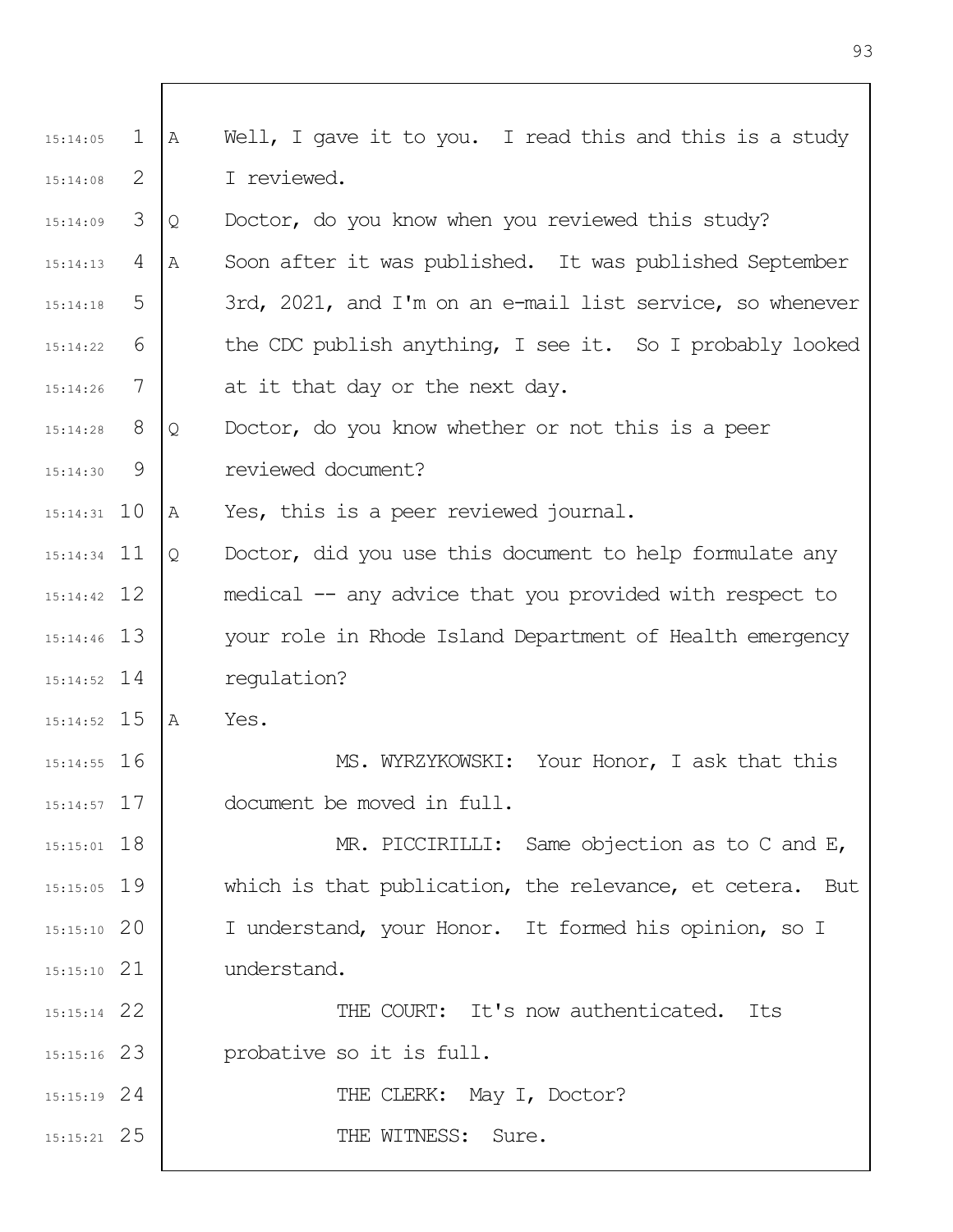1 2 3 4 5 6 7 8  $\mathsf{Q}$ 10 15:15:56 11 15:16:02 12 15:16:06 13 15:16:10 14 15:16:13 15 15:16:14 15:15:22 15:15:31 15:15:31 15:15:36 15:15:39 15:15:44 15:15:47 15:15:50 15:15:52 THE CLERK: Defendants' G is now marked full. (**DEFENDANTS' EXHIBIT G WAS MARKED FULL**) Q Doctor, looking at Exhibit G that has just been marked into evidence, is there any portion of that document that you specifically relied upon, understanding you read the entirety, in helping to formulate any opinions that you provided with respect to the Rhode Island Department of Health emergency regulation that was issued in September? A This document is important because of when it was published, and the time frame that was involved and where it was done. So in Marin County, California, the Delta variant was the dominant variant at the time, and I've already established that Delta is the dominant strain in Rhode Island in the summer.

16 15:16:18 17 15:16:22 18 15:16:25 So what was compelling about this study was it was looking at an outbreak in an educational setting, an elementary school in particular, when Delta variant was the dominant strain.

19 15:16:28 20 15:16:31 21 15:16:35 22 15:16:38 23 15:16:40 24 15:16:43 25 15:16:46 What was most compelling was you have a classroom with not a lot of kids in it quite frankly, and they're sitting reasonably distanced apart. They're all six feet apart. But what you see here is although there's 24 students in the classroom and one teacher and there's an air filter, they're really trying their best here. What happened in this study was the teacher was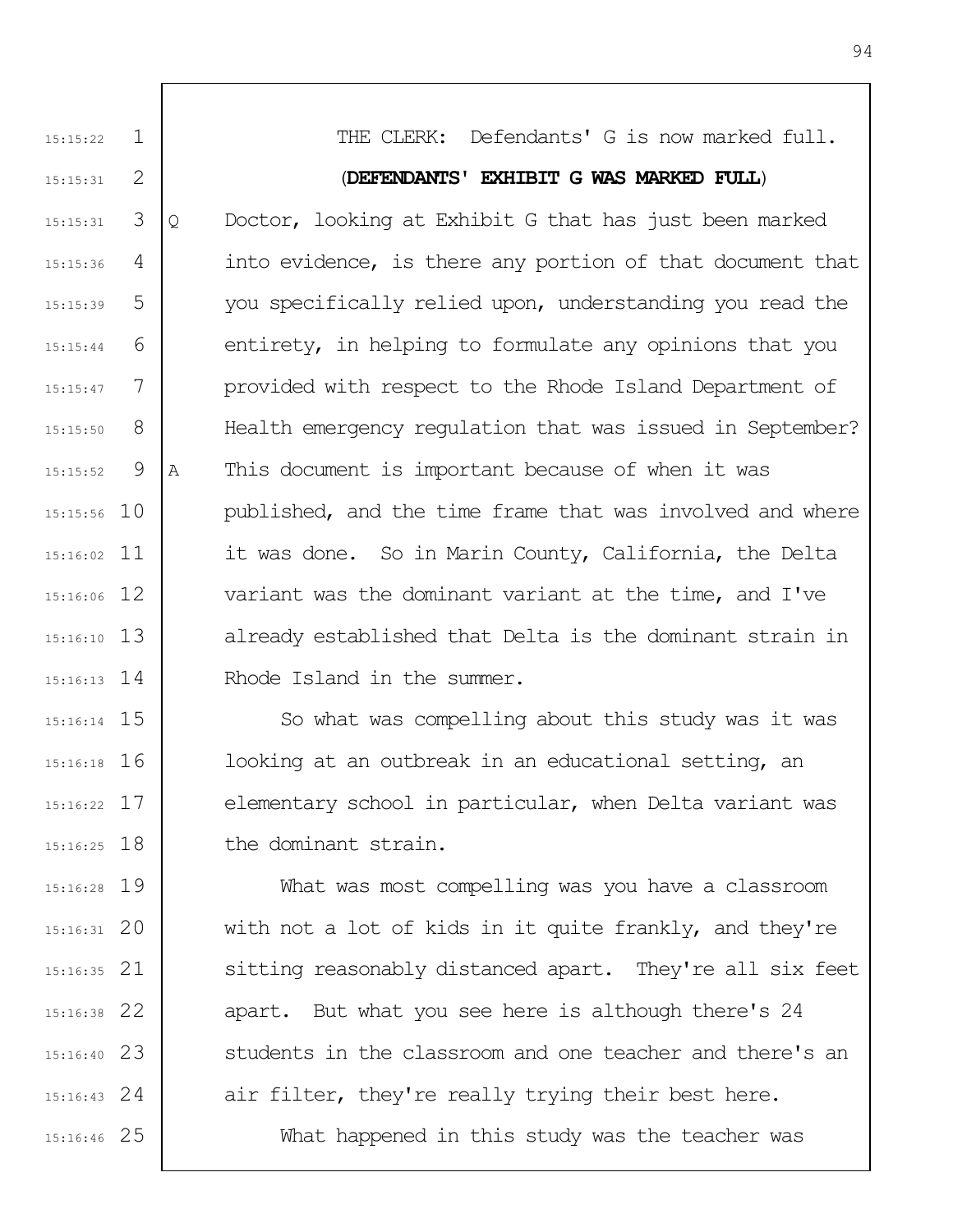symptomatic. She didn't know it was Covid. She thought she had allergies, but it turned out she was symptomatic in the classroom for two days, and she was walking around the class lecturing, not wearing a mask. So even though the students were wearing a mask, the teacher wasn't wearing a mask.

1

15:16:50

15:16:53

15:16:57

15:16:59

15:17:03

15:17:06

15:17:07

15:17:10

15:17:14

2

3

4

5

6

7 8 9 15:17:19 10 15:17:24 11 15:17:26 12 13 15:17:30 So this illustrates one, something we've known from the beginning of the pandemic that symptomatic adults is really very powerful at spreading disease. One of the things that it also illustrated to me was the Delta variant is extremely contagious because the attack rate in the classroom was 50 percent, so that's a lot of kids who ended up getting Covid from this exposure.

15:17:34 14 15 15:17:36 16 15:17:41 17 15:17:44 18 15:17:47 19 15:17:50 20 15:17:54 The other interesting thing about this study in particular was they did whole genomic sequencing, as many specimens as they could, and that's hard to do but they went through that trouble to do that, and they identified the Delta variant was the strain infected in most of the students, if not all of them that they were able to get it from.

21 15:17:54 22 15:17:57 23 15:18:02 24 15:18:05 25 15:18:07 So this is a pretty impressive review that I think shows that if the teacher had worn a mask she probably wouldn't have spread the infection as much to the students. And as importantly, when someone is symptomatic they really should be tested and not be in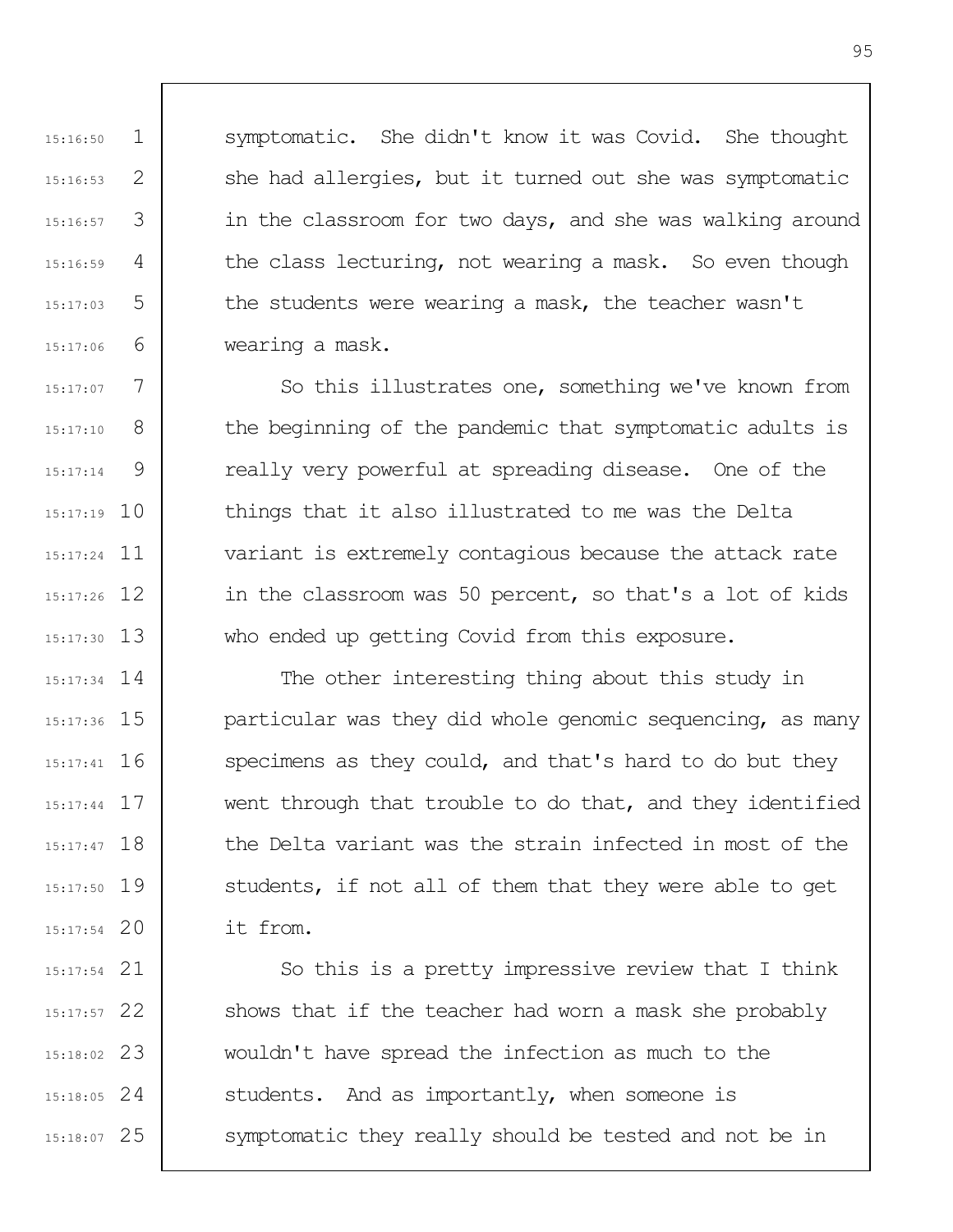1 2 3 4 5 6 7 8 9 15:18:46 10 15:18:49 11 12 15:18:51 13 15:18:53 14 15:18:57 15 15:19:02 16 15:19:06 17 15:19:06 18 15:19:09 19 15:19:14 20 15:19:16 21 15:19:18 22 15:19:20 23 15:19:23 24 15:19:25 25 15:19:28 15:18:10 15:18:13 15:18:18 15:18:22 15:18:28 15:18:32 15:18:36 15:18:40 15:18:43 school. So it was an important study for us. Q Doctor, in addition to the studies that we have already gone over, do you in your role at the Rhode Island Department of Health, continue to be advised of documents as they come forward from various agencies with respect to COVID-19 and Delta and/or Delta? A Yes, I see documents all day long every day. Q Before we talk about that, Doctor, just to make the record clear, your Honor, I would like to introduce the Rhode Island Department of Regulation, the emergency order. MR. PICCIRILLI: Yes, as long as I -- Judge, we earlier conferenced what was an additional brief statement, that the State gives us a brief statement of eminent peril that apparently was on a separate page from this. I just want to be clear, is it just this document we're doing or is the brief statement of eminent peril going to be added to this or? THE COURT: Is H a complete document? MS. WYRZYKOWSKI: I'm sorry, your Honor? THE COURT: Is H a complete document? MR. PICCIRILLI: It doesn't include, as far as the one I can see, it doesn't have the brief statement, so I just want to be clear. I'll take it they don't want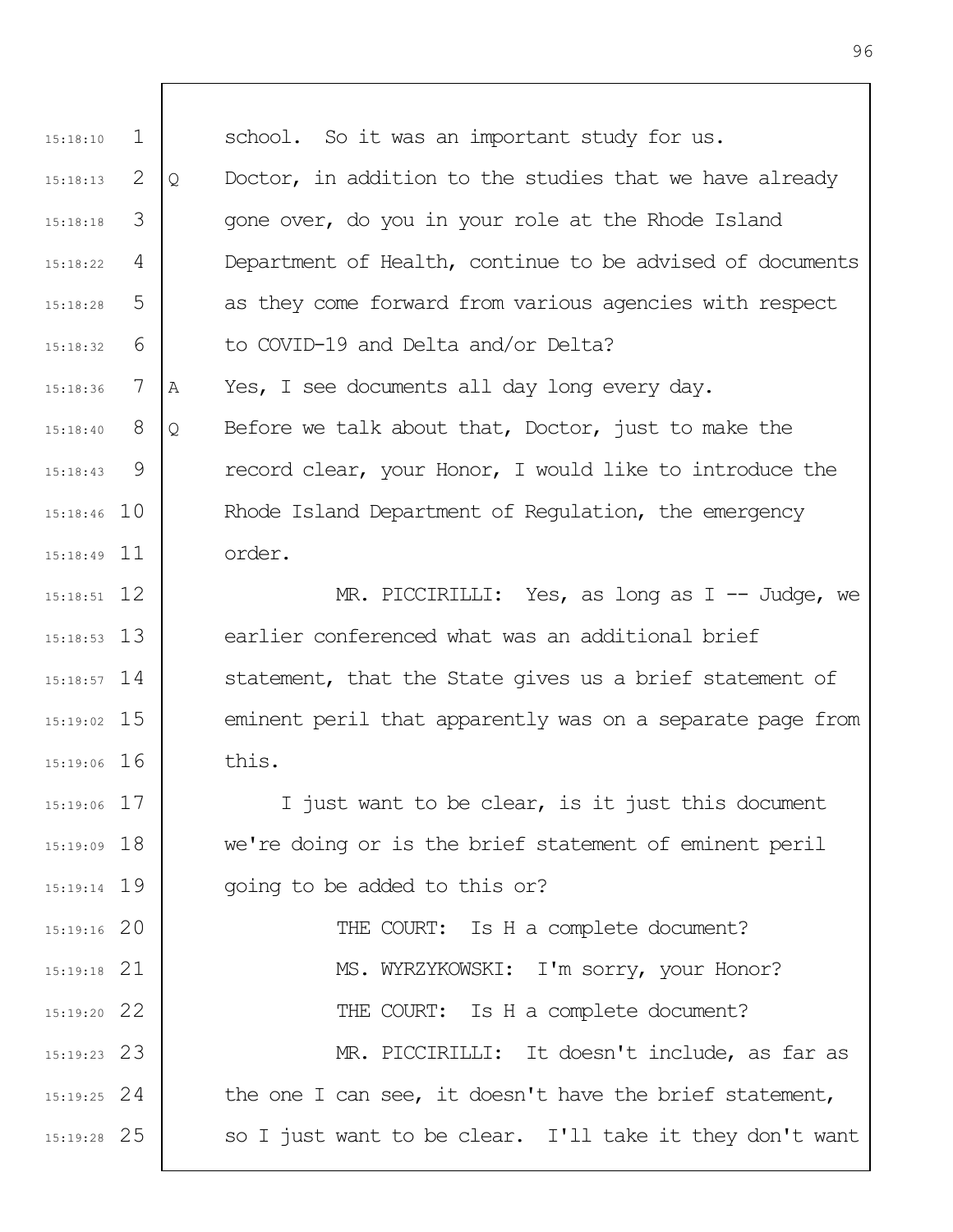| 15:19:33      | $\mathbf{1}$ | to add a brief statement. That's fine with me.              |
|---------------|--------------|-------------------------------------------------------------|
| 15:19:36      | 2            | MS. WYRZYKOWSKI: I'm introducing simply this                |
| 15:19:38      | 3            | version of the emergency regulation just because we         |
| 15:19:41      | 4            | talked about it, and I wanted to make it a part of the      |
| 15:19:44      | 5            | record. We can do it at this or --                          |
| 15:19:46      | 6            | MR. PICCIRILLI: No objection.                               |
| 15:19:47      | 7            | MS. WYRZYKOWSKI: Okay.                                      |
| $15:20:03$ 8  |              | THE CLERK: This is Defendants' H for                        |
| 15:20:06      | 9            | identification.                                             |
| $15:20:06$ 10 |              | (DEFENDANTS' EXHIBIT H WAS MARKED FOR                       |
| $15:20:06$ 11 |              | IDENTIFICATION).                                            |
| $15:20:23$ 12 |              | Doctor, I'm approaching you with a document. We talked<br>Q |
|               |              |                                                             |
| $15:20:26$ 13 |              | about the emergency declaration but could you please        |
| $15:20:30$ 14 |              | identify what that document is before you?                  |
| $15:20:32$ 15 |              | This is 216-RICR-20-10-7. It's a regulation from the<br>Α   |
| $15:20:42$ 16 |              | Rhode Island Department of Health about masking in          |
| 15:20:46 17   |              | schools.                                                    |
| $15:20:47$ 18 |              | MS. WYRZYKOWSKI: Your Honor, I just ask that                |
| $15:20:49$ 19 |              | that document be moved in full.                             |
| $15:20:51$ 20 |              | MR. PICCIRILLI: No objection.                               |
| $15:20:54$ 21 |              | Doctor, you don't have to do anything else with that<br>Q   |
| 15:20:56 22   |              | document.                                                   |
| $15:20:57$ 23 |              | THE COURT: If I may, see I'm not sure that                  |
| $15:21:07$ 24 |              | it's complete, and I don't want to ask the witness          |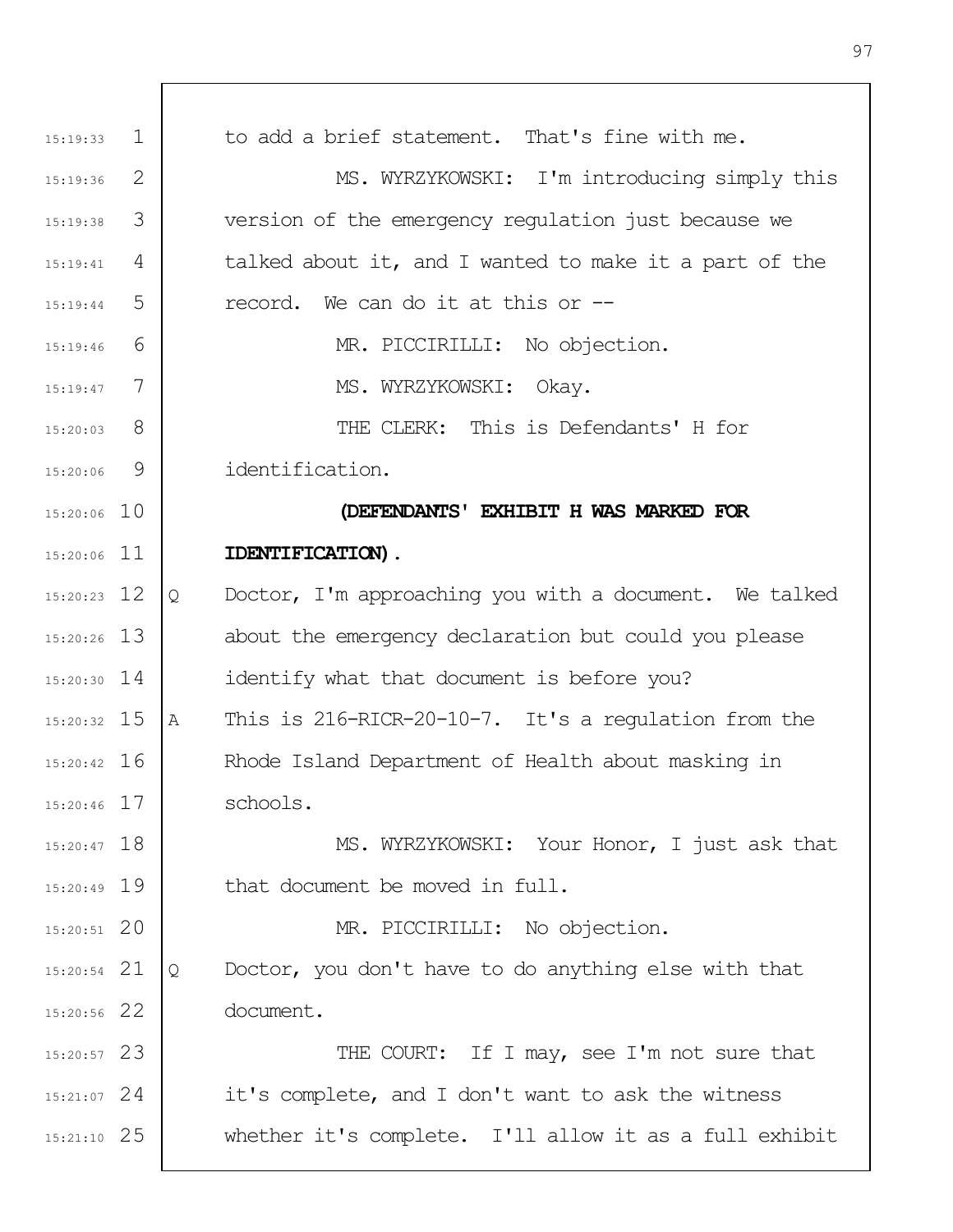| 15:21:15      | $\mathbf{1}$   | for what it is but I'm not exactly sure what it is.          |
|---------------|----------------|--------------------------------------------------------------|
| 15:21:17      | 2              | And if the Court is going to rely on it, shouldn't           |
| 15:21:20      | 3              | it be relying on the law, whatever it is?                    |
| 15:21:23      | 4              | MR. PICCIRILLI: I'm sorry, Judge.                            |
| 15:21:25      | 5              | THE COURT: With that concern, it's full.                     |
| 15:21:28      | 6              | MS. WYRZYKOWSKI: I'm sorry, your Honor, what's               |
| 15:21:29      | 7              | your concern with respect to the exhibit?                    |
| 15:21:31      | 8 <sup>8</sup> | THE COURT: Well, there was something indicated               |
| 15:21:33      | 9              | that it may not be the full requlation. I'm not sure         |
| $15:21:38$ 10 |                | what the full regulation is but any law the Court has to     |
| $15:21:42$ 11 |                | rely upon, in it entirety, so I'll admit it as full for      |
| $15:21:49$ 12 |                | what it is, although what the Court really needs to rely     |
| $15:21:52$ 13 |                | on is the law, wherever it is.                               |
| $15:22:00$ 14 |                | Doctor --<br>Q                                               |
| $15:22:04$ 15 |                | THE CLERK: Defendants' H is now marked full.                 |
| $15:22:08$ 16 |                | (DEFENDANTS' EXHIBIT H WAS MARKED FULL)                      |
| $15:22:08$ 17 |                | THE COURT: You may be able to recover that in                |
| $15:22:11$ 18 |                | your legal briefing.                                         |
| $15:22:13$ 19 |                | Doctor, with respect to Exhibit H that's before you, do<br>Q |
| $15:22:17$ 20 |                | you know whether or not that's a full and complete copy      |
| $15:22:19$ 21 |                | of the emergency declaration? Emergency regulation,          |
| 15:22:22 22   |                | excuse me, that was issued by the Department of Health in    |
| $15:22:24$ 23 |                | September?                                                   |
| $15:22:24$ 24 |                | Yes, this is a full and complete copy.<br>A                  |
| $15:22:27$ 25 |                | Doctor, in your position at the Rhode Island Department<br>Q |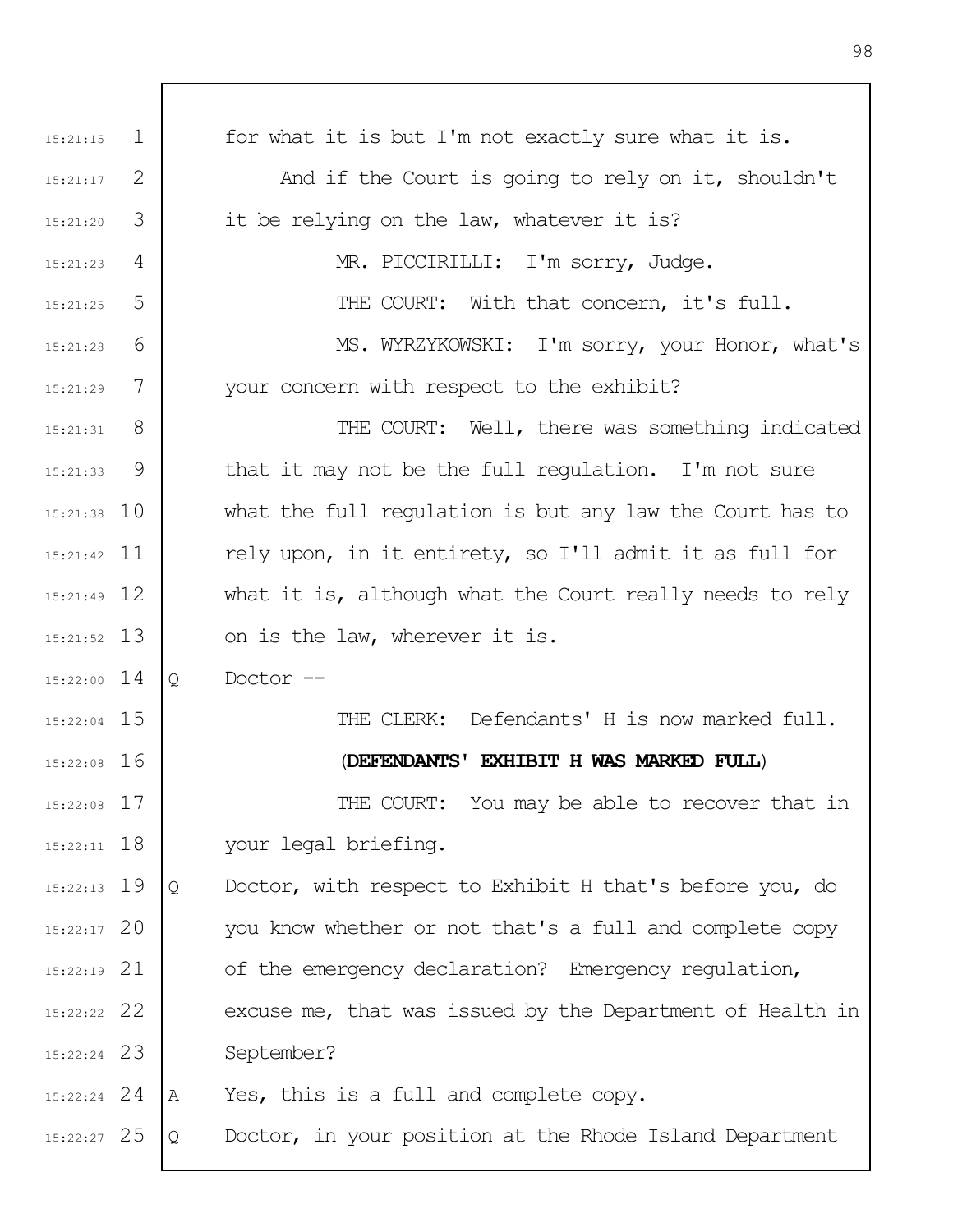| 15:22:32      | $\mathbf{1}$ |   | of Health, you had indicated that you keep apprised of     |
|---------------|--------------|---|------------------------------------------------------------|
| 15:22:38      | 2            |   | medical documents as they become available; is that        |
| 15:22:43      | 3            |   | accurate?                                                  |
| 15:22:43      | 4            | Α | Yes.                                                       |
| 15:22:44      | 5            | Q | To this day, Doctor, you're continuing to review medical   |
| 15:22:47      | 6            |   | documents with respect to COVID-19?                        |
| 15:22:49      | 7            | Α | Yes.                                                       |
| 15:22:50      | 8            | Q | You had testified earlier that to a reasonable degree of   |
| 15:22:56      | 9            |   | medical certainty, that masking is the most effective      |
| $15:23:00$ 10 |              |   | measure to help curb the spread of the Delta variant in    |
| $15:23:05$ 11 |              |   | an academic setting?                                       |
| $15:23:06$ 12 |              | Α | Yes.                                                       |
| $15:23:06$ 13 |              | Q | Did you rely on documents to help formulate that medical   |
| $15:23:12$ 14 |              |   | opinion?                                                   |
| $15:23:12$ 15 |              | Α | Yes.                                                       |
| $15:23:50$ 16 |              |   | THE CLERK: Defendants' I for identification.               |
| $15:24:06$ 17 |              |   | MS. WYRZYKOWSKI: J.                                        |
| $15:24:29$ 18 |              |   | THE CLERK: Defendants' J for identification.               |
| 15:24:49 19   |              |   | Defendants' K for identification.                          |
| $15:24:49$ 20 |              |   | (DEFENDANTS' EXHIBITS I, J and K WERE MARKED               |
| $15:24:49$ 21 |              |   | FOR IDENTIFICATION)                                        |
| 15:25:06 22   |              |   | MS. WYRZYKOWSKI: Your Honor, may I approach                |
| $15:25:07$ 23 |              |   | the witness?                                               |
| $15:25:08$ 24 |              |   | THE COURT: Yes.                                            |
| $15:25:09$ 25 |              | Q | Doctor, I'm handing you $-$ do you have any other exhibits |
|               |              |   |                                                            |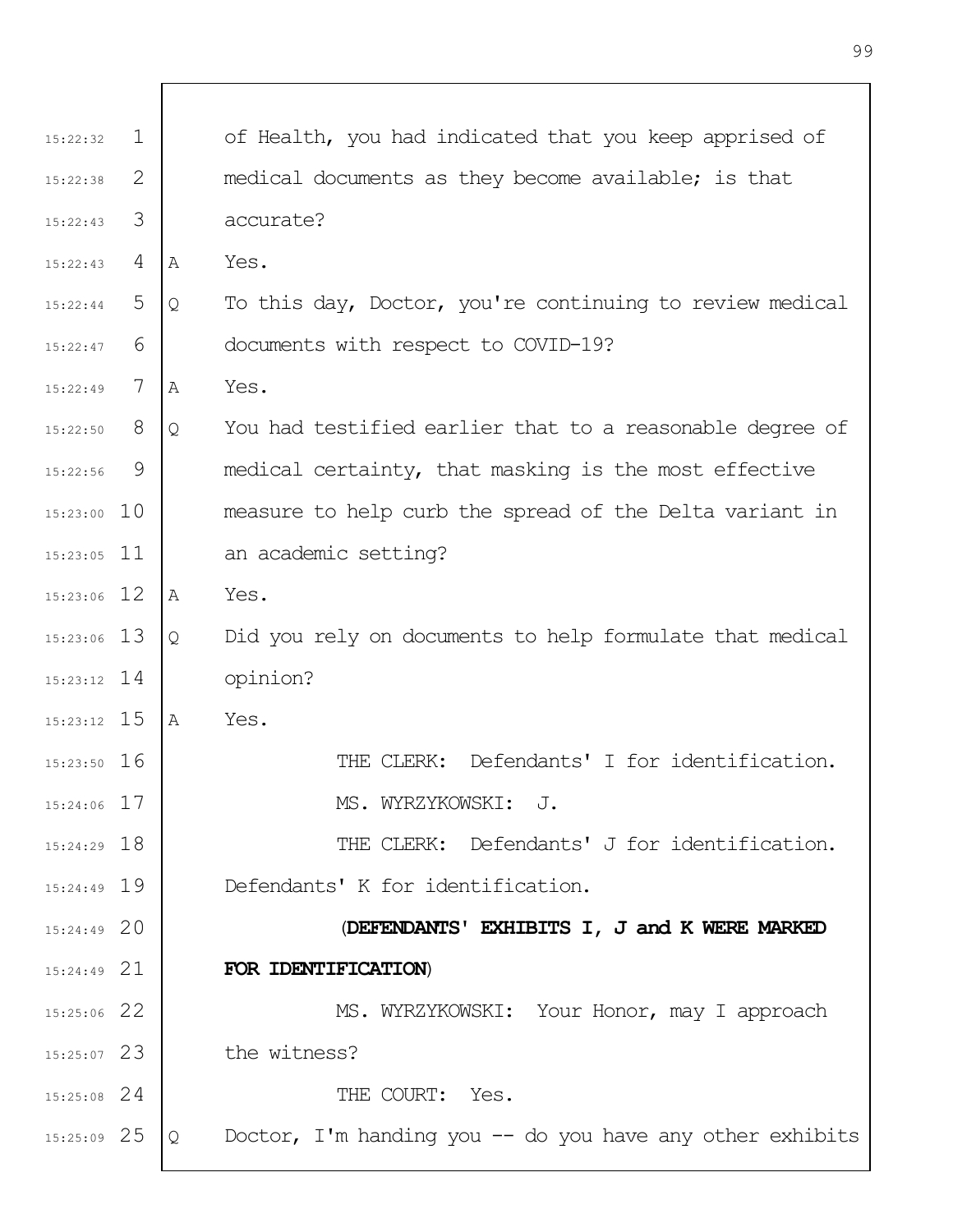| 15:25:13      | $\mathbf{1}$ |   | up there? Can I have them back, please.                   |
|---------------|--------------|---|-----------------------------------------------------------|
| 15:25:13      | 2            |   | (Documents given back to the Clerk)                       |
| 15:25:22      | 3            | Q | Doctor, I'm handing you three new exhibits that have been |
| 15:25:25      | 4            |   | marked for identification. I'm handing you Exhibit I,     |
| 15:25:31      | 5            |   | and just look at the back of that document, Doctor. Is    |
| 15:25:33      | 6            |   | that Exhibit I?                                           |
| 15:25:34      | 7            | Α | It is.                                                    |
| $15:25:35$ 8  |              | Q | Doctor, I am handing you Exhibit K for identification     |
| 15:25:39      | 9            |   | purposes and Exhibit J for identification purposes.       |
| $15:26:01$ 10 |              |   | Doctor, starting with Exhibit I, do you have it in front  |
| $15:26:12$ 11 |              |   | of you, Doctor?                                           |
| $15:26:13$ 12 |              | Α | I've got it right here.                                   |
| $15:26:14$ 13 |              | Q | Great. In your role, Doctor, as the $-$ - excuse me, I'm  |
| $15:26:26$ 14 |              |   | sorry. In your role as the medical director of the Covid  |
| $15:26:35$ 15 |              |   | unit for the Rhode Island Department of Health, do you    |
| $15:26:39$ 16 |              |   | continue to keep apprised of documents related to         |
| $15:26:42$ 17 |              |   | COVID-19 and the Delta variant?                           |
| $15:26:46$ 18 |              | A | Yes.                                                      |
| 15:26:46 19   |              | Q | Did these documents that you relied upon help to form     |
| 15:26:50 20   |              |   | your medical opinion?                                     |
| $15:26:51$ 21 |              | Α | Yes.                                                      |
| 15:26:52 22   |              | Q | Looking at Exhibit I, could you please tell me the title  |
| $15:26:57$ 23 |              |   | of Exhibit I and the date that it was reported?           |
| $15:27:01$ 24 |              | A | It was reported on September 24, 2021. It's titled        |
| 15:27:09 25   |              |   | "Pediatric Covid-19 cases in Counties With and Without    |
|               |              |   |                                                           |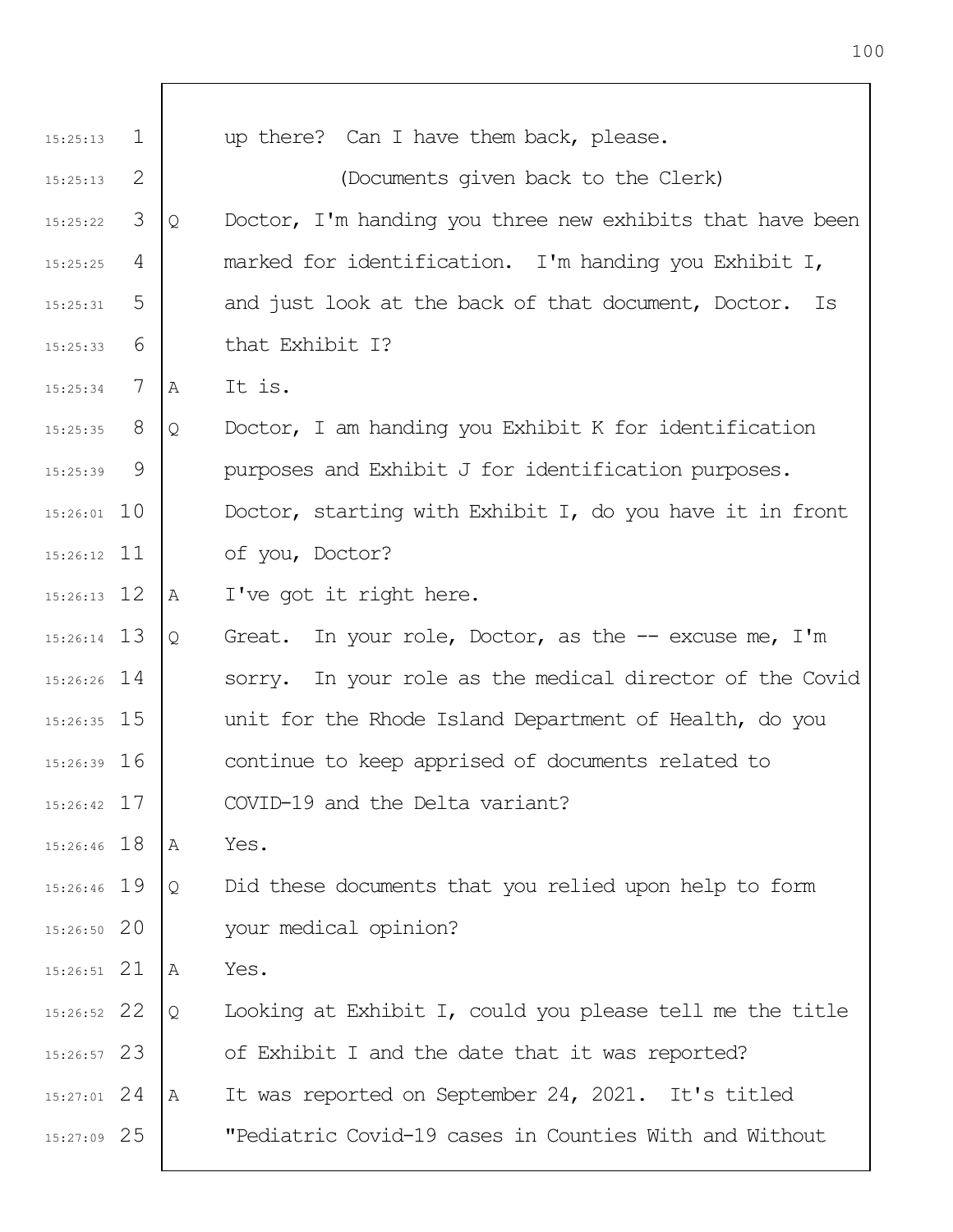1 2 3 4 5 6 7 8  $\mathsf{Q}$ 15:27:43 10 15:27:45 11 15:27:46 12 13 15:27:50 15:27:54 14 15 15:28:01 16 15:28:05 17 15:28:07 15:28:07 18 19 15:28:10 20 15:28:13 21 15:28:16 22 15:28:17 23 15:28:20 24 15:28:23 25 15:28:25 15:27:14 15:27:20 15:27:24 15:27:26 15:27:27 15:27:32 15:27:34 15:27:37 15:27:42 School Mask Requirements - United States July 1 -September 4, 2021." Q Have you read this document, Doctor? A Yes, I have. Q Have you relied on this document in helping to formulate Exhibit I, in helping to formulate your medical opinion to a reasonable degree of medical certainty with respect to COVID-19 and or Delta, the variant of COVID-19? A Yes. MS. WYRZYKOWSKI: Your Honor, I ask that this document be moved in full. MR. PICCIRILLI: I'm confused again, Judge. September 24th of this year, for all three of these exhibits, the emergency rule, Exhibit H was issued on September 23rd, and could not have been relying upon this in enacting the emergency rule. MS. WYRZYKOWSKI: I at no point said he was relying upon them for the emergency rule. The argument that I'm trying to put forth is that he's the infectious disease expert. He's an expert in COVID-19. In order to keep abreast and to be current with the training, education and experience that is needed to hold those positions and that title, he needs to keep abreast of the current medical literature. And this is the current medical literature that the Doctor has relied upon to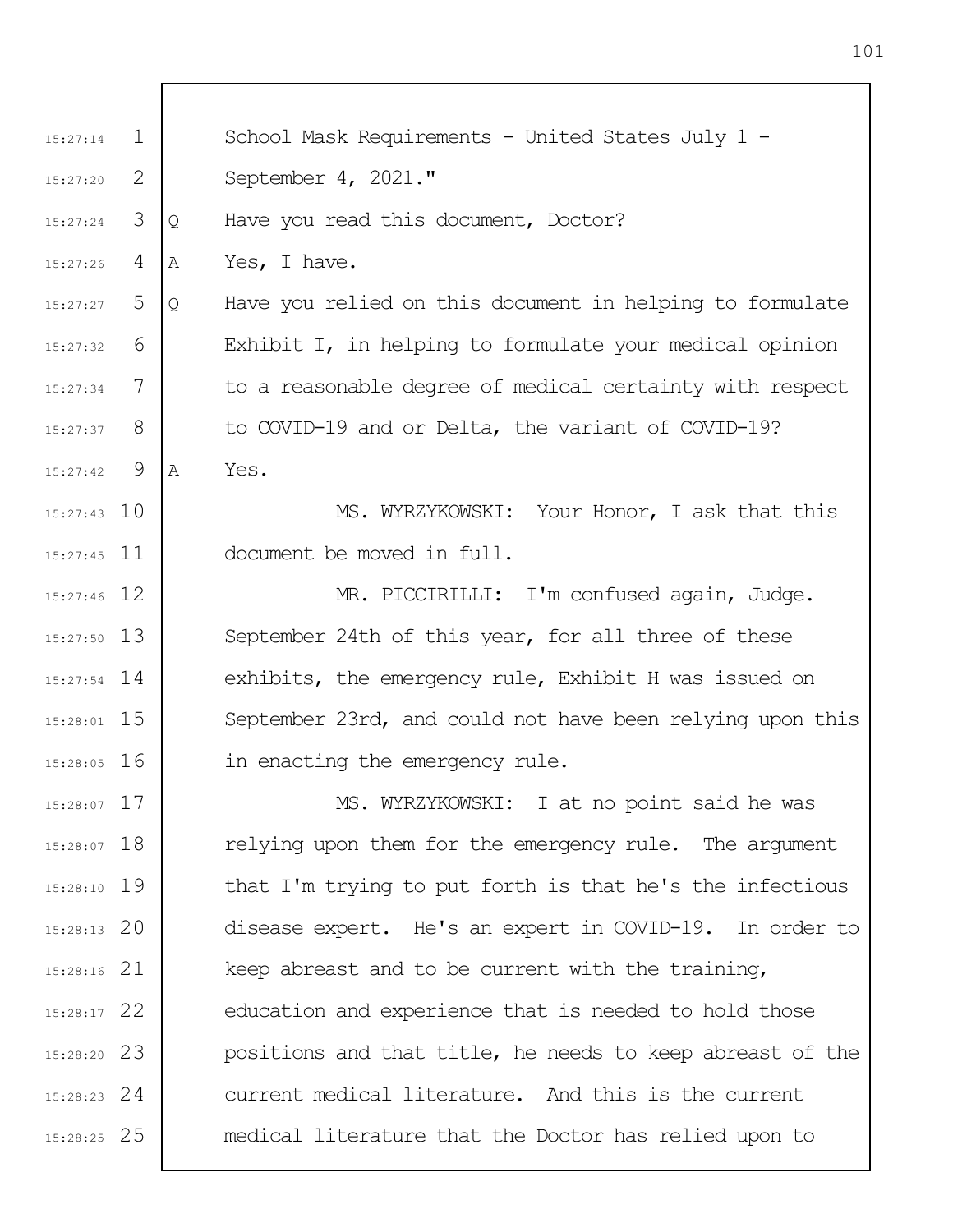formulate his opinion as he stands here today, exclusive of the executive order and the emergency declaration.

THE COURT: I was confused because you had, about an hour ago you went into a segment that you referred to, now we're talking about your basis for recommendations to the executive. So now we are off of that.

8 9 10 15:28:51 11 15:28:53 15:28:57 12 13 15:29:00 14 15:29:03 15 15:29:06 16 15:29:09 15:28:46 15:28:48 MS. WYRZYKOWSKI: We are off of that. As co-counsel I am well aware it's past the date that that emergency regulation was issued by the Rhode Department of Health. But, nonetheless, him being certified as an expert in infectious diseases in Covid, these are the materials which he relied upon to formulate his opinion to a reasonable degree of medical certificate that he is offering in this court today after the executive order and the emergency regulation issued.

17 15:29:14 18 15:29:24 15:29:27 19 20 15:29:31 21 15:29:35 22 15:29:38 THE COURT: If I have Mr. Piccirilli's complaint correct, that the executive order was in affect because it was -- the wrong one passed. It was improper when passed. I'm not sure what his basis for today's opinion is. What difference does that make? MS. WYRZYKOWSKI: Because the document that's

23 15:29:41 24 15:29:45 put forth by plaintiff in their case is that masks are not effective.

25 15:29:46

1

15:28:28

15:28:31

15:28:34

15:28:36

15:28:38

15:28:42

15:28:46

2

3

4

5

6

7

So here we are showing that not only were masks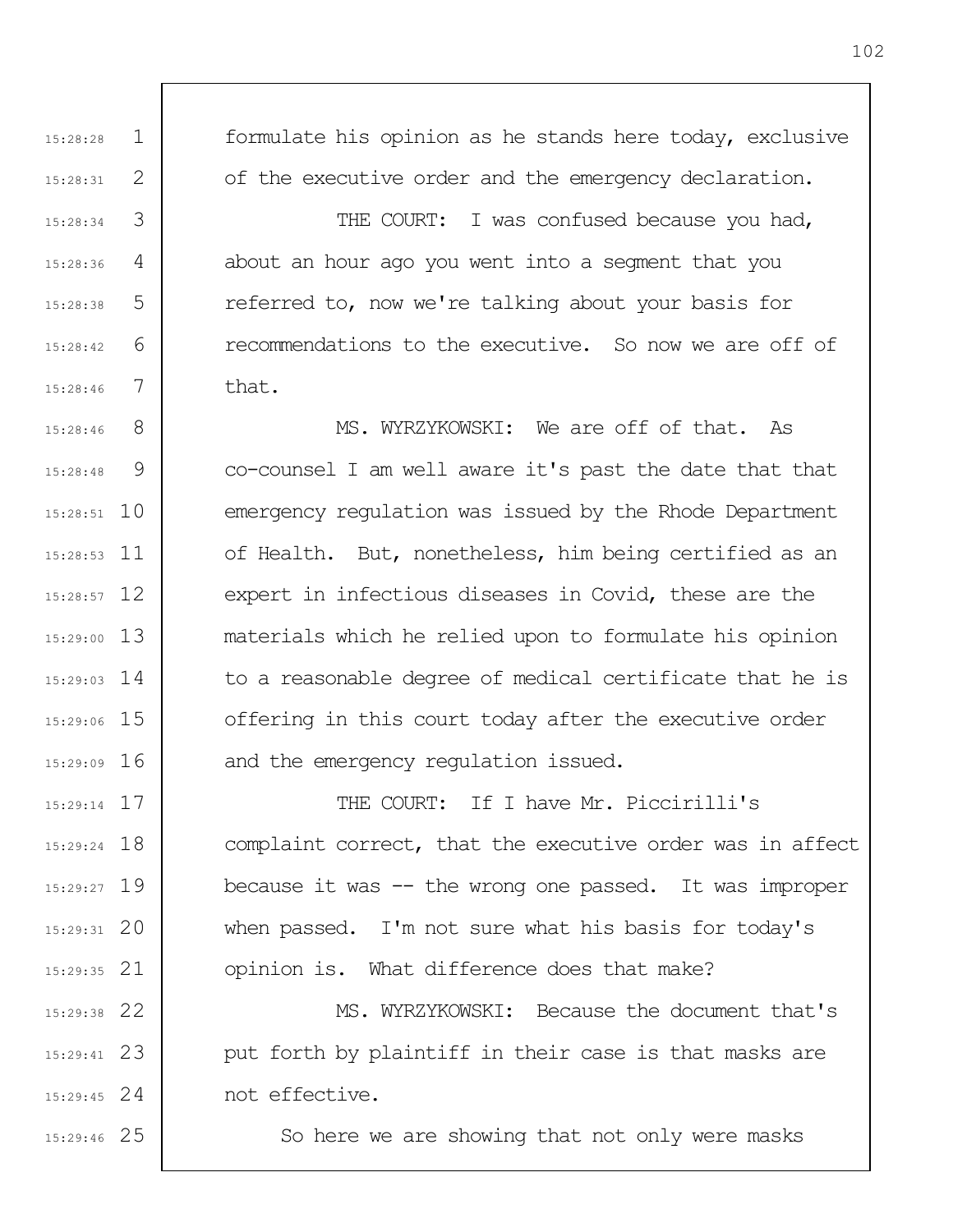effective when we issued -- when the State issued the executive order in August, not only are masks effective when the Rhode Island Department of Health emergency regulation went into effect. Masks were still effective as I stand here today as a way to help prevent the transmission of Covid.

1

15:29:51

15:29:54

15:29:56

15:29:58

15:30:01

15:30:04

15:30:06

15:30:08

15:30:13

2

3

4

5

6

7

8

9

15:30:13 10

15:30:17 11

15:30:20 12

13 15:30:21

14 15:30:25

15 15:30:29

20 15:30:43

21 15:30:46

22 15:30:49

23 15:30:52

The Doctor in his position right now as the head of the Covid unit, coupled with the fact that he's an infectious disease person, would need to testify as to this. So his opinion today is the same as it was in August, and as it was last week.

THE COURT: We haven't established that. How can he be relying on this for his prior input on the executive order and what Mr. Piccirilli's concern was the prior -- the way the order and the regulation had passed?

16 15:30:32 17 15:30:35 18 15:30:39 19 15:30:41 MS. WYRZYKOWSKI: I am not arguing these documents in helping to formulate his opinion for the emergency regulation in September 24 or for the executive order that was issued in August.

> My position is that these are the documents, that even after these two things went into effect that are still being relied upon by our Rhode Island Department of Health to help formulate opinions moving forward.

24 15:30:56 25 15:31:06 THE COURT: So, Mr. Piccirilli, you're not just arguing whether or not it was improperly established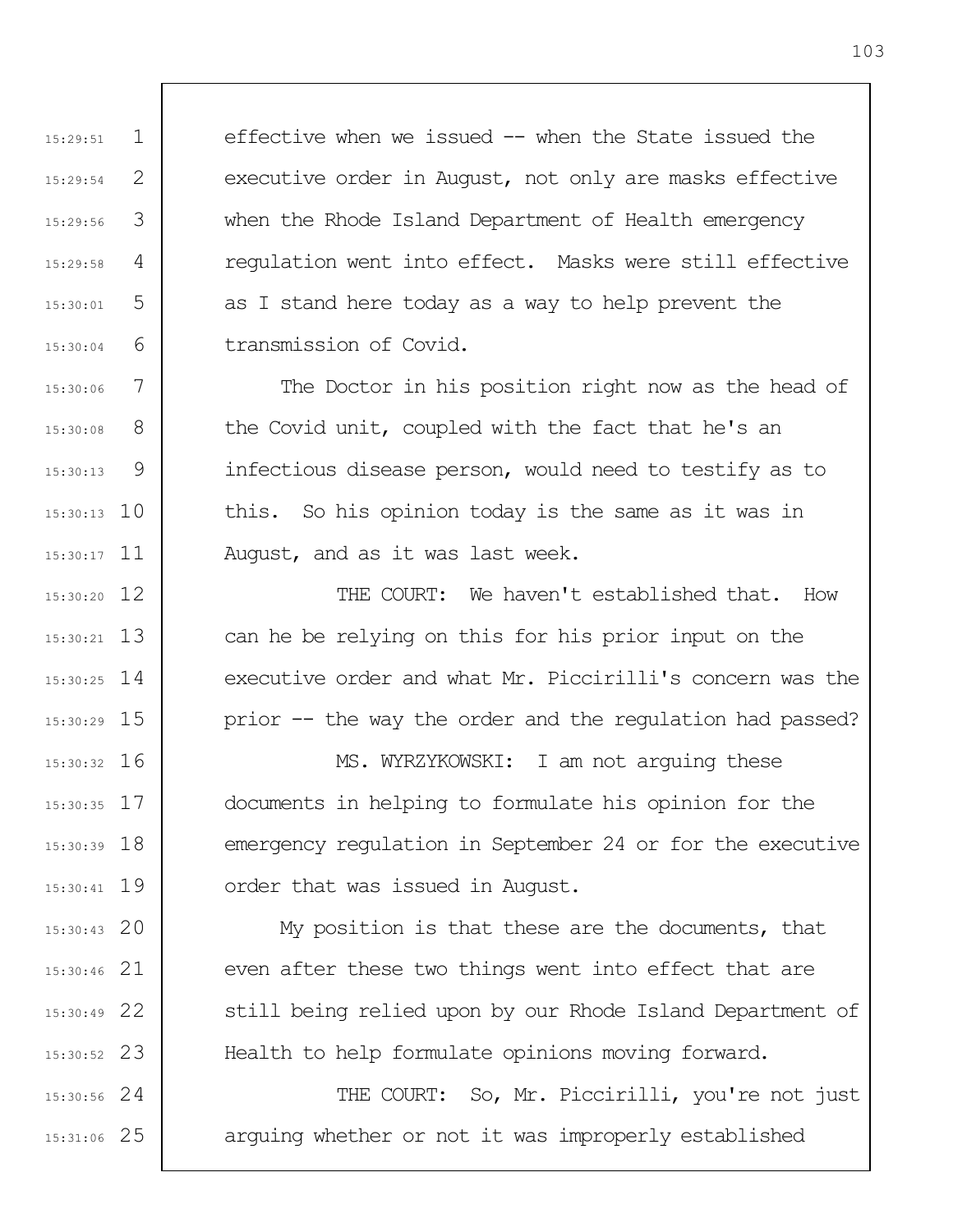1 2 3 4 5 6 7 8 9 15:31:37 10 15:31:40 11 15:31:43 12 15:31:11 15:31:12 15:31:15 15:31:18 15:31:20 15:31:24 15:31:27 15:31:29 15:31:34 procedurally, whether the regulations in the executive order were improperly established, but also whether or not they make sense today; correct? MR. PICCIRILLI: Yes, you know what, Judge, yes, in fairness, you know, with that dichotomy, if I can accept these documents, as long as it's clear, because I'm going to be presenting evidence that, for example, in the executive order, they claim that the hospitalizations were going to exceed capacity, and that's certainly proven not even close to being true. They claim that they're going to open a field hospital in Cranston. They never did that.

13 15:31:44 15:31:47 14 15 15:31:48 16 15:31:51 17 15:31:55 So I'm going to be introducing evidence as well. I'm going to show they relied on the fact that Florida, which didn't have mask mandates, cases were going through the roof. And since school started the cases have dropped 75 percent in Florida.

18 15:31:57 15:32:00 19 20 15:32:03 21 15:32:06 So this is cherry picking. It's fair enough. He wants to talk about these, and I'll question him on it. There's going to be a lot of evidence that masks don't work, and so I'll get into that.

22 15:32:09 23 15:32:12 24 15:32:16 25 15:32:19 In summary, I won't object to their entry as long as it's clear that he couldn't have relied upon this and enacted either the emergency rule or the executive order. MS. WYRZYKOWSKI: The State is in complete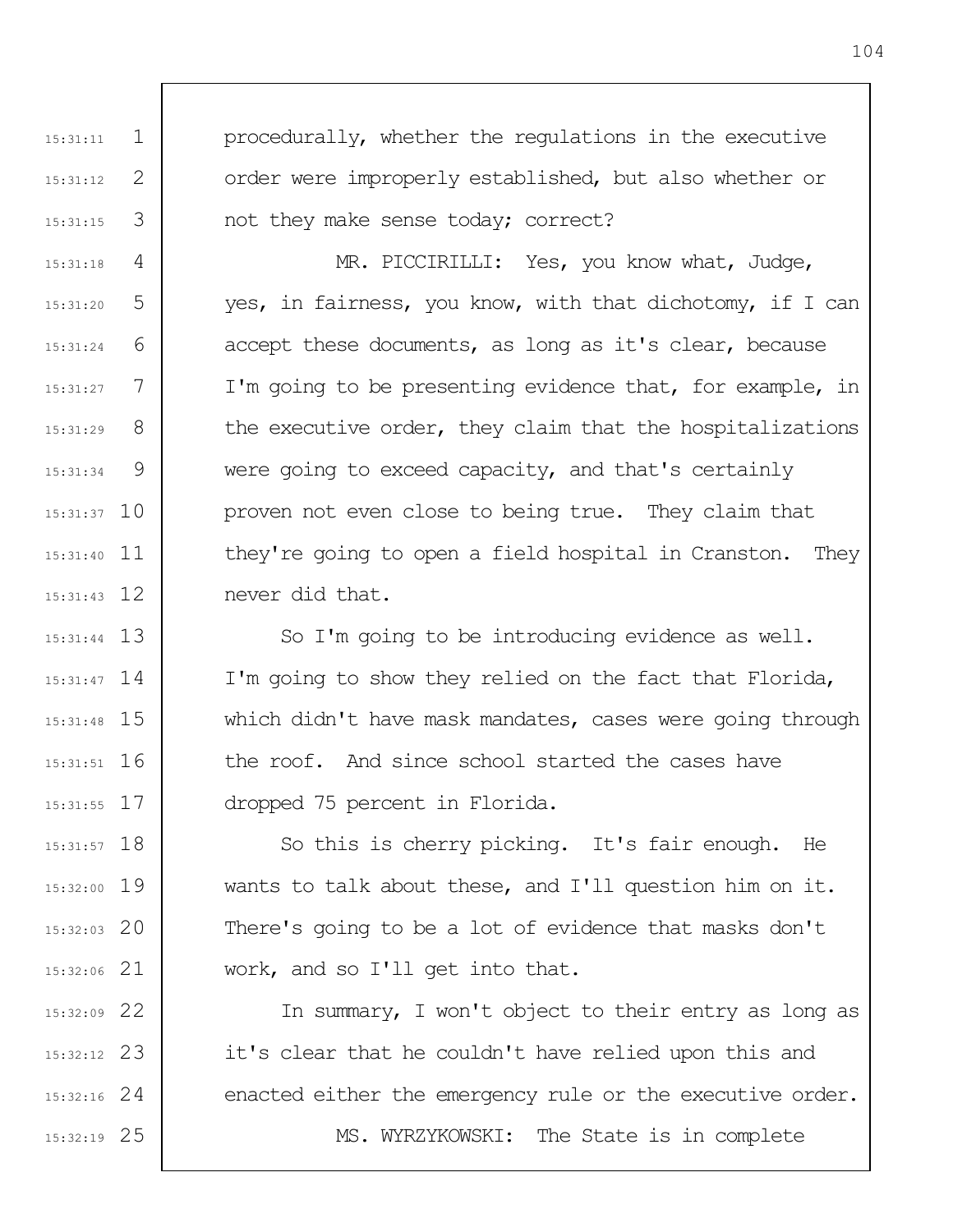1 2 3 4 5 6 7 8 9 15:32:56 10 15:33:00 11 15:33:10 12 13 15:33:10 14 15:33:22 15 15:33:24 16 15:33:28 17 15:33:30 18 15:33:33 15:33:36 19 20 15:33:36 21 15:33:42 22 15:33:45 23 15:33:50 24 15:33:52 25 15:33:58 15:32:21 15:32:21 15:32:27 15:32:44 15:32:45 15:32:48 15:32:49 15:32:49 15:32:54 agreement with that. He did not rely upon it  $-$ THE COURT: He indicated that. I is full. THE CLERK: Doctor, may I have I back. MS. WYRZYKOWSKI: It's the same for all? MR. PICCIRILLI: Yes, it's the same for all three, Judge. I mean, again, I don't want to object to that on the basis that he couldn't have relied upon it at the time but he's relying now on that. THE COURT: By agreement of counsel, which I always appreciate, I, J and K are all full. THE CLERK: Defendants' I, J and K are all now marked full. **(DEFENDANTS' EXHIBITS I, J AND K WERE MARKED FULL)** Q Doctor, you have been handed a series of exhibits that have been marked in full. I'll first direct your attention to Exhibit I. I believe you've already read the title but now I don't remember. Could you just please read the tile of Exhibit I and the date of publication? A So Exhibit I is entitled "Pediatric Covid-19 Cases in Counties With and Without School Mask Requirements - United States, July 1st-September 4, 2021." It was published September 24, 2021. Q And, Doctor, now looking at Exhibits J and K, which has also been marked in full. Could you please read the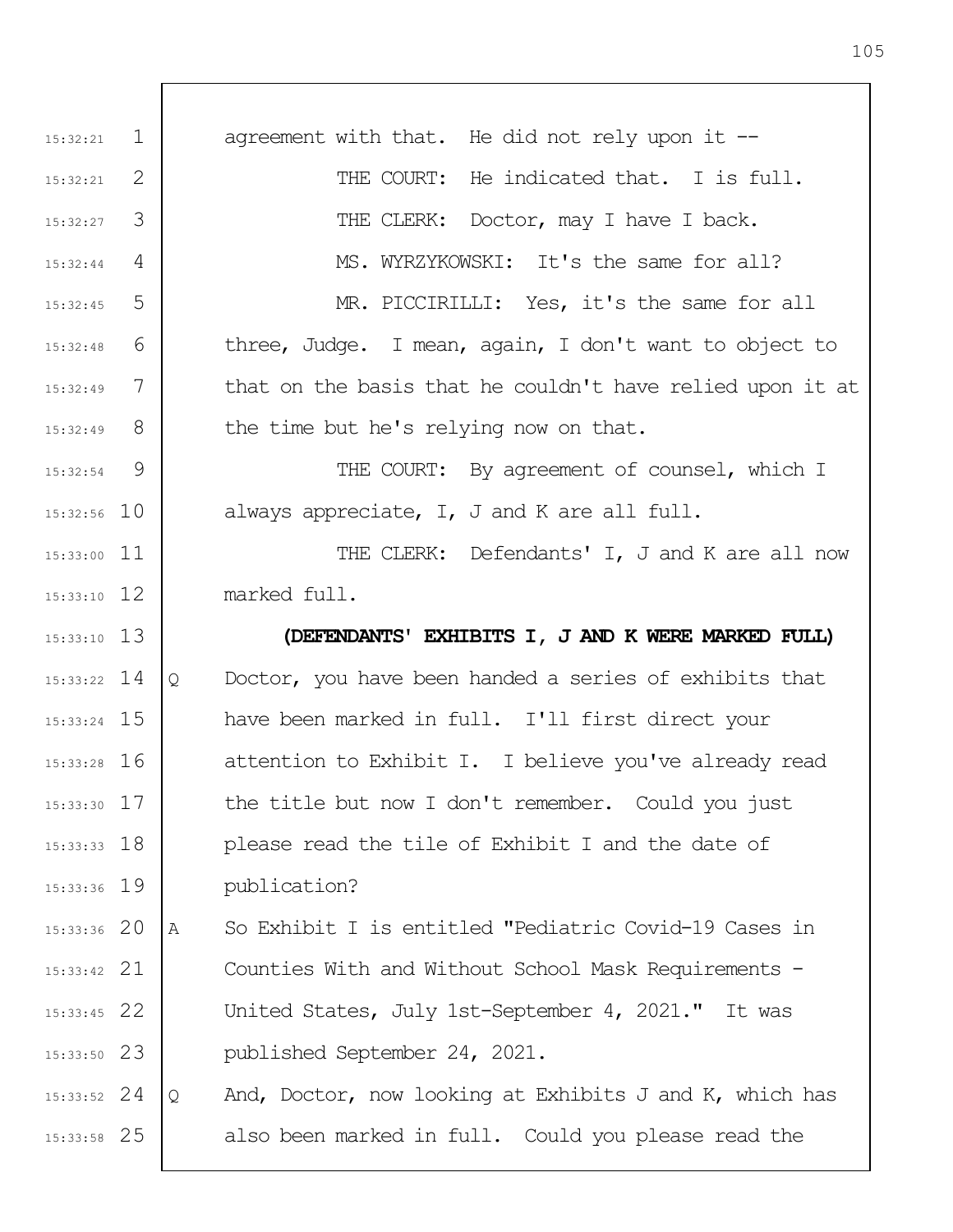| 15:34:00      | $\mathbf 1$ |   | title of Exhibit J and the date of publication?               |
|---------------|-------------|---|---------------------------------------------------------------|
| 15:34:03      | 2           | Α | J is titled, "Covid-19 Related School Closures and            |
| 15:34:09      | 3           |   | Learning Modality Changes - United States, August 1 -         |
| 15:34:13      | 4           |   | September 17, 2021." It was published in the Morbidity        |
| 15:34:20      | 5           |   | and Mortality Weekly Report, September 24, 2021. This         |
| 15:34:25      | 6           |   | exhibit, which is titled K --                                 |
| 15:34:28      | 7           | Q | Thank you, Doctor.                                            |
| 15:34:28      | 8           | Α | Is "Association Between K-12 School Mask Policies and         |
| 15:34:35      | 9           |   | School-Associated Covid-19 Outbreaks - Maricopa and Pima      |
| $15:34:41$ 10 |             |   | Counties, Arizona, July-August 2021." It was published        |
| $15:34:47$ 11 |             |   | in Morbidity and Mortality Weekly Report on September 24,     |
| $15:34:51$ 12 |             |   | 2021.                                                         |
| $15:34:53$ 13 |             | Q | Doctor, all three of these exhibits; $I$ , $J$ and $K$ , were |
| $15:34:58$ 14 |             |   | published in Morbidity and Mortality Weekly Report; is        |
| $15:35:01$ 15 |             |   | that accurate?                                                |
| $15:35:02$ 16 |             | Α | Yes.                                                          |
| $15:35:03$ 17 |             | Q | Looking at all three exhibits, I-K, could you please tell     |
| $15:35:07$ 18 |             |   | me whether or not these documents were peer reviewed?         |
| 15:35:09 19   |             | Α | Yes, they were.                                               |
| $15:35:10$ 20 |             | Q | Doctor, in formulating your opinion now, based upon your      |
| $15:35:14$ 21 |             |   | training, education and experience, can you, as you stand     |
| $15:35:17$ 22 |             |   | here today, can you form an opinion to a reasonable           |
| 15:35:22 23   |             |   | degree of medical certainty, as to whether or not masking     |
| $15:35:26$ 24 |             |   | is effective in a K-12 setting?                               |
| $15:35:30$ 25 |             | A | Yes, masking is effective in K-12 settings. I don't           |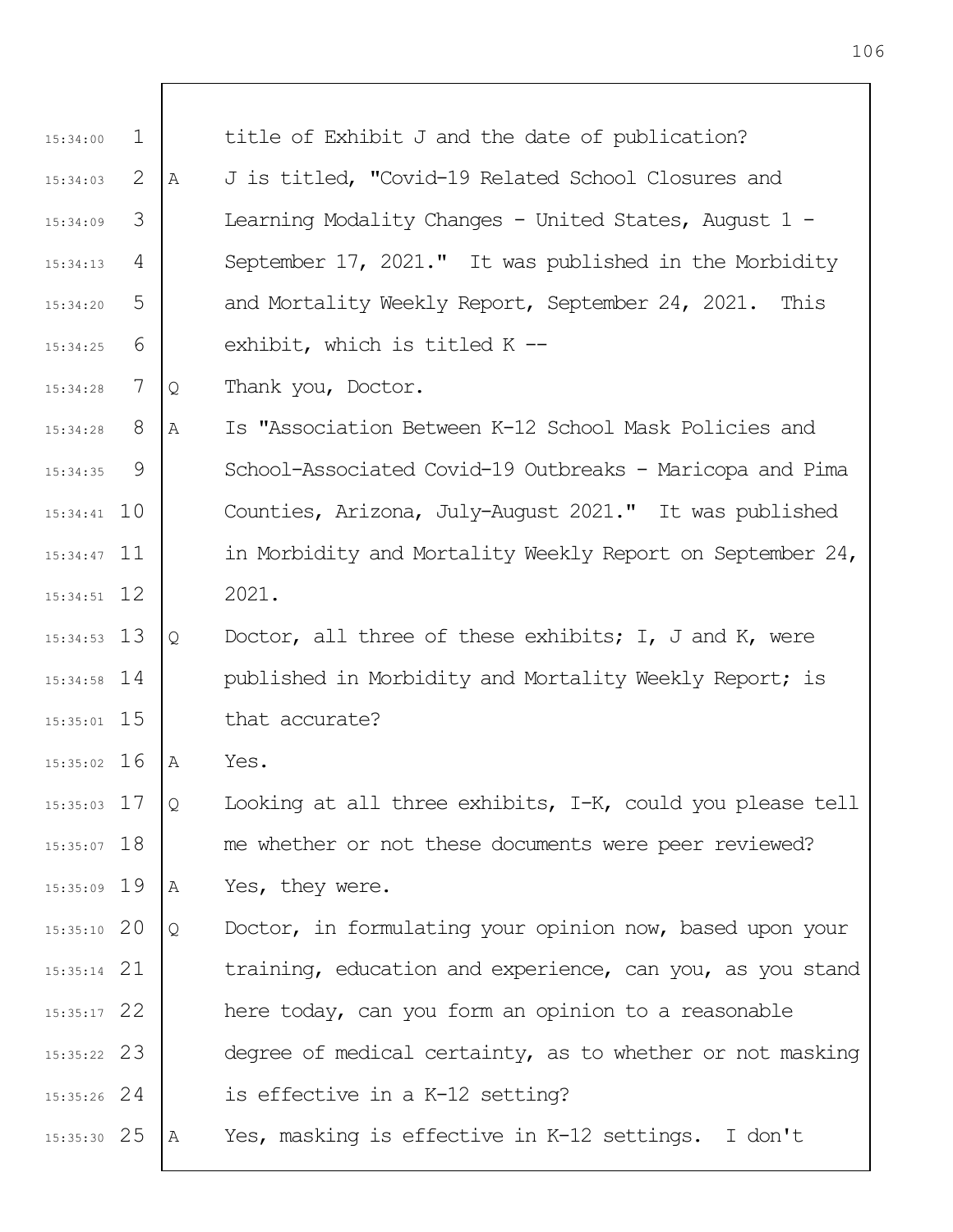15:35:35

1 think there's any debate about that.

2 3 4 5 6 7 8 9 15:36:06 10 15:36:11 11 12 15:36:16 15:35:37 15:35:40 15:35:44 15:35:47 15:35:50 15:35:56 15:35:59 15:36:02 Q Looking at these documents, Doctor, is there any particular portion of Exhibit I that you relied upon to help formulate your opinion as you stand here today on the effectiveness of masking in a K-12 setting? A Yeah, with Exhibit I it's an ecological study, so you can't draw causations from ecological studies. But it does draw some interesting points here, and one of the points in the study was they showed that when you look at schools that didn't have masking policies, compared to schools that did, schools that had mask requirements have a lower number of cases in their counties.

13 15:36:20 14 15:36:23 15 15:36:26 16 15:36:30 17 15:36:33 18 15:36:35 19 15:36:41 20 15:36:44 21 15:36:48 22 15:36:51 23 15:36:53 24 15:36:58 25 15:37:01 So when you looked at county schools, what you saw was the counties that actually had masks requirements have less cases of Covid. Admittedly, it's an ecological study, but it does show some relevance to what we're looking at, so I thought it was important. Q Thank you, Doctor. Doctor, looking at Exhibit J, you've already indicated that that document had helped you formulate your medical opinion with respect to masking in a K-12 setting. Is there any particular portion of that document that helped formulate your medical opinion? A One of the things about this exhibit is it highlights a national trend and something that everyone else has noticed, is that kids really belong in school in person.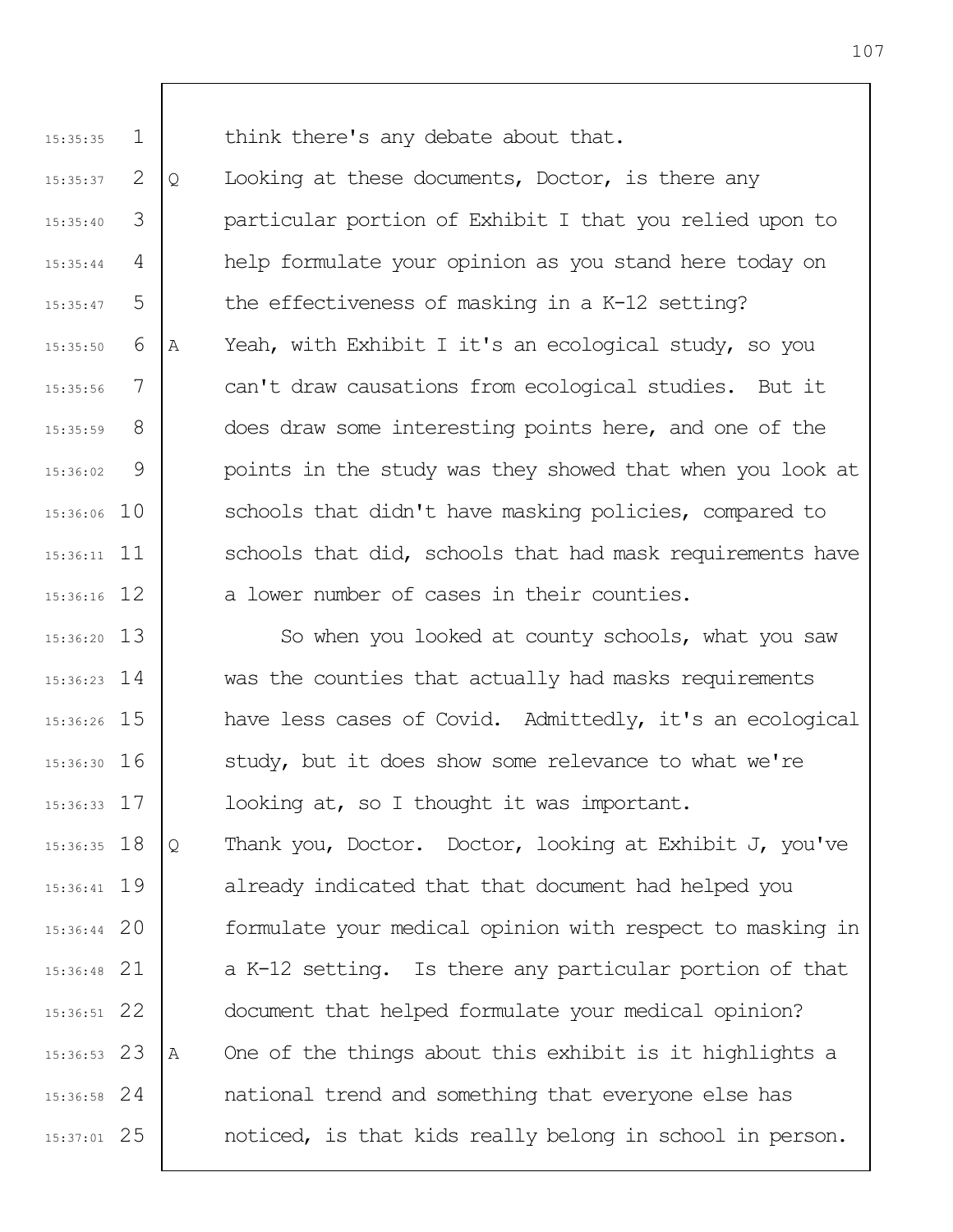And one of the things it showed is that 96 percent of these schools are meeting in person. And it did talk about school closures, were they are more common in certain parts of the country in the south, in the west. But it really highlighted that it's important for kids to one be in school, that's what it meant by learning modality changes.

8 9 15:37:36 10 15:37:39 11 15:37:42 12 15:37:26 15:37:30 Last year a lot of kids were doing education remotely, or in a hybrid where that was part going to school. So this looked at school closures, and clearly school closures occur when there's more cases of Covid in certain regions. So it looked at that in particular.

1

15:37:05

15:37:08

15:37:11

15:37:15

15:37:18

15:37:22

15:37:25

2

3

4

5

6

7

13 15:37:45 15:37:49 14 15 15:37:52 16 15:37:56 But it was relevant because you really see, nobody recognized kids need to be back in school, that's really important, and when there's more cases, schools are going to close.

17 15:37:57 18 15:38:01 Q Doctor, I'm sorry, why are more schools closed if there's more Covid cases?

19 15:38:02 20 15:38:06 21 15:38:08 22 15:38:11 23 15:38:14 24 15:38:17 A Schools close when there's more Covid cases because you don't want to spread the disease inside the school. The other problem that schools have sometimes is so many teachers and staff are sick. They can't function. So that's partly why schools close when there's an increase in cases.

25 15:38:18 Q Doctor, you have one final exhibit that is left before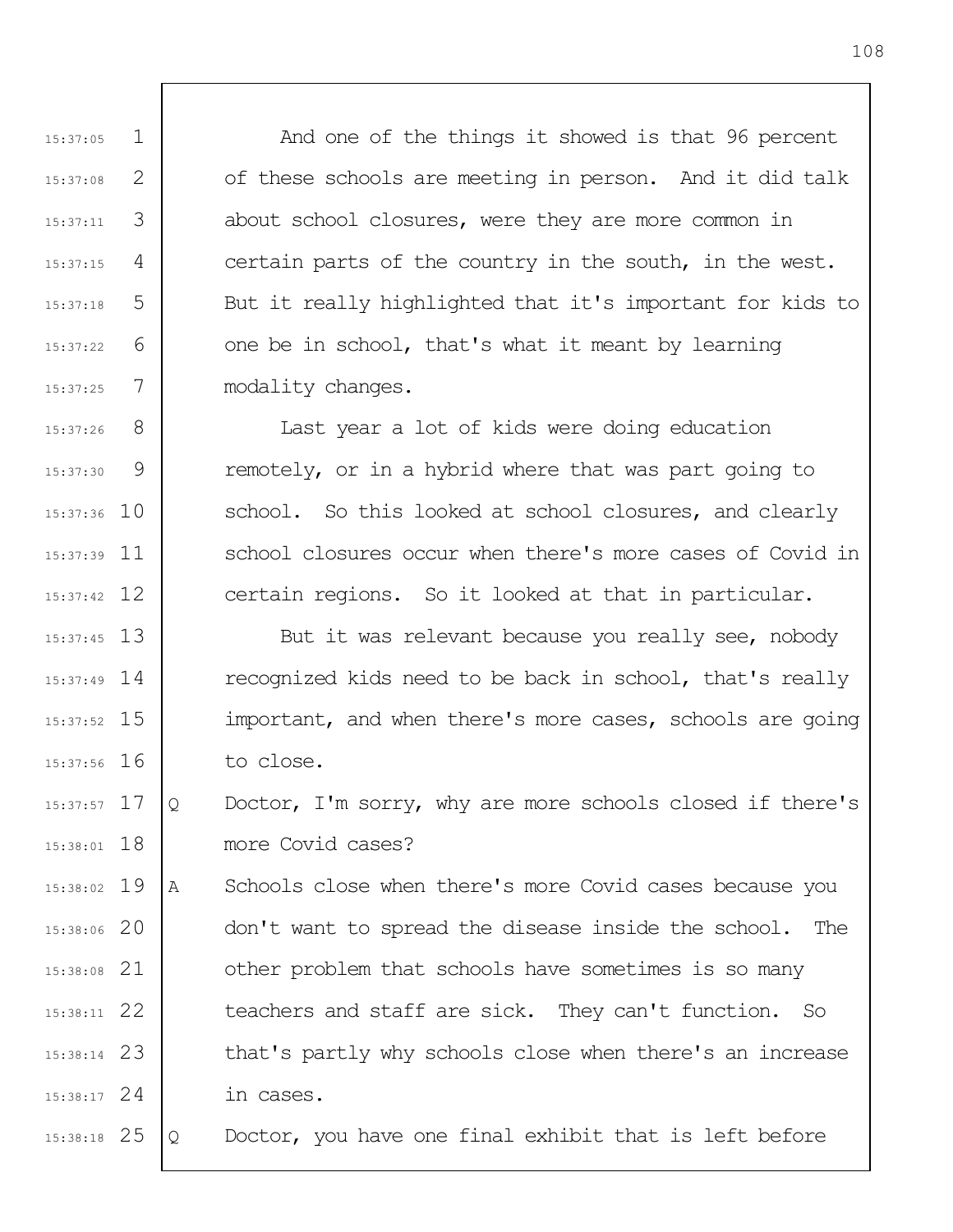| $\mathbf{1}$ |                                                                                                                                                                                                                                                                          | you, what exhibit is that, Doctor?                        |
|--------------|--------------------------------------------------------------------------------------------------------------------------------------------------------------------------------------------------------------------------------------------------------------------------|-----------------------------------------------------------|
| 2            | A                                                                                                                                                                                                                                                                        | This is Exhibit K.                                        |
| 3            | Q                                                                                                                                                                                                                                                                        | Doctor, just for clarity, could you please read the title |
| 4            |                                                                                                                                                                                                                                                                          | of Exhibit K?                                             |
| 5            | Α                                                                                                                                                                                                                                                                        | This is the "Association between K-12 School Mask         |
| 6            |                                                                                                                                                                                                                                                                          | Policies and School-Associated COVID-19 outbreaks -       |
| 7            |                                                                                                                                                                                                                                                                          | Maricopa and Pima Counties, Arizona, July-August 2021."   |
| 8            | Q                                                                                                                                                                                                                                                                        | Doctor, some of the things that we did with the other     |
| 9            |                                                                                                                                                                                                                                                                          | exhibits -- when looking at this document is there a      |
|              |                                                                                                                                                                                                                                                                          | particular portion of this document, or something         |
|              |                                                                                                                                                                                                                                                                          | relevant about this document, that helps you formulate    |
|              |                                                                                                                                                                                                                                                                          | your opinion with respect to masking in K-12 settings as  |
|              |                                                                                                                                                                                                                                                                          | you stand here today, based on a reasonable degree of     |
|              |                                                                                                                                                                                                                                                                          | medical certainty?                                        |
|              | Α                                                                                                                                                                                                                                                                        | Yes, this is something that's looked at, admittedly it's  |
|              |                                                                                                                                                                                                                                                                          | a crude analysis but it says "The odds of                 |
|              |                                                                                                                                                                                                                                                                          | school-associated COVID-19 outbreak in schools with no    |
|              |                                                                                                                                                                                                                                                                          | mask requirement were 3.7 times higher than those in      |
|              |                                                                                                                                                                                                                                                                          | schools with an early mask requirement."                  |
|              |                                                                                                                                                                                                                                                                          | It goes on to say, "After adjusting for potential         |
|              |                                                                                                                                                                                                                                                                          | described confounders, the odds of a school-associated    |
|              |                                                                                                                                                                                                                                                                          | COVID-19 outbreak in schools without a mask requirement   |
|              |                                                                                                                                                                                                                                                                          | were 3.5 times higher than those in schools with an early |
|              |                                                                                                                                                                                                                                                                          | mask requirement."                                        |
|              |                                                                                                                                                                                                                                                                          | This was an article that was in the media last week,      |
|              | $15:38:59$ 10<br>$15:39:01$ 11<br>$15:39:03$ 12<br>$15:39:08$ 13<br>$15:39:12$ 14<br>$15:39:12$ 15<br>$15:39:16$ 16<br>$15:39:19$ 17<br>$15:39:22$ 18<br>15:39:26 19<br>$15:39:29$ 20<br>$15:39:35$ 21<br>$15:39:37$ 22<br>$15:39:41$ 23<br>$15:39:45$ 24<br>15:39:46 25 |                                                           |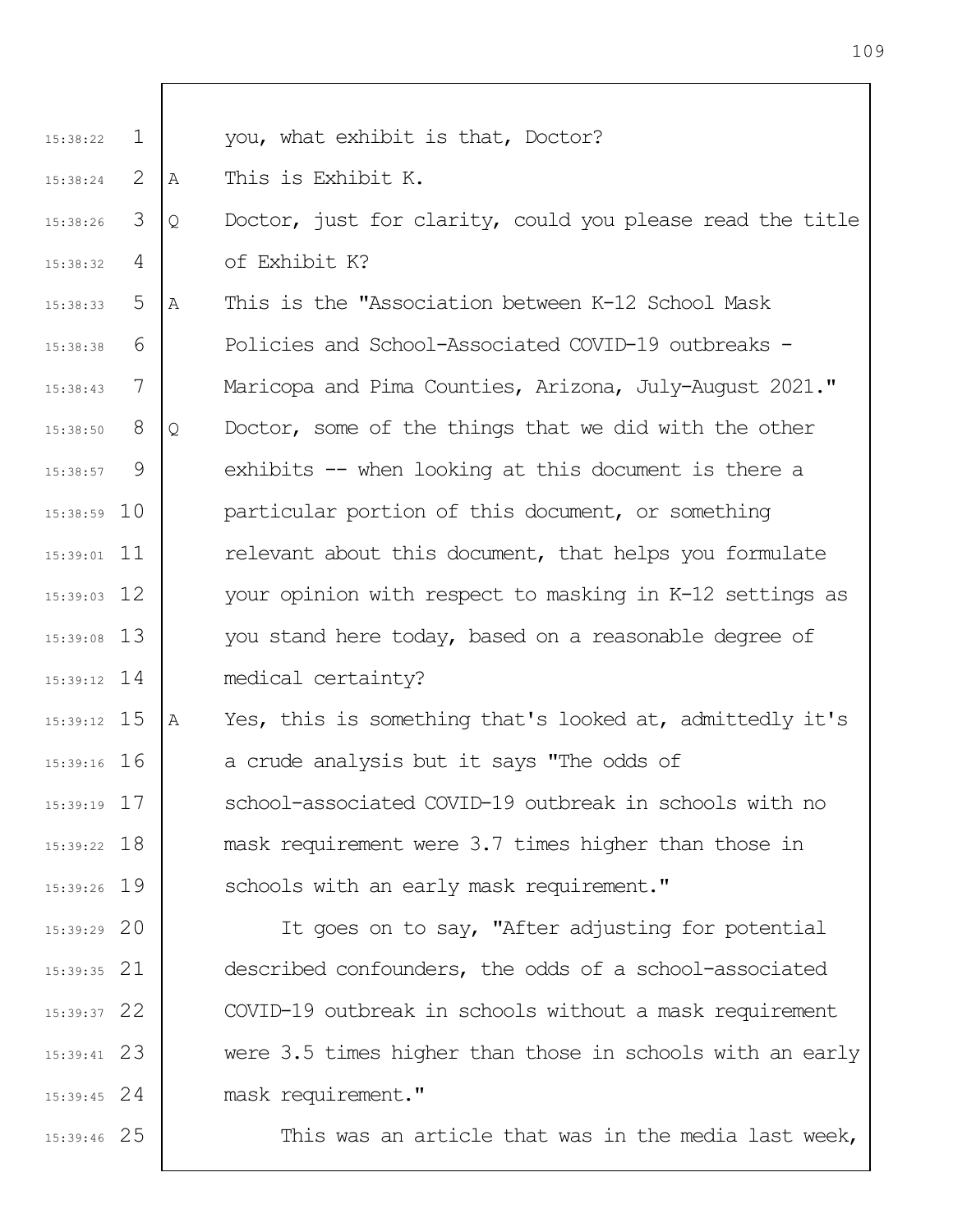| 15:39:49      | $\mathbf{1}$ |   | as well, it came out on the 24th. It was in the media on   |
|---------------|--------------|---|------------------------------------------------------------|
| 15:39:53      | 2            |   | the 24th. It says $-$ it does show something that I think  |
| 15:39:55      | 3            |   | a lot of people are just interested in, gee, not every     |
| 15:39:59      | 4            |   | state in the country has done mask requirements. Is it a   |
| 15:40:02      | 5            |   | good idea or not? This was a study from Arizona that       |
| 15:40:06      | 6            |   | shows what they found out.                                 |
| 15:40:07      | 7            | Q | And what did they find in that study from Arizona?         |
| 15:40:10      | 8            | Α | Well, if the school actually had a mask requirement then   |
| 15:40:15      | 9            |   | there were $3. -$ schools without mask requirement were    |
| $15:40:19$ 10 |              |   | 3.5 times more likely than those who didn't have a mask    |
| $15:40:25$ 11 |              |   | requirement to have on outbreak of COVID-19.               |
| $15:40:28$ 12 |              |   | MS. WYRZYKOWSKI: Excuse me, your Honor, may I              |
| $15:40:29$ 13 |              |   | have one moment, please?                                   |
| $15:40:30$ 14 |              |   | THE COURT: Yes.                                            |
| $15:41:30$ 15 |              | Q | Doctor, one of the comments made by counsel was an         |
| $15:41:37$ 16 |              |   | indication that Rhode Island hospitals did not exceed or   |
| $15:41:43$ 17 |              |   | come close to exceeding capacity with respect to treating  |
| $15:41:47$ 18 |              |   | COVID-19 patients and or the variant. Do you remember      |
| $15:41:51$ 19 |              |   | him saying that?                                           |
| $15:41:52$ 20 |              | Α | It was said just a few moments ago. I remember it quite    |
| $15:41:52$ 21 |              |   | well.                                                      |
| $15:41:56$ 22 |              | Q | Doctor, based upon your training, education and            |
| $15:41:58$ 23 |              |   | experience, can you offer an opinion to a reasonable       |
| $15:42:02$ 24 |              |   | degree of medical certainty, as to why that is the case?   |
| 15:42:06 25   |              | А | We didn't open $--$ we didn't open the alternate hospitals |
|               |              |   |                                                            |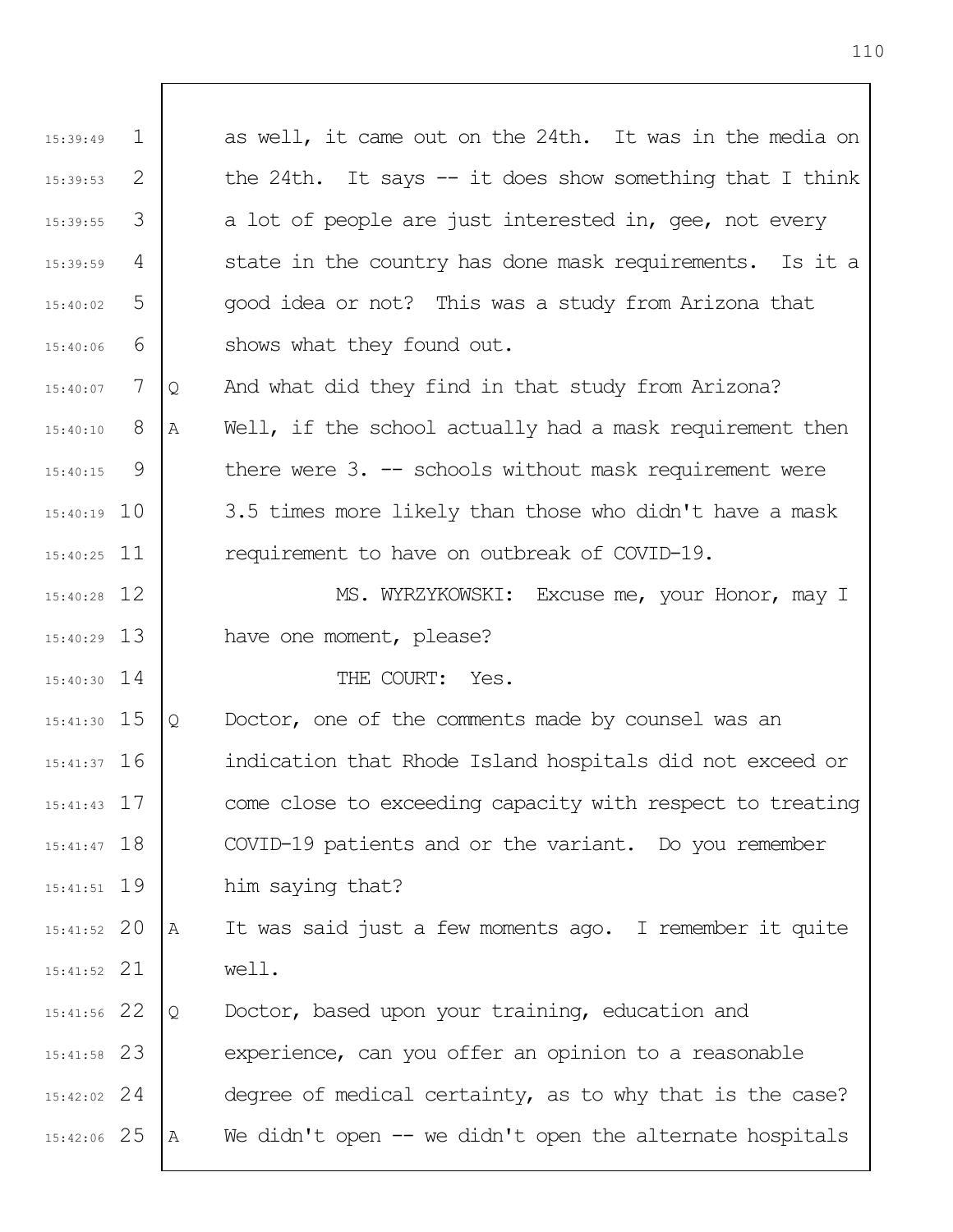because we didn't need to. We were looking to see a number around 175 cases of Covid per day throughout the State. We got close, but we didn't.

1

15:42:12

15:42:16

15:42:20

2

3

4 5 6 7 8 9 15:42:45 10 15:42:49 11 12 15:42:53 13 15:42:56 15:42:23 15:42:26 15:42:29 15:42:34 15:42:36 15:42:40 One of the things we saw from our modeling team at the Rhode Island Department of Health was we could actually predict the cases were trending down, and so we were able to determine it was unlikely we were going to need it. Since we didn't need it, we moved it to what's called a cold status, as opposed to a warm or hot status. Cold means we still have it. We can open it again in four weeks if we need it. Warm means we have it. We can open it sooner. Hot means we're using it, patients are in there now.

15:42:57 14 15 15:43:00 16 15:43:04 17 15:43:07 So it was really quite a lengthy decision, a lot of us were involved with it, but after looking at all the data we had, we decided we didn't need to open it so we didn't.

15:43:07 18 19 15:43:11 20 15:43:14 21 15:43:18 Q Doctor, based upon your training, education and experience, can you offer an opinion to a reasonable degree of medical certainty as to why those facilities did not need to be opened?

22 15:43:19 23 15:43:24 24 15:43:28 25 15:43:30 A It was just last week we did this, but it was based on our modeling data from our epidemiologist from the Rhode Island Department of Health. We really could see that the number of people admitted to the hospital was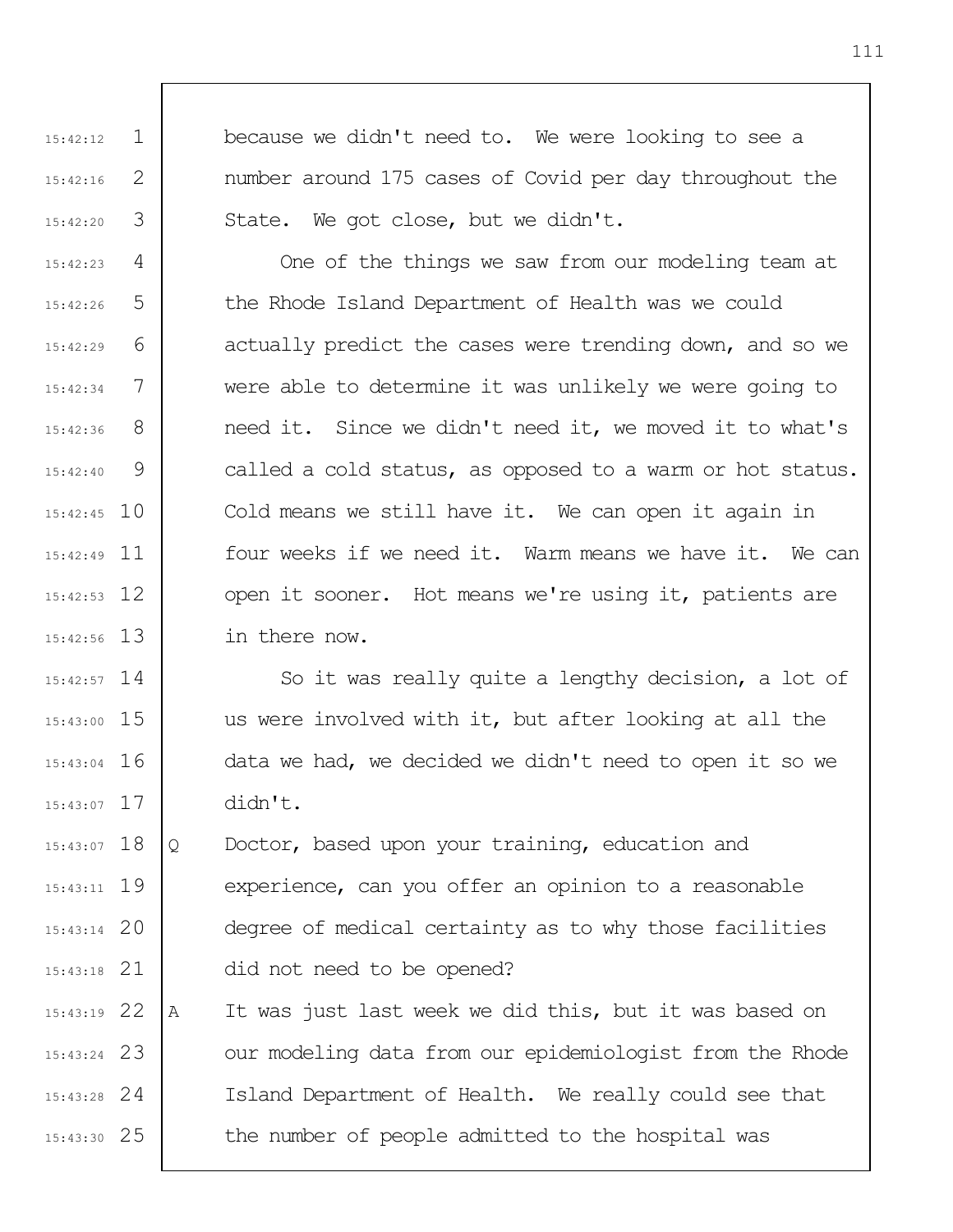stabilizing, and so we only have so many staff in our health care system.

3 4 5 6 7 8 9 15:44:02 10 15:44:05 11 15:44:09 12 So even though Delta is Delta, the cases were stabilizing. It's because we vaccinated 68 percent fully of the population in the State. It's because we're doing all these non pharmacological counter measures. In other words cases are coming under control, because one of the things we did over the summer was recommend people move towards just unvaccinated people wearing a mask to everyone wearing a mask indoors. You've seen this in various business like Wal-Mart, Dave's Marketplace, even in this courtroom everyone is wearing a mask.

> Other things that we really see is that one of the things that's knew in the State is post exposure prophylactics with monoclonal antibodies. We're one of the top states in the United States that actually treats people, not just with monoclonal antibodies, but also goes to the part of preventing those that were exposed.

One of the other things that I think made that less likely was because of quarantine and isolation, that executive order helped us out quite a bit as well because there's still about 300,000 people in the State who are susceptible to Covid, that's still a large number of people.

25 15:44:48

13 15:44:13

15:44:16 14

15 15:44:21

16 15:44:24

17 15:44:27

18 15:44:29

19 15:44:32

20 15:44:35

21 15:44:40

22 15:44:42

23 15:44:45

24 15:44:48

1

15:43:33

15:43:36

15:43:37

15:43:40

15:43:45

15:43:48

15:43:52

15:43:54

15:43:58

2

So all those non pharmaceutical counter measures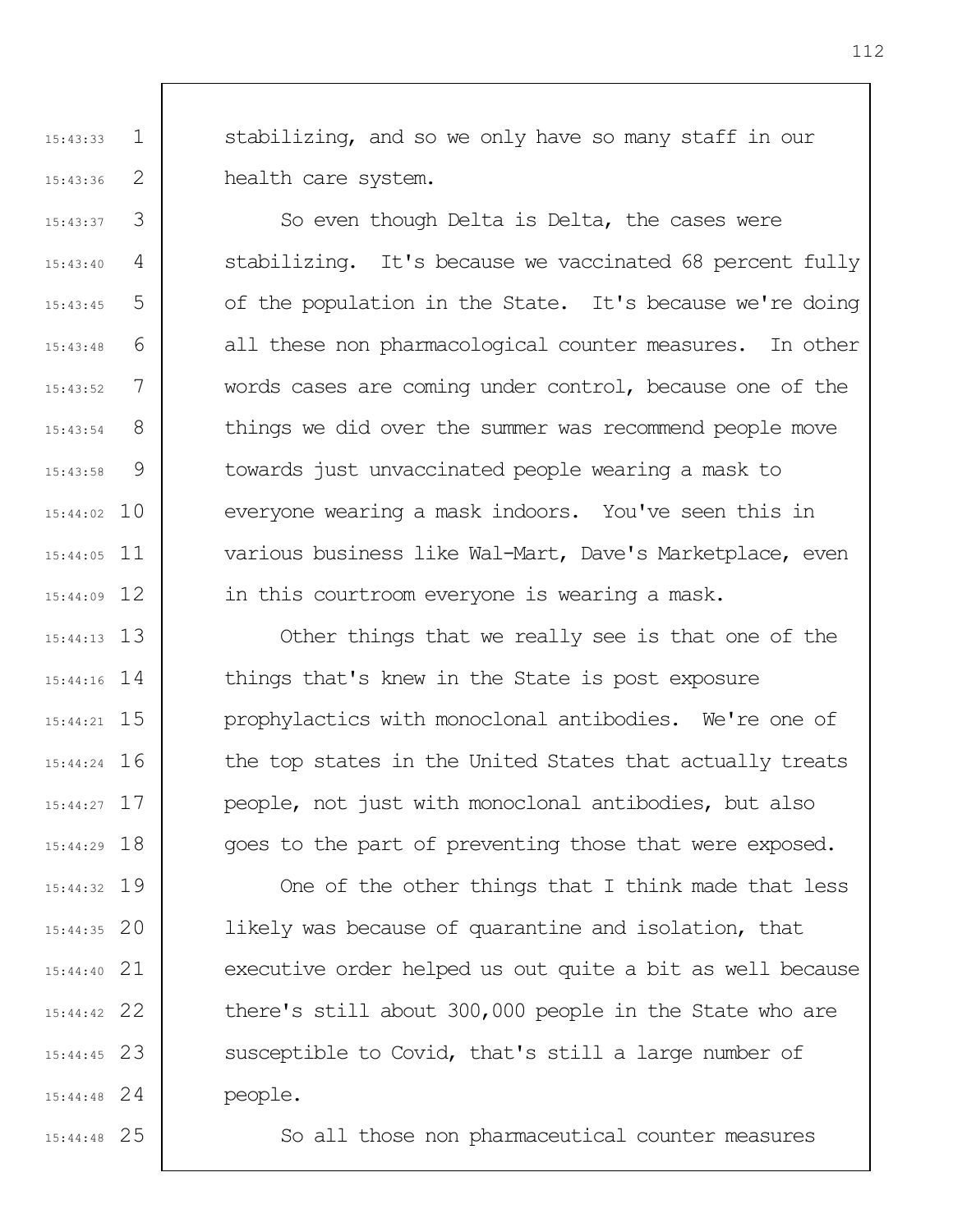1 2 3 4 5 6 7 8 9 15:45:16 10 15:45:19 11 12 15:45:21 13 15:45:23 14 15:45:25 15 15:45:31 16 15:45:36 17 15:45:39 18 15:45:39 19 15:45:39 20 15:45:45 21 15:45:49 22 15:45:52 23 15:45:54 24 15:45:56 25 15:45:59 15:44:51 15:44:56 15:44:59 15:45:02 15:45:06 15:45:06 15:45:09 15:45:10 15:45:13 covered with our vaccine strategy, covered with really excellent doctors and nurses who are getting well cared for in our hospitals, and then discharged safely home, has made it so we don't need to open the alternate hospital. Q Thank you for explaining that, Doctor. I appreciate that. Doctor, you had indicated and, your Honor, I just wanted to let you know that I do still have a substantial portion of questioning left. THE COURT: I just looked at the clock to see what time it was. I do have to talk you about the scheduling soon but go ahead. Q Going back now to the executive order that was put in place in August of 2021, we talked about your role with respect to that executive order. Do you recall that testimony? A Yes. Q And for the record, the executive order that I'm referencing is 2194. I'm sorry, I do not have a copy but it was attached to the State's response. MR. PICCIRILLI: Okay. That was actually I think enacted in September 2 of --MS. WYRZYKOWSKI: Yes, thank you. I'm sorry. MR. PICCIRILLI: That's the quarantine order.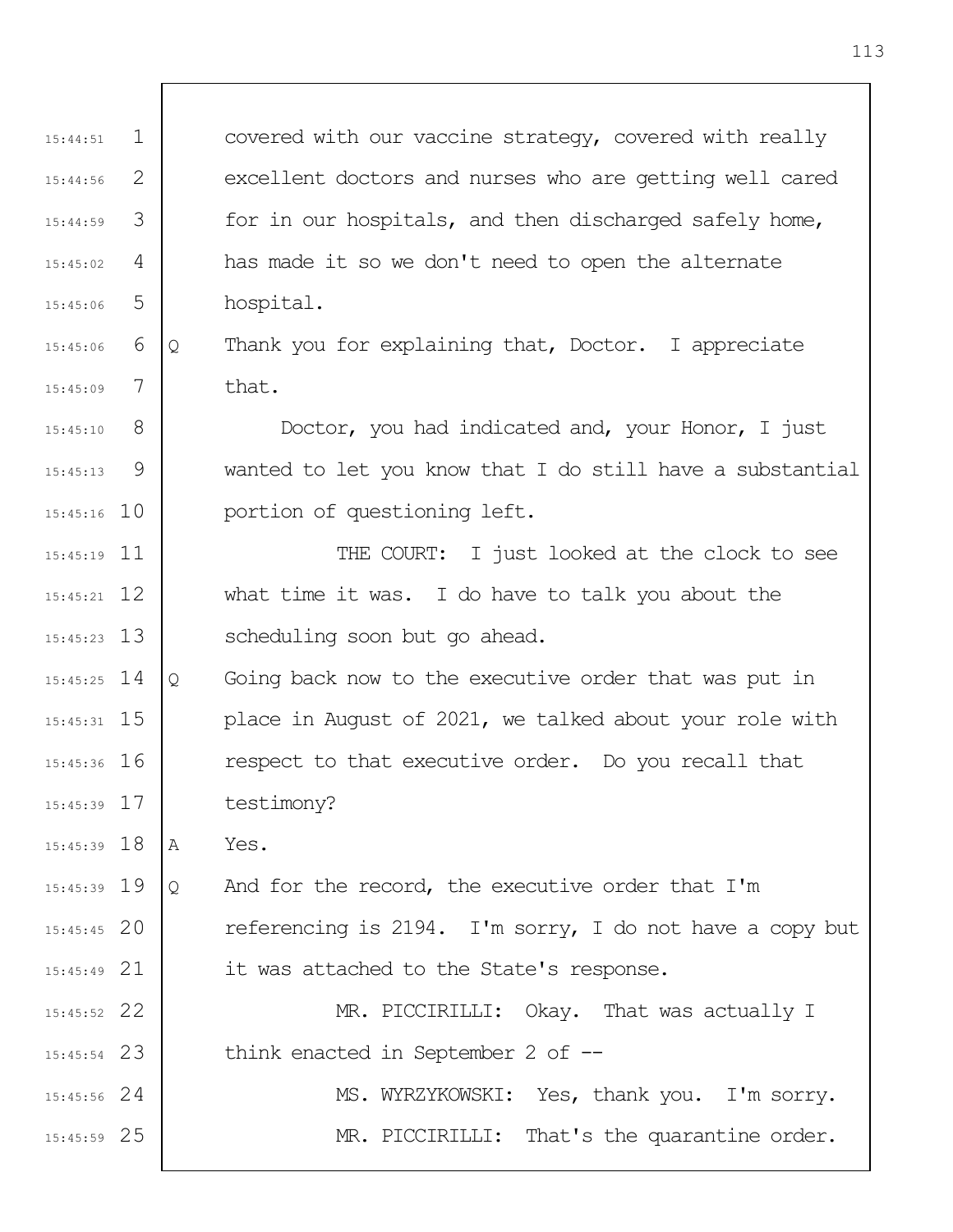| 15:46:01      | $\mathbf{1}$ |   | MS. WYRZYKOWSKI: It mentions quarantine                   |
|---------------|--------------|---|-----------------------------------------------------------|
| 15:46:03      | 2            |   | isolation order.                                          |
| 15:46:04      | 3            | Q | Were you involved, Doctor, in any capacity to provide     |
| 15:46:14      | 4            |   | quidance with respect to Executive Order 2194, issued on  |
| 15:46:19      | 5            |   | September 2, 2021 entitled "Amended Quarantine and        |
| 15:46:23      | 6            |   | Isolation Order?                                          |
| 15:46:24      | 7            | A | Yes.                                                      |
| $15:46:25$ 8  |              | Q | Could you please tell the Court what your role was with   |
| 15:46:30      | 9            |   | respect to Executive Order 2194?                          |
| $15:46:33$ 10 |              | A | I helped create a lot of the content. I reviewed a lot    |
| $15:46:36$ 11 |              |   | of the feedback from others on the content. And I was     |
| $15:46:39$ 12 |              |   | the one who looked at the final draft before it was       |
| $15:46:42$ 13 |              |   | submitted to the Governor to make sure it was accurate,   |
| $15:46:45$ 14 |              |   | so I had a lot to do with it.                             |
| 15:46:46 15   |              | Q | With respect to the contents of the order, do you recall  |
| $15:46:54$ 16 |              |   | whether or not the amended quarantine and isolation order |
| $15:46:57$ 17 |              |   | referenced masking in an academic setting?                |
| $15:47:01$ 18 |              | Α | It does reference masking in an academic setting.         |
| $15:47:04$ 19 |              | Q | Does the Executive Order 2194 also reference quarantine   |
| $15:47:11$ 20 |              |   | in the executive $-$ excuse me, in an academic setting?   |
| $15:47:16$ 21 |              | Α | It does.                                                  |
| $15:47:16$ 22 |              | Q | Could you please tell the Court what executive order 2194 |
| $15:47:23$ 23 |              |   | says with respect to masking and quarantining in a K-12   |
| $15:47:29$ 24 |              |   | setting?                                                  |
| $15:47:30$ 25 |              | A | Yes. So one of the issues is children who are exposed     |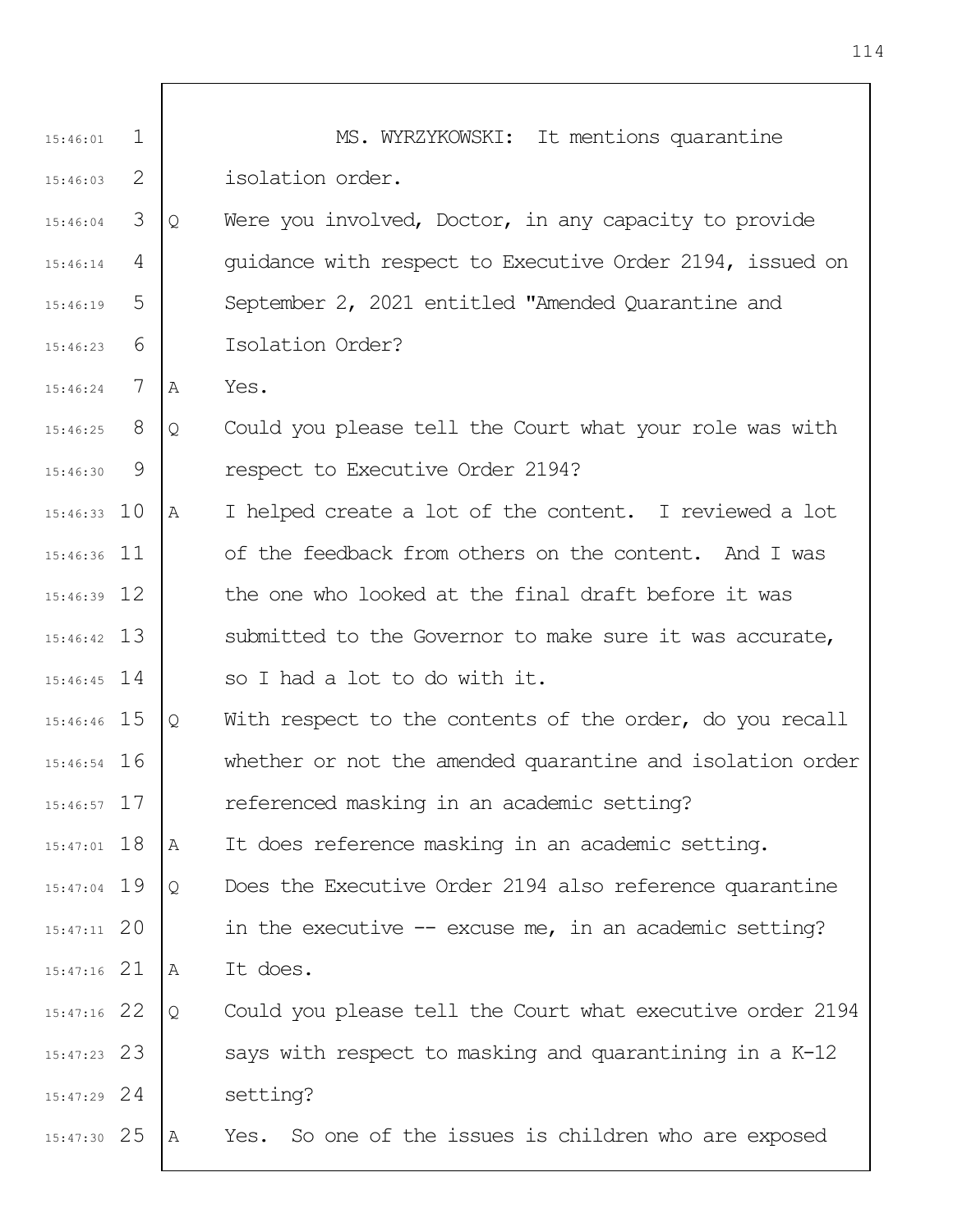may need to quarantine, so we'd like to avoid quarantining children if at all possible. As I've already established, we really want to keep kids in school. So there's exemptions to institute when a student is quarantined. We list several exemptions.

1

15:47:34

15:47:39

15:47:40

15:47:43

15:47:47

2

3

4

5

6 7 8 9 15:48:03 10 15:48:07 11 12 15:48:10 13 15:48:14 15:48:17 14 15 15:48:22 16 15:48:26 17 15:48:28 18 15:48:34 15:48:38 19 20 15:48:44 21 15:48:45 22 15:48:50 15:47:50 15:47:53 15:47:56 15:48:00 One of them is if the student was exposed whose wearing a mask, and the student who ended up having a positive test was wearing a mask. So if they're both wearing a mask and they were at least 3 feet apart, and the exposure was in a K-12 setting, those are exemptions so that the student would not need to quarantine. Q Doctor, based upon your training, education and experience, can you offer an opinion to a reasonable degree of medical certainty, as to the ramifications, based on all the journals we talked about today, can you render an opinion to a reasonable degree of medical certainty with respect to what would happen with the masking rule and quarantine if masks were removed from children? That was a very wordy question. Would you like me to try again? A No, I got your question. He just stood up so I think he wants to object. I was going to let him.

23 15:48:51 24 15:48:53 25 15:49:03 MR. PICCIRILLI: Objection. All the journals that were just introduced? This was September 2nd. He's being asked -- is he being asked what his opinion was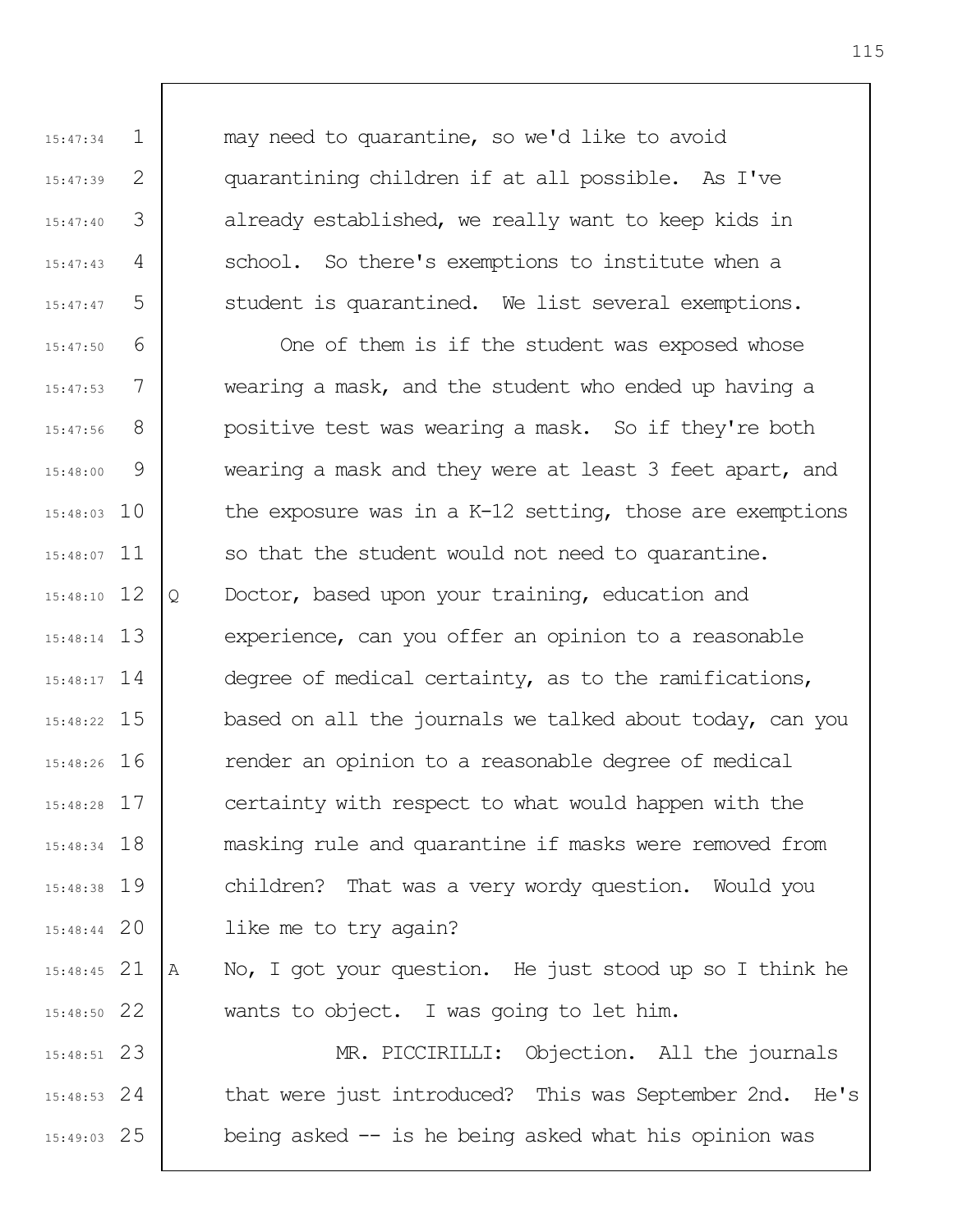1 2 3 4 5 6 7 8 9 15:49:25 10 15:49:29 11 15:49:31 12 13 15:49:33 15:49:38 14 15 15:49:43 16 15:49:48 17 15:49:54 18 15:49:57 19 15:50:00 20 15:50:03 21 15:50:04 22 15:50:10 23 15:50:14 24 15:50:17 25 15:50:20 15:49:07 15:49:11 15:49:14 15:49:17 15:49:20 15:49:21 15:49:25 15:49:25 15:49:25 when he recommended this order on September 2nd, when he referenced to -- she mentioned all the journals, which would include journals that came after September 2nd. The question is very -- THE COURT: If you want to reword it again, but my understanding was she gave a hypothetical and then asked what was the opinion now based on the hypothetical. MS. WYRZYKOWSKI: Correct. THE COURT: But perhaps we should hear it again. MS. WYRZYKOWSKI: Yes, that was really poorly worded. It's the end of the day, I apologize. Q Doctor, based upon your training, education and experience, can you profer an opinion to a reasonable degree of medical certainty as to what would result in a K-12 setting, if we removed a masking mandate with respect to quarentine and school closure? A Yes, I can offer an opinion. Q What is that opinion to a reasonable degree of medical certainty? A So because children are generally in the same seat, in the same classroom, or even if they move to classrooms, they're in a fixed setting. It's not like they're running around Wal-Mart shopping. In other words, the duration of exposure is prolonged. So if you remove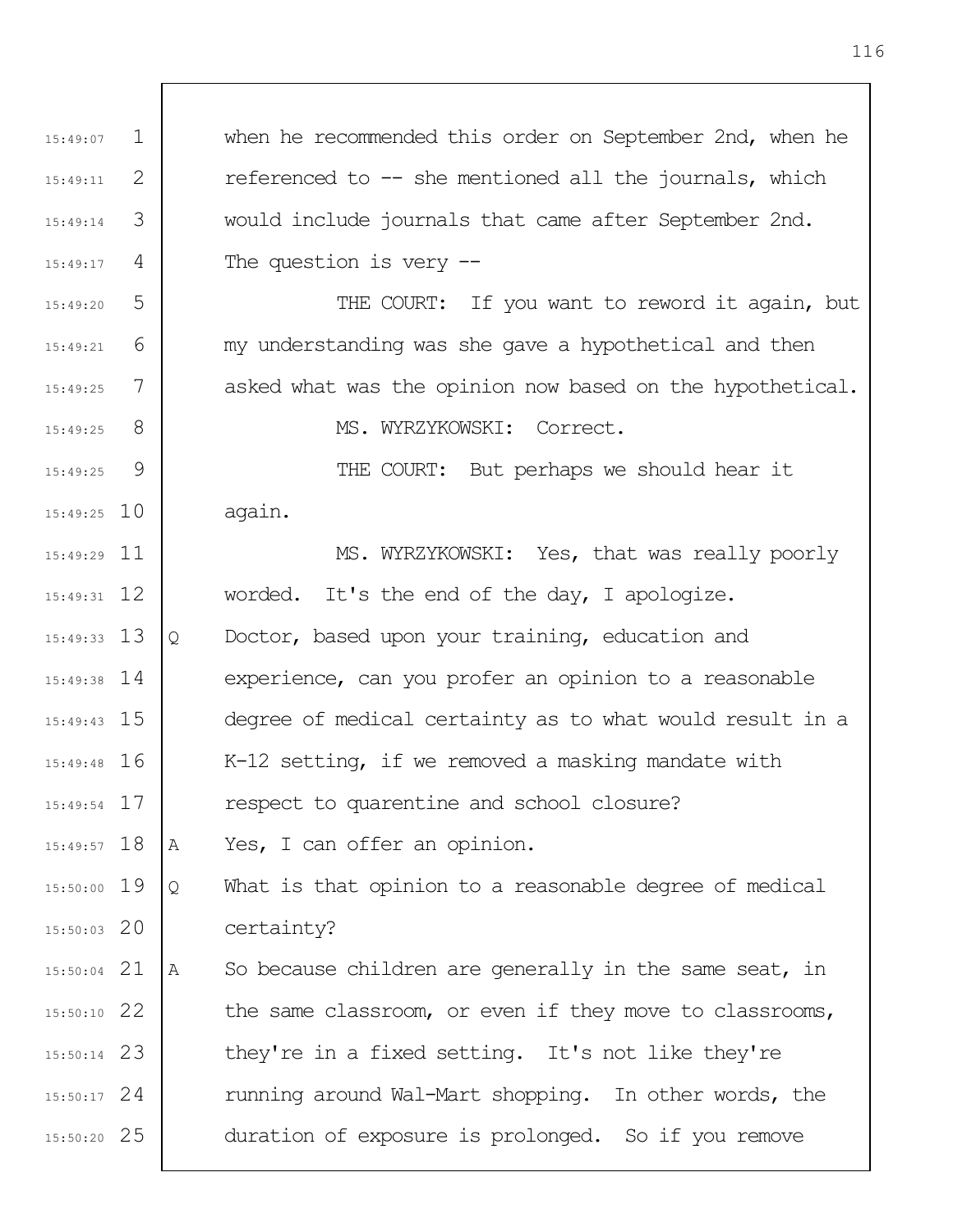masks and there's someone who is infected in the classroom, and keep in mind one of the really important things to remember about this virus is that a substantial number of people can be asymptomatic or presymptomatic and still be spreading the virus.

1

15:50:23

15:50:26

15:50:29

15:50:33

15:50:38

15:50:41

15:50:44

15:50:48

15:50:52

2

3

4

5

6

7

8

9

10 15:50:55

So if you're in the classroom and there's no mask, we already established it spreads by respiratory droplets and to a lesser extent aerosols. So, therefore, more kids are going to be quarantined, a lot more kids, and more kids are going to become infected.

11 15:50:59 12 15:51:01 13 15:51:04 15:51:07 14 MR. PICCIRILLI: I'm going to object and move to strike that we've established anything. It's his opinion that respiratory droplets can spread the virus. That hasn't been established.

15 15:51:09 16 15:51:11 17 15:51:11 18 15:51:15 19 15:51:19 20 15:51:22 21 15:51:25 22 15:51:28 MS. WYRZYKOWSKI: Your Honor, he was qualified as an expert in the field of infectious diseases and Covid. He runs the Covid unit at the Rhode Island Department of Health. He has testified at length as to how Covid is spread through respiratory droplets and airborne particles. His opinion is based on all the information that has been testified to prior to that last answer.

23 15:51:29 24 15:51:33 25 15:51:38 THE COURT: Well, Mr. Piccirilli's objection is right as to basis. What's the basis for your opinion on that last question, sir? Mr. Piccirilli has a right to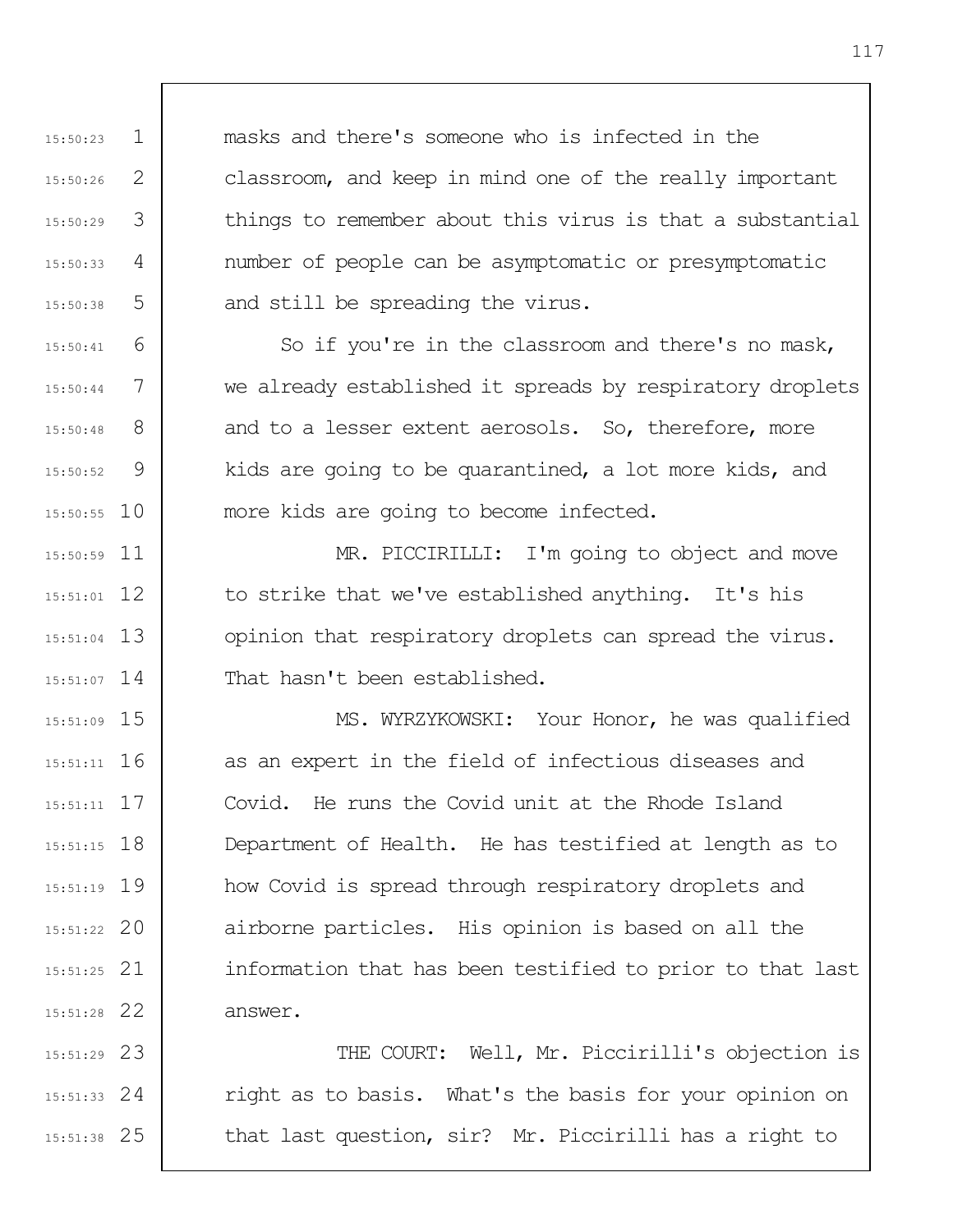1 15:51:42

15:51:43

15:51:44

15:51:48

15:51:53

15:51:55

15:51:58

15:51:59

15:52:02

2

3

4

5

6

9

15:52:04 10

15:52:08 11

15:52:11 12

22 15:52:43

23 15:52:43

know the basis.

THE WITNESS: So my basis for the opinion, it's well-established that SARS could be spread by respiratory droplets and aerosols. That's not debated in the scientific literature. It's not even debated in the news media. So that's why they accept it as true.

7 8 MR. PICCIRILLI: I'm sorry, respiratory aerosols or respiratory droplets?

THE WITNESS: So respiratory droplets and aerosols are different. Respiratory droplets are bigger particles. I kind of gave the illustration earlier today that if you walked outside in the cold in the morning --

13 15:52:14 14 15:52:16 15 15:52:19 16 15:52:23 17 15:52:27 18 15:52:30 19 15:52:34 20 15:52:38 21 15:52:38 MR. PICCIRILLI: Doctor, I'm sorry to cut you off because we're running late here. I just want to clarify, what I asked to strike was you said it has been established that respiratory droplets spread Corona virus, and I'm suggesting to this Court that that does not -- you're not the be all and end all of making that decision. People may disagree with you, okay. So I don't think its been established as an undisputed fact in this case.

THE WITNESS: So can I respond to that?

MS. WYRZYKOWSKI: Yes.

24 15:52:45 25 15:52:47 MR. PICCIRILLI: I'm asking the Judge to strike that on that basis.